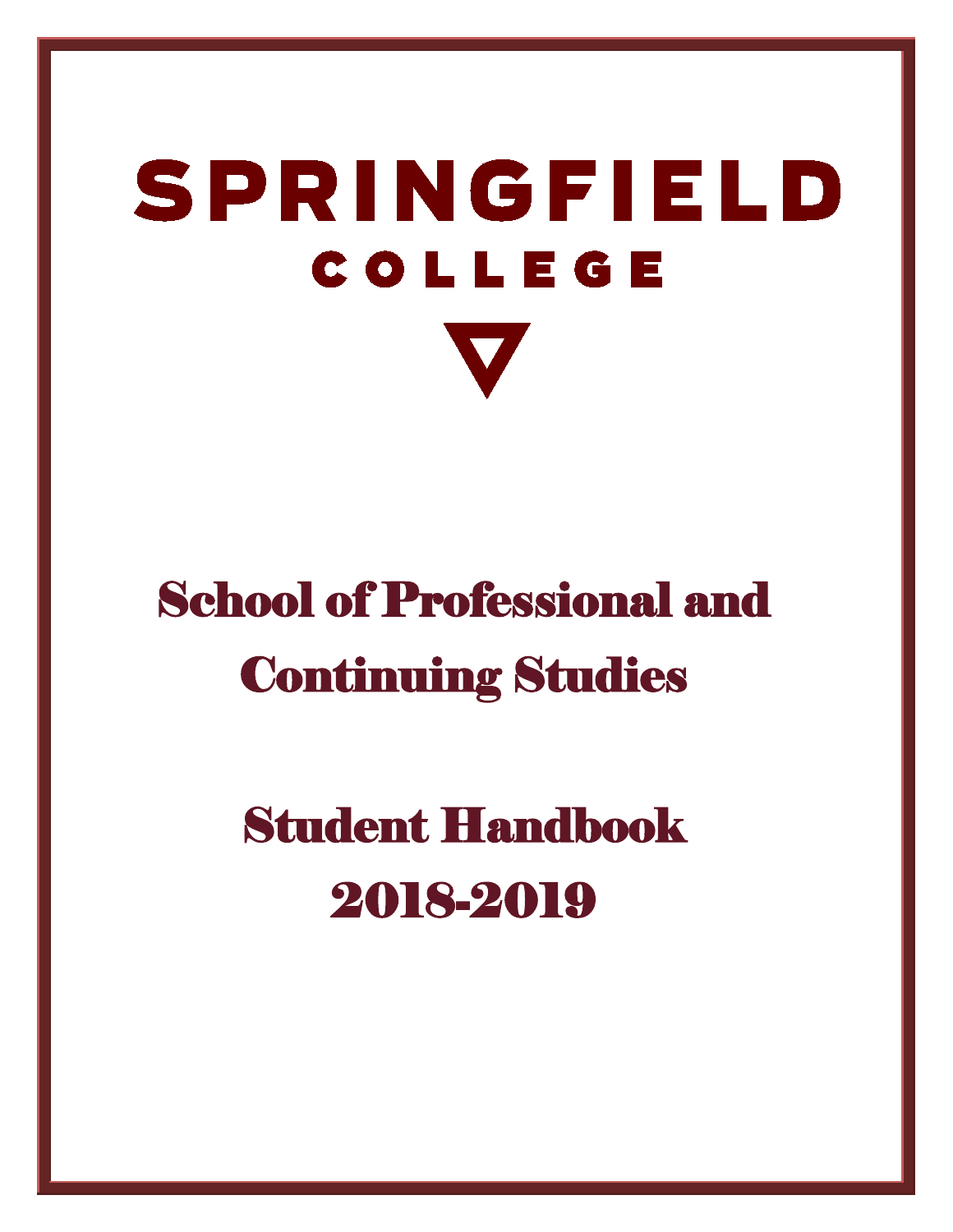# **Greetings!**

We are glad you are part of the learning community of Springfield College's School of Professional and Continuing Studies.

As a learning community, we are a bridge that connects the experiences that you have had in the past with the opportunities that you will have in the future. During your studies in School of Professional and Continuing Studies, you assess what you have already learned, clarify where you want to be personally and professionally, and identify how to get there—a process that involves not just a couple of years of formal education, but a lifetime of learning to be all that you are meant to be as a human being in community.

And as a learning community, the School needs to establish guidelines by which we all can learn and live together and by which we can encourage honesty and integrity as individuals and as a community. Thus, the *School of Professional and Continuing Studies Student Handbook* is presented for those purposes.

The *School of Professional and Continuing Studies Student Handbook* is a reference tool and a guide to policies and procedures for all campuses of the School. As a member of the learning community of the School, you are responsible to adhere to all the policies included in the *Handbook.* Therefore, please read the contents carefully. If you have any questions in regard to the policies, feel free to contact me or the appropriate personnel at your campus.

I wish you success in moving toward your personal and professional goals through the learning experiences in the School of Professional and Continuing Studies,

Sincerely,

Colm A. Cir

John A. Eisler, Ph.D. Dean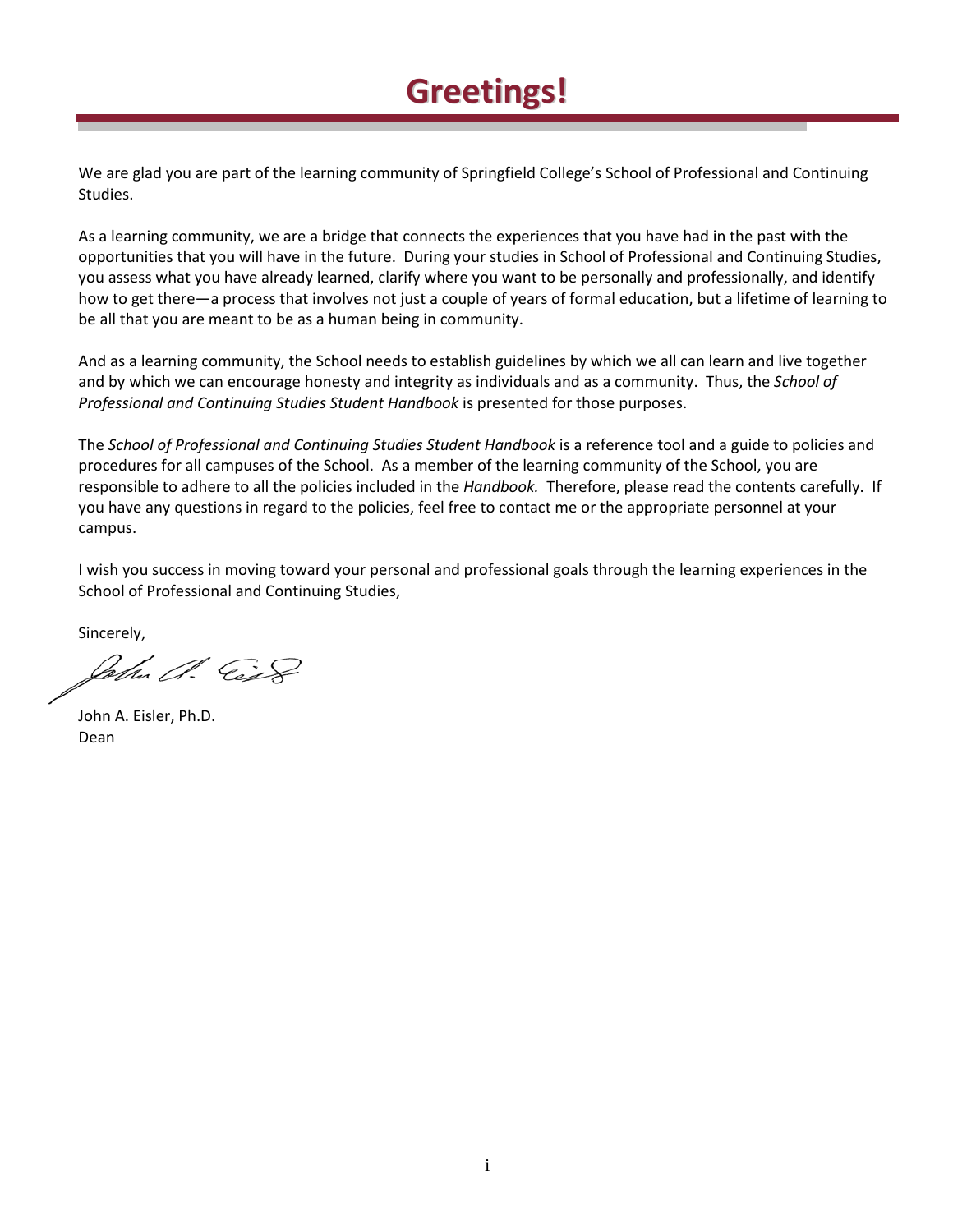# **Welcome!**

I would like to welcome you to Springfield College's School of Professional and Continuing Studies. The School of Professional and Continuing Studies has a thirty-year history of creating an educational environment that fosters collective learning and student success. Because of our commitment to **YOU,** our entire staff: faculty, administrators and support personnel look forward to supporting you during each juncture of your educational journey.

There is no student question, concern or thought that we consider insignificant. We value the varied life and community work that each of you bring to this adult learning environment as well as the knowledge you have gained from these experiences. Hence, through our student support services we will assist you in facilitating the appropriate personal, professional and career development that you need to achieve your goals.

Best wishes for a successful academic year.

Sincerely,

Camille Elliott

Camille Butterfield Elliott Associate Director for Student Services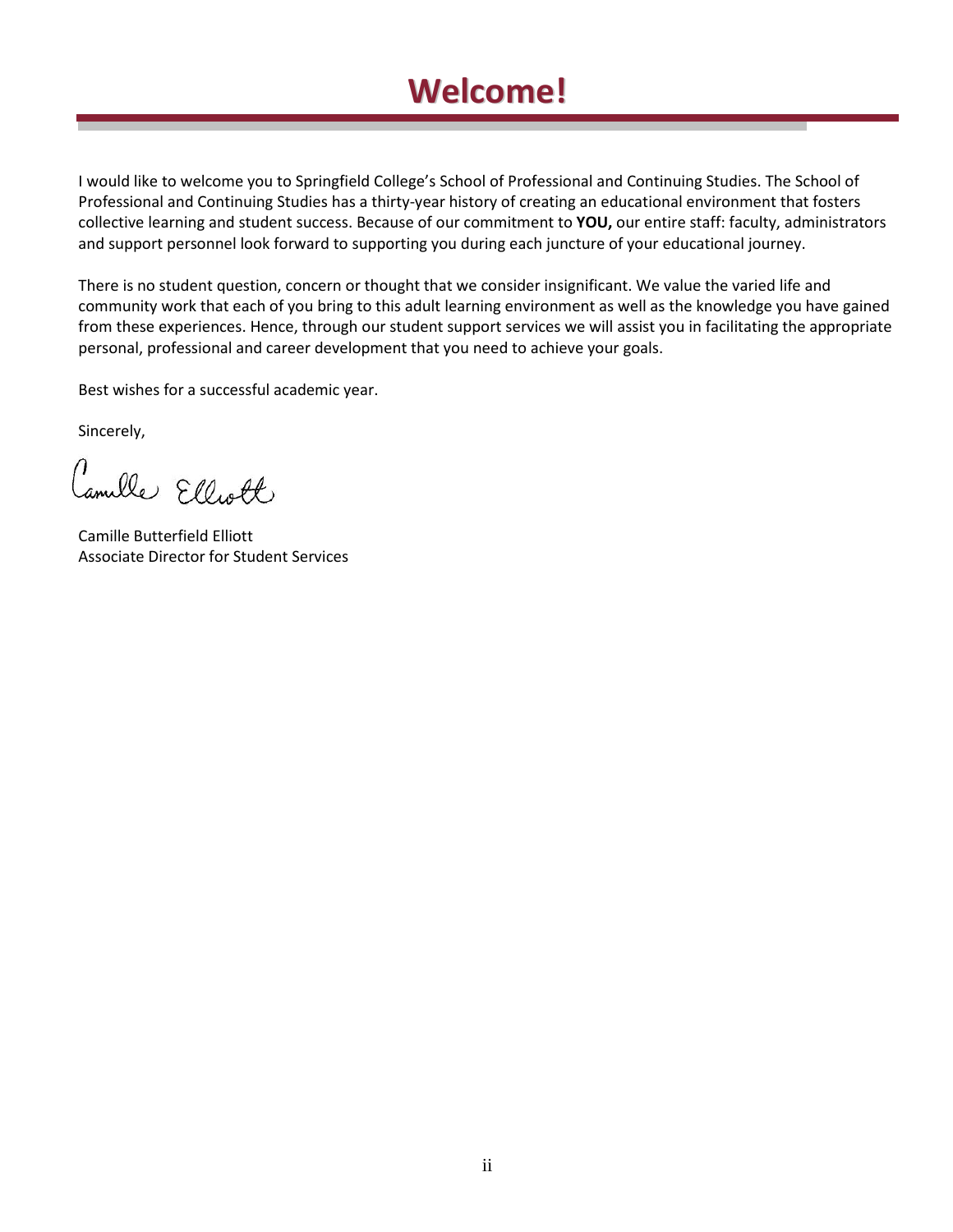# **Springfield College Phone Numbers**

### <span id="page-3-1"></span><span id="page-3-0"></span>College Administrative Offices

263 Alden Street Springfield, MA 01109

| Office of the Dean, School of Professional and Continuing Studies  413/748-3985 |  |
|---------------------------------------------------------------------------------|--|
|                                                                                 |  |
|                                                                                 |  |
|                                                                                 |  |
|                                                                                 |  |

### **School of Professional and Continuing Studies Campuses**

#### **Springfield College Boston**

The Schrafft Center 529 Main Street, Suite 1M4 Boston, MA 02129 Phone (617) 242-3361 Toll Free (866) 272-9056

### **Springfield College Houston**

2122 E. Governors Circle Houston, TX 77092 Phone (713) 681-1120 Toll Free (866) 252-8801

### **Springfield College Milwaukee**

The Timbers Tannery Business Center 700 W. Virginia Street, Suite 500 Milwaukee, WI 53204 Phone (414) 276-2300 Toll Free (866) 271-2983

#### **School of Professional and Continuing Studies Springfield Campus**

263 Alden Street Springfield, MA 01109-3797 Phone (413) 748-3204 Toll Free (800) 727-0004

#### **Springfield College St. Johnsbury**

347 Emerson Falls Road, Suite 2 St. Johnsbury, VT 05819-9179 Phone (802) 748-5402 Toll Free (800) 441-1812

### **Springfield College Tampa Bay**

10117 Princess Palm Avenue, Second floor Tampa, FL 33610-8302 Phone (813) 626-3831 Toll Free (800) 724-2778

### **Springfield College Wilmington**

1007 West Orange Street, Suite 500 Wilmington, DE 19801 Phone (302) 658-5720 Toll Free (800) 506-9270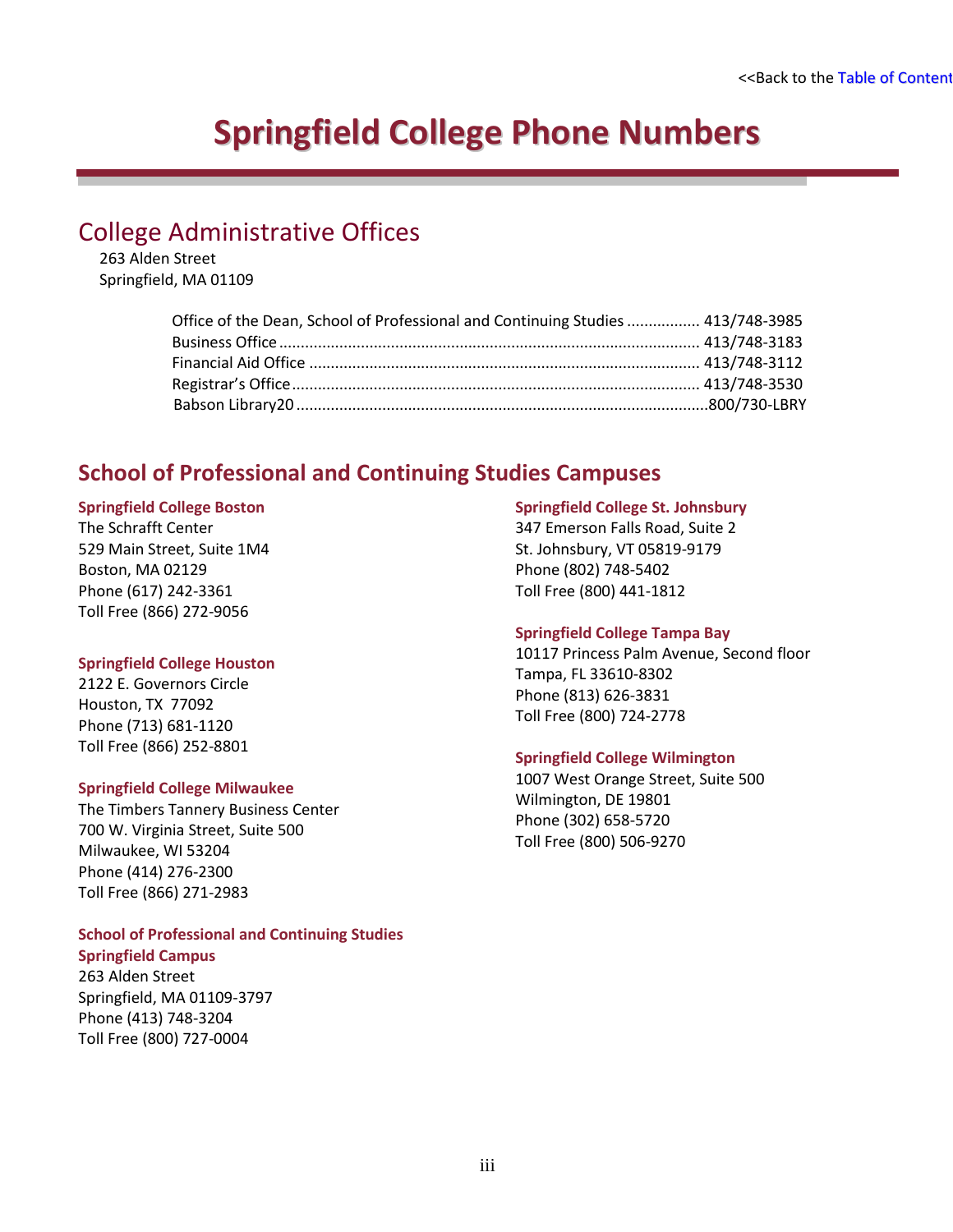# **Table of Contents**

<span id="page-4-0"></span>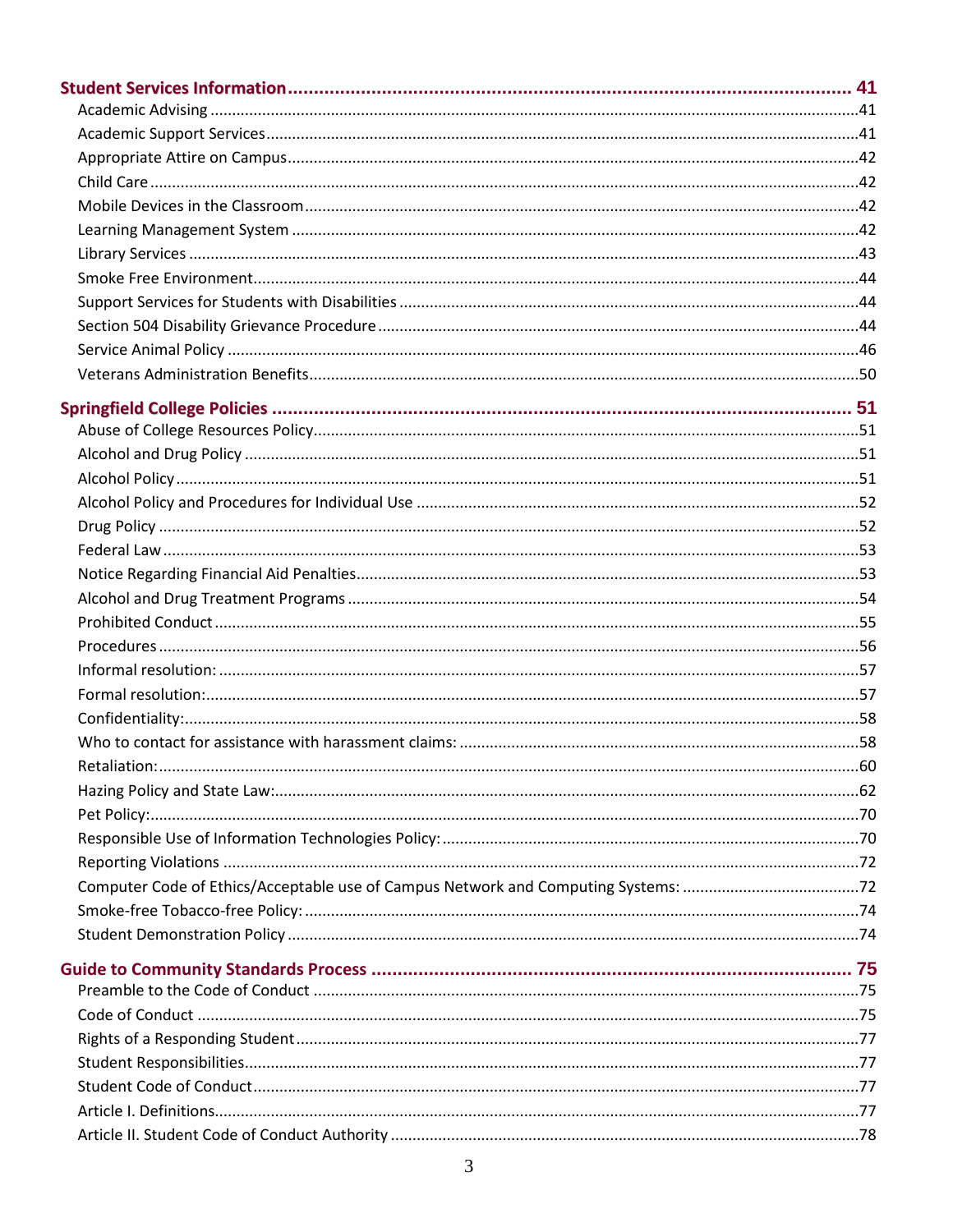This edition of the *School of Professional and Continuing Studies Student Handbook* is in effect as of September 1, 2018. It replaces all previous editions of the *Student Handbook.*

The contents of the *Student Handbook* are not to be interpreted as an irrevocable contract between the student and Springfield College. All policies and procedures in this handbook were accurate at the time of publication. Changes that occur after this publication will be described in official College documents that supersede all information in this handbook. Questions regarding interpretation of any policy or procedure should be directed to the Office of the Dean.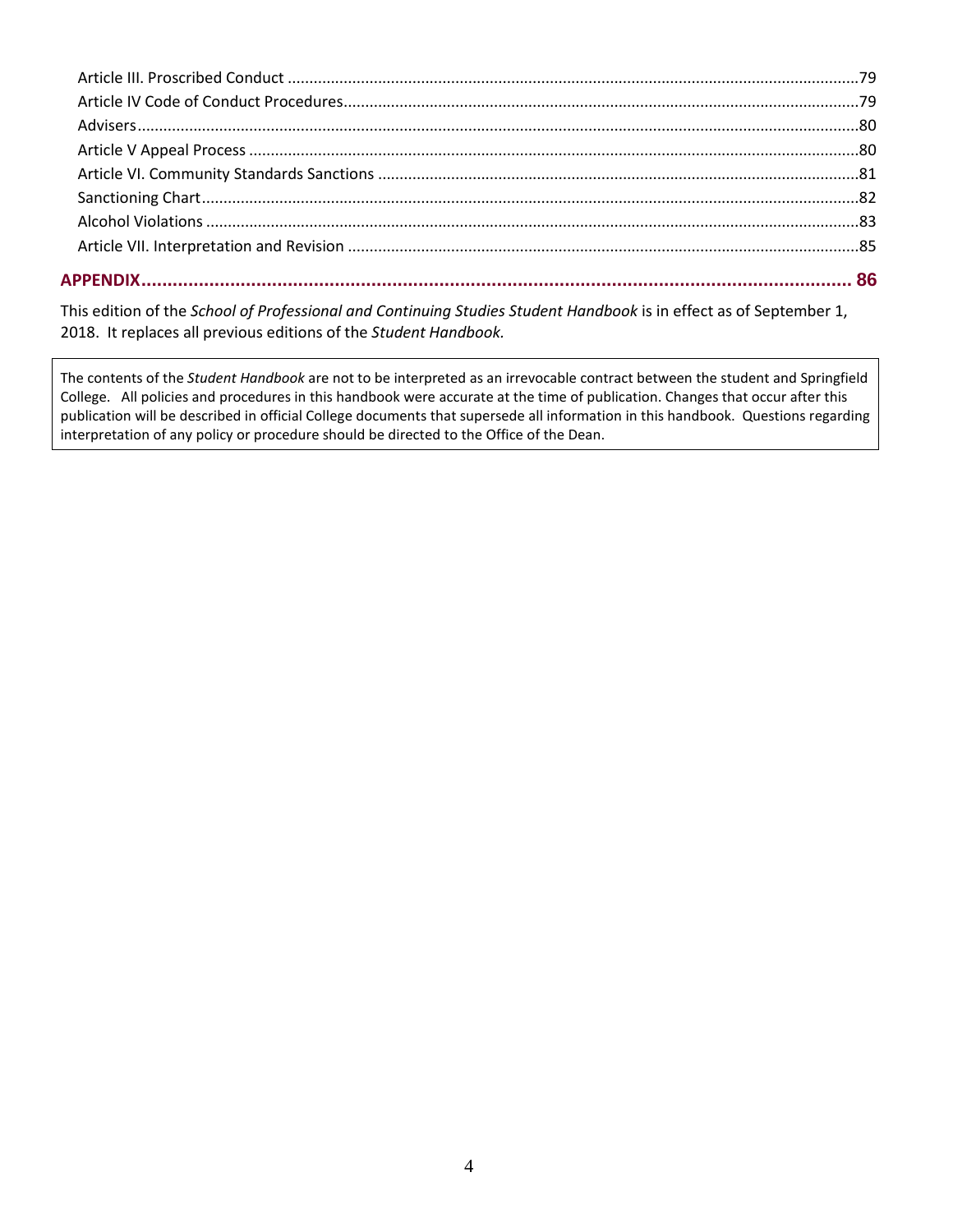# **Springfield College Mission**

<span id="page-8-0"></span>The mission of Springfield College is to educate students in spirit, mind and body for leadership in service to humanity.

# <span id="page-8-1"></span>**School of Professional and Continuing Studies Mission**

In accord with the mission of Springfield College, the mission of the School of Professional and Continuing Studies is to provide broadly accessible higher education in human services for adult learners that embodies the principles of humanics, community partnership, and academic excellence to achieve social and economic justice.

# <span id="page-8-2"></span>**Our Goals and Objectives are:**

### **To provide an educational experience that . . .**

- is recognized as having special strengths in social analysis, critical thinking, communication skills, and leadership for social and economic change;
- responds to student, workplace, and community needs;
- incorporates the knowledge adult learners bring to the classroom through collaborative learning and critical reflection.

### **To recruit, enroll and graduate highly motivated students who are committed to the distinctive philosophy of the College and the School, and who . . .**

- are economically and culturally diverse and have been historically denied access to higher education;
- reflect regional demographics;
- can and will engage in an education to help achieve economic and social justice.

### **To create and maintain mutually beneficial alliances with communities and organizations that . . .**

- provide an environment where the human services community gathers to reflect and share knowledge and experience;
- provide resources and information to build and sustain organizations designed to serve community human service needs;
- provide fieldwork opportunities for students and faculty.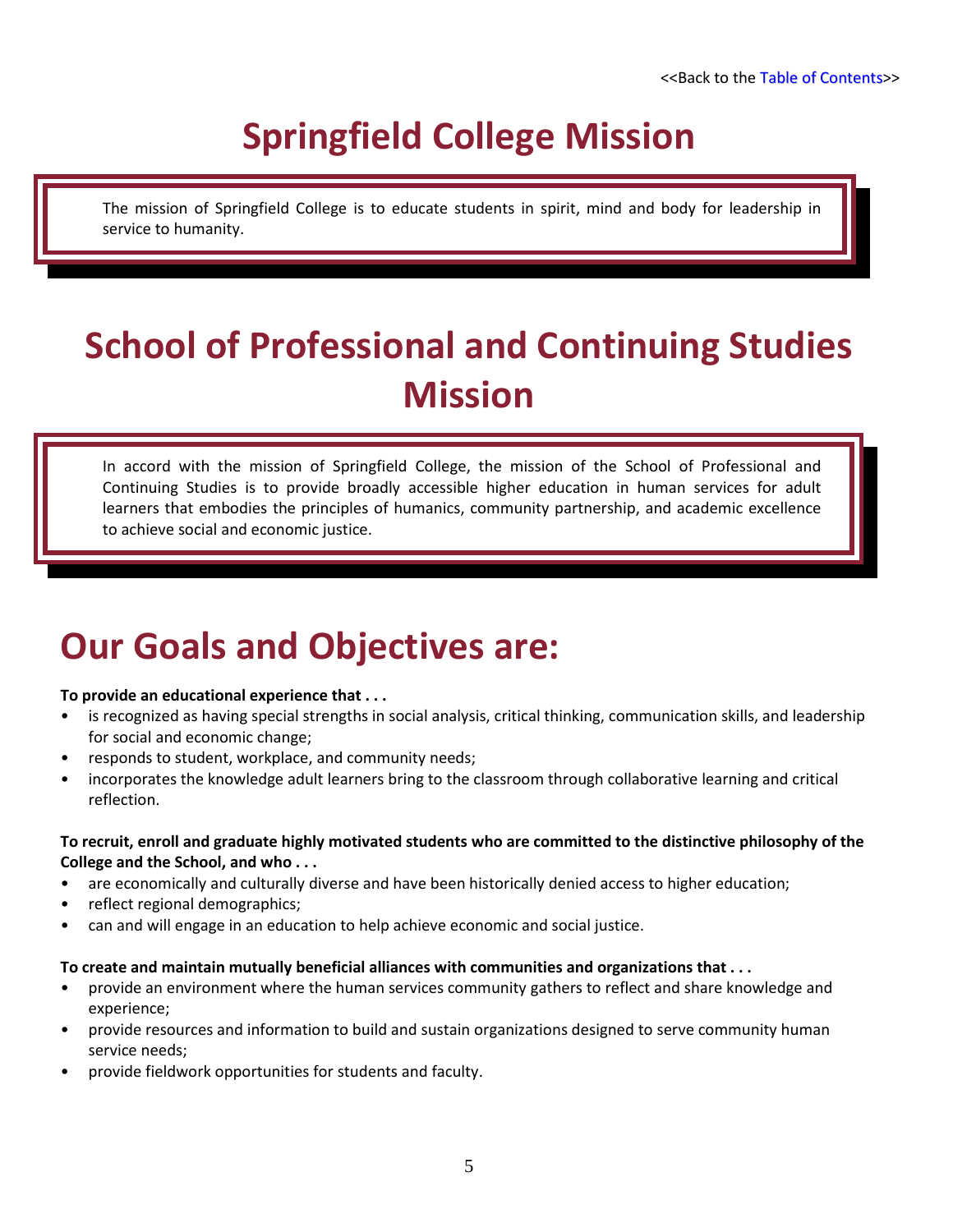### **To help society achieve social and economic justice by generating new knowledge about...**

- human services;
- adult teaching and learning;
- development and change in local, national and global communities.

### **To establish and maintain working and learning environments that . . .**

- attract, develop, support, and retain competent faculty, administrators and staff who are committed to the School's mission;
- provide clean and attractive facilities as well as systems and equipment to support the programs of the School;
- foster meeting the objectives of the School through teamwork;
- clearly define roles, responsibilities and authority;
- encourage open, clear, comprehensive, and timely communication;
- acknowledge talent and creativity among faculty, administrators, staff, and students.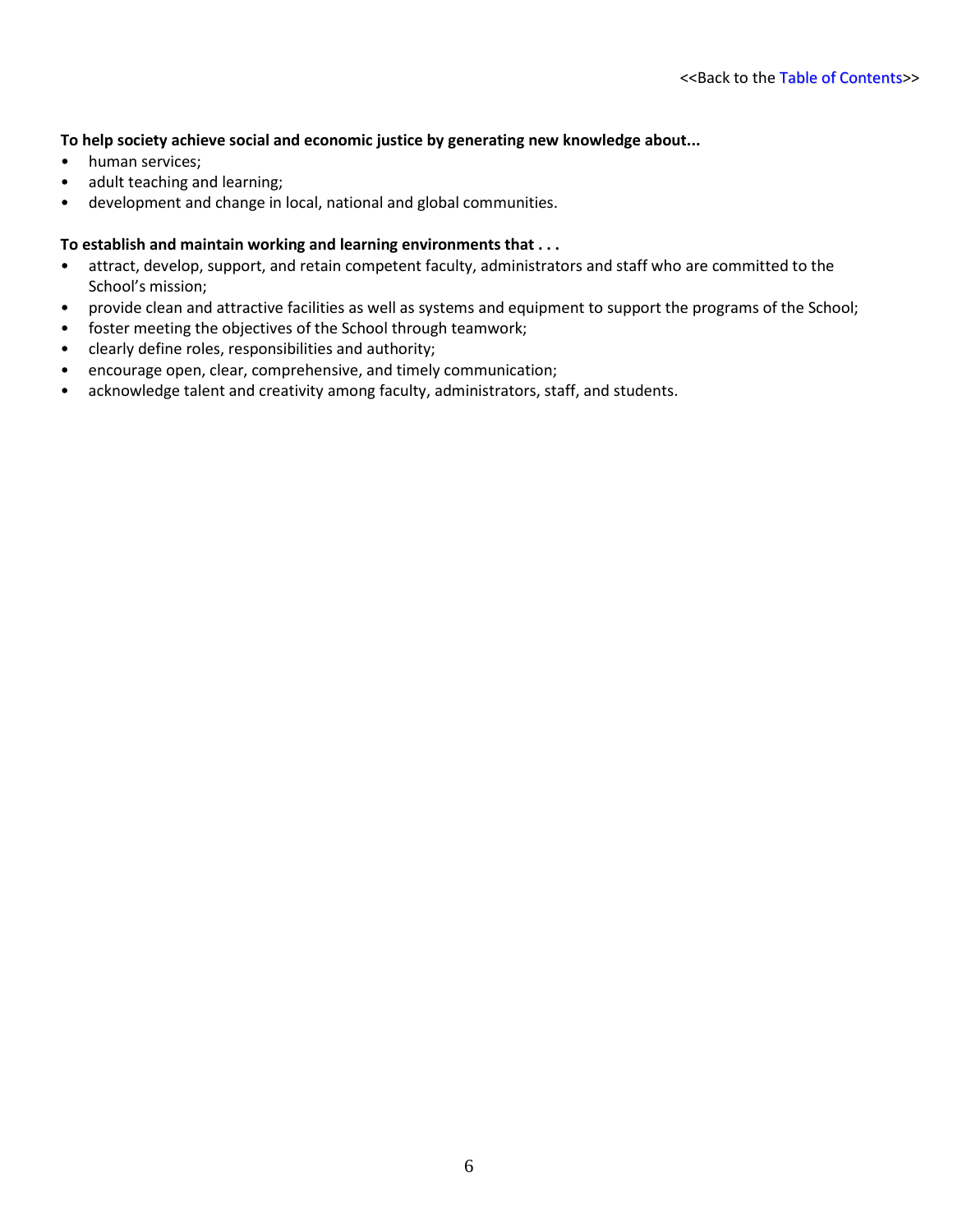# **Statements of Importance**

### <span id="page-10-1"></span><span id="page-10-0"></span>**Notice of Non-Discrimination**

Springfield College does not discriminate against any person on the basis of race, color, religion, national or ethnic origin, age, sex, sexual orientation, gender identity or expression, disability, veteran status, or any other legally protected basis in admission and access to, and employment and treatment in, its programs and activities.

Inquiries regarding the application of this Notice of Non-Discrimination and Springfield College's non-discrimination policies may be referred to the following:

- Jonathan Howell, Director of Human Resources, Administration Building, 263 Alden Street, Springfield, MA 01109-3797, Telephone: 413-748-3118, Email: jhowell@springfieldcollege.edu;
- Assistant Secretary for Civil Rights, U.S. Department of Education, Office for Civil Rights, 400 Maryland Avenue, SW, Washington, DC 20202-1100, Telephone: 1-800-421-3481; or
- Boston Office, Office for Civil Rights, U.S. Department of Education, 8th Floor, 5 Post Office Square, Boston, MA 02109-3921, Telephone: 617-289-0111, Email: [OCR.Boston@ed.gov.](mailto:OCR.Boston@ed.gov)

The Equal Employment Opportunity Coordinator and Coordinator of the Age Discrimination Act of 1975 is Jonathan Howell, Director of Human Resources, Administration Building, 263 Alden Street, Springfield, MA 01109-3797, Telephone: 413-748-3118, Email: *jhowell@springfieldcollege.edu* 

The Coordinator of Title IX of the Education Amendment of 1972 is Mary Simeoli, Title IX Coordinator & Access Officer, Campus Union Suite 325, 263 Alden Street, Springfield, MA 01109-3797, Telephone: 413-748-3248, Email: [msimeoli@springfieldcollege.edu](mailto:msimeoli@springfieldcollege.edu)

The Coordinator of Section 504 of the Rehabilitation Act of 1973 is Mary Simeoli, Title IX Coordinator & Access Officer, Richard B. Flynn Campus Union, 263 Alden Street, Springfield, MA 01109-3797, Telephone: 413-748-3248, Email: [msimeoli@springfieldcollege.edu](mailto:msimeoli@springfieldcollege.edu)

### <span id="page-10-2"></span>**Identification Cards**

All students are required to have a Springfield College Identification (ID) Card containing an assigned student identification number, which should be in their possession at all times. This card is used for identification purposes in accessing College building and grounds, borrowing material from Learning Commons, and attending College sponsored events. The first Springfield College ID Card is issued to a student at no charge. Replacements for lost or stolen cards will cost \$35.00.

Students should be prepared to show their ID card when requested to do so by faculty, staff, or administrators.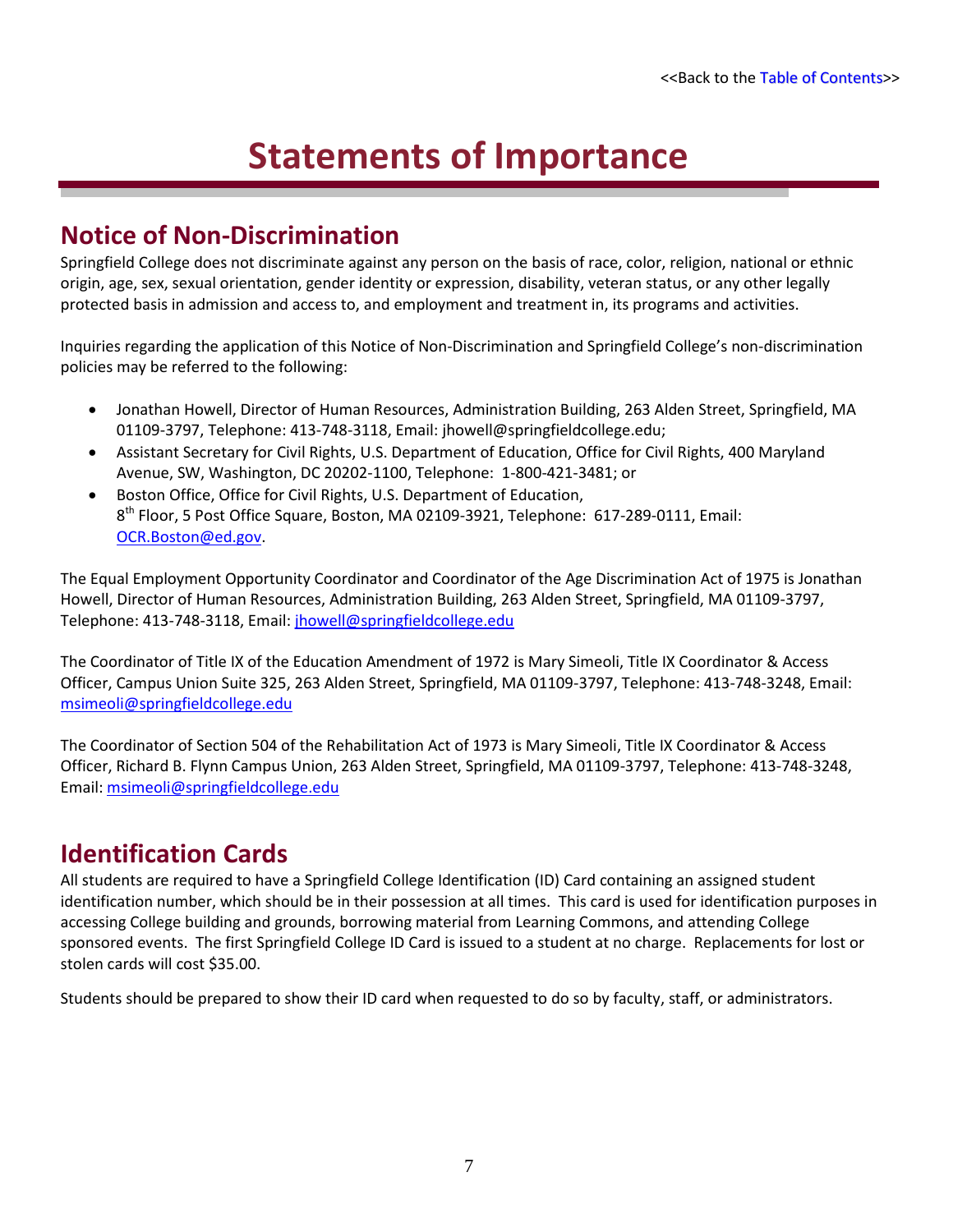# <span id="page-11-0"></span>**Official Communication**

Students are ultimately responsible for using official Springfield College communication methods. Failure to use official Springfield College methods does not excuse students from the content that may be received through each method.

The official Springfield College communication methods are:

- Springfield College e-mail system
- Last address provided by students for official communication purposes

# <span id="page-11-1"></span>**Instant Communication Related to Emergencies**

Springfield College provides an online service for instant communication as it relates to on-campus emergencies. This technology, SC ALERT, will allow Springfield College to communicate with students through a campus-wide text messaging system when there is an emergency on campus (such as severe weather alerts, snow days, or a major crisis).

This information is intended to be used for emergency purposes as it relates to student safety. For more information regarding this service and how to sign up, go to www.e2campus.com, or the Springfield College website. If you have further questions, please contact your instructional Campus.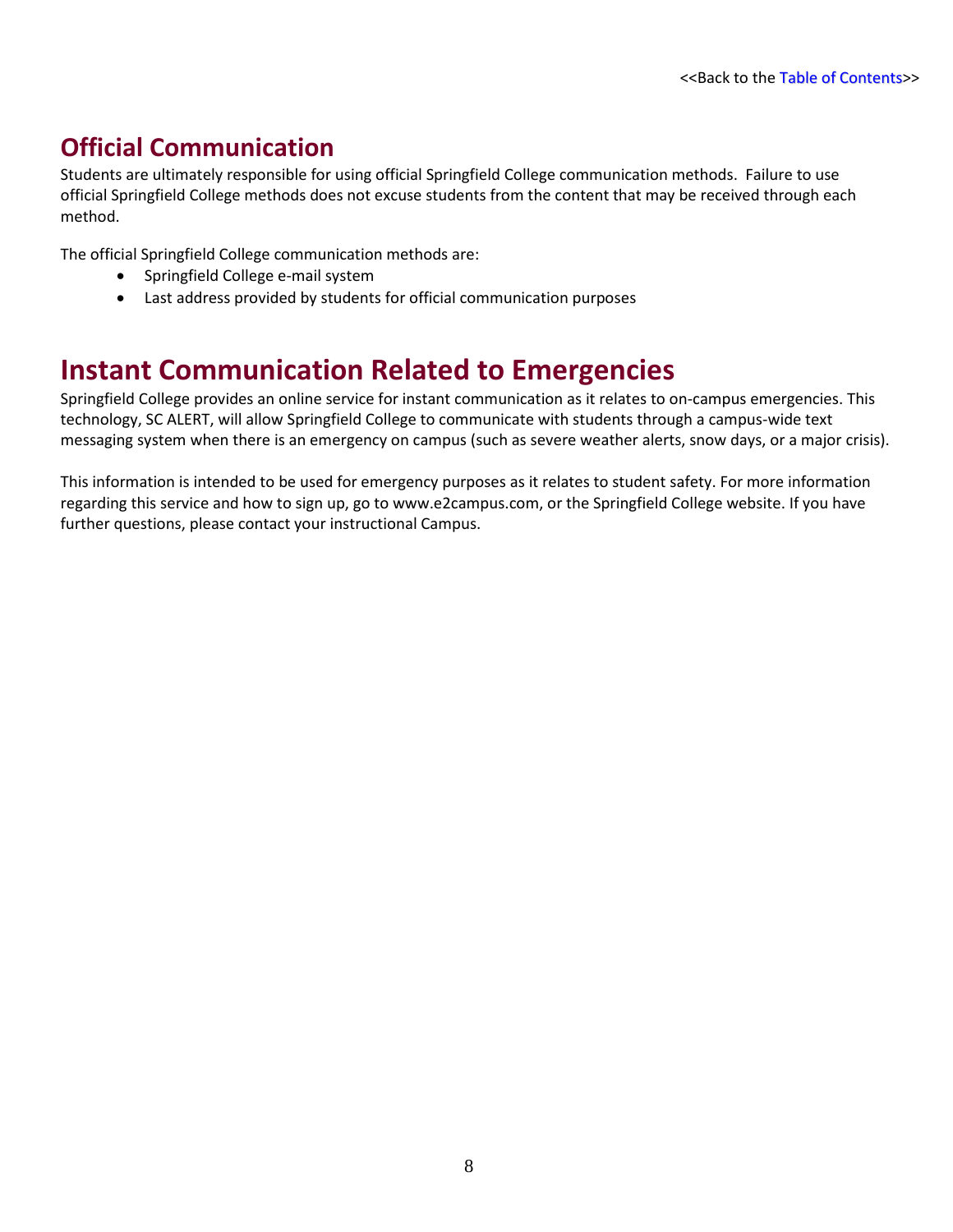# **Academic Policies**

# <span id="page-12-1"></span><span id="page-12-0"></span>**Class Attendance Policy**

Springfield College - School of Professional and Continuing Studies students are expected to attend all class sessions for which they are registered. Students are also responsible for the material covered in each class session and completion of assigned work by the announced due dates.

Attendance for online and blended courses will be recorded by the instructor for the first two weeks of the term to provide a record of a student's initial engagement in the course. Attendance will be based on a student's completion of required online activities (for both blended and online courses). In addition, for blended courses (which consist of a combination of online and face-to-face sessions), attendance of the in-class meeting will also be recorded.

The required activities during the first two weeks of the term must be completed on time in order for a student to be counted as in-attendance. Students who have added by the end of the first week of the term (the Add deadline) must complete the first week's work by the end of the second week. Students who do not satisfy the attendance requirements in the first two weeks will be administratively dropped from the course.

Students who present with an excused absence (defined below) for the first two weeks of the term are expected to make up assigned work or alternative assignments no later than the end of fourth week of the term or they will be administratively dropped in the fifth week of the term.

Excused absences: Certain situations, which must be supported by appropriate documentation, will be reviewed on a case-by-case basis for approval by the Dean's Office as a College excused absence from class. If the absence is approved, the instructor will allow the student to make up the class work or complete an alternative assignment. Excused absences supported by appropriate documentation will be reviewed on a case-by-case basis and may include the following:

- Observance of religious holidays
- Medical emergencies or planned procedures
- Death of an immediate family member
- Military training and/or deployment

In the event of an absence, students are to notify the instructors as soon as possible to discuss options for obtaining missed material.

Financial Aid will be disbursed only after a student satisfies the attendance expectation. Participation Expectations throughout the term

After the first two weeks of the term, student participation in online activities and face-to-face class sessions will count significantly toward the grade but will not be recorded as attendance. Students can only earn points for academic work that the class completed during the face-to-face class meetings or during a weekly period of online activities and must be engaged in the activities during the time-frame specified by the instructor.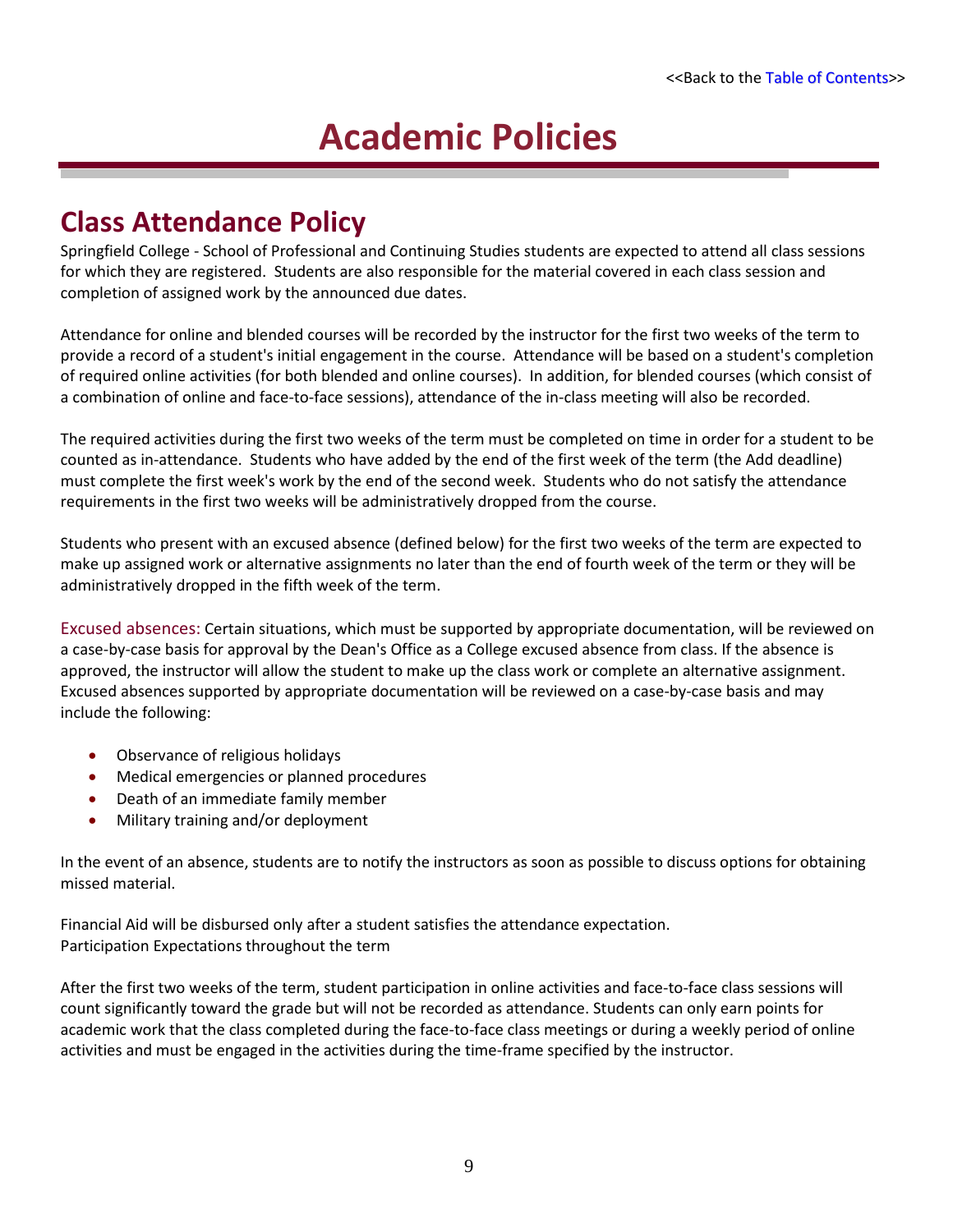# <span id="page-13-0"></span>**Class Absence Due to Religious Observance**

It is important that students review the academic calendar for possible conflicts with religious observances when registering for courses. If a religious observance falls on a scheduled class day, and the student chooses to register for a class meeting that day, the student can contact the instructor at the beginning of the term and make alternate arrangements to gain the information presented in class and fulfill course responsibilities. However, for attendance purposes, the student will be marked as absent for the day.

# <span id="page-13-1"></span>**Auditing a Course**

Students may register for one course for audit designation per term on a space-available basis. Audited courses are billed at prevailing tuition rates. Students are required to attend classes but are not required to complete course assignments. Audited courses are not eligible for financial aid.

An audit carries no credit, has no grade point equivalent, and is recorded as an X on the transcript. Although the course is entered onto a transcript, it does not affect a student's full- or part-time status. Audited courses are not eligible for credit earned through proficiency examinations, nor can the audited course be repeated for credit in subsequent semesters.

# <span id="page-13-2"></span>**Nonmatriculated Students**

### **Undergraduate**

Individuals who have not been admitted to the School of Professional and Continuing Studies but who wish to take undergraduate courses may do so as nonmatriculated students, that is, nondegree seeking students. Nonmatriculated status is an appropriate option for individuals seeking personal enrichment, career advancement, strengthening of academic skills, completion of core requirements for a concentration, or exploration of possible admission into a degree program.

Individuals interested in this option must submit a Nonmatriculated Application Form, which may be obtained from the Admissions Office of the instructional campus. Applications should be submitted as early as possible to ensure enrollment and must be received no later than the first class session of the course. Students must have already completed any prerequisites listed for courses for which they intend to register. A maximum of fifteen credit hours (equivalent to core requirements for all concentrations) taken as a nondegree seeking student may be applied to a student's bachelor's degree program in the School of Professional and Continuing Studies. Registration for additional courses beyond the fifteen credit hours as a nondegree seeking student will require approval from the Dean of the School of Professional and Continuing Studies. Nondegree seeking students are subject to all regulations of the College.

Financial aid is only awarded to students who have been accepted into a degree program. Nonmatriculated students are not eligible to receive financial aid.

### **Graduate**

Students who have not been admitted to the graduate program who wish to take graduate courses are required to file a special student application along with transcripts demonstrating receipt of the bachelor's degree. Special students may be admitted to those courses for which they have the prerequisites with the approval of the faculty members who teach the courses and Graduate Division authorization. No more than 9 semester hours of credit taken as a special student at Springfield College prior to admission may be applied toward a degree.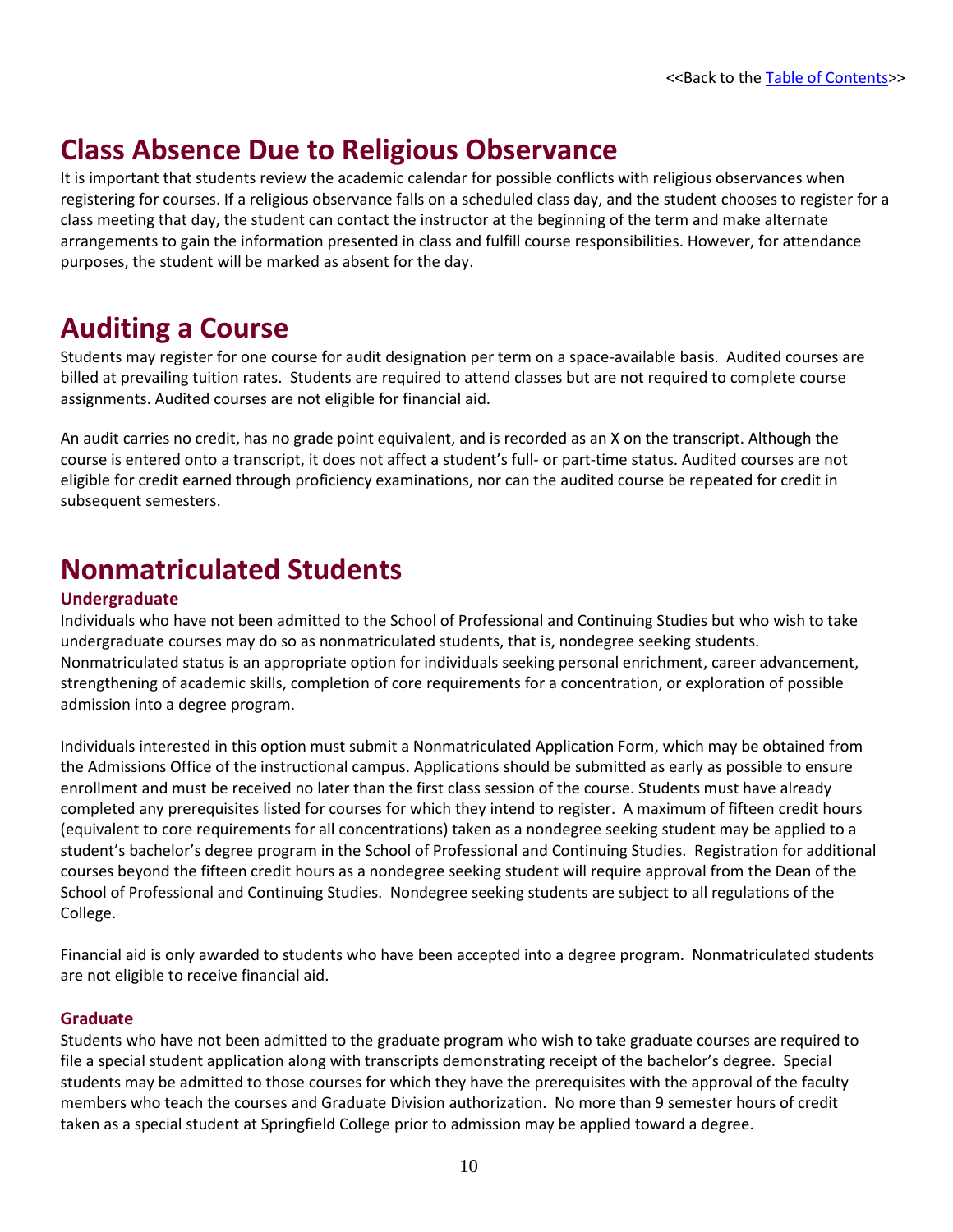Financial aid is only awarded to students who have been accepted into the degree program. Nonmatriculated students are not eligible to receive financial aid.

# <span id="page-14-0"></span>**Adding and Dropping Courses**

The School of Professional and Continuing Studies maintains a one-week Add Period and a two-week Drop Period.

Add: During the first week of each term, students may submit additions to their schedule of courses through the online registration process. After the one-week Add Period, students may not make additions to their academic schedules. Students are urged to refer to the Academic Schedule each term for more specific information.

Drop: During the first two weeks of the term, students may drop a course for which they have registered through the online registration system. Students are encouraged to refer to the Colleges publication of Fiscal Facts for additional information.

Students are to refer to School calendar for specific deadline dates for each term.

# <span id="page-14-1"></span>**Late Registration**

Returning students who fail to register by the registration deadline as noted in the academic calendar will be charged a \$30 late registration fee. No fee will be charged for students who have registered prior to the deadline and wish to add/drop courses during the Add/Drop period.

# <span id="page-14-2"></span>**Late Registration for Online Courses**

Students may register for an online course up to one week after the course has begun. Review online course attendance policy. Registration will not be allowed after the first full week of an online class.

# <span id="page-14-3"></span>**Leave of Absence**

A leave of absence may be granted to a student who has completed graded courses for at least one term. Students wishing to drop all classes and take a leave of absence for a term need the approval of their academic advisor and must complete a *Leave of Absence Form* and a *Change of Schedule Form.* The Office of Financial Aid will notify all lenders that the student is not currently enrolled and repayment of all outstanding financial loans may commence.

If after one year a student has not re-enrolled, the student will be withdrawn from the College as of the date he/she terminated academic study. Any outstanding balance on the student's account will be pursued until collected.

# <span id="page-14-4"></span>**Withdrawal**

### **Course Withdrawal**

After the two-week drop period, students may, with the approval of their advisor, withdraw (and receive a grade of W) from a course any time up to a point at which eighty percent of the course is completed (i.e., twelve weeks in a fifteen-week term and nine weeks in a twelve-week term). Exceptions to the withdrawal deadline can only be made by the Associate Vice-President for Academic Affairs. A "W" grade cannot be submitted for a student by the course instructor. The exact withdrawal deadline dates will be posted each term.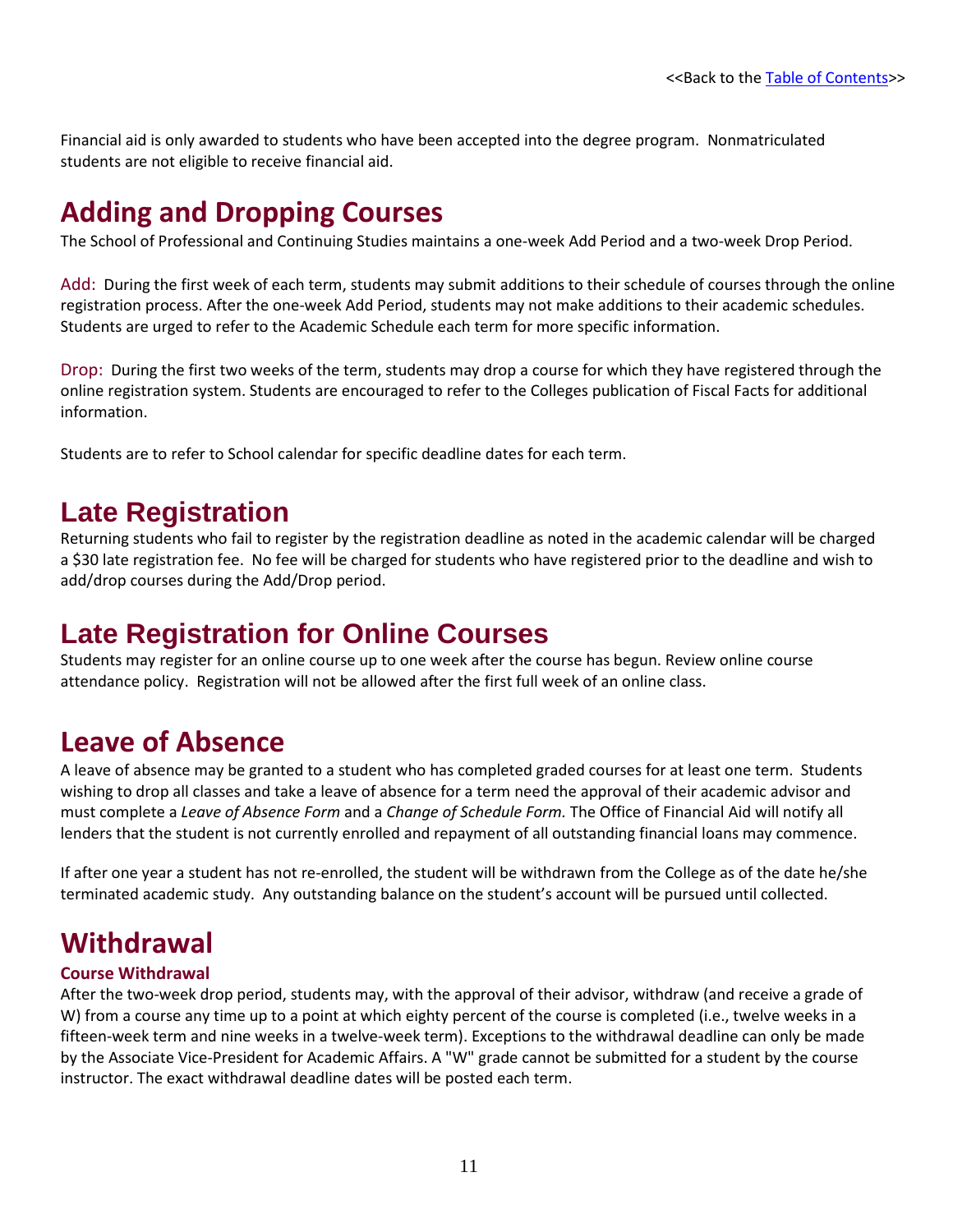Once registered for classes, students are responsible for the tuition incurred. To voluntarily withdraw from a course(s), students must report to the campus to begin the withdrawal process. In circumstances where in-person withdrawal is not feasible, the student may initiate withdrawal action by writing, email, or telephoning the campus.

Failure to attend classes does not constitute withdrawal from a course; students must submit official withdrawal forms.

Administrative changes to dropping/withdrawal of a student for all scheduled courses by college administration will be processed according to the same refund policy.

The withdrawal process involves completing a withdrawal form, having it signed by the academic advisor, and the Campus Director at the local campus. If the student has benefited from federal financial aid, he/she must meet with the financial aid administrator at the local campus. The student must also contact the campus's Assistant Director for Administration to clear any outstanding charges or holds that may prevent continuation of the program at a later date or prevent the release of academic records.

### **Program Withdrawal**

Students who do not plan to continue their academic studies must meet with the Assistant Dean/Campus Director or designee for an exit interview, at which time the various steps of the withdrawal process will be reviewed. The purpose of the interview is for the student to have an opportunity to review options and bring closure to the experience at the school. At that time, an effective date will be determined. This date will be used in processing any possible refunds.

Students who are withdrawing from the school must return the Student Identification Card that was issued to them. Withdrawals will not be processed unless the Student Identification Card is returned. Withdrawing students must complete a program Withdrawal Form. Please be sure to mail it by Certified Mail, return receipt requested to the instructional campus, or obtain a receipt if the Complete Withdrawal Form is hand-delivered. Matriculated students who have not enrolled for three consecutive terms will be withdrawn from the College and must apply for re-admission should they wish to return to Springfield College as a matriculated student.

# <span id="page-15-0"></span>**Tuition Refund**

Tuition for 15 week terms will be refunded as follows (12 week summer terms will be prorated).

| <b>Withdrawal Date</b>                                 | <b>Refund Percentage</b> |
|--------------------------------------------------------|--------------------------|
| Before classes begin (during Add/Drop Period)          | 100 percent              |
| During first week of classes (during Add/Drop Period)  | 100 percent              |
| During second week of classes (during Add/Drop Period) | 100 percent              |
| During third week of classes                           | 60 percent               |
| During fourth week of classes                          | 40 percent               |
| During fifth week of classes                           | 20 percent               |
| After the fifth week of classes                        | 0 percent                |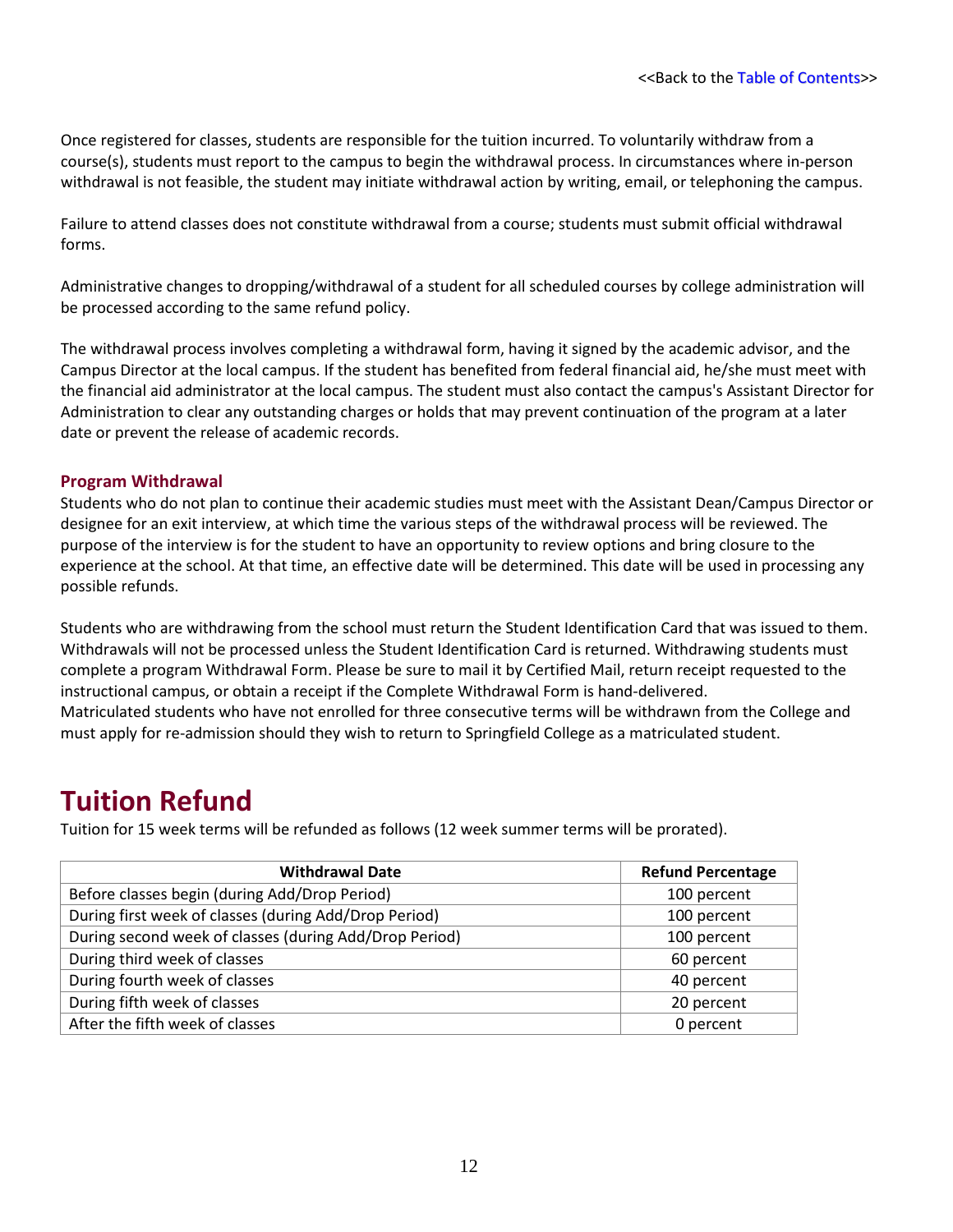- Fees are refundable if a student withdraws from all classes prior to the start of classes
- Fees are nonrefundable, except for the Portfolio fee and the Licensing fee after the start
- Financial Aid received is refunded to granting agencies based on the date of withdrawal, subject to funding source regulations and College policy.
- No refunds will be made to students suspended, dismissed or expelled during the term. This also includes students who leave prior to the completion of a judicial hearing.

Changes in a student's enrollment may change his/her financial aid eligibility.

Wisconsin Admin code EAB 8.05, partial refund policy is followed for students at the Milwaukee campus. *For Course Withdrawal Policies please refer to page 39.*

# <span id="page-16-0"></span>**Federal Financial Aid Refund Policy**

When a student withdraws during a term, the amount of federal student financial aid that he/she has earned up to that point is determined by a specific formula. If the student received (or Springfield College or a parent received on behalf of the student) less assistance than the amount that the student earned, the student may be able to receive those additional funds. If the student received more assistance than they earned, the excess funds must be returned by the school and/or the student.

The amount of assistance that the student has earned is determined on a pro-rata basis. For example, if a student completed 30 percent of the period of enrollment, he/she would earn 30 percent of the assistance he/she was originally scheduled to receive. Once a student has completed more than 60 percent of the period of enrollment, the student earns all the assistance that he/she was scheduled to receive.

There are some financial aid funds that the student cannot earn once he/she withdraws because the student does not meet other eligibility requirements, even if a student was scheduled to receive them. The student will be notified of any changes in their eligibility after review by the Financial Aid Office.

# <span id="page-16-1"></span>**Credit Balance Refund**

The student has a right to a full refund of all charges less the amount of the Application Fee (see the Tuition and Fees Schedule) if he/she cancels the enrollment agreement prior to or on the first day of instruction. If a student has a credit balance on his/her account, a refund will be issued within 14 days, of the date that the credit balance occurs, unless the student authorizes the College, in writing, to hold the credit balance for a future term. On the Friday following the refund being generated, the refund check will be deposited in the student's bank account or available for pickup at the Business Office, 263 Alden St, Springfield, MA. Students are strongly encourage to sign up for direct deposit. Refunds not picked up by 2:00 p.m., will be automatically mailed to the billing address on the student account. The refund check will be made payable to the student unless the student requests in writing that the refund check be made payable to another party.

# <span id="page-16-2"></span>**Non-Payment**

For currently enrolled students, non-enrolled students, students who have been separated, dismissed, suspended, expelled, disciplined, withdrawn and/or have taken a leave of absence, the College will withhold all official transcripts, the awarding of diplomas and access to registration for future courses from any student whose account is not paid in full . A late charge of \$75 will be assessed for each month that a payment is past due. The student and/or the party who is responsible for the payment of the student account shall be jointly liable to the College for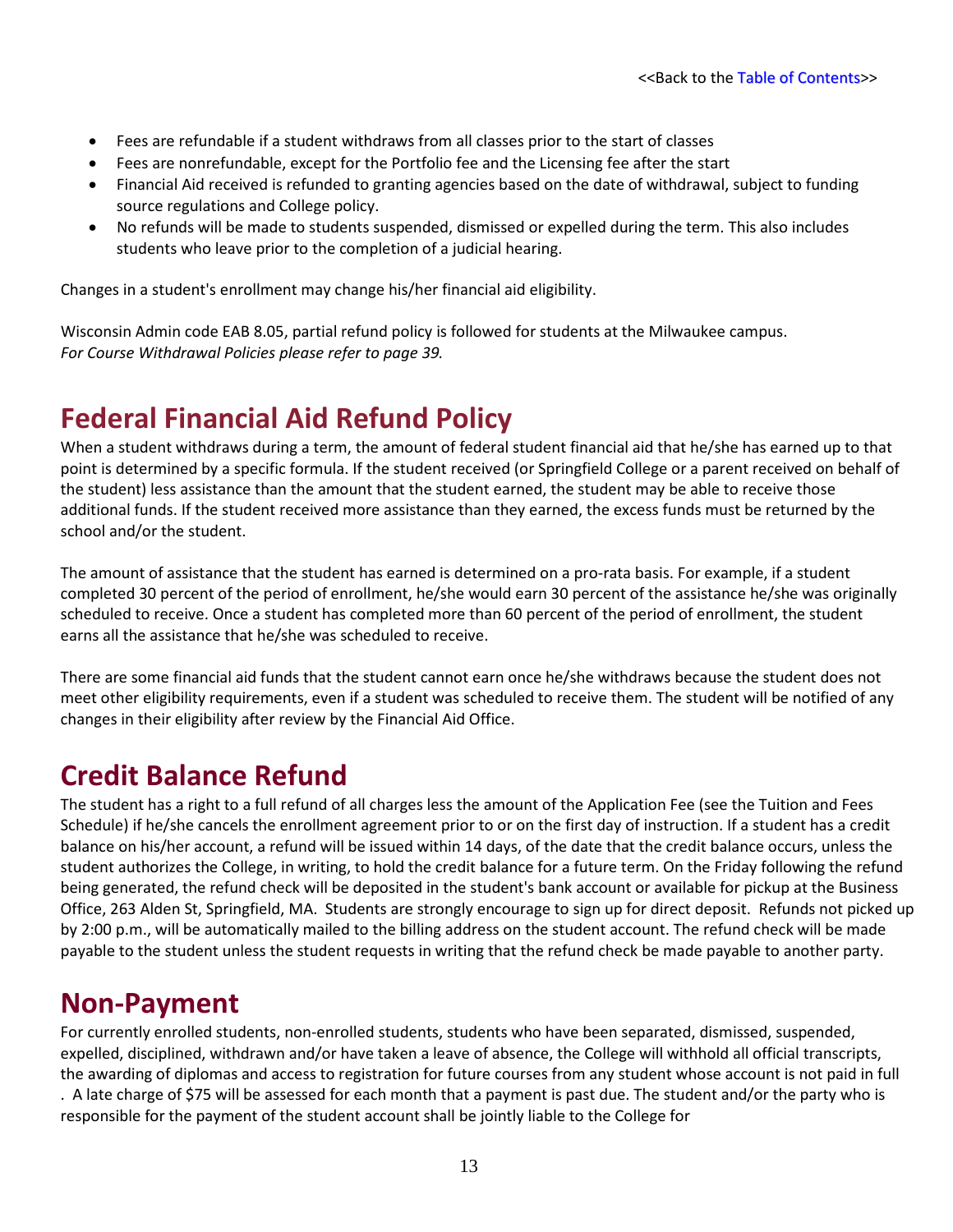all costs of collection and reasonable attorney's fees incurred. The student is required to make full payment of all accounts prior to the deadline for commencement (date established by the registrar). Non-enrolled students with a balance on their account will be placed in collections. Once students register for classes, they are responsible for the tuition and fees incurred. Not attending classes does not constitute withdrawing or dropping a class. Any changes to a student's course schedule requires the approval of an academic advisor.

There is a penalty charge of \$35 per check for all checks returned by the drawer's bank. After two returned checks, the Business Office will no longer accept personal checks.

# <span id="page-17-0"></span>**Course Cancellation**

If registration for any course is under six students, the course may be canceled. If the College cancels or discontinues a course or educational program, the College will provide a full refund of all charges. Refunds will be credited to the students account within 30 days of the cancellation.

# <span id="page-17-1"></span>**Grading**

Faculty members will evaluate students' work and course grades will be assigned. Written papers, oral assignments, fieldwork, performance in class, and/or class attendance may constitute the basis for the grade awarded for the course. Faculty members generally outline the details for determining grades on the course syllabus. Often, any weighted factors for assignments will be outlined in the syllabus. Grade points are assigned to each grade and used in the calculation of the student's grade point average for the term's work or cumulative average. The grades and point values are:

| Grade                                       | <b>Grade Points</b>               |
|---------------------------------------------|-----------------------------------|
| A (exceptional)                             | 4.0                               |
| A-                                          | 3.7                               |
| $B+$                                        | 3.3                               |
| B(good)                                     | 3.0                               |
| B-                                          | 2.7                               |
| $C+$                                        | 2.3                               |
| C(fair)                                     | 2.0                               |
| C- (lowest passing grade on graduate level) | 1.7                               |
| D+ (not awarded on graduate level)          | 1.33                              |
| D (not awarded on graduate level)           | 1.0                               |
| D- (not awarded on graduate level, lowest   | 0.7                               |
| passing grade on undergraduate level)       |                                   |
| F (failure)                                 | 0.0                               |
| P (pass C- or better)                       | Not included in computation       |
| I (incomplete)                              | Not included in computation       |
| X (audit)                                   | Not included in computation       |
| W (withdrawal)                              | Not included in computation       |
| $\ast$                                      | Grade not submitted by instructor |
| IP                                          | Course in Progress                |
| <b>CP</b>                                   | <b>Credit Pending</b>             |

Faculty have sole responsibility for awarding all grades except X, W, and IP.

The grade point average (GPA) is determined by dividing the sum of the grade points by the sum of the credits. An example is shown below: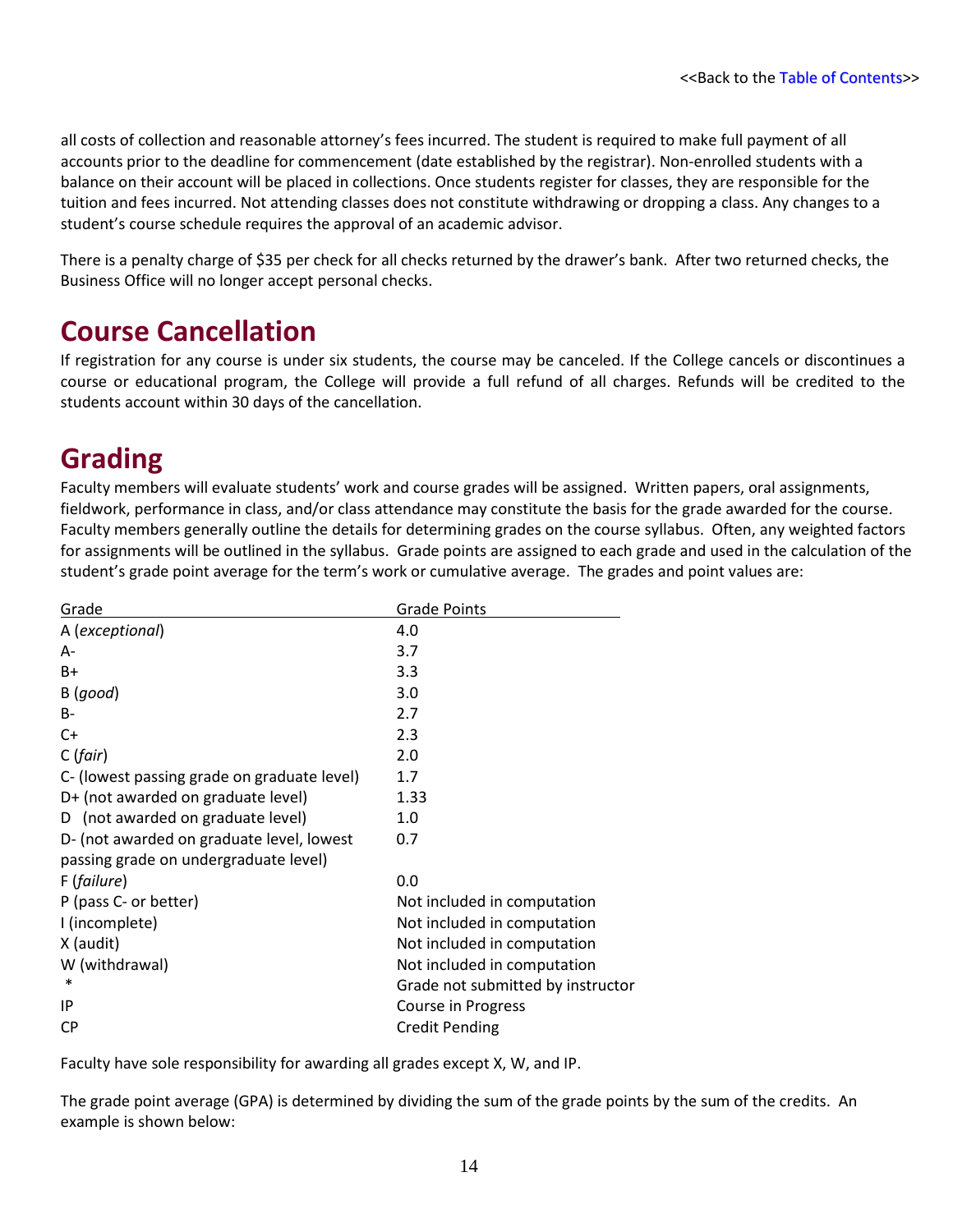| Course:  | Earned Credits: | Grade: |        | Total:     |
|----------|-----------------|--------|--------|------------|
| Core     | 4               |        | A(4.0) | 16.0       |
| Elective | $\overline{3}$  |        | C(2.0) | <u>6.0</u> |
|          |                 |        |        | 22.0       |

22.0 divided by 7 credits is equal to a GPA of 3.15. A student's cumulative GPA is shown on his/her grade reports from the Registrar's Office.

### <span id="page-18-0"></span>**Incomplete Grade**

A student may request from the instructor a grade of incomplete (I) in situations where exceptional circumstances beyond his or her control (such as incapacitating illness or a death in the family) prevent him or her from completing course requirements. In order to be eligible for an incomplete, the student must have completed the majority of the coursework (such as 75 percent or more) with passing grades. The decision to grant an incomplete is at the discretion of the instructor. **A student will have a specified period of time, not to exceed one term, to complete incomplete work. A contract for incomplete grades must be completed and signed by both the instructor and student**. A copy of this contract will remain with the student, the instructor, the Registrar, and the campus offering the course.

# <span id="page-18-1"></span>**Change of Grade**

A request for a change of grade may be submitted under the following circumstances:

- 1. Fulfillment of the conditions of a *Contract for Incomplete Grade* (with the instructor's copy of the "Contract" attached to the *Official Change of Grade* form).
- 2. An error by the instructor, such as error in recording or calculating grades.

Faculty may not submit requests for grade changes later than one calendar year following the term in which the course was originally graded. After the degree has been conferred, no grade can be changed on the final transcript. This policy is not intended to supersede the academic grievance policy or the policy governing incompletes.

Requests for an exception to policy should be submitted by the student requesting the change to the Assistant Dean/Campus Director at the student's instructional campus.

# <span id="page-18-2"></span>**Repeating a Course**

Students may repeat a course in which they have received an unsatisfactory grade. To do so, they must register again for the course at their own expense. Both grade entries will appear on the record card, but only the credit hours and grade resulting from the repeated courses will be used in computing hours and honor credits for graduation. This is true whether the grade for the repeat is higher or lower than the original grade. Students are not eligible for financial aid for repeated courses.

# <span id="page-18-3"></span>**Course Overload**

### **Undergraduate**

Undergraduate full-time enrollment is defined as 12 credit hours. Some financial aid requirements necessitate 12 credits per semester as full-time minimum. A student wishing to take more than 12 credits in one semester must:

- have completed the prior learning process;
- have completed two full terms of course work;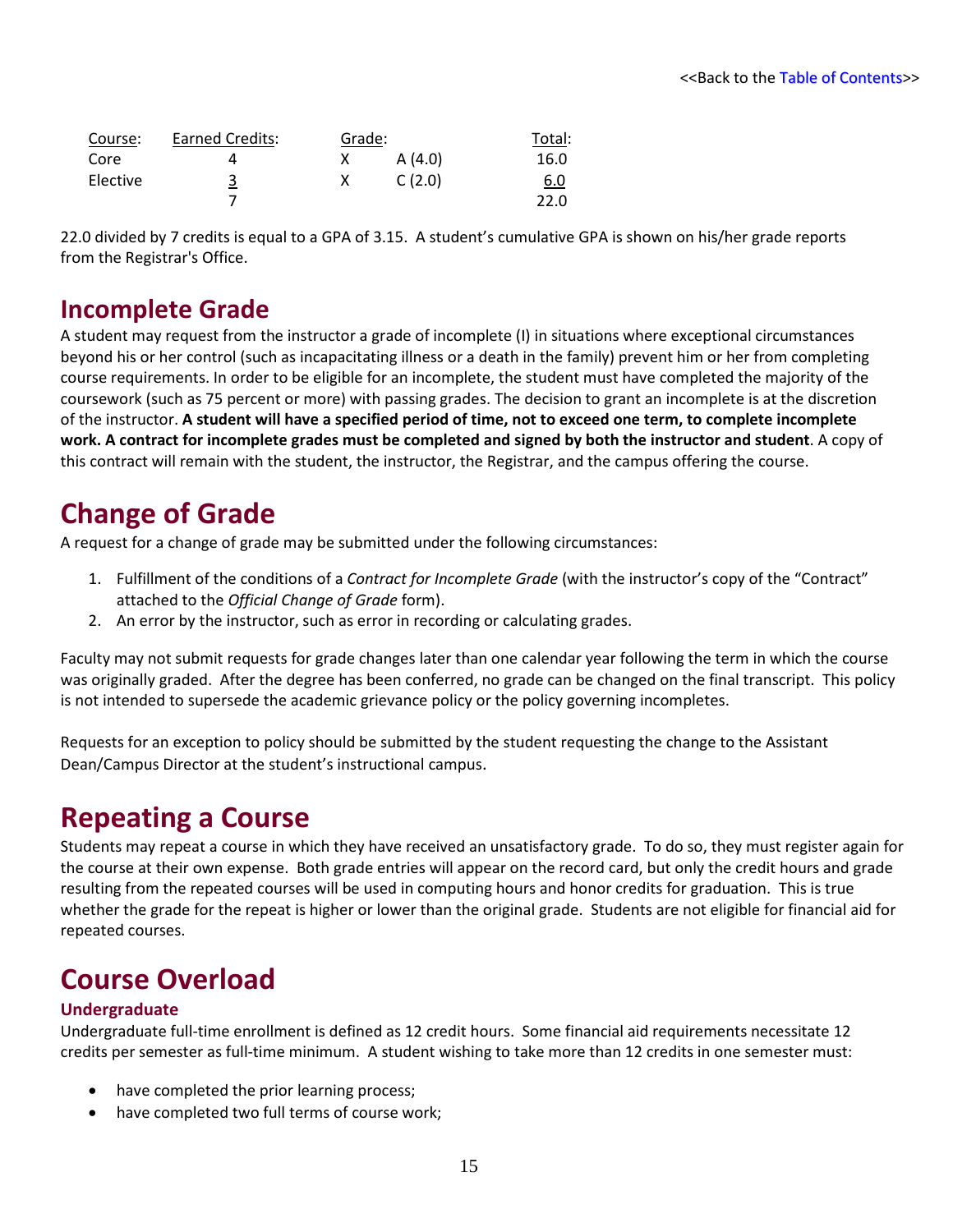- be in good academic standing with a "B" (3.0) average;
- have approval from his/her academic advisor.

If the overload exceeds 15 credits, the student must have the written approval with signature of his/her academic advisor.

### **Graduate**

Graduate full-time enrollment is defined as nine credit hours. Students wishing to take an overload must have completed one full term, be in good academic standing with a "B" average, and have permission of their academic advisor.

# <span id="page-19-0"></span>**Grade Appeal**

A student may file an appeal for a grade received only in cases when:

- There is a discrepancy between the criteria, expectations, or standards outlined in the syllabus and a professor's actions and practices.
- There is some inconsistency in treatment across the student body enrolled in a course

A student must follow the following process to get fair and timely resolution of his/her appeal:

- 1. The student communicates directly with the instructor within 30 days of receiving the disputed grade. The instructor must respond within 14 days.
- 2. If not resolved in (1), the student appeals in writing to the Assistant Dean/Campus Director or his/her designee within 14 days of the instructor's response. The Assistant Dean/Campus Director or designee must respond to the student within 14 days and also notify the faculty of the continuation of the appeal process. If the student is enrolled in an online course the appeal is directed to the Associate Dean.
- 3. If not resolved in (2), the student appeals to the Dean of the School in writing within 14 days of response from the Assistant Dean/Campus Director or designee. The Dean will notify all parties of his/her decision. The decision of the Dean is final.

### <span id="page-19-1"></span>**Grievance**

If a student believes that he/she has been treated unfairly, the student has the right to seek resolution of the concern through informal and formal processes. At any step in the process, the student may consult with his or her academic advisor or any other faculty or staff member for advice.

### **Step 1 (informal process):**

Within 30 calendar days of the disputed action, the student must raise the concern with the instructor or appropriate party. The instructor or other party should respond to the student regarding this concern within 14 calendar days. (If the 30 days are interrupted by the close of a term or semester break, the remaining days will extend into the beginning of the following term. In situations in which the instructor or other party is on leave or no longer employed by the College, the student should proceed to Step 2).

### **Step 2 (informal process):**

If the student and the instructor or other party do not agree to a resolution, the student has 14 calendar days from the instructor's or other party's response to raise the concern with the campus director in which the grievance occurred. The campus director should respond to the student regarding this concern within 14 calendar days and must notify the instructor or other party of the continuation of the grievance process.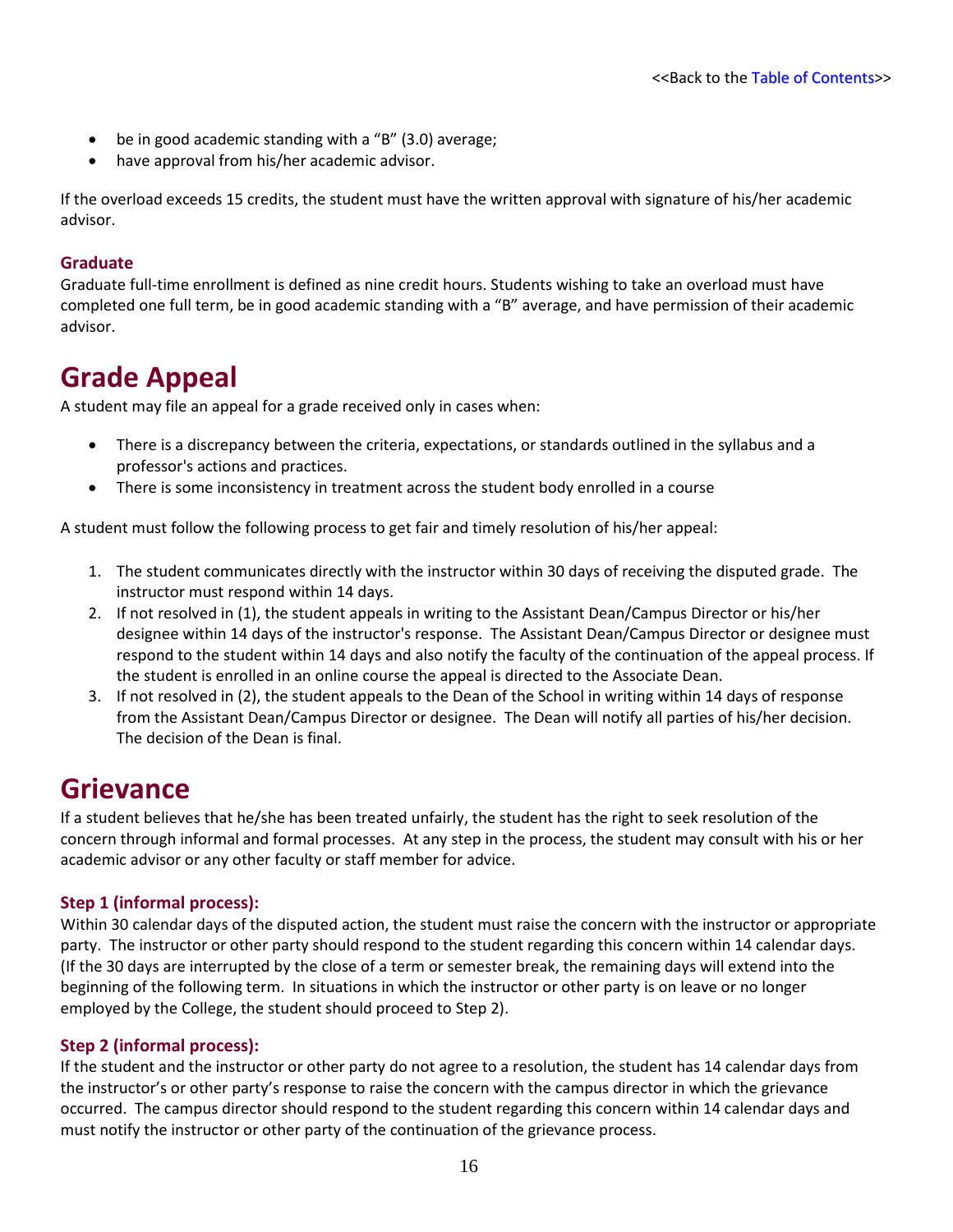### **Step 3 (formal process):**

If accord is not yet reached through the steps above, the student may file a written grievance. The written grievance must be submitted to the Office of the Dean within 14 days following the campus director's response to the student. Upon receipt of the form, the Dean will conduct whatever review is needed to arrive at a resolution, including, if necessary, a meeting with the student and instructor. The Dean will notify all parties involved in writing of his/her decision and any subsequent actions. The decision of the Dean regarding the grievance is final.

This policy is not intended to supersede the Grade Appeal Policy, the Academic Honesty and Integrity Policy, or the Harassment/Discrimination Policy.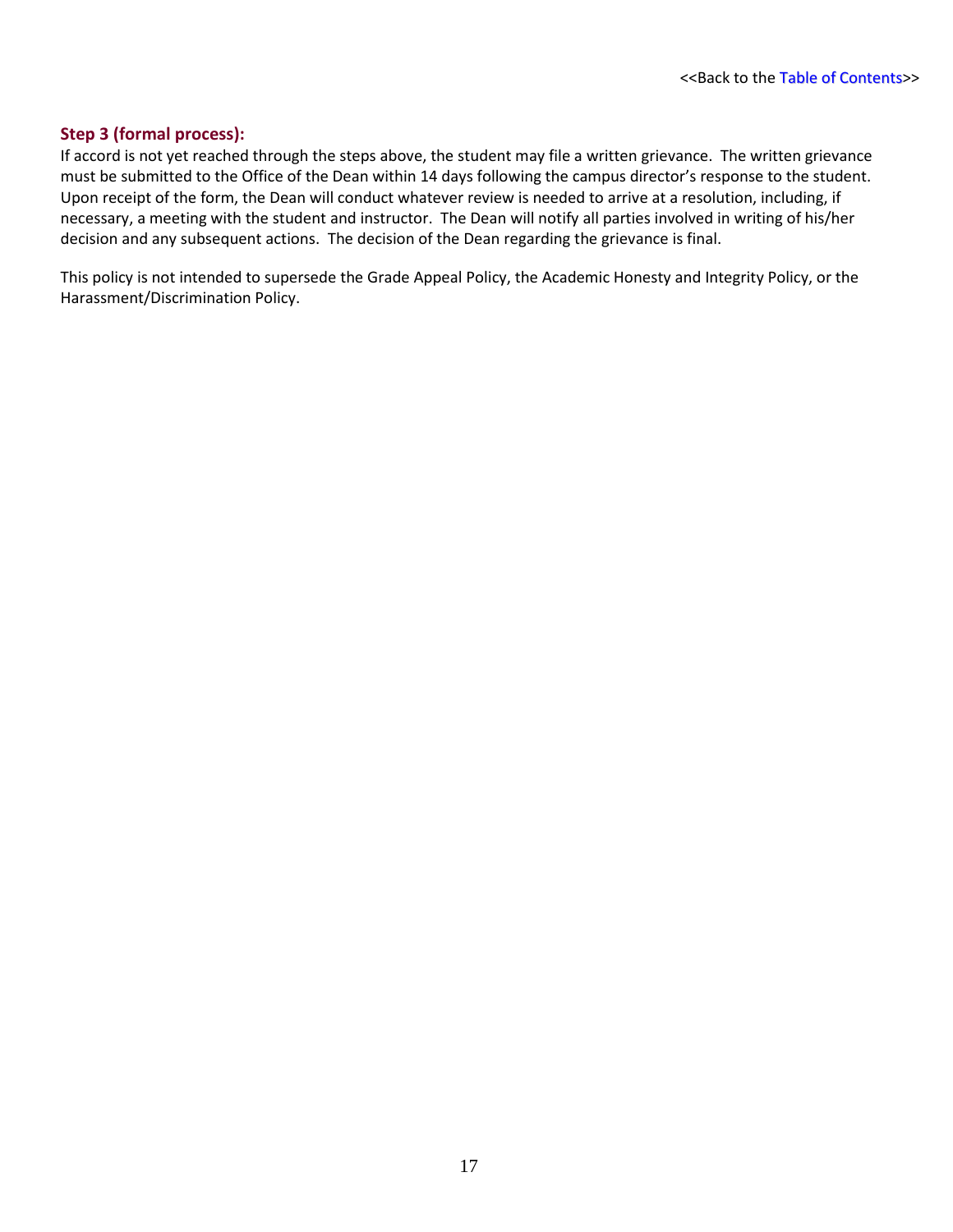# <span id="page-21-0"></span>**Undergraduate Academic Progress Policy**

This Institutional Academic Progress Policy applies to both full-time and part time matriculated undergraduate students enrolled in the School of Professional and Continuing Studies at Springfield College. A student is matriculated if he or she received official acceptance into Springfield College through the admissions process as a degree seeking student.

# <span id="page-21-1"></span>**Academic Review**

Following the close of each full term (fall, spring and summer), a systematic undergraduate academic records review is conducted by the Registrar to determine student academic standing status classifications. Undergraduate students will not be subject to review until they have attempted the completion of 12 cumulative credits at Springfield College.

• For the purpose of determining academic progress, attempted hours are defined as: *Credits for courses graded "A" through "F", "P"*, "W", "NR", "I", "IC", "IE", "PI", "CP" *and accepted transfer credits.*

**Full-Time Status:** In order to be considered a full time student at Springfield College, an undergraduate student must enroll in at least 12 credit hours in a semester. Full time students are expected to earn a minimum of 24 credit hours in an academic year, comprising Fall, Spring, and Summer terms. The student who does not earn a total of 24 credits in the Fall and Spring terms may earn credit sufficient to meet or exceed the criterion through coursework taken the Summer term immediately following the review at the end of the Spring Term.

**Financial Aid Eligibility:** In order to maintain continuing eligibility for financial aid, an undergraduate student is expected to complete with a passing grade ('A' through 'D-') at least 75% of all credits attempted for completion at Springfield College (not including transfer courses), as calculated at each academic progress review.

The calculation for the 75% pass rate in credit hours attempted for completion includes the Springfield College credit hours for which a student received a grade of 'A' through 'D-' and 'P' divided by the total number of credits the student has attempted for completion at Springfield College.

### <span id="page-21-2"></span>**Academic Standing**

A matriculated undergraduate student enrolled in the School of Professional and Continuing Studies must have a cumulative grade point average (CGPA) of at least 2.000 to be eligible for graduation with a bachelor's degree from Springfield College. The 2.000 CGPA is the minimum standard for the College; academic programs may have higher standards for entrance into or continuation in their undergraduate programs and students are responsible for reviewing program standards and requirements that are found in the official campus, school, or institutional documents.

An undergraduate student's academic standing status is assessed at the end of each term according to the Cumulative Grade Point Average criteria listed below. As a result of the academic standing review, undergraduate students are assigned the appropriate academic standing status actions listed below.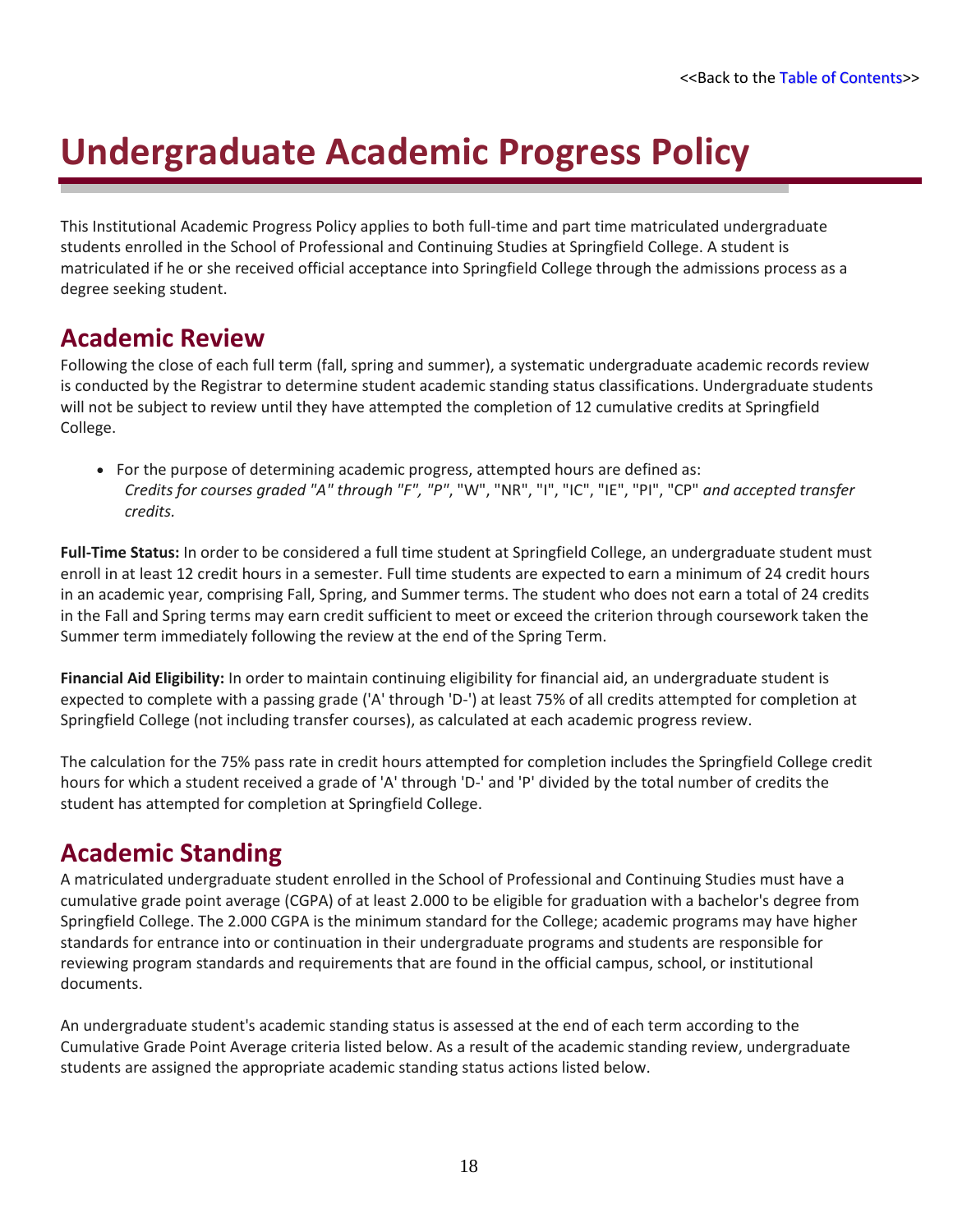### **Cumulative Grade Point Average Criterion**

A student is expected to achieve the College's minimum cumulative GPA of 2.000 by the time 60.5 credits of course work have been attempted for completion. Prior to that point the cumulative GPA required is slightly below the standard of 2.000; however the criterion cumulative GPA is increased as students advance through the academic program. There are three minimum cumulative GPAs that students must meet, depending upon the number of credit hours they have attempted. The minimum CGPAs are as follows:

| <b>Credit Hours Attempted for Completion</b>              | <b>Minimum GPA</b> |
|-----------------------------------------------------------|--------------------|
| After attempting the completion of 0.5-30 credits         | 1.800 GPA          |
| After attempting the completion of 30.5-60 credits        | 1.900 GPA          |
| After attempting the completion of 60.5 credits and above | 2.000 GPA          |

### <span id="page-22-0"></span>**Academic Standing Status Categories**

Following determination of status by the undergraduate records review process, academic standing status actions (Good Academic Standing, Academic Warning, Academic Probation, Continued Probation, and Academic Dismissal) go into effect at the start of the successive term (Fall, Spring, or Summer).

### **Good Academic Standing**

An undergraduate student whose CGPA is at or above the minimum standards (as noted above), is classified as an undergraduate student in good academic standing at the College. A student who has received an academic warning or an academic alert is also considered to be in good academic standing. Note that a student on academic probation or continued academic probation is not considered to be in good academic standing.

### **Academic Warning**

Upon reaching the first 12 cumulative semester hour academic standing review, an undergraduate student is given an academic warning when his or her cumulative GPA is at or above **1.650** but fails to meet the criterion cumulative GPA of 1.80. A student given an academic warning is considered to be in good academic standing.

Academic Warning will not be recorded on the student's academic transcript. A student will be removed from academic warning when he or she has successfully met the appropriate CGPA.

### **Academic Alert**

An undergraduate student who is in good academic standing, but has a *semester* GPA below the required CGPA, will receive an academic alert. The academic alert is designed to notify the undergraduate student that he or she is in danger of *not* continuing in good academic standing, and to encourage that student to seek academic support. This action is advisory and will not be recorded on the student's academic transcript.

### **Academic Probation**

The undergraduate student who, at any academic review point, fails to meet the CGPA academic standing criterion, and who does not meet the criteria for academic warning, is placed on academic probation. An undergraduate student who is placed on academic probation will maintain matriculation status but will *only* be eligible for financial aid if they are granted an appeal through the Office of Financial Aid.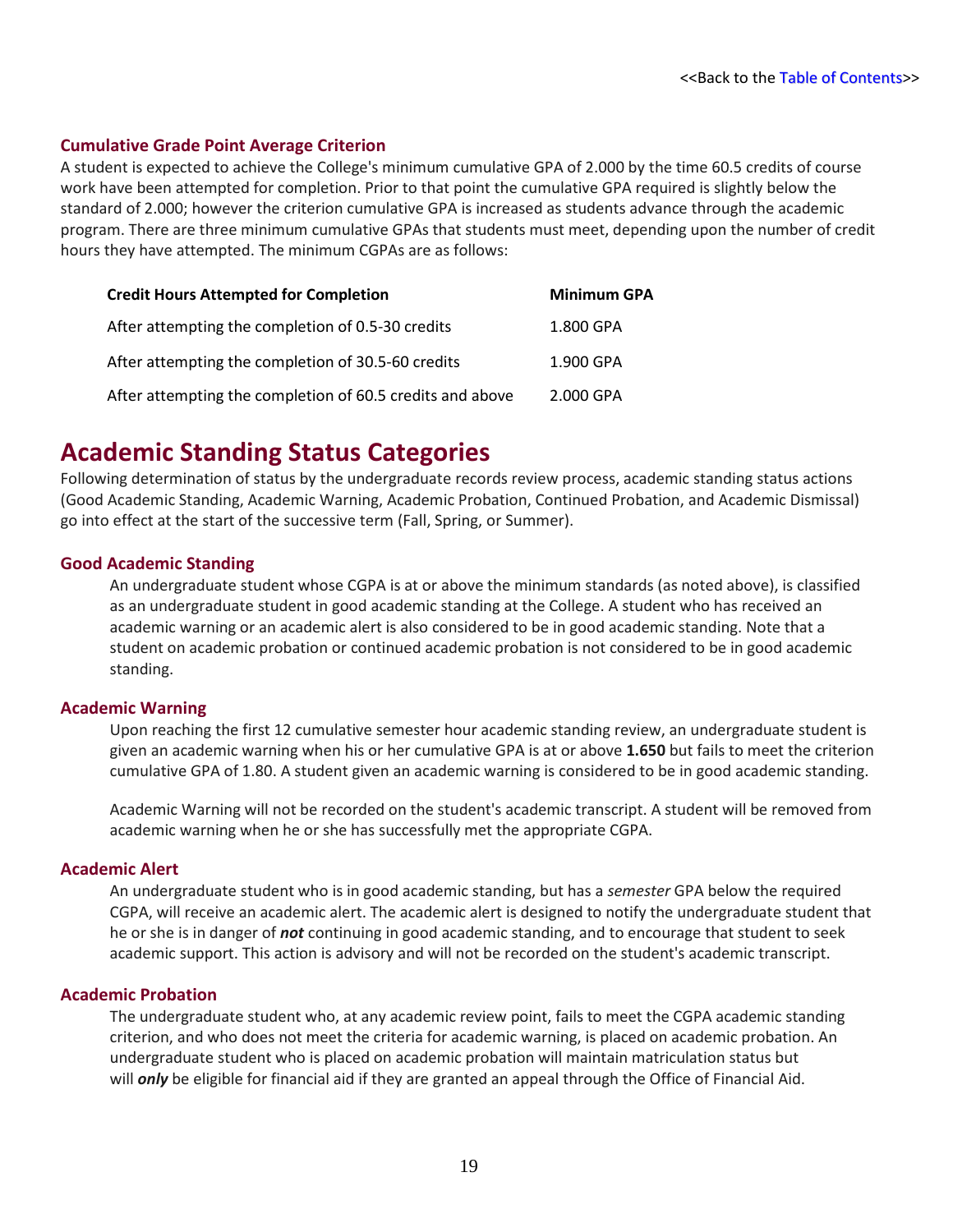The undergraduate student who is placed on academic probation will be notified of this academic standing by letter. As part of the letter of notification from the Office of the Dean of the School of Professional and Continuing Studies, the undergraduate student on academic probation may be informed that he or she is required to take certain courses, limit the number of courses taken, or fulfill other conditions specified. Academic probation status will be recorded on the student's academic transcript.

An undergraduate student will be removed from academic probation when he or she meets or exceeds the criterion CGPA as noted above under **Cumulative Grade Point Average Criteria.** Failure to meet this criterion, or the criteria for **Continued Academic Probation** will result in the student being academically dismissed. When an undergraduate student is removed from academic probation, it will be so noted on the transcript.

### **Continued Academic Probation**

An undergraduate student who was on academic probation during the semester of review will be continued on academic probation if the student's semester GPA shows significant improvement, but his or her CGPA remains below the required level. Significant improvement is defined as a student earning a semester GPA of at least 2.000 while completing at least 9 credits and having met the conditions of his or her academic probation. Failure to meet this standard will result in the student being academically dismissed.. If continued on academic probation, the undergraduate student will be subject to the conditions specified under Academic Probation. Continued Academic Probation will be recorded on the student's academic transcript.

### **Academic Dismissal**

At any academic standing review point, an undergraduate student who is currently on academic probation or continued academic probation will be academically dismissed when the criteria for continued academic probation are not met. The Office of the Dean of the School of Professional and Continuing Studies will send the undergraduate student a notification letter of dismissal. The student may appeal the institutional academic dismissal and is required to submit the request in writing to PCS Campus Academic Standards Committee, via the Campus Director.

The institutional academic dismissal will be recorded on the student's transcript.

### <span id="page-23-0"></span>**Academic Dismissal Readmission**

An undergraduate student who is academically dismissed does not maintain matriculation status and may not take courses at Springfield College for a minimum of three (3) academic terms [inclusive of Fall, Spring, Summer] following academic dismissal; and thereafter must make a formal application for readmission to the College. A student who is officially readmitted to the College following institutional academic dismissal will return on academic probation unless he or she has raised his or her CGPA to equal or exceed the appropriate academic standing criterion through course work transferred from another accredited institution and has met all other conditions of readmission from academic dismissal.

When a student is removed from academic dismissal, it will be so noted on the transcript.

### <span id="page-23-1"></span>**Appeal Process**

An undergraduate or graduate student who has been academically dismissed has the opportunity to apply for reinstatement. Students are eligible to submit a petition for reinstatement to the School during the term following the dismissal for possible reinstatement in the subsequent term. The Academic Standards Committee (ASC) makes a recommendation to the Dean for reinstatement. A student has one calendar year to petition for reinstatement. If a student does not petition for reinstatement within one calendar year, they must apply for re- admission to the College.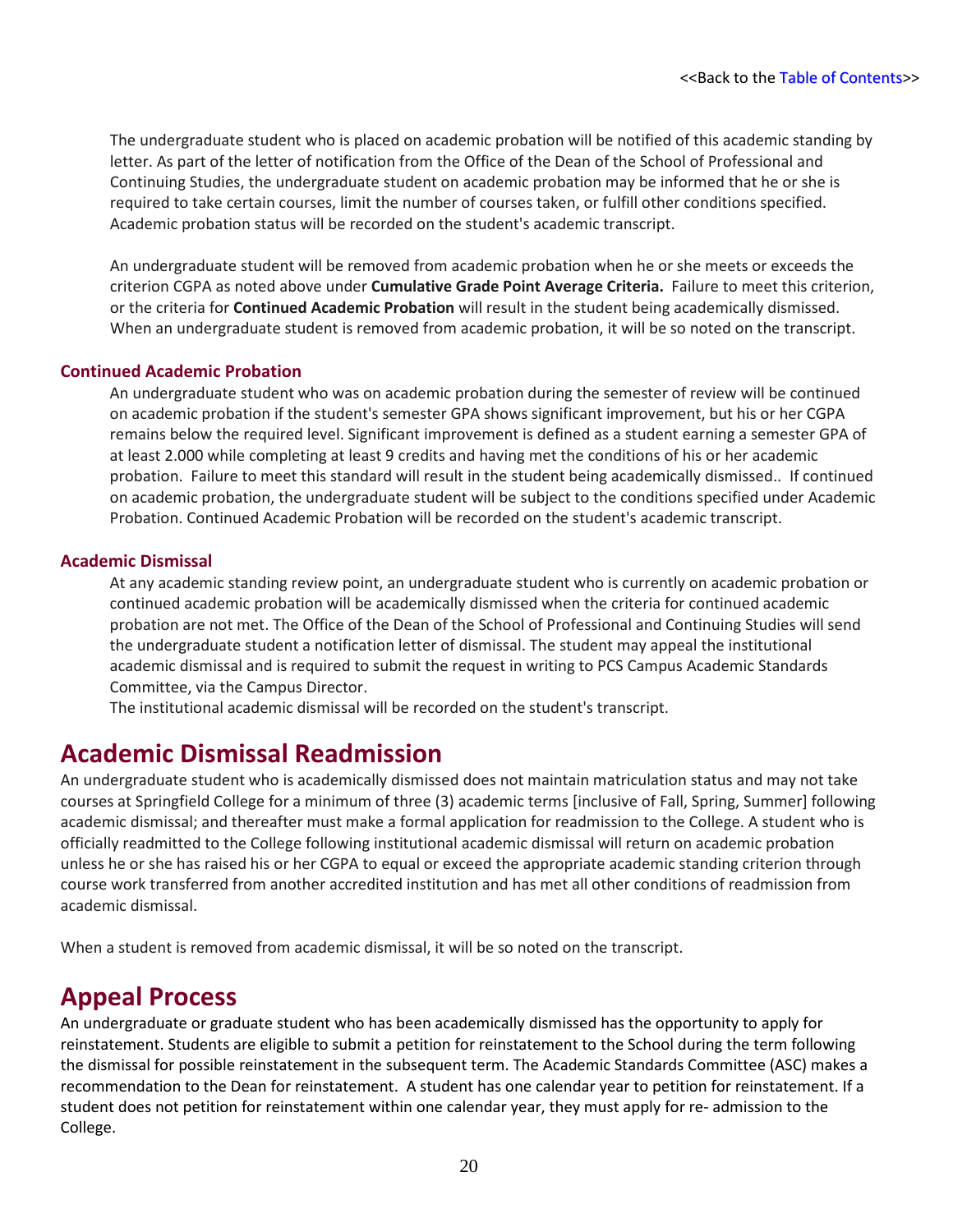### **The Process to Petition for Reinstatement:**

Students who have been academically dismissed should contact the Office of the Dean to begin the reinstatement process. The Academic Standards Committee reviews each petition and the required relevant information. The student is responsible for completing the Petition for Reinstatement Form, which contains the following elements:

- An Academic Success Plan that contains information about the circumstances affecting the student's academic performance and the student's plan to remedy the situation by which to move him/her toward satisfactory academic progress
- A reference Letter from the student's advisor or past faculty member
- A Written/Signed Agreement stipulating that the student will register for no more than half-time enrollment during his/her first term of reinstatement.

The undergraduate student's appeal should contain information about circumstances affecting the student's academic performance and the student's plans to remedy the situation. Students may bring one Springfield College employee to the appeal meeting for emotional support or to present brief information on the student's behalf. A College employee member invited to attend is under no obligation to do so. A lawyer may not be present at the appeal meeting, either as a legal representative or as the above-mentioned College employee. Any College personnel speaking on behalf of the student will not be in the room during the student's presentation but will be invited to speak following the student's appeal presentation. The student may also bring letters of support written by any individual.

The ASC will review the appeal according to the ASC operating guidelines. If the committee recommends that the appeal be supported, and the Dean of the School concurs, the student will be allowed to return on continued academic probation and will be required to adhere to all academic standing policies.

The Office of the Dean of the School of Professional and Continuing Studies will inform the undergraduate student of the appeal decision by letter. The outcome of the appeal will be noted on the student's academic transcript.

The Office of the Dean of the School of Professional and Continuing Studies will inform the undergraduate student of the appeal decision by letter. The outcome of the appeal will be noted on the student's academic transcript.

### <span id="page-24-0"></span>**Academic Dismissal Appeal Readmission**

An undergraduate student whose academic dismissal appeal is supported by the ASC and the Dean will be allowed to seek readmission for return on continued academic probation. In order to be readmitted, the undergraduate student must meet one of the following two conditions:

- a) The program of matriculation officially readmits the student, contingent on all program standards being met; and the final readmission is approved by the School Dean.
- b) The student is officially granted admission to another Springfield College graduate program and the final readmission is approved by the School Dean.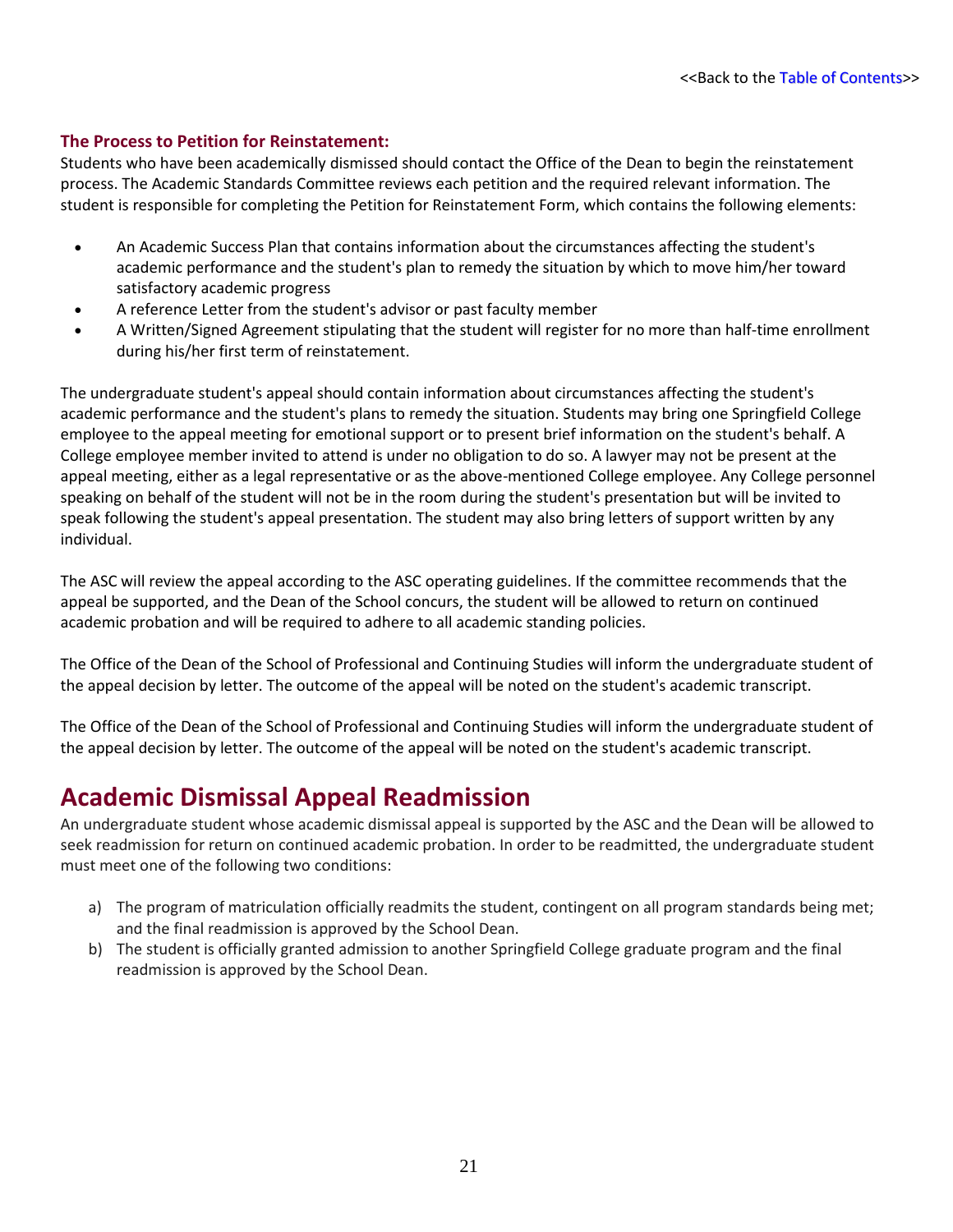# **Graduate Academic Progress Policy**

<span id="page-25-0"></span>This Institutional Academic Progress Policy applies to both full-time and part-time matriculated graduate students enrolled in the School of Arts, Sciences, and Professional Studies (ASPS); the School of Health, Physical Education, and Recreation (HPER); the School of Health Sciences and Rehabilitation Studies (HSRS); the School of Professional and Continuing Studies (PCS); and the School of Social Work (SSW). A student is matriculated if he or she received official acceptance into Springfield College through the admissions process as a graduate degree-seeking student.

### <span id="page-25-1"></span>**Academic Review**

•

Following the close of each full semester/term (Spring, Summer, Fall), a systematic graduate academic records review is conducted by the Registrar to determine student academic standing status classifications. Graduate students will not be subject to institutional review until they have attempted the completion of nine (9) graduate credits at Springfield College.

• For the purpose of determining academic progress, attempted hours are defined as: Credits for courses graded "A" through "C-", "F", "P", "W", "NR", "I","IC", "IE", "PI","CP" and accepted transfer credits.

A graduate student's institutional academic standing status is assessed according to the Good Academic Standing cumulative grade point average criterion (CGPA) of 3.00. As a result of academic standing review, graduate students are assigned the appropriate institutional academic standing status actions (listed below). Graduate students must have a CGPA of 3.00 or better to be eligible for graduation with master's and doctoral degrees or a Certificate of Advanced Graduate Study. Academic departments or schools may have higher standards for entrance into or continuation in their graduate programs and students are responsible for reviewing program standards and requirements that are found in the official department, school, or institutional publications.

# <span id="page-25-2"></span>**Academic Standing Status Categories**

Following determination of status by the graduate academic records review process, academic standing status actions (Good Academic Standing, Academic Probation, Continued Academic Probation, and Academic Dismissal) go into effect at the start of the successive semester (Fall, Spring, or Summer).

### **Good Academic Standing**

A graduate student whose CGPA is at or above the minimum standard of 3.00 is classified as a graduate student in good academic standing at the College.

### **Academic Probation**

The graduate student who at any academic review point fails to meet the 3.00 CGPA academic standing criterion on or after attempting the completion of nine (9) credit hours is placed on institutional academic probation. A graduate student who is placed on academic probation will maintain matriculation status but will *only* be eligible for financial aid, including research fellowships if they are granted an appeal through the Office of Financial Aid.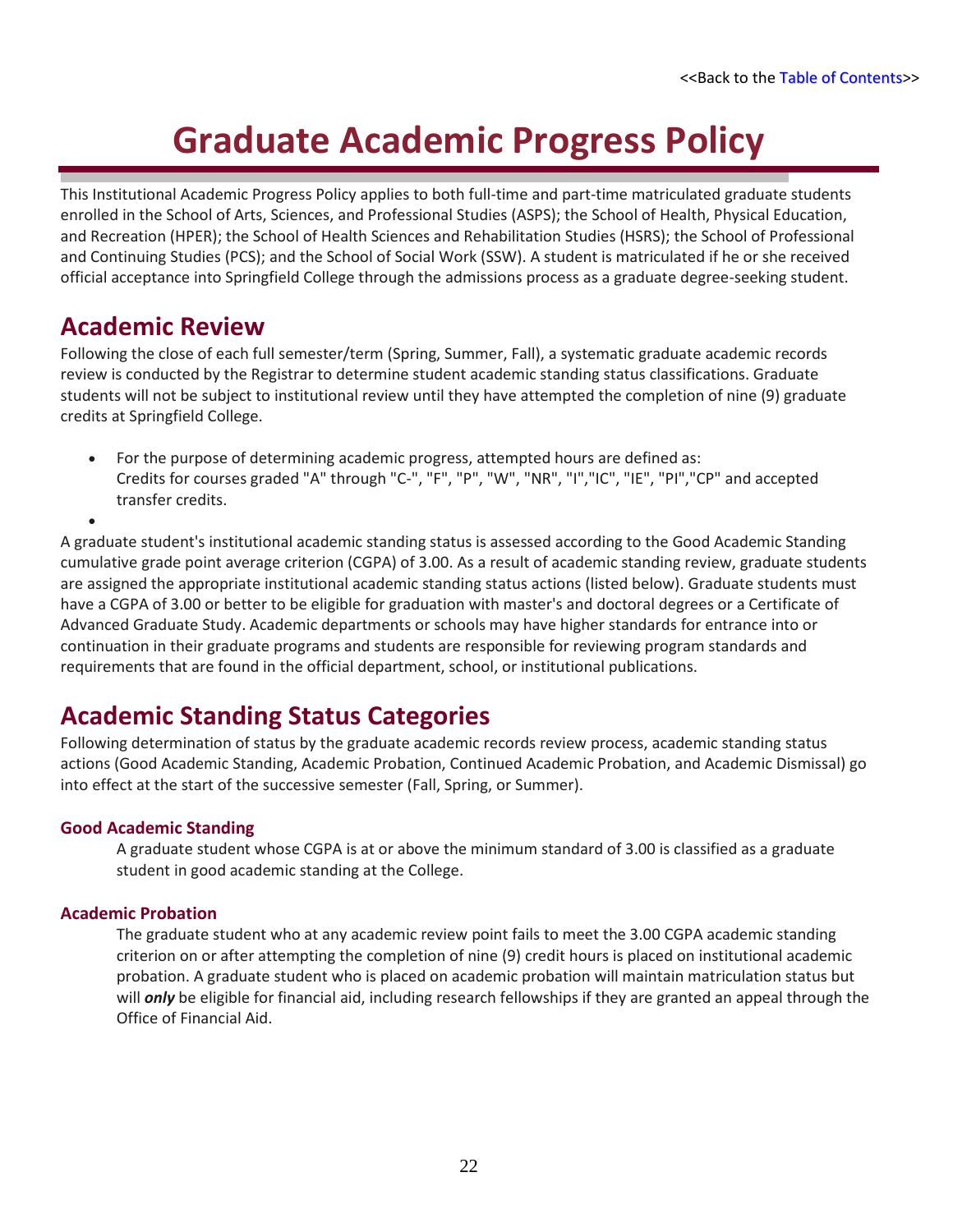The graduate student who is placed on academic probation will be notified of this academic standing by letter. Following this notice from the Office of Academic Affairs, an academic plan for the graduate student on academic probation will be designed by the academic advisor and the academic program or PCS campus. This plan may require the graduate student to take certain courses, limit the number of courses taken, or fulfill other conditions as specified.

Academic probation status will be recorded on the student's academic transcript.

A graduate student will be removed from academic probation when he or she meets or exceeds the criterion 3.00 CGPA.

### **Continued Academic Probation**

A graduate student who was on academic probation during the semester of review will be continued on academic probation if his/her CGPA is below 3.00 and the student has attempted the completion of fewer than 18 credits at Springfield College *or* the student's CGPA is above 2.8 but below 3.00 following the completion of 18 credits at Springfield College. If continued on academic probation, the graduate student will be subject to the conditions specified under Academic Probation.

Continued academic probation status will be recorded on the student's academic transcript. Note that a student on academic probation or continued academic probation is not considered to be in good academic standing.

### **Academic Dismissal**

**A graduate student on academic probation will be dismissed from candidacy for the graduate degree if his/her CGPA is below 2.8 at the end of the semester in which he/she has attempted 18 s.h. of graduate credit at Springfield College. Additionally, a student whose CGPA is below 3.00 following the completion of the required number of semester hours in his/her program plus six credits is subject to dismissal.**

Academic dismissal status will be recorded on the student's academic transcript.

**The Office of the Dean will send the student notification letters of all decisions concerning probation and dismissal.** The student may appeal the institutional academic dismissal and is required to submit the request for an appeal in writing to the Campus Academic Standards Committee via the Campus Director.

A student who is dismissed may not take courses at Springfield College for one academic year following dismissal, but may reapply for admission thereafter. When the student is readmitted to the College, his or her academic standing will be reviewed. The appropriate academic standing category will be determined at that time.

### <span id="page-26-0"></span>**Appeal Process for Academic Dismissal**

A graduate student who has been academically dismissed has the opportunity to apply for reinstatement. Students are eligible to submit a petition for reinstatement to the School during the term following the dismissal for possible reinstatement in the subsequent term. The Academic Standards Committee makes a recommendation to the Dean for reinstatement. A student has one calendar year to petition for reinstatement. If a student does not petition for reinstatement within one calendar year, they must apply for re-admission to the College.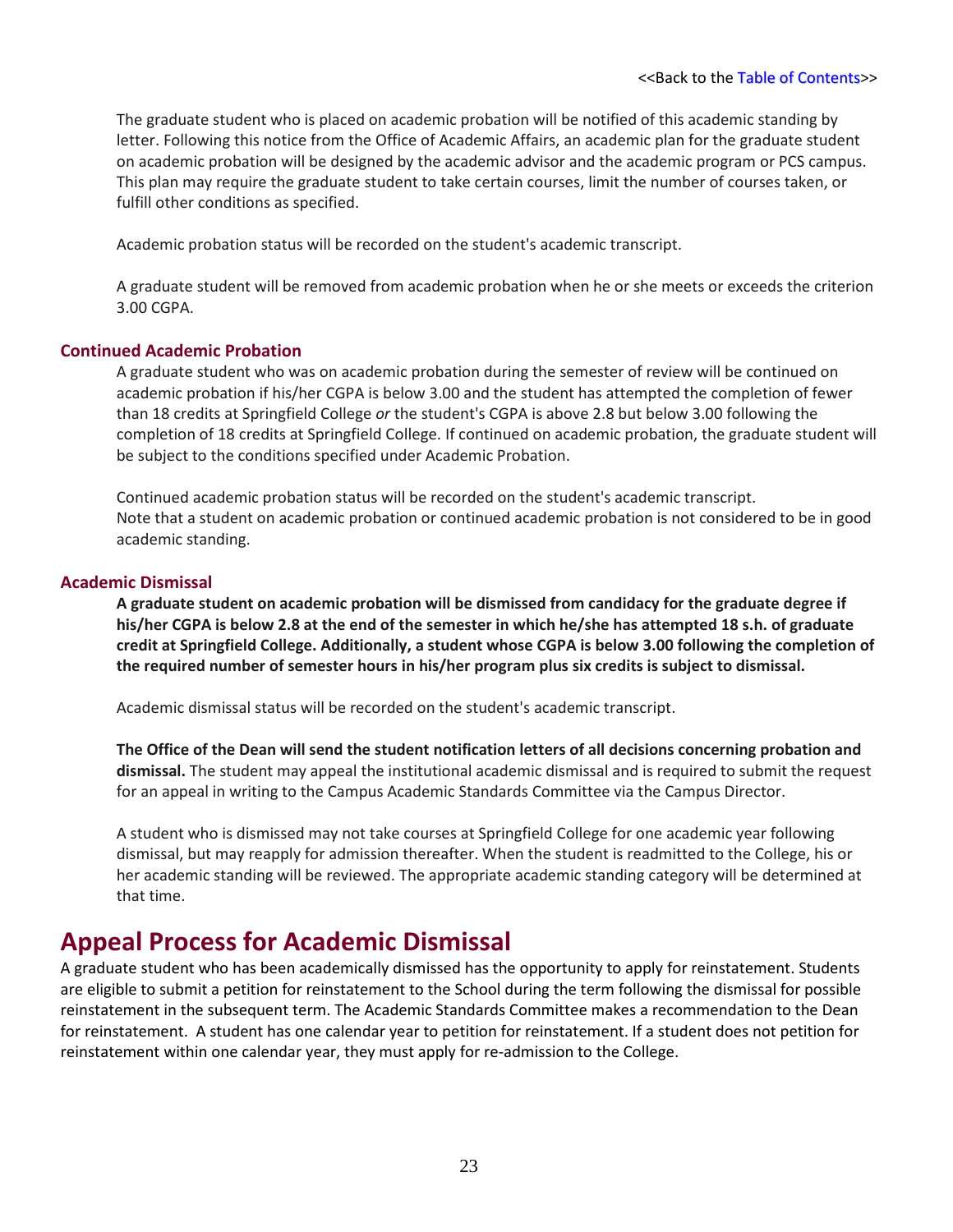### **The Process to Petition for Reinstatement:**

Students who have been academically dismissed should contact the Office of the Dean to begin the reinstatement process. The Academic Standards Committee reviews each petition and the required relevant information. The student is responsible for completing the Petition for Reinstatement Form, which contains the following elements:

- An Academic Success Plan that contains information about the circumstances affecting the student's academic performance and the student's plan to remedy the situation by which to move him/her toward satisfactory academic progress
- A reference Letter from the student's advisor or past faculty member
- A Written/Signed Agreement stipulating that the student will register for no more than half-time enrollment during his/her first term of reinstatement.

The graduate student's appeal should contain information about circumstances affecting the student's academic performance and the student's plans to remedy the situation. Students may bring one Springfield College employee to the appeal meeting for emotional support or to present brief information on the student's behalf. A College employee member invited to attend is under no obligation to do so. A lawyer may not be present at the appeal meeting, either as a legal representative or as the above-mentioned College employee. Any College personnel speaking on behalf of the student will not be in the room during the student's presentation but will be invited to speak following the student's appeal presentation. The student may also bring letters of support written by any individual.

The Academic Standards Committee (ASC) will review the appeal according to the ASC operating guidelines. If the committee recommends that the appeal be supported, and the Dean of the School concurs, the student will be allowed to return on continued academic probation and will be required to adhere to all academic standing policies.

The Office of the Dean of the School of Professional and Continuing Studies will inform the undergraduate student of the appeal decision by letter. The outcome of the appeal will be noted on the student's academic transcript.

The Office of the Dean of the School of Professional and Continuing Studies will inform the undergraduate student of the appeal decision by letter. The outcome of the appeal will be noted on the student's academic transcript.

### <span id="page-27-0"></span>**Academic Dismissal Appeal Readmission**

A graduate student whose academic dismissal appeal is supported by the ASC and the Dean will be allowed to seek readmission for return on continued academic probation. In order to be readmitted, the graduate student must meet one of the following two conditions:

- a) The program of matriculation officially readmits the student, contingent on all program standards being met; and the final readmission is approved by the School Dean.
- b) The student is officially granted admission to another Springfield College graduate program and the final readmission is approved by the School Dean.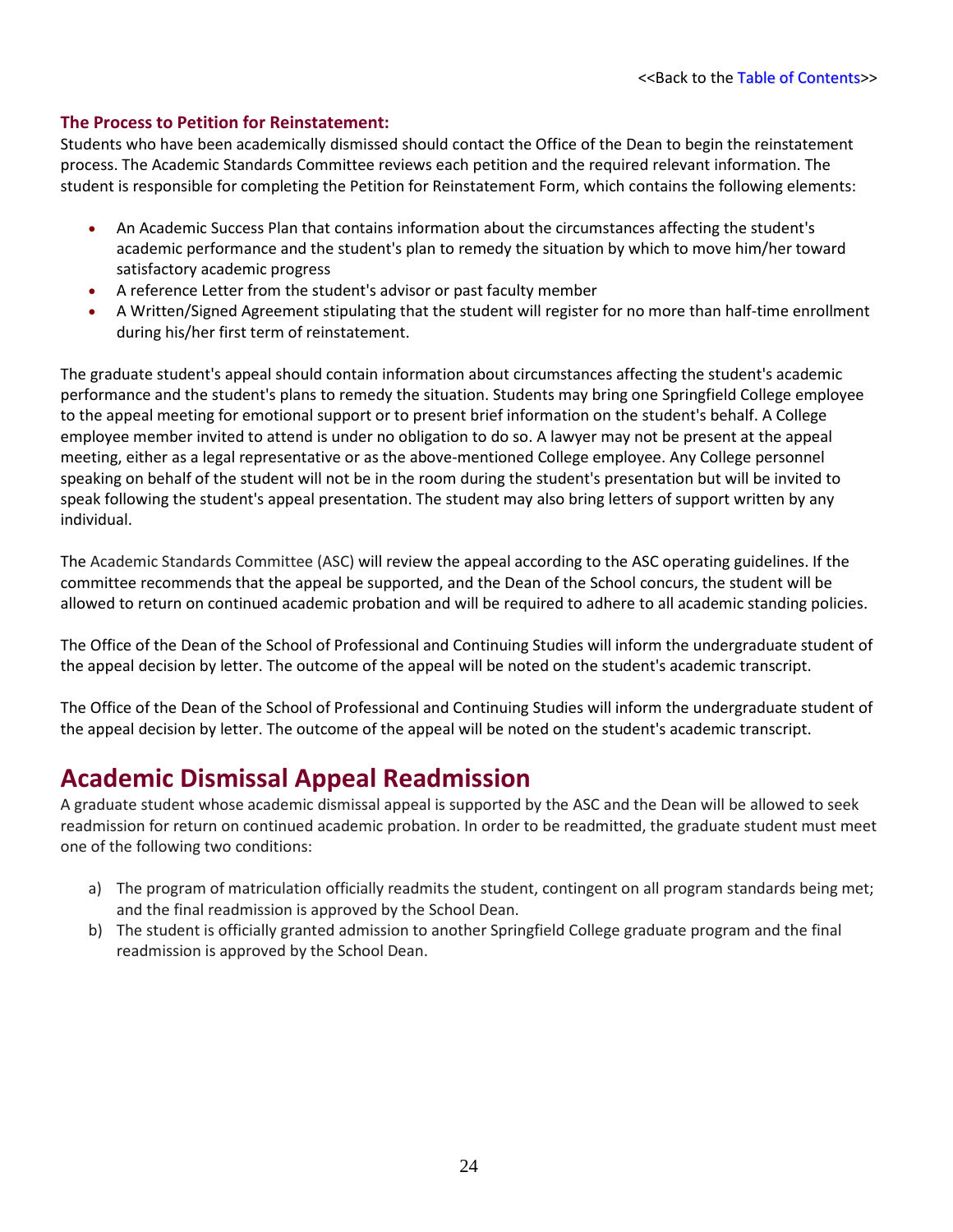# **Academic Honesty and Integrity**

# <span id="page-28-1"></span><span id="page-28-0"></span>**Basic Policy**

Springfield College students are expected to be honest in all elements of the academic process, including coursework, use of College documents, and when serving as representatives of the College. Cheating, plagiarism, misrepresentation of facts, omissions, or falsifications in any connection with the academic process are violations of the Academic Honesty Policy (hereafter referred to as the Policy). Students found to be in violation of this Policy are subject to a range of sanctions, including, but not limited to, a reprimand, failing a course, and suspension or expulsion from the College.

### <span id="page-28-2"></span>The Practice of Academic Honesty

The information below is intended to help students understand the practice of academic honesty and potential offenses against the Academic Honesty Policy. Misunderstanding these practices or the Policy will not be accepted as an excuse for a violation of it. If a student is in doubt about how to practice academic honesty in a course or in conduct, he or she should consult with the course instructor, the chairperson of the department, or the dean of his or her school.

### <span id="page-28-3"></span>Academic Honesty in Course Exercises

A student's name on any course exercise (which term shall include, but not be limited to, an essay, oral presentation, notebook, report, computer program, paper, quiz, examination, or any other assignment related to a course or internship) is regarded as assurance that the exercise is the result of the student's own thoughts and study, stated in his or her own words, and produced without assistance, except as quotation marks, references, and footnotes acknowledge the use of printed sources or other outside help. In some instances, an instructor or department may authorize students to work jointly in solving problems or completing projects. Such efforts must be clearly marked as the results of collaboration. Where collaboration is authorized, students should make sure that they understand which parts of any assignment must be performed independently. Also, students are not allowed to present the same exercise previously or concurrently completed for another course, without the permission of the instructor(s) of the current course(s) in question. Students who perceive the possibility of an overlapping assignment should consult with their instructors before presuming that a single effort will meet the requirements of both courses. Withholding, removing, or destroying materials needed by other students for class exercises is also an offense against the Policy.

### <span id="page-28-4"></span>Use of Sources

In preparing assignments, a student often is required to consult outside sources of information or opinion. All such sources should be listed in the bibliography/reference section. Commercial research or writing companies are not considered legitimate sources and their use, in whole or part, is cheating and constitutes a punishable offense. For citations, references in text are required for all specific facts that are not common knowledge. New discoveries or debatable opinions must be credited to the source with specific references to edition, page, or Web page even when the student restates the matter in his or her own words. Word-for-word inclusions, even if only a phrase or sentence, from the written or oral statement of someone else (including the Internet) requires citation in quotation marks and using the appropriate conventions for attribution. Paraphrasing or summarizing the contents of another's work is not dishonest if the source or sources are clearly identified (author, title, edition, page), but such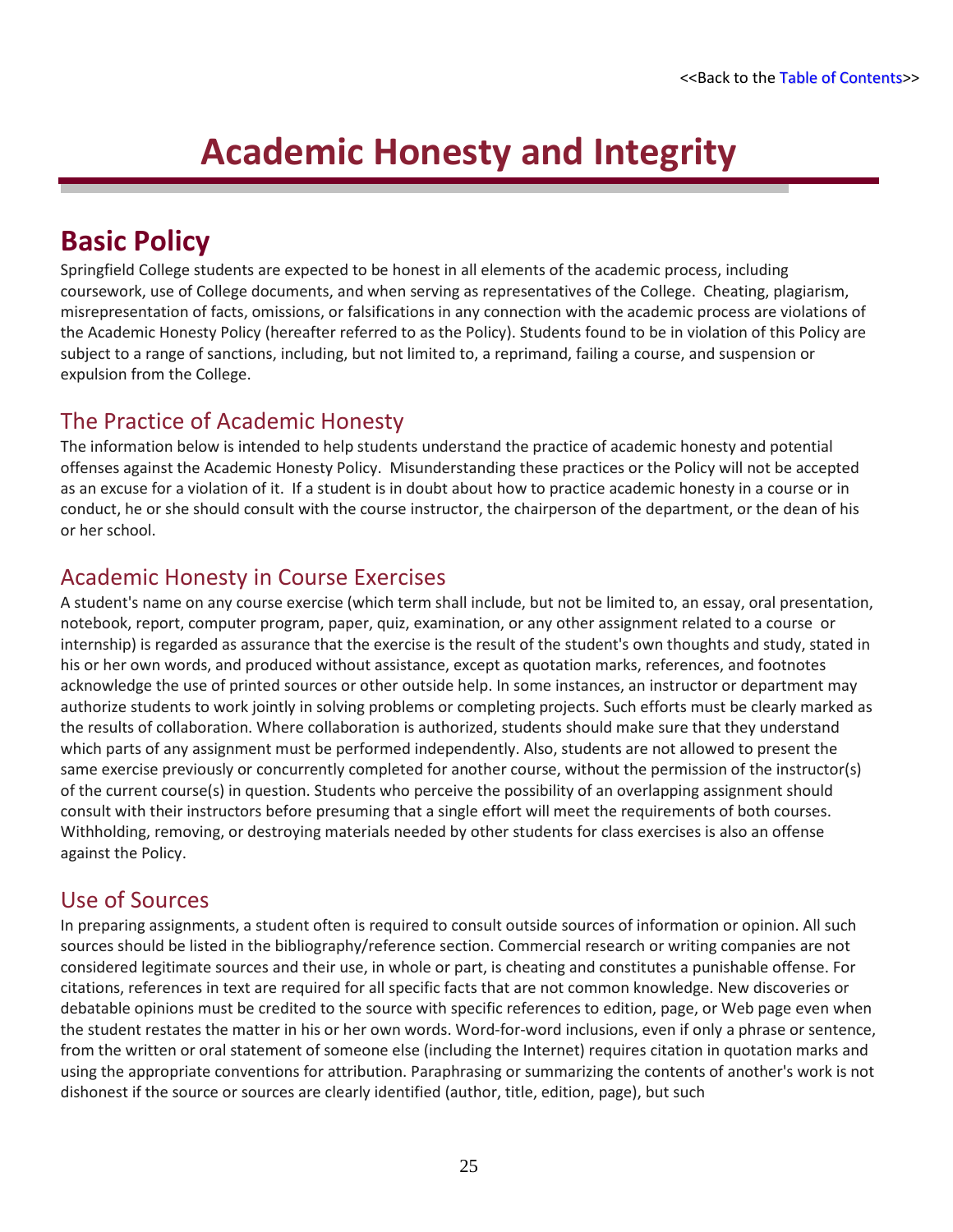paraphrasing does not constitute independent work and may be rejected by the instructor. Graduate students and others presenting their own previously published documents must avoid issues of self-plagiarism. Students should be clear to appropriately reference their previous document and to create a new document that appropriately contributes and adds to their original work.

### <span id="page-29-0"></span>Laboratory Work and Assignments

Notebooks, homework, and reports of investigations or experiments must meet the same standards as all other written work. If any of the work is done jointly or if any part of the experiment or analysis is made by anyone other than the writer, acknowledgment of this fact must be made in the report submitted. It is dishonest for a student to falsify or invent data.

### <span id="page-29-1"></span>Creative Work

A piece of work presented as the individual creation of the student is assumed to involve no assistance other than incidental criticism from any other person. A student may not knowingly employ artwork, story material, wording or dialogue taken from published work, the Internet, motion pictures, lectures, or similar media, without full acknowledgment.

### <span id="page-29-2"></span>Examinations, Quizzes, and Tests

When completing examinations and quizzes, the student is required to respond entirely on the basis of his or her own memory and capacity, without any assistance whatsoever except such as is specifically authorized by the instructor.

Cheating on examinations and quizzes can take many forms including, but not limited to, using another individual to take an examination in one's place, bringing into the exam room unauthorized materials from which one gains assistance, appropriating an exam or exam materials without authorization, unauthorized or inappropriate use of technology, purposely missing an exam in order to gain an advantage, copying during an examination, improper collaboration or unauthorized assistance on take-home examinations, or other actions that undermine fairness reduce the objectivity of evaluation of student work.

### <span id="page-29-3"></span>Internships or Fieldwork

Students involved in community projects, practica, independent studies, or fieldwork experiences related to their academic program should be aware that their behavior is a reflection of themselves and the College; their behavior related to such experiences should be appropriate and professional and is subject to this Policy. Violations of this Policy in such circumstances include, but are not limited to, misrepresenting oneself, misrepresenting the College, misusing a position of authority, or failure to honestly report the results of their experience or research.

### <span id="page-29-4"></span>Learning Portfolios

In writing and compiling a learning portfolio, including a prior learning portfolio for the School of Professional and Continuing Studies, the student must submit only his or her own written work, identify any sources used (see "Use of Sources" above), and ensure that all information included is accurate. Violations of this Policy include, but are not limited to, failure to submit original work (e.g., uncited passages from published materials, including any part of another student's portfolio or claim), falsification of any information or source, or forgery of any letter of documentation. Sharing or exchanging claims for credit with another student for any purpose, including their use as examples or models, is also not permitted; both students involved in such an incident will be considered in violation of this Policy.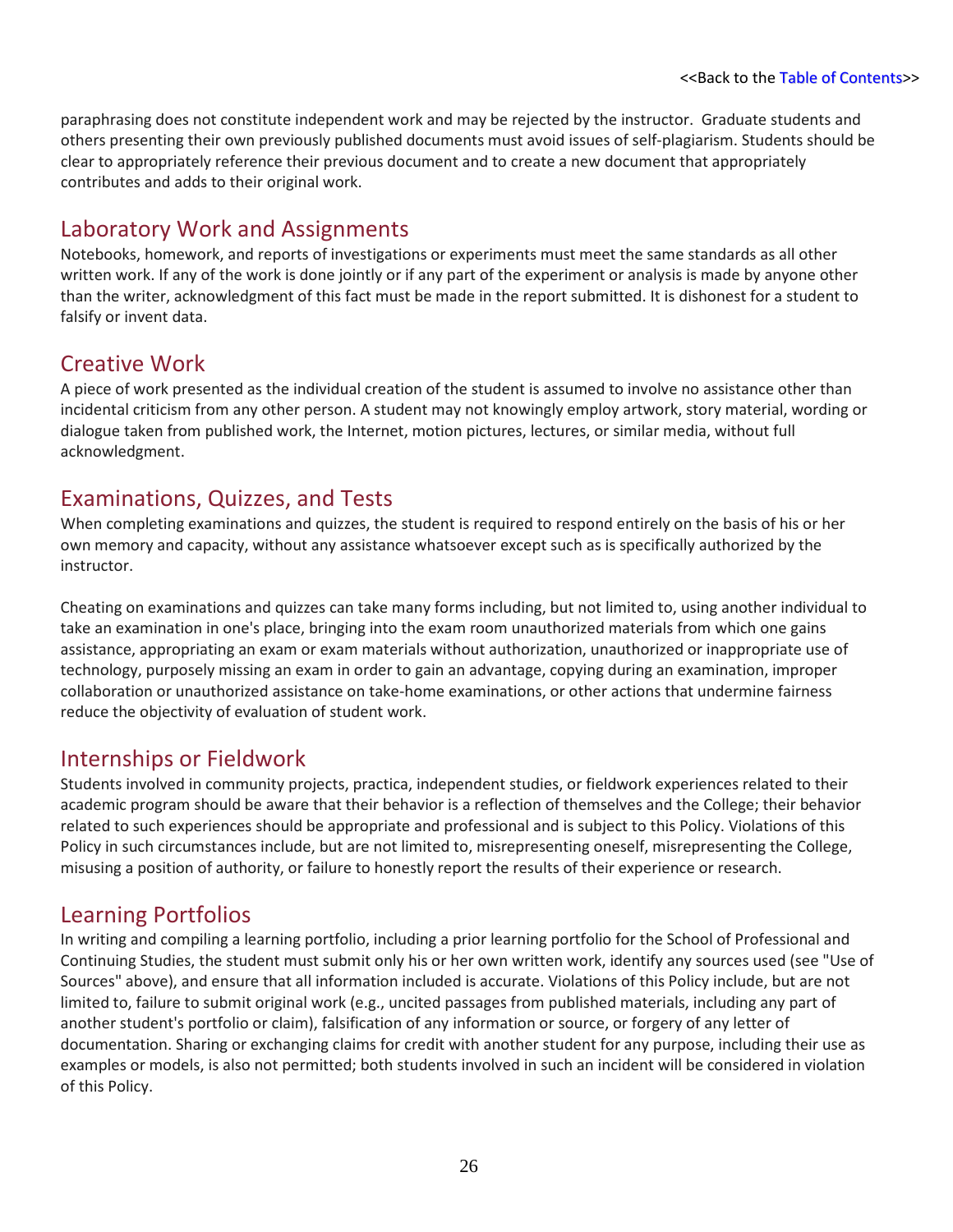### <span id="page-30-0"></span>College Documents and Records

Any misuse of official College documents connected with the academic process constitutes a violation of this Policy. Such documents include, but are not limited to registration forms, change of schedule forms, applications to change majors, grade report forms, applications for internships or fieldwork, transcripts, and diplomas. Misuse of such documents includes, but is not limited to, unauthorized alteration of a form, forging of signatures, misrepresentation of personal or academic information requested, or gaining access to a recommendation (without permission) once rights have been waived. Any falsification of records or routines for grading is also dishonest, whether before or after graduation.

### <span id="page-30-1"></span>Procedures for Suspected Violations of the Academic Honesty Policy

A student, faculty, or staff member who suspects a student of violating the Academic Honesty Policy is urged to report the incident to the instructor of the relevant course, or if the incident is not related to a course, to the Associate Vice-President of Academic Affairs (AVPAA).

### A. Course-related Violations

- 1. All suspected violations of the Academic Honesty Policy related to coursework shall be dealt with initially by the instructor of the course in which the alleged offense occurred. The instructor is responsible to investigate the allegation and determine whether a violation of the Policy occurred. If the student is found to be in violation of the Policy, the instructor must document the incident and evidence, write a letter of sanction, and meet with the student to discuss the incident and sanction. The letter of sanction should include:
	- a. A brief explanation of the violation.
	- b. Identification of the sanction.
	- c. An explanation of the appeal process.
	- d. A statement that "a report of this incident and my sanction will be forwarded to the Associate Vice-President of Academic Affairs and may be subject to further action."
- 2. If the student is found to be in violation of the Policy, the instructor may penalize the student with one of the following course-related sanctions.
	- a. Reprimand The student will be allowed to repeat the exercise or complete an alternative assignment. Responsibility for evaluation of the student's work in the course continues under the authority of the course instructor.
	- b. Loss of credit in the exercise The student will forfeit all or partial credit for the exercise, at the discretion of the instructor. The student may be required to repeat the exercise or complete an alternative assignment, with proportion of credit awarded at the discretion of the instructor. The student will be allowed to continue in the course.
	- c. A grade of "F" in the course The student will no longer participate in the course, and the instructor will assign a grade of "F."

*Note: Any accusation of a violation of this policy must be investigated and acted upon by the instructorno student may withdraw from a course to avoid investigation or adjudication. If it is determined that a violation occurred and the student wishes to withdraw from the class, he or she may only do so with the instructor's approval (and within the withdrawal period).*

- 1. Within five business days of meeting with the student and imposition of the sanction, the instructor must forward documentation of the incident and a copy of the sanction letter to the Associate Vice-President for Academic Affairs (AVPAA).
- 2. The AVPAA serves as the central repository for all reported violations of academic integrity. Upon receipt of any report, the AVPAA shall notify the student that the violation and sanction report has been received and will be kept on file.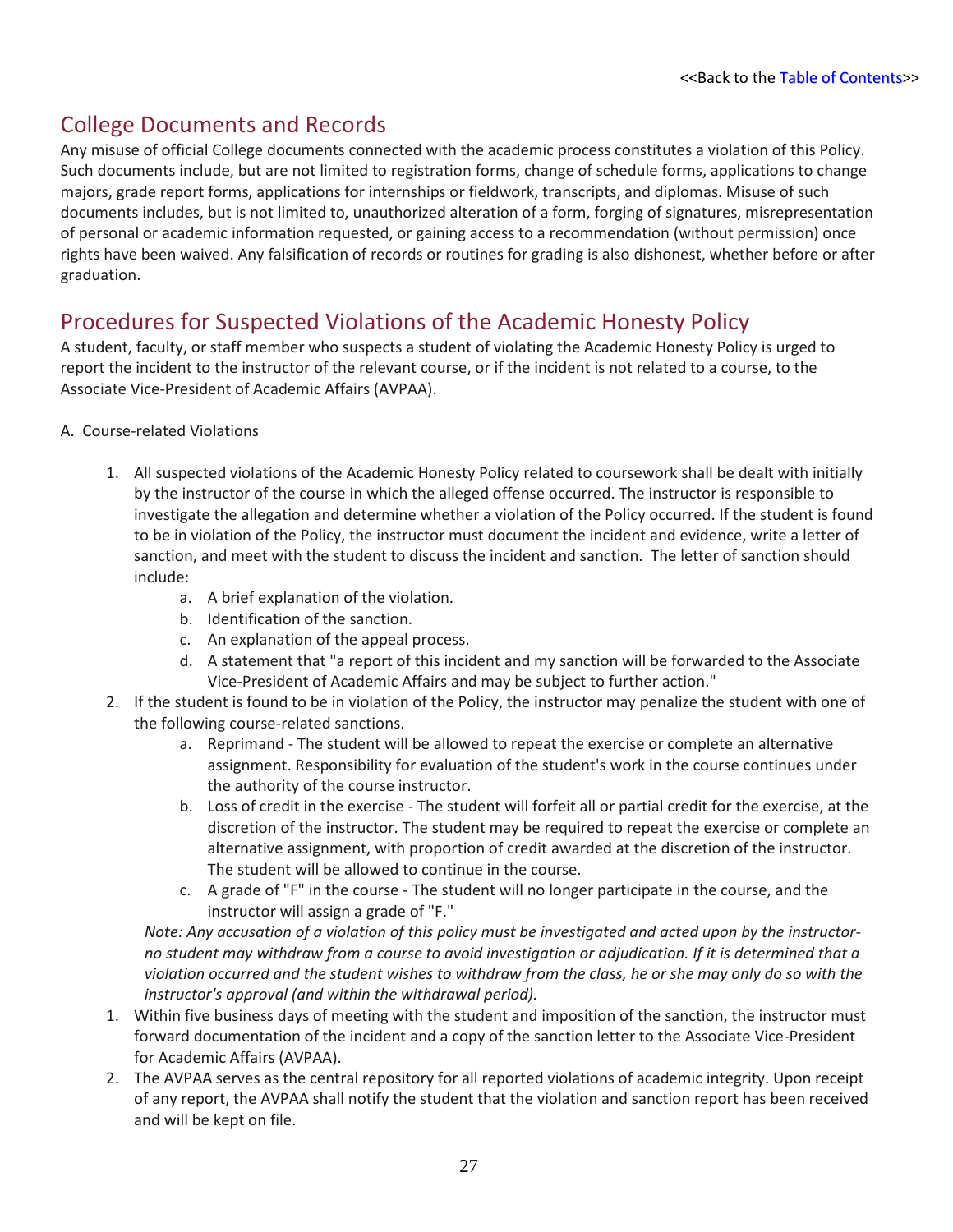- 3. In case of an egregious violation or a history of previous violation against the Policy, the AVPAA may initiate additional action by referring the case to the Academic Integrity Committee. The AVPAA has 30 class days from being notified of a violation and sanction to make such a referral and will notify the student of the referral.
	- a. If a case is referred to the Academic Integrity Committee for additional action, the Committee has 30 business days (following a referral from the AVPAA) to schedule a hearing with the student. Following the hearing, the Committee will make a decision regarding whether one of the following sanctions should be imposed, above and beyond sanctions that may have been imposed by the instructor(s).
		- i. Academic Honesty Probation The student would receive a notification that he or she is on academic honesty probation; any additional incidences may result in suspension or expulsion from the College.
		- ii. Suspension The student will be suspended from the College for a minimum of one semester and a maximum of two semesters. The student may be restricted from transferring in courses taken elsewhere during the suspension.
		- iii. Expulsion The student may be expelled from the College and will not be eligible to return to the College.
	- b. The decision of the Academic Integrity Committee will be communicated to the student in writing by the AVPAA, with copies to the instructor, advisor(s), the appropriate dean(s) and the Provost and Vice-President for Academic Affairs.
- B. Non-course-related Violations

Alleged violations of the Policy related to misuse of College documents or other charges not related to courses should be reported directly to the AVPAA, who will conduct an investigation. If it appears a violation of the Policy may have occurred, the AVPAA will refer the case to the Academic Integrity Committee for a hearing (see Step 4a above).

### C. Violations Identified Following Degree Conferral

Discovery of an alleged violation of the Policy by a student whose degree was already conferred, should be reported directly to the AVPAA, who will conduct an investigation. If it appears a violation of the Policy may have occurred, the AVPAA will refer the case to the Academic Integrity Committee for a hearing. If the Committee determines a violation took place, they may recommend to the Provost that the student's degree be revoked. The decision of the Provost in such a case is final.

### <span id="page-31-0"></span>Appeal Processes

- 1. Students may appeal any decision or sanction for a violation of the Academic Honesty Policy made by an instructor by notifying the Associate Vice-President for Academic Affairs no later than ten business days following the notification sent to the student from the instructor.
- 2. The AVPAA will refer the appeal to the Academic Integrity Committee for consideration. The decision of the Academic Integrity Committee will be communicated to the student, instructor, the appropriate dean(s) and the Provost and Vice-President for Academic Affairs. The decision of the Academic Integrity Committee is final.
- 3. In the case of sanctions applied by the Academic Integrity Committee, or in a case initially heard by that Committee, students may appeal any decision or sanction for a violation of the Policy taken by that Committee by notifying the Associate Vice-President for Academic Affairs no later than ten business days following the notification sent to the student from the Committee. The appeal will be forwarded to the Provost for consideration. The decision of the Provost is final.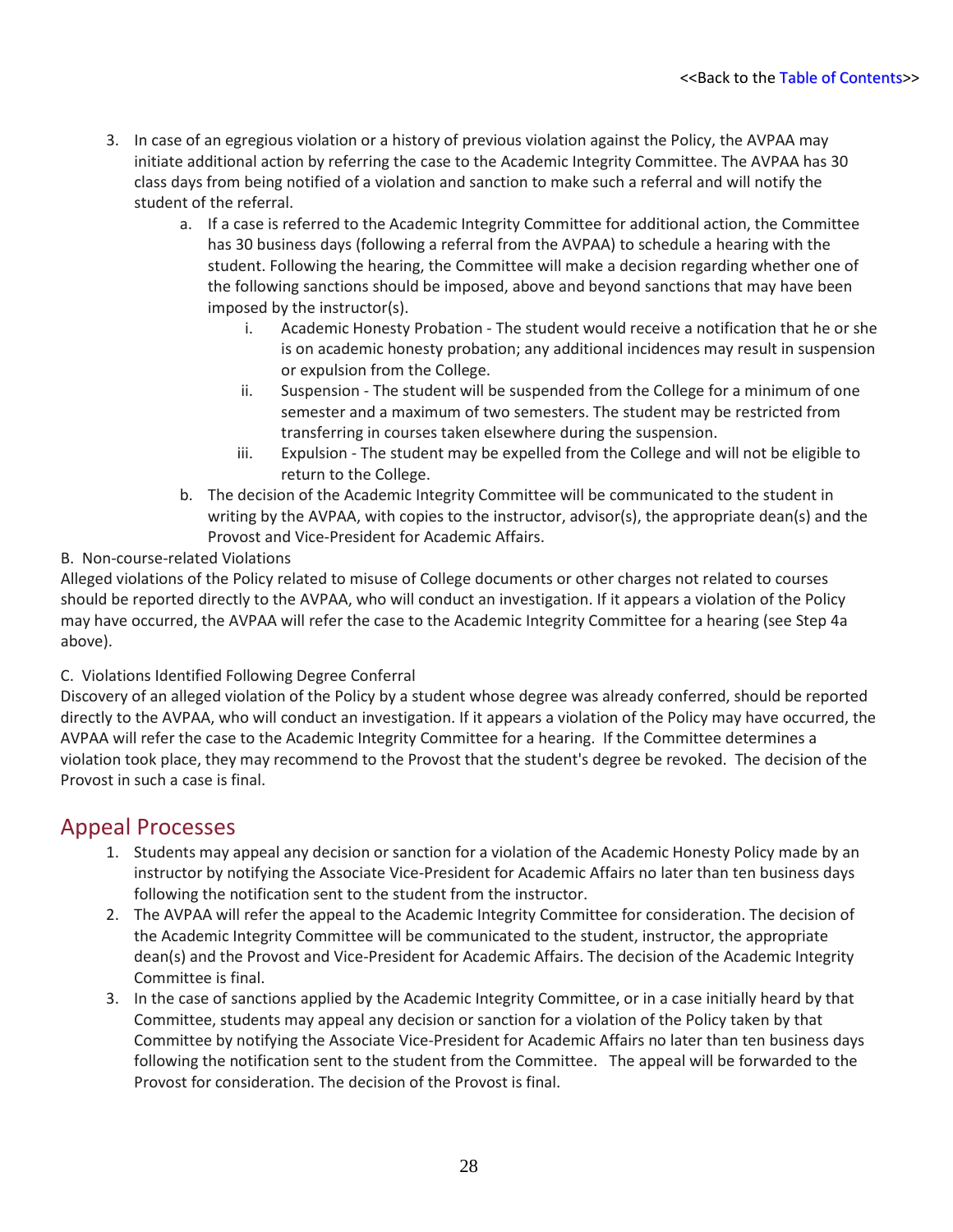### <span id="page-32-0"></span>Academic Integrity Committee

The Academic Integrity Committee is empowered to:

- 1. Consider a student's appeal of an instructor's findings of academic dishonesty or an instructor-imposed sanction.
- 2. Hear charges of a violation of the Policy relative to College documents or other offense not related to a course.
- 3. Hear charges of an egregious violation of the Policy or repeated violations of the Policy.

As part of its deliberations, the Committee may consider a student's prior violations of the academic honesty policy. The Associate Vice-President for Academic Affairs will also convene the Committee at least once an academic year to provide a report on the number and severity of all policy violations. The report shall be distributed to the Provost and to the school Deans for additional distribution at the school level.

The Committee shall consist of a total of nine faculty members. The deans of the Schools of Arts, Sciences, & Professional Studies; Health, Physical Education and Recreation; Health Sciences and Rehabilitation Studies; and Professional and Continuing Studies will appoint two faculty members to represent his or her school. The faculty members appointed should provide representation for both the undergraduate and graduate level. The Dean of the School of Social Work shall provide one representative to represent their graduate programs. The AVPAA will chair the committee as an ex-officio (non-voting) member.

# <span id="page-32-1"></span>**Academic Honors**

Undergraduate students whose final cumulative grade point average (GPA) is 3.500 or above and who have completed at least 45 graded semester hours (exclusive of pass/fail grades) at Springfield College are awarded their degrees with honor according to the following criteria:

Summa Cum Laude-3.900 to 4.000

Magna Cum Laude-3.700 to 3.899

Cum Laude-3.500 to 3.699

Students eligible for academic honors will be announced prior to and recognized at the May commencement ceremony with honor cords. Academic honors shall be noted on diplomas and transcripts.

# <span id="page-32-2"></span>**Commencement**

### **Undergraduate**

Degrees are conferred three times each year, in May, August, and December. Degrees are recognized at the annual commencement ceremony in May at the main campus following the Spring Term. Students who complete degree requirements at the end of the prior Fall Term or are scheduled to complete at the end of the Spring Term are eligible to participate in the commencement ceremony. Students who plan on completing at the end of the Summer Term are eligible to participate in the May commencement ceremony only if they are within 12 credits of completion and have a minimum GPA of 2.0. All students must complete a degree application with the Registrar in order to be eligible to participate in the May commencement ceremony. Degree applications for the May ceremony are generally due to the Registrar by the end of November.

The Registrar will ensure that applicants who anticipate an August degree completion meet one of the following conditions in order to be eligible to participate in the May commencement ceremony prior to the completion of all degree requirements:

A maximum of 12 credit hours remain toward the completion of 120 credits after the Spring Term; or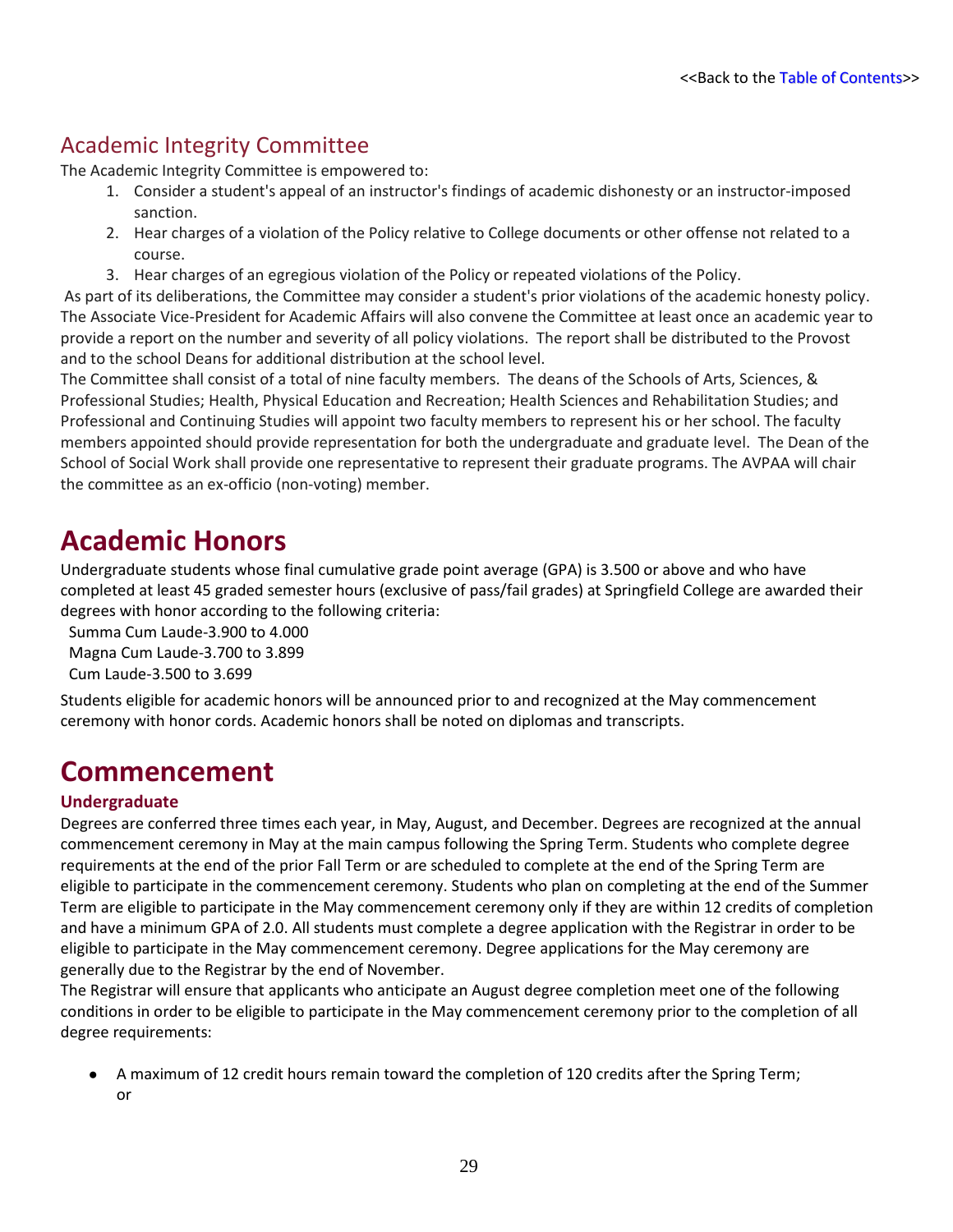A remaining fieldwork experience (clinical experience, internship, practicum) for which the student has been registered and placed, will be completed during the May term, prior to the August completion date, or Fall Term fieldwork or student teaching, prior to the December completion date. (Individuals with Fall Term fieldwork or student teaching required for completion must have the experience scheduled and verified by the Campus Director, and must petition to participate in the May commencement ceremony.

Students participating in commencement who have not completed all degree requirements will not be eligible for honors designation or honors cords at the commencement ceremony; however, upon degree completion, students meeting the criteria for honors will have the honors noted on their permanent academic record and transcript.

Regardless of the successful completion of all academic requirements, a student may not be entitled to participate in commencement exercises and/or receive a diploma if he/she is involved in any disciplinary proceedings, and is sanctioned as such.

### **Graduate**

Degrees are conferred once each year at the annual commencement ceremony following the January Term. Students who complete degree requirements during the prior January Term or by the previous August or December are eligible to participate in the commencement ceremony. All students must complete a degree application with the Registrar in order to be eligible to participate in the May commencement ceremony. Degree applications for the May ceremony are generally due to the Registrar by the beginning of February.

Students may request permission to march in the Commencement ceremony in May if the only remaining requirement for the degree is the completion of a fieldwork, internship, or practicum course for which the student will enroll in the May term. Students must have a current academic index of 3.00 or better. While students may be granted permission to march in May, conferral of the degree will occur in August if all degree requirements are completed.

The petition to march is available at each campus and must be signed by the student, the student's academic advisor, and Campus Director before returning the form to the Registrar.

Notwithstanding anything to the contrary contained herein, all students are advised that, even after completing all academic requirements for any degree, the College reserves the right to withhold the granting of the degree in the event that any disciplinary proceedings have been or are being commenced against the student.

# <span id="page-33-0"></span>**Dean's List**

The Dean's List is published three times a year: in February, following completion of the September Term; in June, following the January Term; and in October following the May Term.

The criteria for selection to the Dean's List are as follows:

- 1. The student must have completed a minimum of 12 credit hours of graded coursework for the term, exclusive of "P" grades.
- 2. The student must not have any incompletes or missing grades in the designated term.
- 3. The student must have a minimum semester grade average of 3.500 for the term.
- 4. The student must not have been barred from the Dean's List due to disciplinary action.
- 5. If subsequent grade changes qualify a student for Dean's List honors for a previous term, that designation will be reflected on the student's transcript.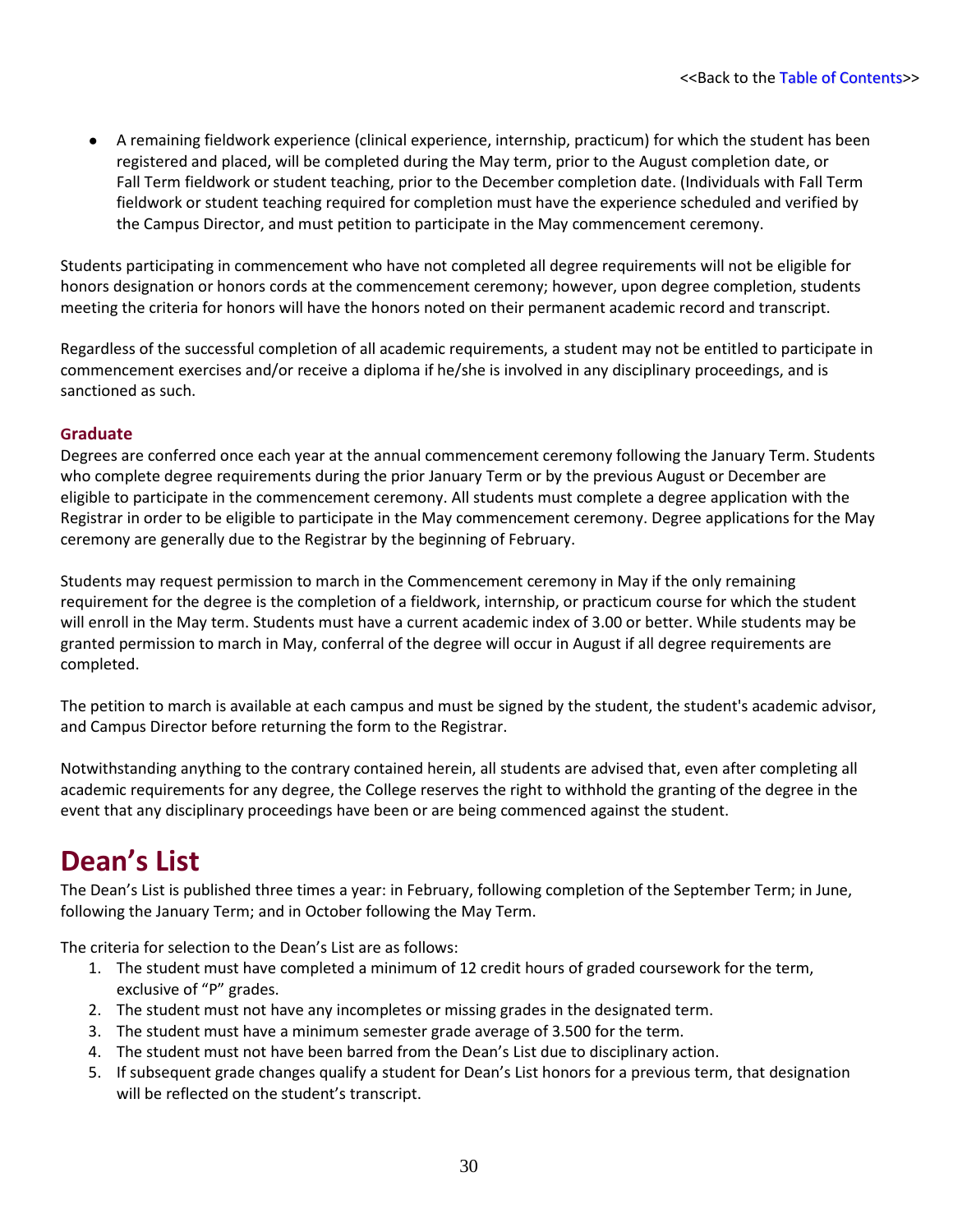Notwithstanding the foregoing, even if all academic requirements for the Dean's List have been met, a student may be sanctioned pursuant to the student disciplinary policy, which may prevent the awarding of Dean's List credentials.

Dean's List status is not awarded to graduate students.

# <span id="page-34-0"></span>**Honor Society**

The School of Professional and Continuing Studies of Springfield College has established a chapter of the Pi Gamma Mu International Honor Society. The Honors Society recognizes undergraduate and graduate students who have demonstrated academic excellence in the social sciences, specifically in the field of human services. Campuses hold an event each academic year recognizing new members of the honor society. Students should check with the Campus Director at their campus regarding the qualifications for membership of the Pi Gamma Mu Honor Society.

# <span id="page-34-1"></span>**Credit Requests for Professional Licenses, Certifications and Trainings**

Undergraduate students who are requesting credit for human services training only or for pre-assessed awards as outlined in the Portfolio Handbook will be assessed a \$200 fee. The assessment fee will be charge at the time of credit evaluation.

### <span id="page-34-2"></span>**Health Insurance Policy (for Massachusetts campuses only)**

The Commonwealth of Massachusetts requires that health insurance coverage be provided to all students attending Massachusetts Colleges and Universities who are registered for nine or more semester hours. If registered for nine or more semester hours, the student will be automatically enrolled in the Springfield College Health Insurance Plan. If the student already has health insurance coverage, he/she will be required to complete an online Springfield College Health Insurance waiver form.

The Health Insurance Waiver form can be found on line at [http://springfield.edu/business-office/health-insurance.](http://springfield.edu/business-office/health-insurance) For the charge to be credited, the waiver form must be completed by the 15<sup>th</sup> of the first month in which the student is registered.

### <span id="page-34-3"></span>**Immunization Requirements Policy (for Massachusetts campuses only)**

The Massachusetts Department of Public Health (105 CMR 220.600) requires all undergraduate and graduate students attending educational programs offered within the state to present documentation of the following immunizations effective September, 2018:

- 1. Measles, Mumps, Rubella (MMR): 2 doses given at least 4 weeks apart beginning at or after 12 months of age OR laboratory evidence of immunity (positive antibody/titer) for measles, mumps and rubella. (Students born before 1957 are not required to complete MMR documentation)
- 2. Tdap (tetanus, diphtheria and pertussis): 1 dose of Tdap on or after 7th birthday. If your Tdap is >10 years old a Td booster is recommended.
- 3. Hepatitis B: 3 doses OR laboratory evidence of immunity (positive antibody/titer) for hepatitis B.
- 4. Varicella: 2 doses given at least 4 weeks apart beginning at or after 12 months of age OR laboratory evidence of immunity (positive antibody/titer) for varicella OR history of chickenpox disease verified by a physician, nurse practitioner, or physician assistant. Students born before 1980 are not required to complete varicella documentation.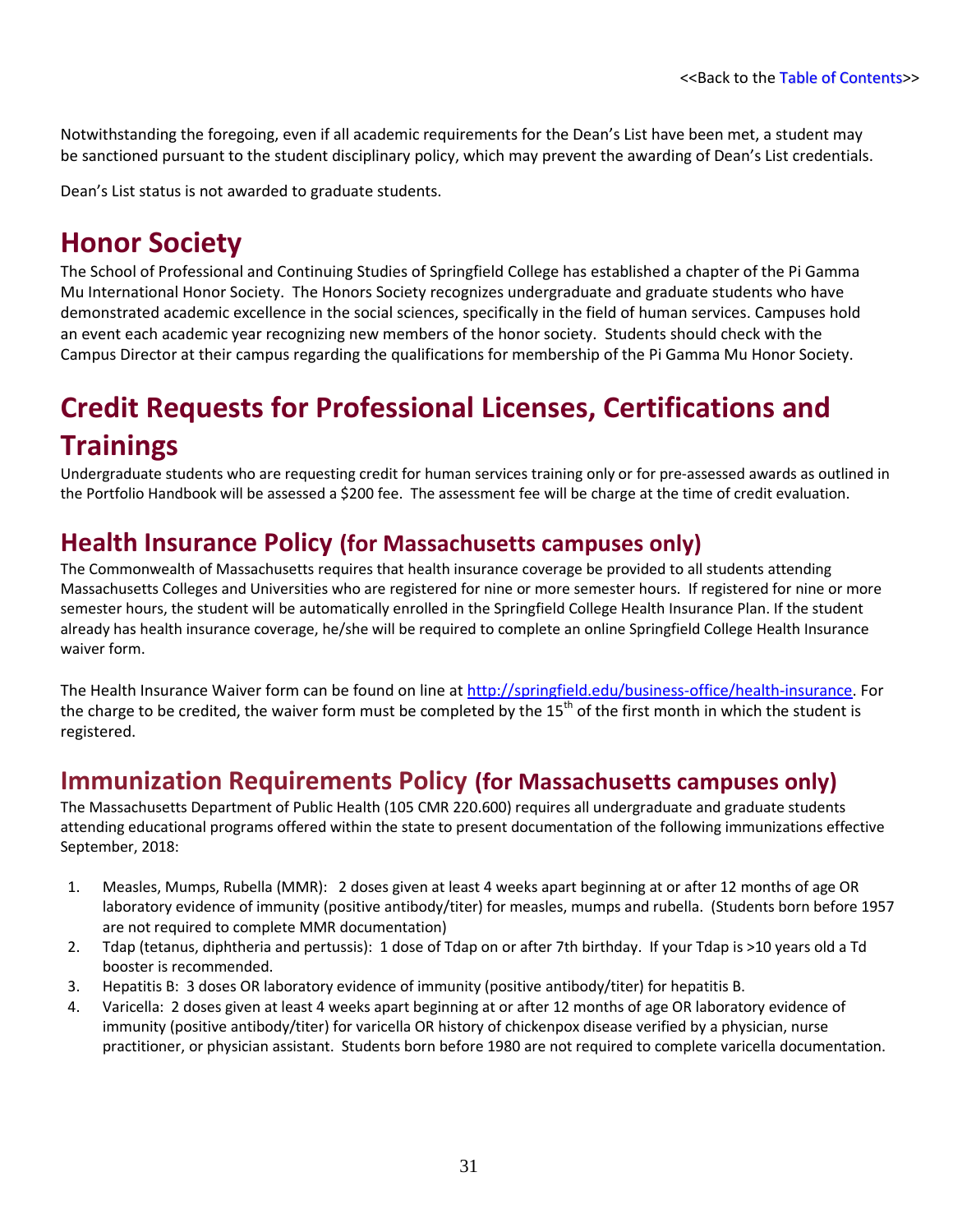5. Meningococcal: (Meningitis conjugate or polysaccharide) Mandatory vaccine for students under age of 21. For students over the age of 21 the vaccine is not required.

The preceding immunization requirements are effective for all incoming School of Professional and Continuing Studies students enrolled at both the Springfield and Boston campuses. Failure to comply with the immunization requirements will result in denied class registration. In order to meet these requirements, students are required to submit the official Immunization Record to the School of Professional and Continuing Studies of Springfield College prior to registration.

The Immunization Record form must be completed and signed by a health care provider (registered nurse, physician, nurse practitioner, or physician assistant) or students may attach a copy of documented immunizations or laboratory evidence of immunity. Students are advised to receive vaccinations through their own health care provider.

Students may contact the School of Professional and Continuing Studies Immunization Information Line, at (413) 748-3899 with questions or for further assistance.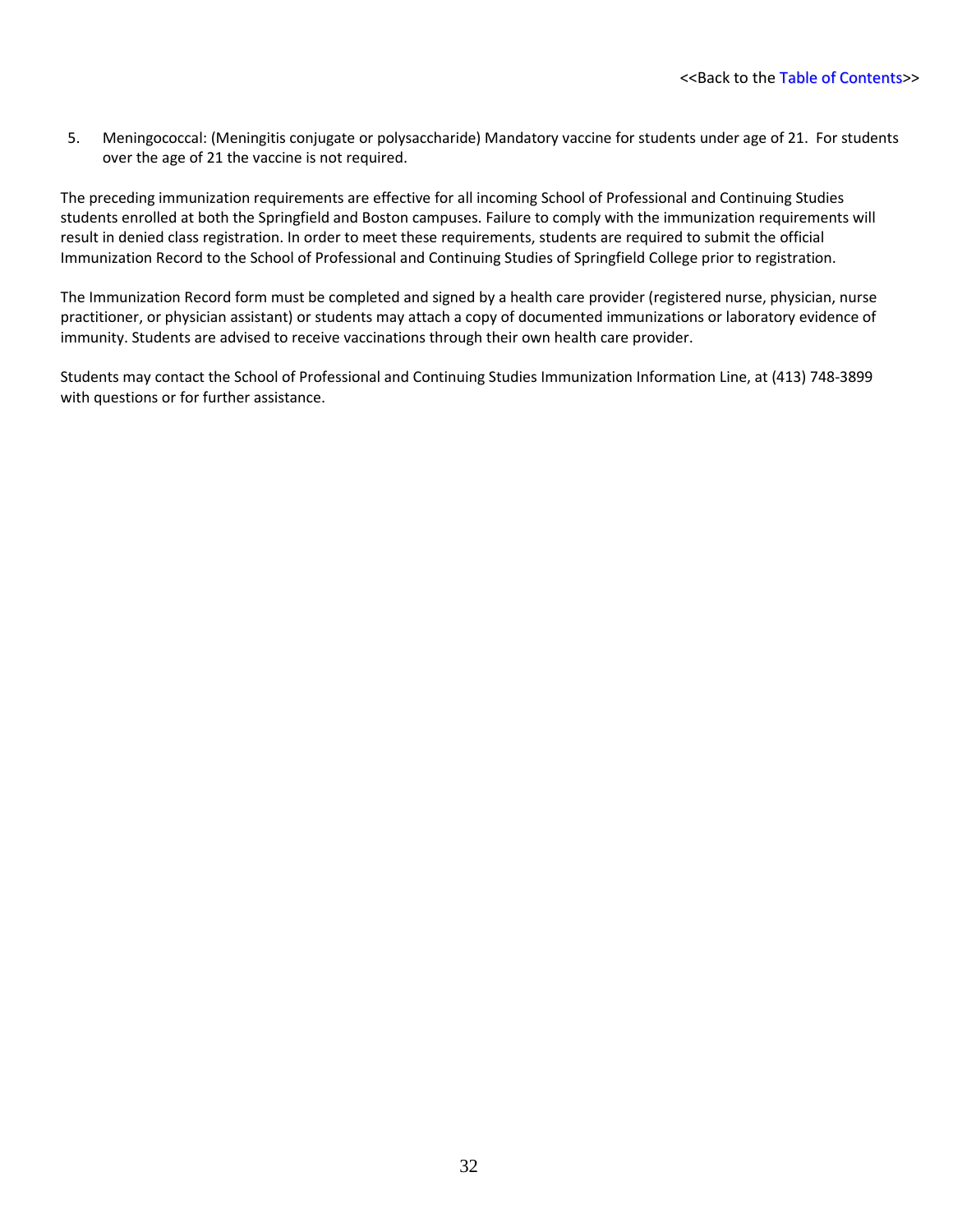# **School of Professional and Continuing Studies Procedures**

# **Registration**

All matriculated, currently enrolled students (undergraduate and graduate) will select courses on-line. In order to access the online registration system, a student must be cleared to register by the academic advisor and not have any holds on his/her account from the Business Office, Financial Aid Office or Health Center (MA campuses only). If a student has any holds, he/she will be blocked from registration. Please address these holds before registration.

The student must meet with the academic advisor to complete the Advising Form. The advisor then will go online to release the student's advising hold. Once that has been done, the student can access the online registration process.

# **Payment Options**

Springfield College offers two payment options for students to pay their tuition:

- Students may pay tuition charges, less any applicable financial aid, in full at the time of registration by personal check or money order.
- The College offers a Partial Payment Plan which extends tuition payments over a four-month period. There is a \$25 fee per term to utilize the plan. The plan is as follows:

| <b>Summer Term</b>  | <b>Fall Term</b>    | <b>Spring Term</b>  |
|---------------------|---------------------|---------------------|
| 25% at Registration | 25% at Registration | 25% at Registration |
| 25% May 1           | 25% Sept. 1         | 25% Jan. 1          |
| 25% June 1          | 25% Oct. 1          | 25% Feb. 1          |
| 25% July 1          | 25% Nov. 1          | 25% Mar. 1          |

Students within the following categories are required to sign up for the Partial Payment Plan:

- 1. If a student does not expect to receive financial aid and cannot pay the tuition charges in full at the time of registration, but can make payments on the above applicable dates, he/she must sign up for the Partial Payment Plan.
- 2. If the student's awarded financial aid does not cover the entire semester charges, he/she must either pay the tuition balance or sign up for the Partial Payment Plan.
- 3. If a student has NOT met the published admissions and financial aid deadlines, and consequently has not received a financial aid decision letter by the time registration begins, the student must sign up for the Partial Payment Plan option for the full amount of the tuition charges, pending notification of financial aid. The amount of the payments can be adjusted later, when the student receives the financial aid award letter. Please be aware that it is the student's responsibility to contact financial aid or campus to arrange adjustments.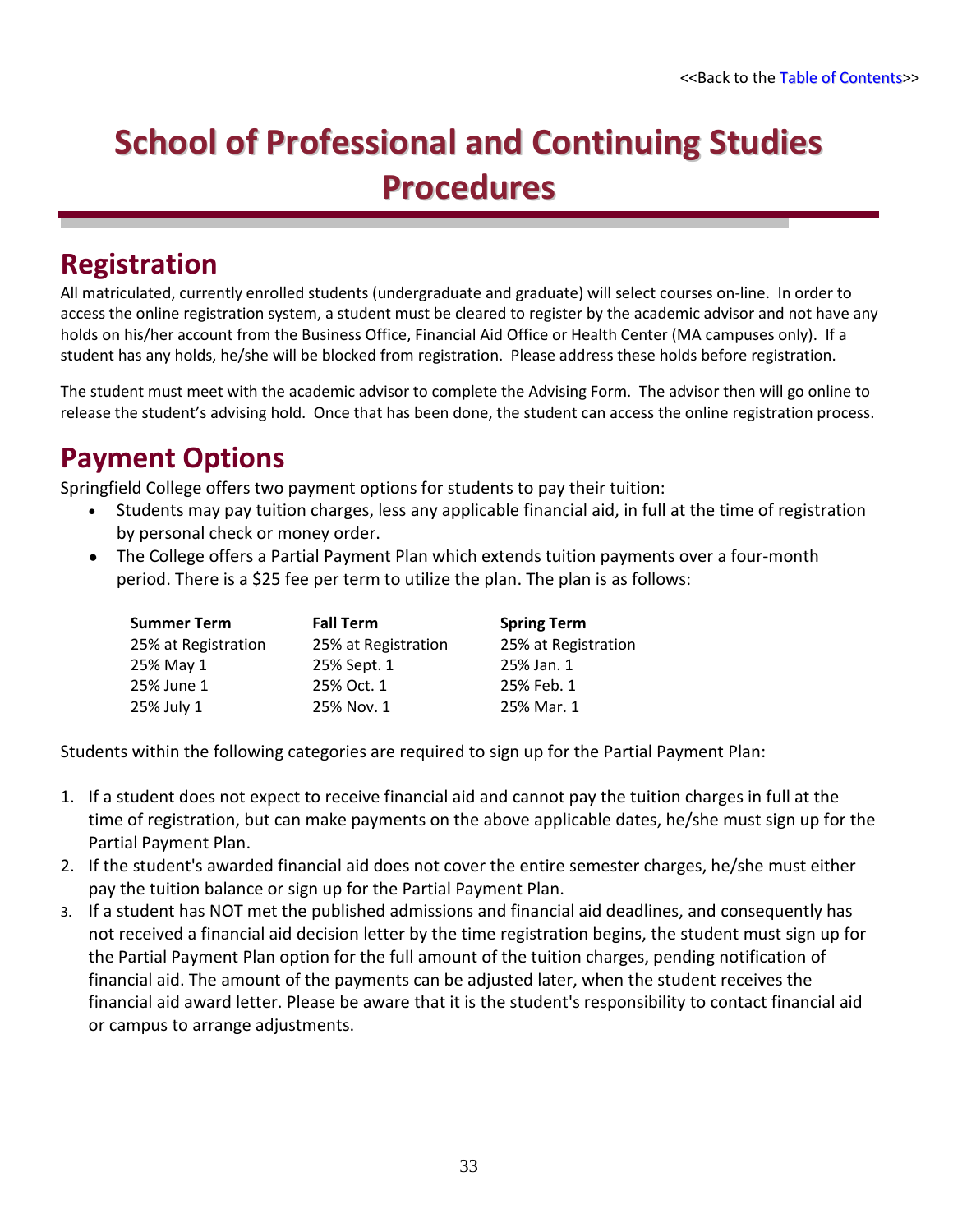# **Non-Payment Policy**

For currently enrolled students, non-enrolled students, students who have been separated, dismissed, suspended, expelled, disciplined, withdrawn and/or have taken a leave of absence, the College will withhold all official transcripts, access to registration for courses, and the awarding of diplomas to any student whose account is not paid in full when due. A late charge of \$75 will be assessed for each month that a payment is past due. The student and/or the party who is responsible for the payment of the student account shall be jointly liable to the College for all costs of collection and reasonable attorney's fees incurred. The student is required to make full payment of all accounts prior to the deadline for commencement (date established by the Registrar). Non-enrolled students with a balance on their account will be placed in collections. Once students register for classes, they are responsible for the tuition incurred. Not attending classes does not constitute withdrawing or dropping a class. Any changes to a student's course schedule require the approval of an academic advisor.

# **Graduation Petitions**

Graduation Petitions are due at the beginning of your last term; specific dates will be announced or posted at each campus.

Petitions are due in the Student Services Office by the announced dates. The current fee for Springfield College graduates is \$50.00; students will be billed. If students fail to complete their requirements during the term for which they applied due to incomplete grades or other circumstances, they must resubmit a new Graduation Petition when appropriate. The Graduation Petition can be downloaded from the website at [http://springfield.edu/registrar/downloadable-forms.](http://springfield.edu/registrar/downloadable-forms)

Springfield College holds an annual commencement ceremony in May at the main campus. School of Professional and Continuing Studies campuses may hold additional graduation events at their respective sites.

# **Class Cancellation Due to Inclement Weather**

In the event that inclement weather and/or emergencies make it necessary to cancel classes or delay the opening of the campus, students must refer to the instructions outlined on the campus webpage.

# **Request for Refund of Portfolio Fee**

Upon registration for the Human Services and Portfolio Development course, students are charged a \$500.00 portfolio assessment fee. If a student decides not to request credits through the portfolio process, this fee can be waived by a written request to the Associate Director of Academic Success by the end of the term in which the course was taken.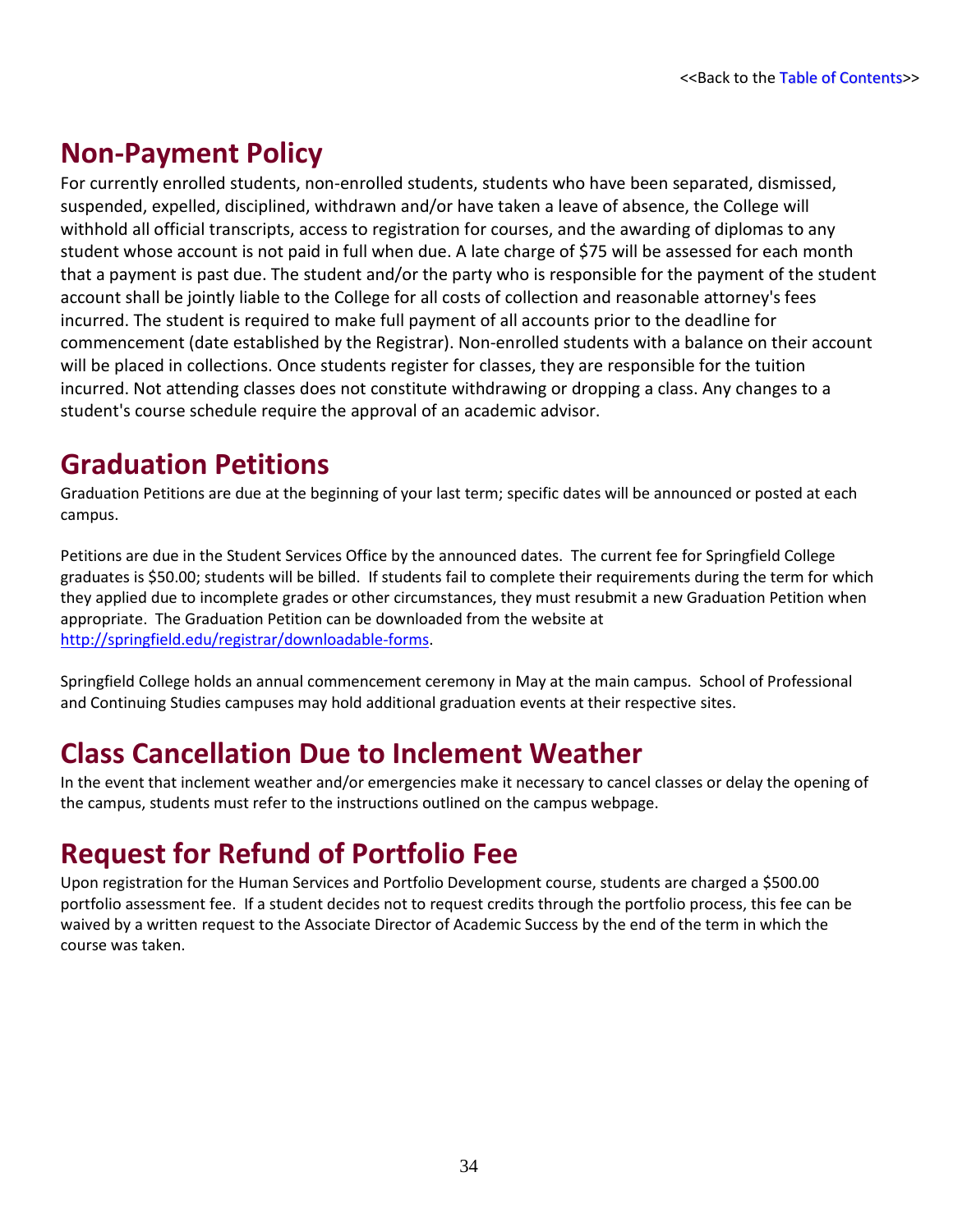# **Financial Aid**

## **General Information and Policies**

The financial aid program at Springfield College is designed to assist eligible students with the challenge of meeting their educational expenses. The Office of Financial Aid is responsible for the administration of all student aid programs. The School of Professional and Continuing Studies campus staff is available to assist students with the financial aid process. Aid is awarded on the basis of financial need and federal eligibility and is subject to the relevant federal, state and College policies.

No person at Springfield College shall, on the grounds of age, color, national origin, or race, be excluded from participation in, be denied the benefits of, or be subjected to discrimination under any program or activity receiving federal financial assistance or be so treated on the basis of gender under most educational programs or activities receiving federal assistance.

### **Important Information to Remember**

- Students must take responsibility for the financial aid process. Students should carefully read all correspondence related to financial aid and respond as soon as possible. Good planning will help students avoid problems in the financial aid process. Students may get assistance from their instructional campus or by contacting the Office of Financial Aid directly.
- Financial aid information is available at the School of Professional and Continuing Studies web site. Go to **[www.springfieldcollege.edu/pcsfinancialaid](http://www.springfieldcollege.edu/pcsfinancialaid)**. At this site, students will find the publication *Financing Your Springfield College Education* with details on financial aid policies and procedures.
- Financial aid application forms must be completed each year by every applicant for aid. The financial aid application year begins with the September term and includes the following January and May terms. Students who will be returning for the next academic year may obtain forms from their campus after July 1. Students must make themselves aware of the required forms and filing dates.
- Loans are a major component of almost all financial aid packages. Students must assess both their willingness to borrow as well as their ability to manage the expected student loan debt with their existing educational and personal debt. Loan counseling is available from the Office of Financial Aid and each School of Professional and Continuing Studies campus.
- Students need to complete 2018/2019 FAFSA and be accepted for admission before aid can be awarded
- Springfield College participates in federal programs for Pell Grants, Supplemental Educational Opportunity Grant, Stafford Loans, Perkins Loans, and Federal Work Study. Full-time undergraduate students who are eligible for Pell Grants receive priority for Springfield College Grants. The following states have programs to assist students who are attending Springfield College: California, Delaware, Florida, Maine, Maryland, Massachusetts, Pennsylvania, Rhode Island, and Vermont.
- Students must not delay the completion of their forms if their taxes have not been filed. USE ESTIMATED INFORMATION. Corrections will be made upon receipt of completed tax return transcript and completion of verification process.
- Changes in financial or enrollment status must be promptly reported to your campus financial aid administrator or the Office of Financial Aid.
- Aid is not released until attendance is verified by the campus each term for students enrolled at the campus. Attendance cannot be verified until a student has begun attendance in at least 6 credits in the undergraduate or 5 credits in the graduate programs, and has begun attendance in all courses that have met by that date.
- Aid will be revised if a student drops courses or fails to attend even if a refund was previously sent.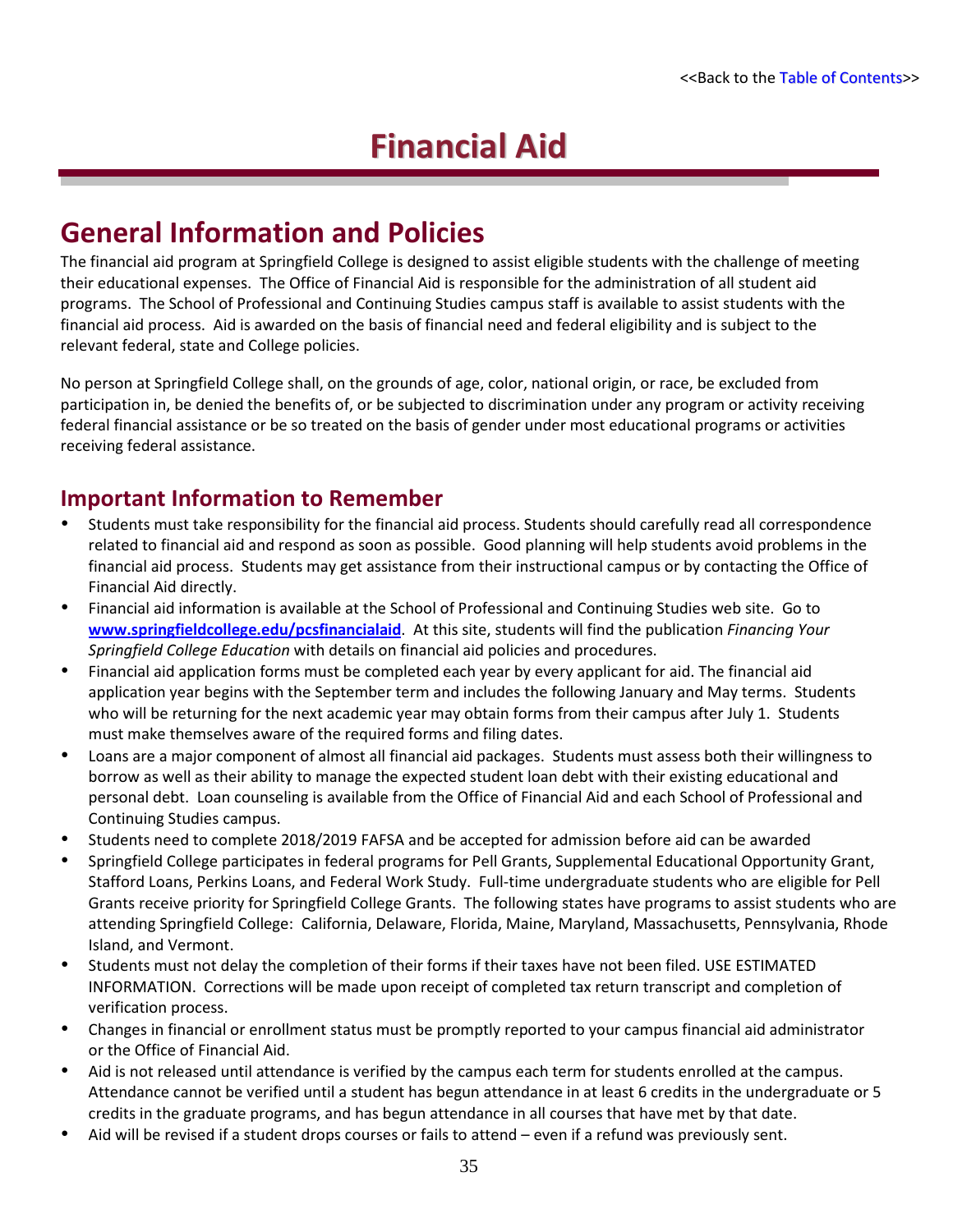- Federal aid is not allowed for courses not required to complete the degree.
- Aid is awarded based on full-time enrollment unless specifically noted on the award letter. Aid eligibility may change if less than full-time enrollment.
- Repeat courses are not counted in enrollment status unless an exception is requested by the campus and approved by the School's Blake Team.
- Loans cannot be processed if a student is no longer enrolled at least half-time (6 credits for undergraduate students, 5 credits for graduate students) in eligible credits.
- Students should investigate other sources of financial support (employers, state agencies, private scholarship organizations). Amounts received must be reported to the Office of Financial Aid.
- All financial aid information is confidential. Disclosure of student financial information is governed by the Family Educational Rights and Privacy Act.
- For questions, first contact your campus financial aid administrator.
- To contact the Springfield College Financial Aid Office :

| By mail:  | Office of Financial Aid             |
|-----------|-------------------------------------|
|           | 263 Alden Street                    |
|           | Springfield, MA 01109-3797          |
| By phone: | (413) 748-3112                      |
| By email: | financialaid@springfieldcollege.edu |
| By FAX:   | (413) 748-3462                      |

**PLEASE NOTE:** There is at least one administrator at each campus with direct responsibility for financial aid counseling. This campus administrator has the latest financial aid information for all students at the campus.

### **Financial Aid Forms**

#### All applicants must complete the Free Application for Federal Student Aid (FAFSA):

You are encouraged to file on-line a[t www.fafsa.ed.gov.](http://www.fafsa.ed.gov/) You may also get a paper FAFSA form by calling the Federal Student Aid Information Center at 1-800-4-FED-AID (1-800-433-3243). There can be significant delays with paper FAFSAs

Make sure that Springfield College, Springfield, MA is on the list of schools you want to receive your FAFSA information. Our school code is 002211.

#### Applicants may also need to:

Submit income information based on IRS data for 2015 to the Springfield College Financial Aid Office. Submit verification of household size (if requested) as defined by federal regulation. Submit other forms as requested. Consult the campus administrator if you have questions regarding additional requests for financial aid information before submitting completed forms.

### **Important Dates**

#### Returning Students for September Term

| May $1$              | Priority date for completion of application with the Office of Financial Aid |                 |
|----------------------|------------------------------------------------------------------------------|-----------------|
| July 5 and after     | Award Letters begin to be mailed to returning students (in order             | by date of when |
|                      | file becomes complete)                                                       |                 |
| <b>Mid September</b> | Loan processing begins for September enrollment                              |                 |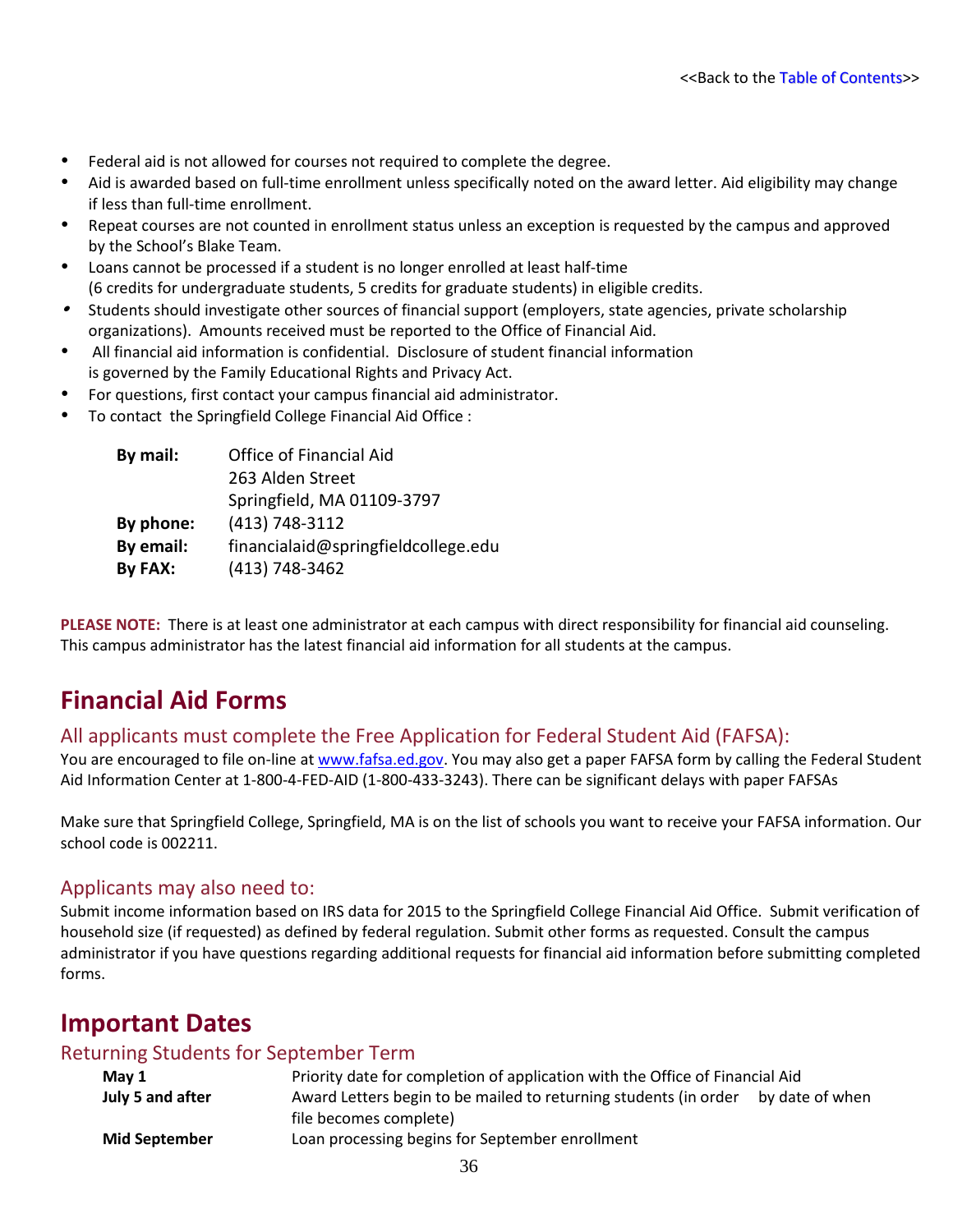| <b>New Students</b>       |                                                                                                             |
|---------------------------|-------------------------------------------------------------------------------------------------------------|
| September Enrollment      |                                                                                                             |
| July 15                   | Priority date for completion of application                                                                 |
| <b>August 1 and after</b> | Award Letters begin to be mailed to new students (application and acceptance<br>complete at priority date). |
| <b>Mid-September</b>      | Loan processing begins for September enrollment.                                                            |
| <b>January Enrollment</b> |                                                                                                             |
| November 15               | Priority date for completion of application                                                                 |
| December 1 and after      | Award Letters begin to be mailed to new students                                                            |
|                           | (application and acceptance complete at priority date).                                                     |
| Mid-January               | Loan processing begins for January enrollment.                                                              |
| <b>May Enrollment</b>     |                                                                                                             |
| March 15                  | Priority date for completion of application                                                                 |
| April 1 and after         | Award Letters begin to be mailed to new students (application and acceptance<br>complete at priority date). |
| Mid-May                   | Loan processing begins for May enrollment.                                                                  |

**Financial aid is credited after the start of the second month of each term for all students who are eligible at that time. Aid will continue to be credited as students become eligible.**

### **Financial Aid Application Checklist**

Staying organized is an important part of the process. The Springfield College Financial Aid Office (SC-FAO) suggests that student's record the date they complete each step and that they keep copies of all information submitted. Before students send any information, check for completeness, legibility and required signatures.

Before students send any financial aid information they should, check for completeness, legibility and required signatures.

- **FAFSA** Complete online at www.fafsa.ed.gov Remember to list Springfield College federal code: **002211** Select IRS Data Retrieval option to speed processing.
- Federal **Student Aid Report** received from federal processor
- **Federal Tax Return Transcript** mailed to SC-FAO, if requested by FAO. If married and filing separately, include a signed copy of spouse's tax return transcript.

Note: The IRS data retrieval process can usually be used when completing the FAFSA in lieu of submitting transcripts. Additional information may be found a[t http://ifap.ed.gov/dpcletters/GEN1405.html](http://ifap.ed.gov/dpcletters/GEN1405.html)

- Other information mailed to SC-FAO, if requested by FAO.
- Financial Aid award letter received from SC-FAO, award reply needs to be completed, signed, and returned to SC-FAO.
- **Loan Entrance Counseling** completed online at [www.studentloans.gov](http://www.studentloans.gov/) .
- **Federal Direct Loan Master Promissory Note** completed on line at [www.studentloans.gov.](http://www.studentloans.gov/)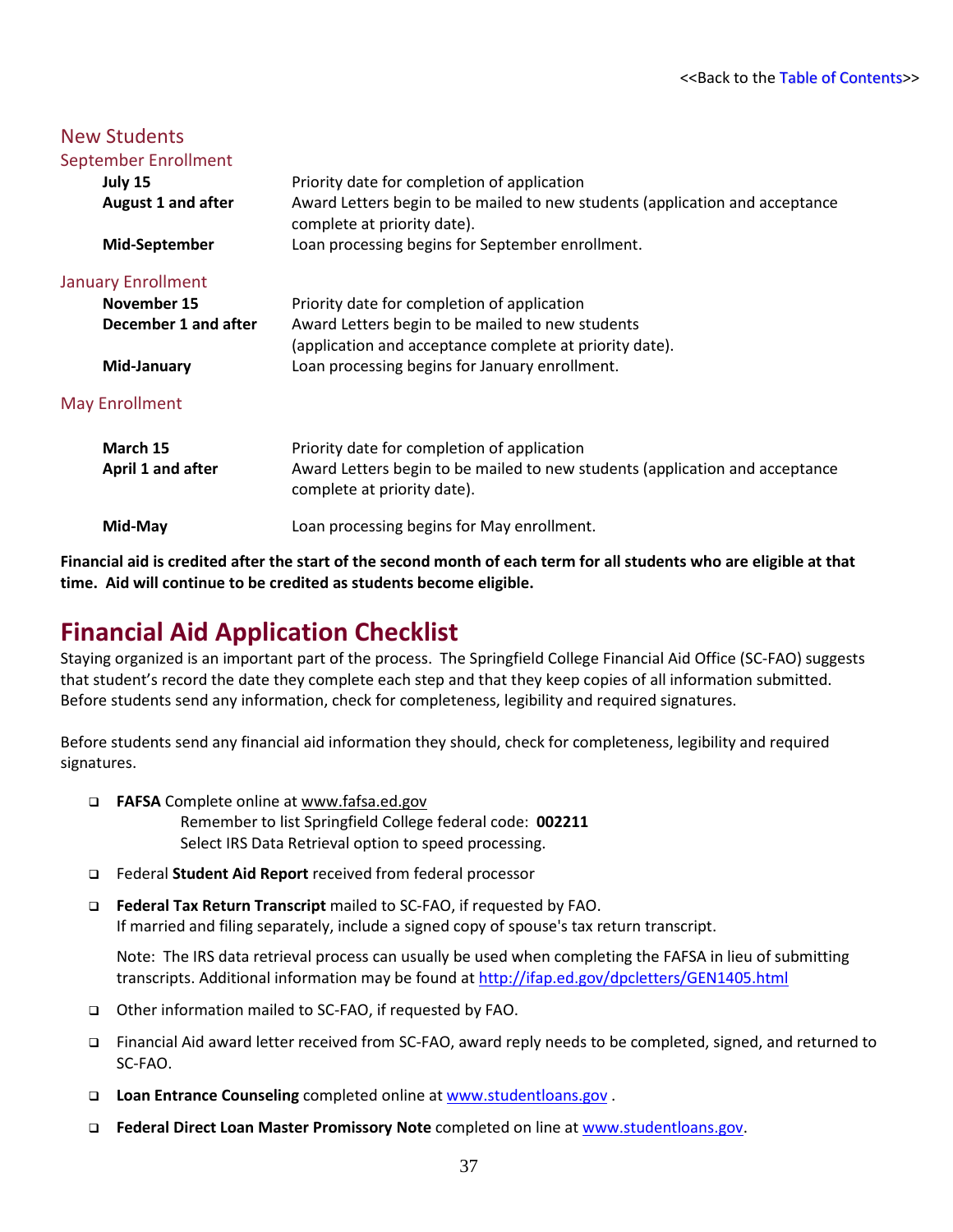# **Satisfactory Academic Progress Policy and Procedures for Financial Aid Eligibility**

To be eligible for financial aid, a student must make Satisfactory Academic Progress (SAP) toward the degree. A degree must be completed within 150% of the published program length (for example: within 180 credits for a 120 credit degree program). To ensure that students complete within this time frame, our SAP policy defines this as the successful completion of a minimum of 67% of all credits (including transfer credits) and also successful completion of a minimum of 75% of credits attempted at Springfield College. Students must also maintain a cumulative average (GPA) that meets the academic progress requirement for the School of Professional and Continuing Studies.

- A GPA of 1.80 is required until an undergraduate student has earned at least 30 credits.
- A GPA of 1.90 is required if an undergraduate student has earned from 30 to 59 credits.
- A GPA of 2.0 is required if an undergraduate student has earned 60 or more credits.
- Graduate students must maintain a GPA of 3.0.

Failed courses, Incompletes and Withdrawals are counted as credits attempted and not successfully completed. Repeated courses are counted each time as attempted credits and only a successfully passed course is counted as successfully completed. A course that was previously passed can only receive federal aid for one repeat of the course. Our policy is that repeat courses with any grade including Failed, Incomplete and Withdrawn) are not eligible for federal aid unless approved as an eligible repeat course by Blake Student Support Office of the School of Professional and Continuing Studies.

Satisfactory Academic Progress is monitored at the end of each term. Students who do not meet the academic standard for GPA or the required completion ratios are notified by email of the ineligibility and the procedures for requesting and obtaining financial aid probation. Students may receive financial aid probation for more than one consecutive term only if the student met all conditions of the academic plan. Students who do not meet one or both of the academic requirements are eligible to be placed on Academic Warning only in the first term of the degree program.

The PSC Blake and Student Support Office (BSSO) will be the location for repository of all paperwork related to academic progress, including financial aid probation forms, academic success plans, early warning intervention forms, and approval forms for financial aid for repeated courses.

### Financial Aid Probation Procedures for the Undergraduate and Graduate Programs

Consideration of a student's request for financial aid probation begins at the respective campus. Each campus should follow the procedures below:

- The student meets with the advisor for academic counseling and to complete the Student Request for Financial Aid Probation Form.
- The completed Student Request for Financial Aid Probation Form is forwarded to Assistant Director of Administration or Assistant Director of Academic Services or Financial Coordinator to review for completeness.
- The completed Student Request for Financial Aid Probation Form is forwarded to the Assistant Dean/Campus Director(ADCD)for review. If approved at the campus, the Student Request for Financial Aid Probation form is signed by ADCD and forwarded to BASSO.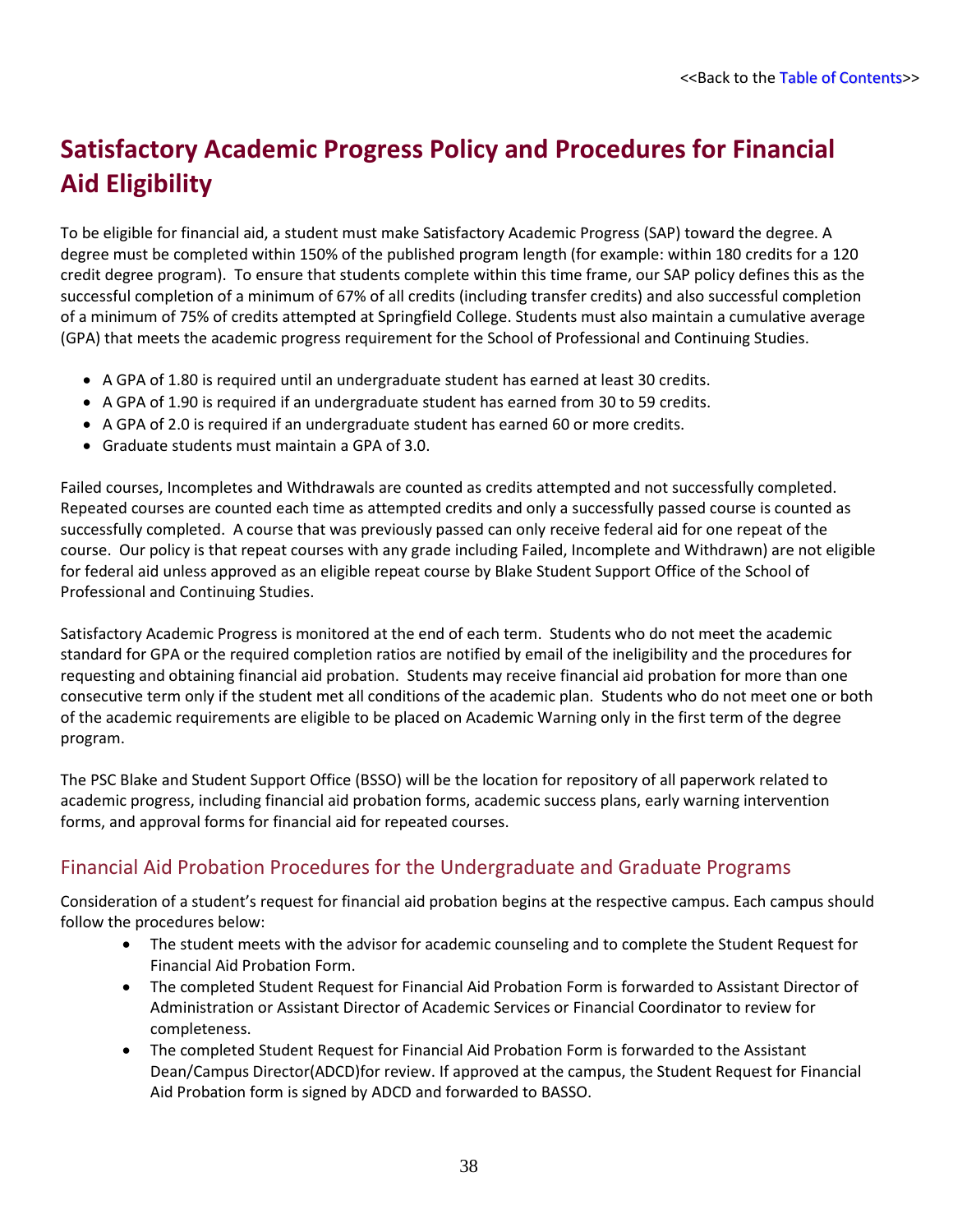- The BASSO reviews the form and determine if the request is approved, denied, or returned back to the campus for additional information.
- If the Student Request for Financial Aid Probation Form is approved at Blake, BASSO notifies the financial aid office of the School's recommendation. The Financial Aid Office approves and processes the student's request for FA Probation.

### Request for Financial Aid to Pay for the Repeated Courses Procedures for Undergraduate and Graduate Programs

Consideration of a student's request for financial aid to pay for repeated courses begins at the respective campus. Each campus should follow the procedures below:

- The student meets with the advisor for academic counseling and to complete the Approval Form for Financial Aid for Repeated Courses.
- The completed form is forwarded to Assistant Director of Administration or Assistant Director of Academic Services or Financial Aid Coordinator to review for completeness.
- The completed Approval Form for Financial Aid for Repeated Courses is forwarded to the Assistant Dean/Campus Director (ADCD) for review. If approved at the campus, the Approval Form for Financial Aid for Repeated Courses is signed by ADCD and forwarded to BASSO.
- The BASSO reviews the form and determine if the request is approved, denied or returned back to the campus for additional information.
- If the Approval Form for Financial Aid for Repeated Courses Form is approved at Blake, BASSO notifies the financial aid office of the School's recommendation. The Financial Aid office approves and processes the student's request for repeated courses.

### Academic Success Plan Procedures for the Undergraduate and Graduate Programs

- Any undergraduate or graduate student placed on Academic Probation is required to execute an Academic Success Plan with his/her academic advisor. The Academic Success Plan must detail academic intervention strategies, along with specific measureable outcomes, that will move the student toward satisfactory academic progress.
- The plan must be individualized to meet the academic needs of the student.
- Given the seriousness of the Academic Probation status, the student is required to participate in the Academic Progress and Support Program to meet with a resource specialist for 3 mandatory meetings. This requirement must be included on the Academic Success Plan.
- The Academic Success Plan is forwarded to the Assistant Dean/Campus Director (ADCD) for review. If approved at the campus, the ADCD signs the Academic Success Plan.
- The Academic Success Plan, along with the Student Request for Financial Aid Probation Form is forwarded to Blake to determine approval, denial, or to be returned to the campus for additional information. If approved the student's request for financial aid probation is forwarded to the Financial Aid Office for processing.
- The advisor, resource specialist and campus academic probation coordinator work collaboratively to provide the student with comprehensive support.

### Early Warning Intervention Form Procedures for the Undergraduate and Graduate Programs

• Any undergraduate student who has been placed on either Academic Warning or Academic Alert needs to meet with his/her advisor and complete an Early Warning Intervention Form. Although with an Academic Warning or Academic Alert the student is in good academic standing, the School is concerned that the student may be in danger of not continuing in good standing. Therefore, it is imperative to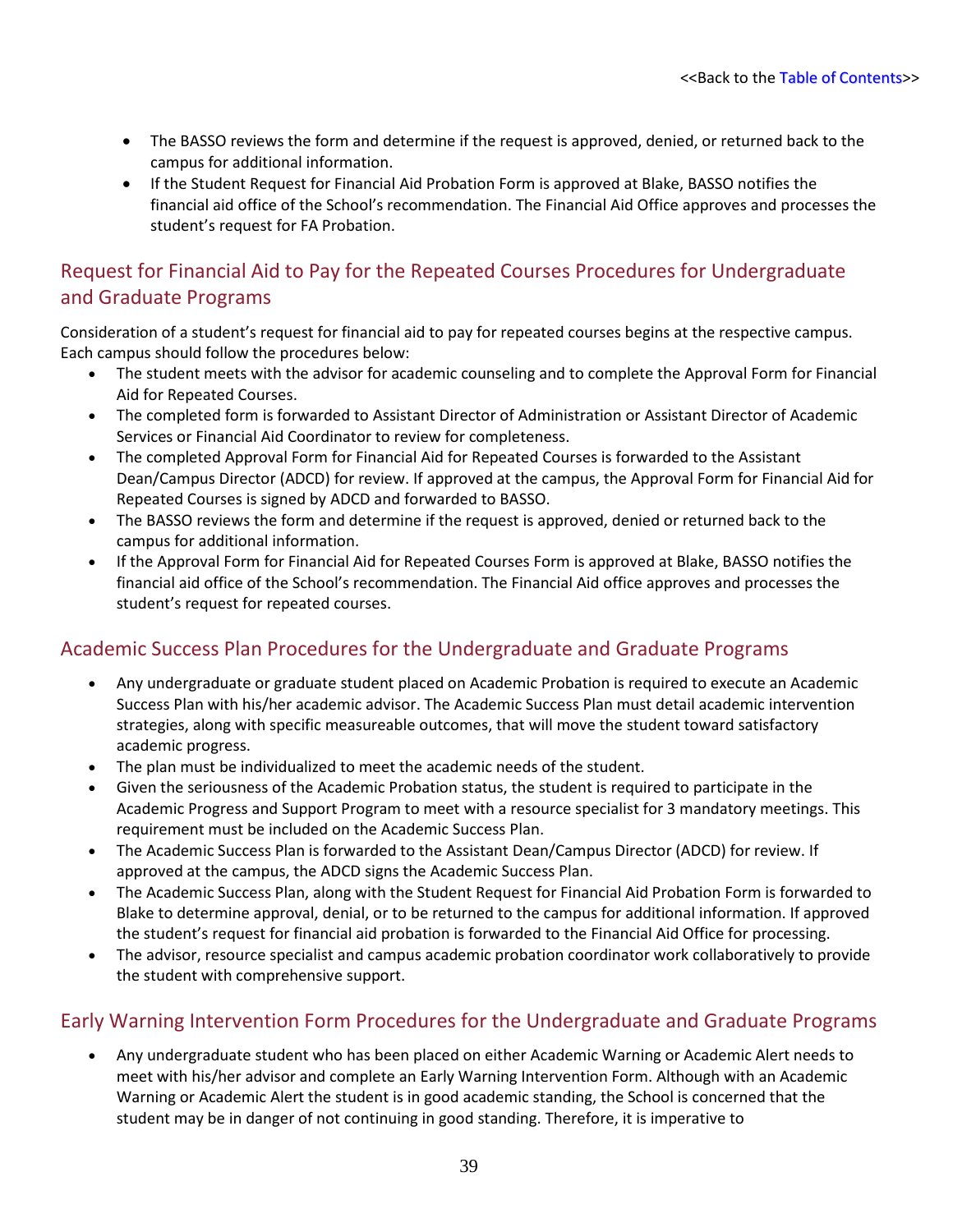begin intervention immediately. An identified student is required to seek campus academic support services (advisor, instructor, academic success services) to assist with addressing any issue that may result in the student moving on to Academic Probation.

- The Early Warning Intervention Form is forwarded to the Assistant Dean/Campus Director (ADCD) for review. If approved at the campus, the ADCD signs the Early Warning Intervention Form
- A copy of the Early Warning Intervention Form must be forwarded to BASSO for filing.
- Any undergraduate or graduate student who has been identified as not meeting the 75% completion ratio requirement for financial aid eligibility is required to fill out the Early Warning Intervention Form. **NOTE:**  Those undergraduate and graduate students on Academic Probation are not allowed to complete this form. An identified student is also required to seek campus academic support services (advisor, faculty, academic success services) to assist with addressing any issue that may affect the student's academic performance.
- Any undergraduate or graduate student who has been identified as not meeting the 75% completion ratio requirement is not eligible to receive financial aid. If extenuating circumstances warrant, a student may request financial aid probation by completing a Student Request for Financial Aid Probation form.
- The completed Student Request for Financial Aid Probation form is forwarded to Assistant Director of Administration or Assistant Director of Academic Services or Financial Coordinator to review for completeness.
- The completed Student Request for Financial Aid Probation Form is forwarded to the Assistant Dean/Campus Director(ADCD)for review. If approved at the campus, the Student Request for Financial Aid Probation form is signed by the ADCD and forwarded to BASSO.
- The BASSO reviews the form and determine if the request is approved, denied or returned back to the campus for additional information
- If the Student Request for Financial Aid Probation Form is approved at Blake, BASSO notifies the financial aid office of School's recommendation. The Financial Aid Office approves and processes the student's request for FA Probation.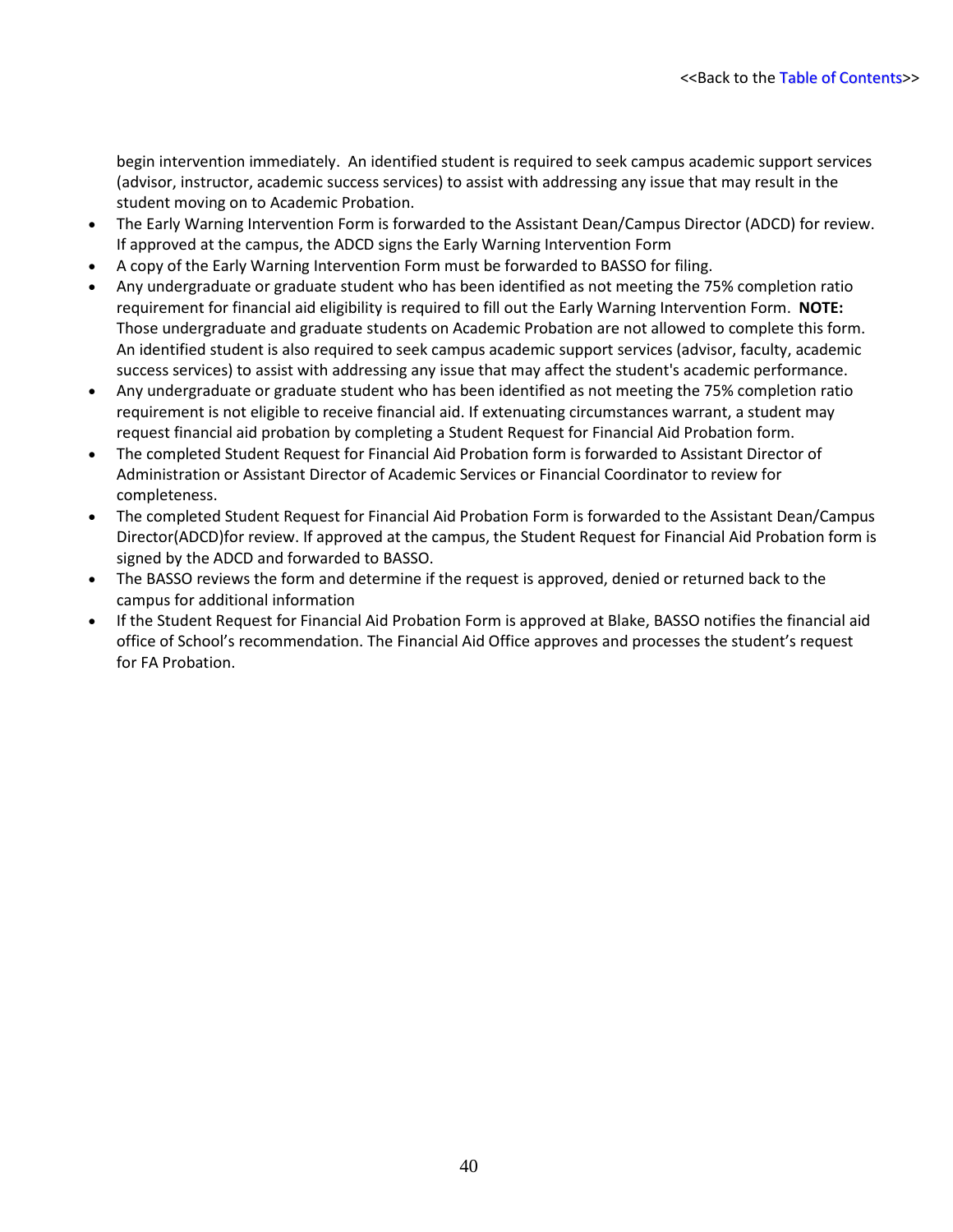# **Student Services Information**

# **Academic Advising**

Academic advisors are assigned to students during the first term of both the undergraduate and graduate programs. Academic advisors and students work in partnership to meet the student's educational requirements and goals. An academic advisor:

- Determines if the student is meeting all requirements for graduation: General Education Requirements (GERs) concentration requirements and other program requirements;
- Monitors incomplete grades and progress toward completing course work;
- Assists in clarifying learning objectives and career plans;
- Addresses problems regarding work/instructors/expectations;
- Monitors progress of portfolio; and the use of the Academic Success Center;
- Counsels or refers student to appropriate source for assistance;
- Reviews transfer credits.

Academic advisors are required to post office hours.

#### **Student's Responsibility**

The ultimate responsibility for making educational decisions rests with the student. A student is expected to become knowledgeable of the School of Professional and Continuing Studies policies, procedures, and requirements, to utilize academic support services and to accept responsibility for his/her decisions.

It is expected that the advisee will be prepared to discuss experiential learning options and the resulting impact on the academic plan with the advisor. The student is expected to be an active partner in the advising process and meet with the advisor at least once every term.

Advising forms and supporting documents are available in the student portal. Students can access advising check sheets, information regarding the advising process, and advising vignettes. It is recommended that students refer to their degree audit prior to meeting with their advisor. The degree audit provides an electronic update indicating student academic progress and reflects the completion of degree requirements.

# **Academic Support Services**

The School of Professional and Continuing Studies consists of ten campuses and each one offers accessible services in an Academic Success Center located on site. Services include writing support, study skills counseling, and resource support services. All services are coordinated with the assistance of an Academic Resource Specialist and focus on the development of sustainable skills to help students become independent learners. The Academic Resource Specialist is available during designated campus hours and by appointment. Students can learn about services or request assistance from their Resource Specialist by clicking on their campus homepage under Student Services and Academic Success Centers, or by using the support services tabs on the left side of their Moodle classroom. A student may self-elect to seek assistance or follow through on a recommendation. Students are strongly encouraged to take advantage of services offered through the Academic Success Center by contacting the Resource Specialist at the campus to set up an appointment, or learn more about these services and free reference tools.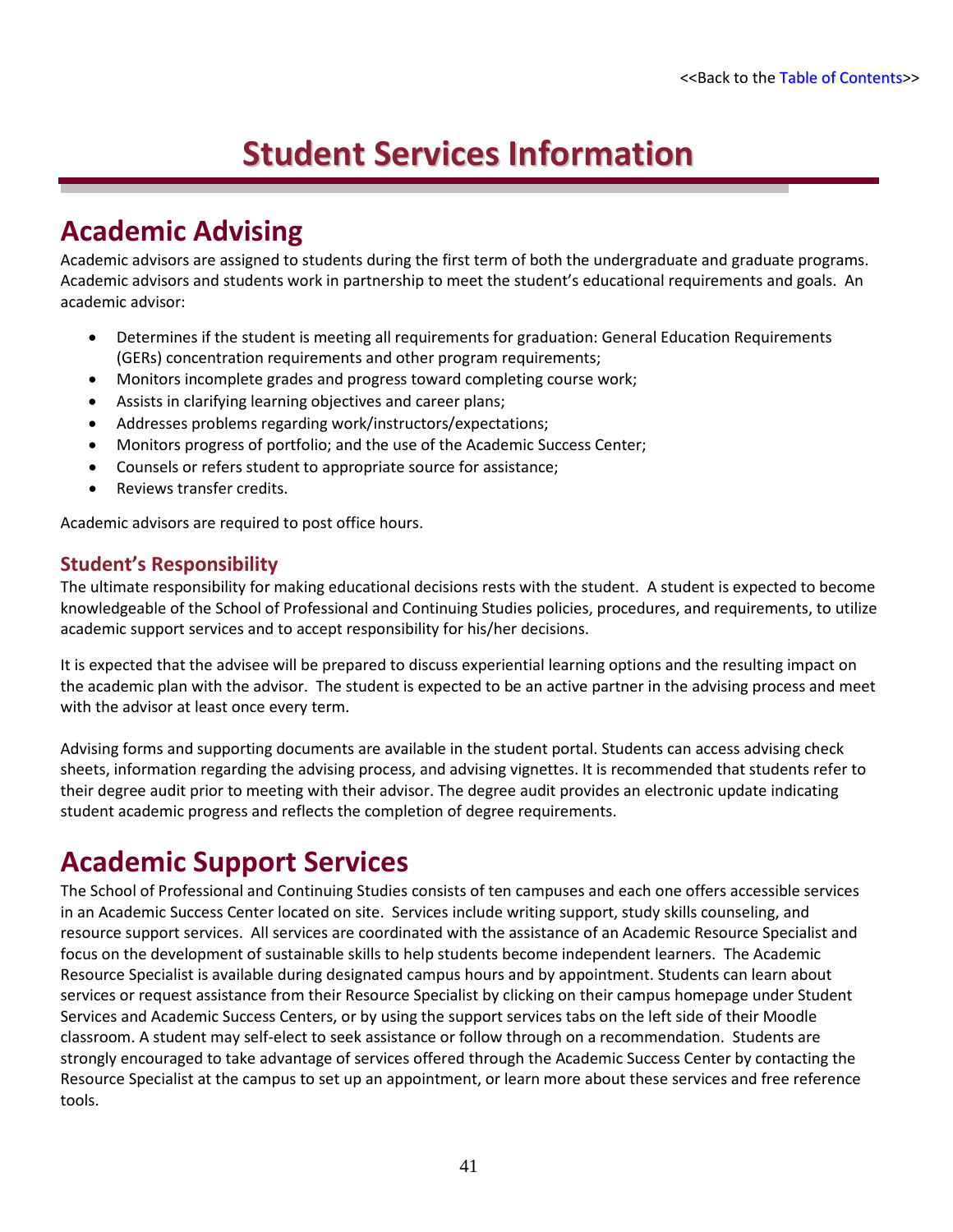# **Appropriate Attire on Campus**

In the School of Professional and Continuing Studies, students are expected to wear clothing that is consistent with workplace attire or other professional settings.

# **Child Care**

The School does not have a child care program and we cannot allow children to attend classes or be left on other parts of the campus. Students must make suitable child care arrangements before coming to school.

# **Mobile Devices in the Classroom**

Mobile devices may be used to support the learning activities in the classroom. These include such activities as taking notes and accessing course readings under discussion. However, nonacademic use of mobile devices is distracting and seriously disrupts the learning process for everyone. Mobile devices are not to be used in the classroom for non academic reasons. This includes emailing, texting, social networking, and use of the Internet. The use of cell phones during class time is prohibited and should be set on silent before class begins. In the case of an emergency, please step out of the room to take the call. Failure to meet these expectations may result in academic and/or disciplinary consequences.

# **Learning Management System**

Springfield College requires its faculty and students to use Brightspace, the learning management system (LMS) adopted by Springfield College as part of coursework requirements for each term. Students should complete the Brightspace D2L Jumpstart program located on the student's landing page inside of Brightspace.

To enter Brightspace, a student enters PrideNet utilizing their college assigned credentials (user identification and password). The Brightspace logo is located below the link to access email. Students will use the credentials to enter Brightspace when prompted. (Note: user identification information should be only those characters found before the @ symbol provided to them by the College).

The navigational instructions within Jumpstart will address retrieving class documents, uploading assignments, participating in discussions and other group activities as well as linking to useful resources and reviewing grades. Once the navigational instruction is completed, students should direct questions resulting from this review to the Brightspace Help Desk. The information to reach them is located in Jumpstart under Get Help and under the Help tab located in the navigation bar at the top of the landing page. This information is also accessible from the navigation bar within each course.

### Brightspace Blended Instruction

Brightspace, the LMS adopted by Springfield College is a significant part of blended instruction. Due to the accelerated nature of our program federally-mandated guidelines require that instructor-student interactive activities be assigned and offered between class sessions in order to meet the required number of instructional hours. Therefore, the School of Professional and Continuing Studies courses will include activities and resources that require students to participate online with your instructor and classmates, in threaded discussions and to submit completed assignments.

The success of your learning in online discussions is dependent on the active participation of all students. Therefore, it is imperative that you enter each discussion link prepared to participate in the class discussions. This requires that you not only post your responses to the questions in a timely manner as outlined in your course, allowing time for classmates to respond, but you must also respond/react/provide substantive feedback to other's postings.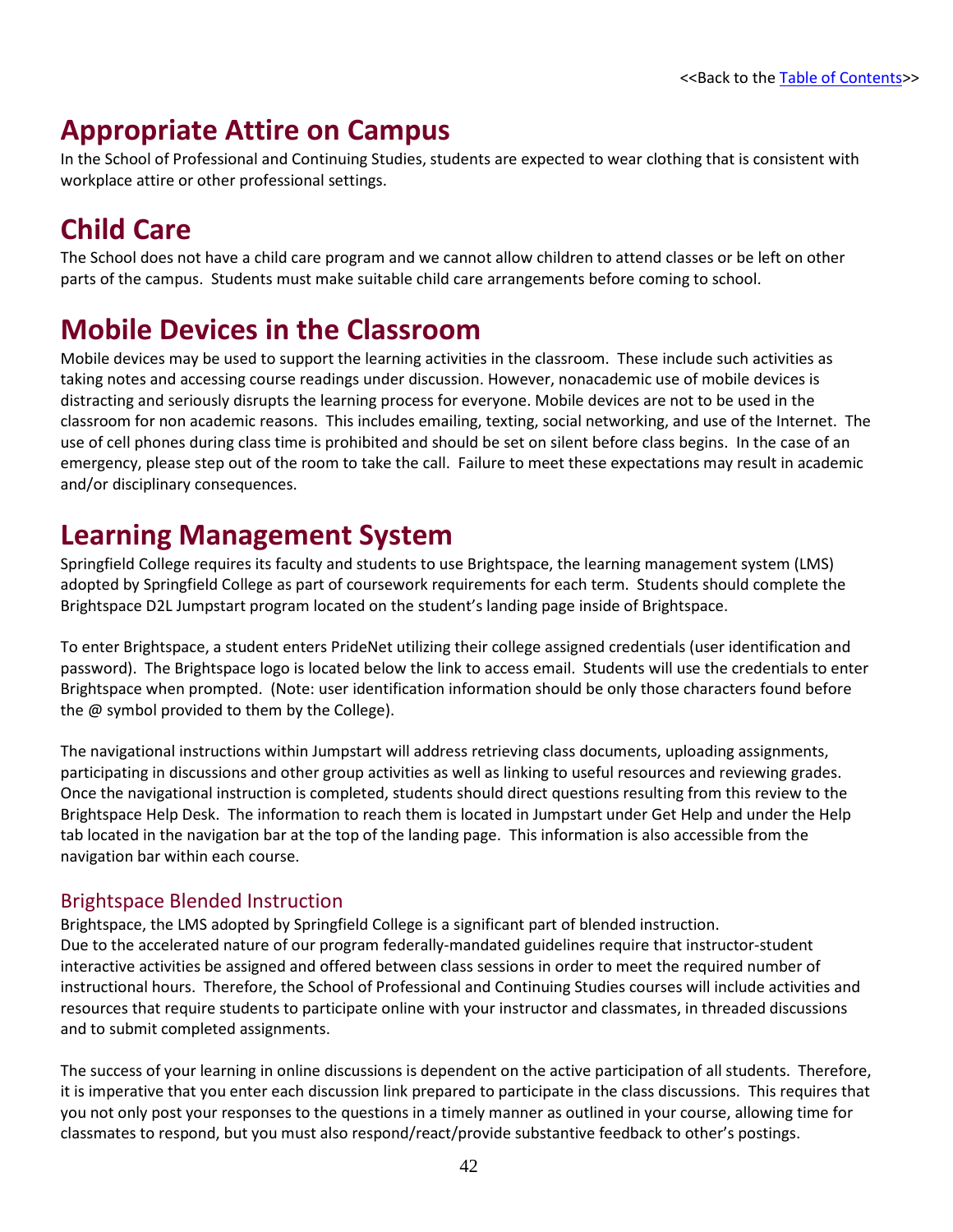#### Brightspace Online Instruction

Brightspace, the LMS adopted by Springfield College is the virtual classroom in which all course instruction and most resources will be provided. All activities will be posted supporting students to actively engage in their learning with instructors and classmates. Within the LMS feedback will be provided from the instructor, grades will be accessible, and most resources linked for easy access.

### Online Etiquette

Students are expected to follow the Springfield College Student code of Conduct at all times to ensure a respectful educational environment that is conducive to teaching and learning. Any student who violates the expected standards of behavior in their online interactions, may be subject to disciplinary action. In the spirit of the Code of Conduct, each student should take particular care with the content and tone of intended messages. In addition, students must be aware that is I inappropriate to duplicate information found in the Brightspace classroom and post this in any social media platform. The web link below provides some online etiquette tips to follow: [www.albion.com/netiquette/corerules.html](http://www.albion.com/netiquette/corerules.html)

### **Library Services**

Springfield College Library Services is located in the Harold C. Smith Learning Commons on the main campus in Springfield, Massachusetts and online at http://springfield.edu/library-services, and serves the students, faculty, and staff of Springfield College at all of its locations. The library provides a rich collection of books, videos, articles, and more, much of which is available online. Library staff members are pleased to provide assistance to all library users.

Students may access library resources through the library's website, by visiting the library in person, or by using the guide to research that the library has developed for PCS. This guide may be found on the library's website by clicking the link for Research Guides.

Materials that are either not available online or not owned by Springfield College may be requested on the library website. (This is also known as Interlibrary Loan.) Requested items will be emailed to you as quickly as possible or, if emailing is not an option (as in the case of requested books), sent to your home by two day mail after the library obtains them, though it is wise to allow for a week or more between your submission of the request and receipt of the item when asking for something not owned by the college.

The library provides many ways for students to get assistance. Students are welcome to visit the library in person; to call the library at 1-800-730-5279; or to use one of the library's online tools, which include chat, texting, and an Ask the Library email form. In addition, students are encouraged to contact Amedeo DeCara, the School of Professional and Continuing Studies library liaison. He may be reached directly by phone at 413-748-3504, or by email at adecara@springfieldcollege.edu.

| For more information, please contact the library: |                                         |  |  |  |
|---------------------------------------------------|-----------------------------------------|--|--|--|
| Library Services website:                         | http://springfield.edu/library-services |  |  |  |
| Phone number:                                     | (413) 748-3315                          |  |  |  |
| Requests & Interlibrary Loan:                     | (413) 748-3559                          |  |  |  |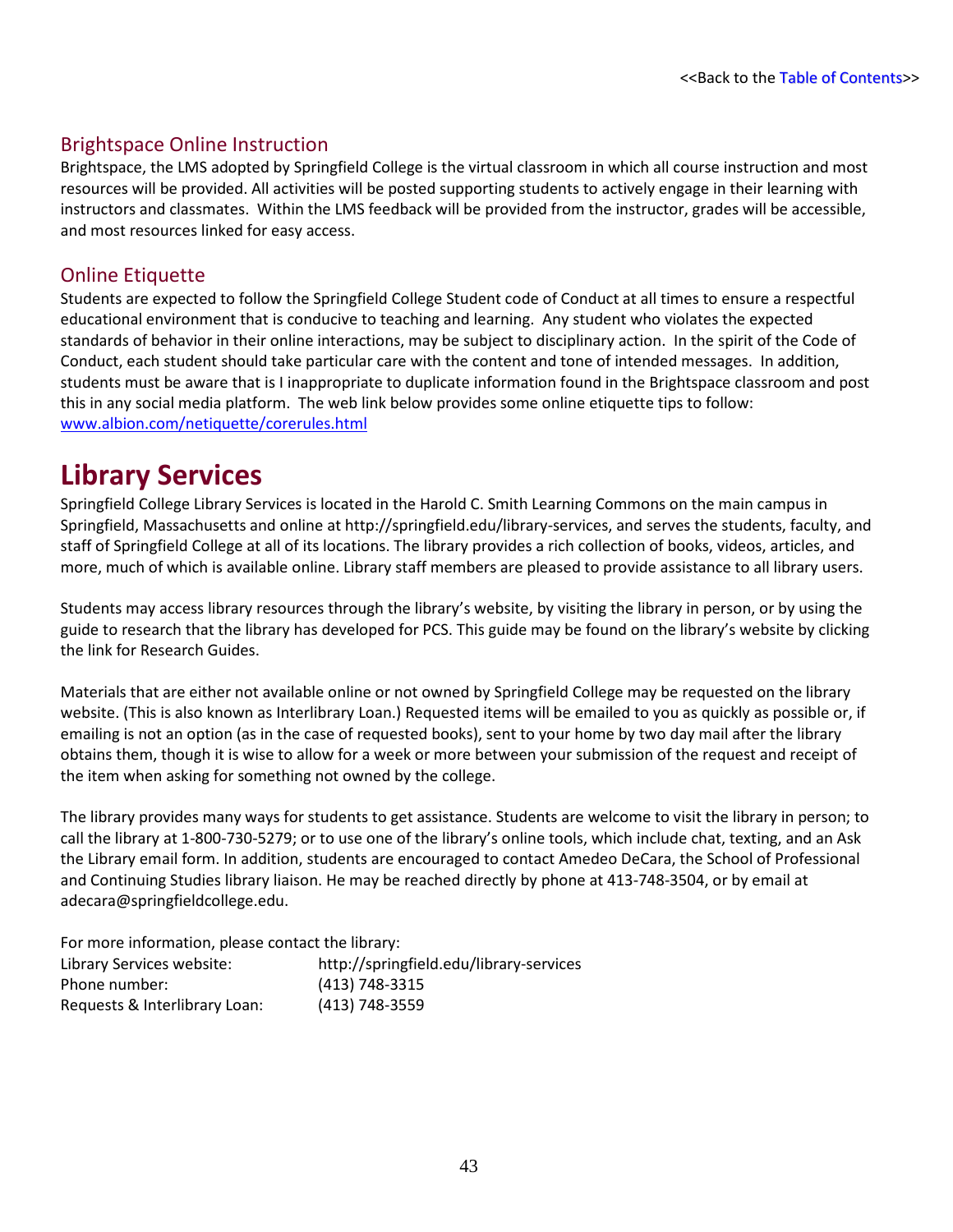# **Smoke Free Environment**

Springfield College has adopted a Smoke Free Environment policy. Smoking is prohibited inside all campus facilities including: hallways, offices, lounges, and bathrooms. This prohibition includes electronic cigarettes, personal vaporizers, and/or electronic nicotine delivery systems.

## **Support Services for Students with Disabilities**

Springfield College School of Professional and Continuing Studies is committed to providing an equal educational opportunity and full participation in College programs for persons with disabilities in accordance with state and federal laws. The College fully supports the antidiscrimination policies expressed in state and federal legislation for persons with disabilities. It is the College's intent that no person be subject to discrimination with regard to any College program or activity.

The School recognizes the unique needs of students with disabilities and encourages these students to use the support services offered by the College to assist them in attaining their educational goals. The policy of Springfield College School of Professional and Continuing Studies regarding admission and access to programs and activities prohibits discrimination on the basis of disability. Students should request services from the campus disability support services administrator.

Reasonable accommodations are provided for students with disabilities on the basis of need if the disabilities are documented with appropriate evaluations administered by qualified professionals such as psychologists, medical doctors, or agencies specializing in the diagnosis of such disabilities. For more information on Disability Support Services refer to [http://springfieldcollege.edu/school-of-professional-and-continuing-studies/student-support/disability-support](http://springfieldcollege.edu/school-of-professional-and-continuing-studies/student-support/disability-support-services)[services](http://springfieldcollege.edu/school-of-professional-and-continuing-studies/student-support/disability-support-services)

## **Section 504 Disability Grievance Procedure**

Springfield College ("College") has adopted this grievance procedure to assist in facilitating resolution of complaints alleging disability discrimination in violation of Section 504 of the Rehabilitation Act of 1973 ("Section 504"). The College has designated Mary Simeoli, Title IX Coordinator & Access Officer, to coordinate its efforts to comply with Section 504. The contact information for the Coordinator is as follows: Mary Simeoli, Title IX Coordinator & Access Officer, Richard B. Flynn Campus Union, 263 Alden Street, Springfield, MA 01109-3797, Telephone: 413-748-3248, Email: msimeoli@springfieldcollege.edu.

The College strives to provide prompt and equitable resolution of complaints alleging action prohibited by pertinent federal, state, and local disability anti-discriminatory laws. This Procedure applies to discrimination on the basis of disability including: disagreement with the decisions made about accommodations; physical inaccessibility of a College program or activity; disability harassment; or any other form of discrimination on the basis of a disability or perception of a disability.

A grievant may: (i) attempt to resolve the matter informally; or (ii) immediately file a formal grievance, at the option of the grievant, by utilizing the processes identified below.

#### **Initial Discussion:**

An individual with a concern relating to his or her disability should first discuss the matter orally with the appropriate responsible office and official listed below who will attempt to resolve the individual's concern.

• For students in the schools of Arts, Sciences & Professional Studies, Health, Physical Education & Recreation, and Health Sciences & Rehabilitation Studies, the School of Social Work, and for third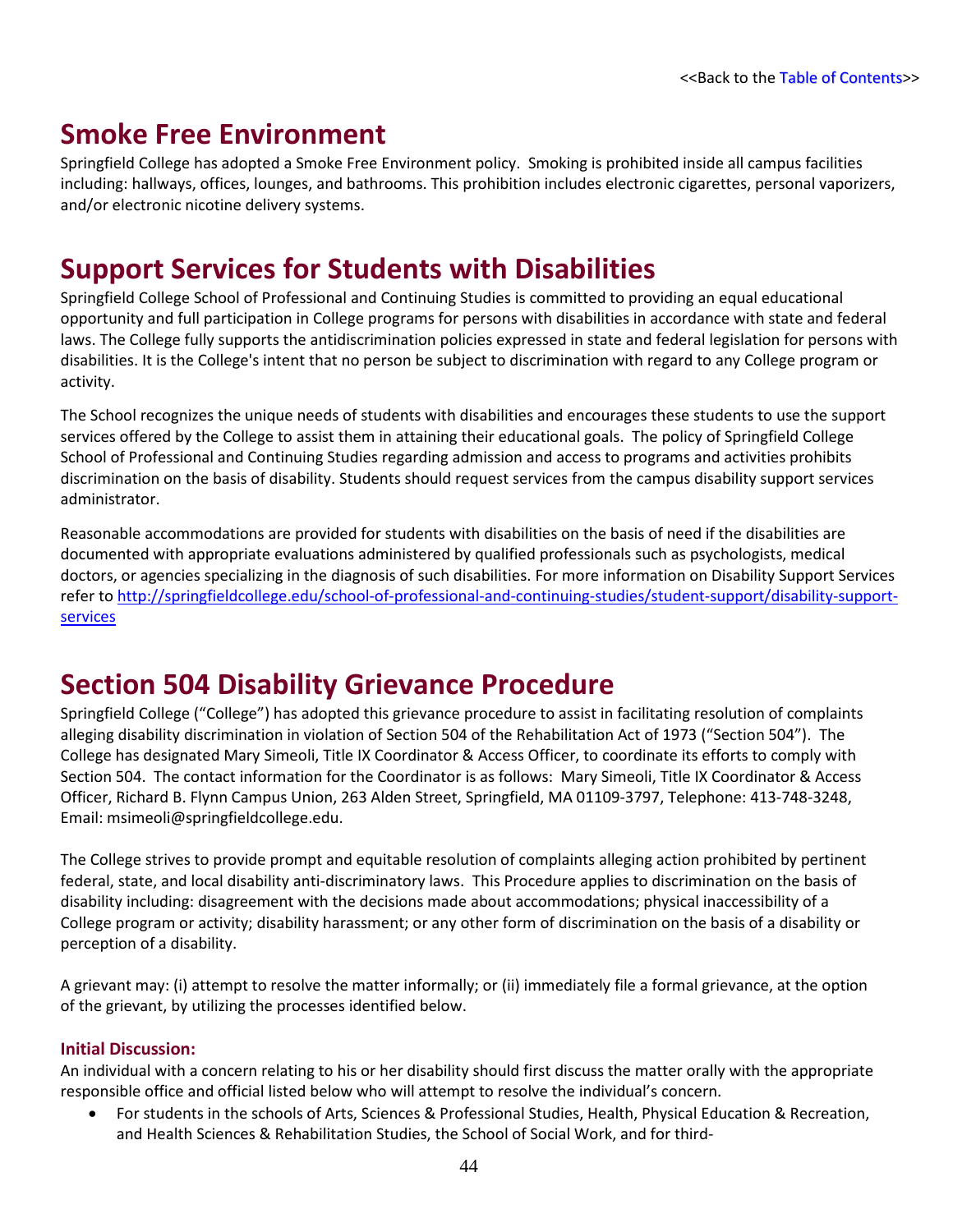parties: Vicki Anderson, Academic Success Center, Learning Commons, Room 300, 263 Alden Street, Springfield, MA 01109-3797, Telephone: 413-748-3724, Email: vanderson@springfieldcollege.edu.

- For students in the School of Professional and Continuing Studies: Camille Elliott, Associate Director of Student Services, Blake Hall Room 333, 263 Alden Street, Springfield, MA 01109-3797, Telephone: 413-748- 3978, Email: celliott@springfieldcollege.edu.
- For employees: Pamela Pettengill, Benefits Coordinator, Administration Building Room 202, 263 Alden Street, Springfield, MA 01109-3797, Telephone: 413-748-3963, Email: ppetteng@springfieldcollege.edu.

#### **Informal Resolution:**

If the individual is not satisfied with the resolution proposed by the appropriate responsible department/official listed above, the individual is encouraged to attempt to resolve the matter informally by discussing the matter orally with the following:

- For students and third-parties: the Coordinator
- For employees: Jonathan Howell, Director of Human Resources, Administration Building Room 221, 263 Alden Street, Springfield, MA 01109-3797, Telephone: 413-748-3118, Email: jhowell@springfieldcollege.edu.

If the Coordinator or Mr. Howell, as applicable, are not successful in achieving a satisfactory resolution in a prompt period of time (that is, generally within seven calendar days), the Coordinator/Mr. Howell will inform the individual of his/her right to file a formal grievance.

Formal Grievance Procedure:

If the individual chooses to file a formal grievance, the following steps should be followed:

- 1. The individual shall file a formal grievance within forty-five (45) calendar days after he/she becomes aware of the alleged violation or denial of accommodation. The individual shall file the grievance with the following:
	- For students and third-parties: the Coordinator
	- For employees: Jonathan Howell, Director of Human Resources

The grievance shall be in writing and include the following:

- The grievant's name, address, telephone number, and e-mail address;
- A full description of the problem;
- A description of what efforts have been made to resolve the issue informally; and
- A statement of the remedy requested.
- 2. Within fourteen (14) calendar days of receipt, the Coordinator or Mr. Howell, as applicable, or his/her applicable designee (hereinafter referred to as the "Grievance Officer") shall read the complaint and conduct an investigation. In undertaking the investigation, the Grievance Officer may interview, consult with, and/or request a written response to the issues raised in the grievance from any individual the Grievance Officer believes to have relevant information, including faculty, staff, and students. If necessary or requested, the Grievance Officer will hear testimony or receive written testimony from the student, relevant faculty or staff member(s), and other knowledgeable people. The grievant has the right to ask for testimony from any individual whom he/she deems relevant to the case.
- 3. After completing the investigation, the Grievance Officer shall report his/her conclusions and proposed disposition in writing to the grievant and all other relevant parties. This transmission will be expected within forty-five (45) calendar days of the filing of the formal grievance. The deadline may be extended for good cause (e.g. reasons related to breaks in the academic calendar). The final report may also be provided,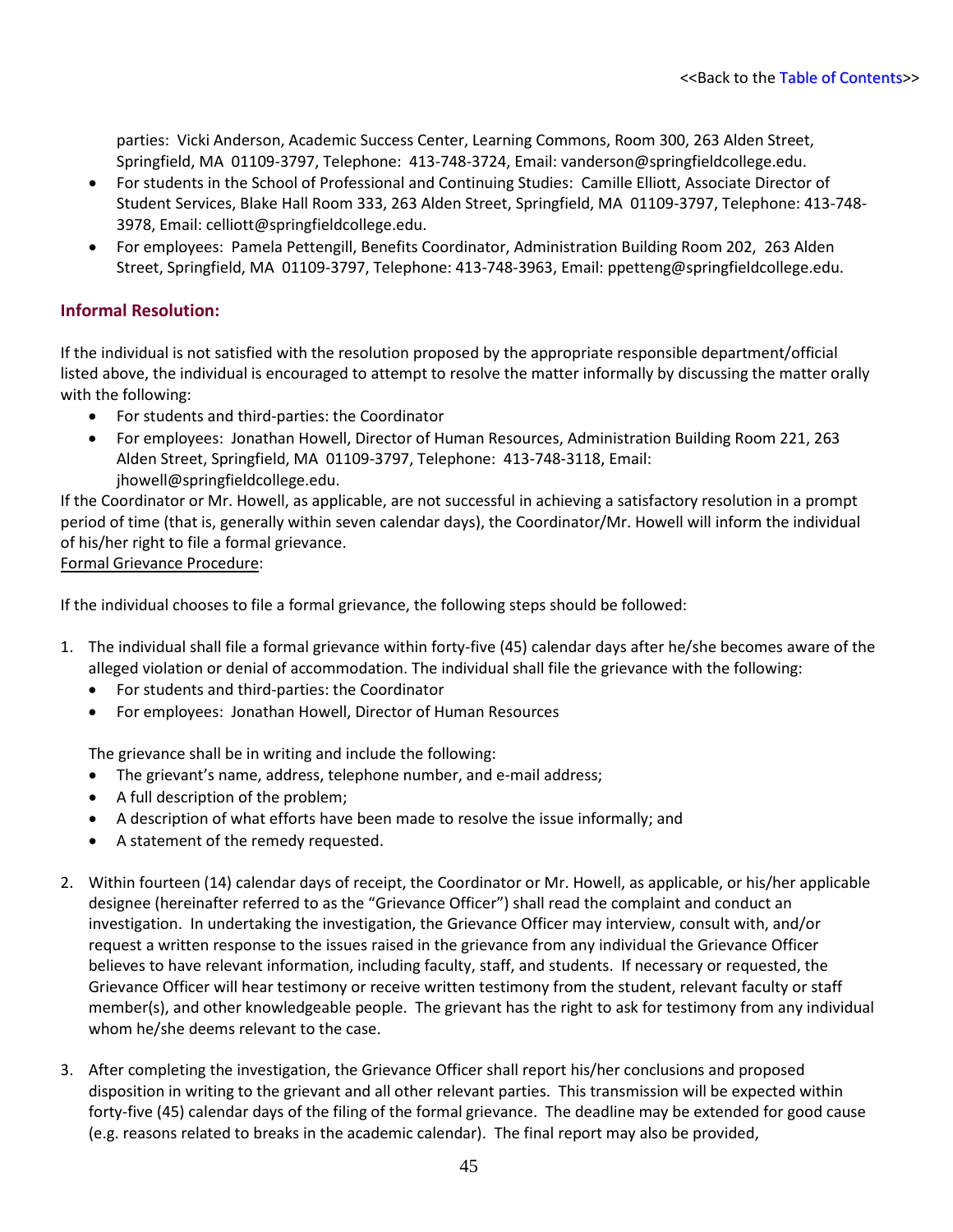where appropriate, to any College officer whose authority will be needed to carry out the proposed disposition or to determine whether any personnel action is appropriate.

- 4. The disposition proposed by the Grievance Officer will be put into effect promptly.
- 5. Within ten (10) calendar days of the issuance of the final report, the grievant may appeal the Grievance Officer's determination by filing a written request for review to the following Appeal Officer, or his/her applicable designee:
	- Calvin Hill, Vice President for Inclusion and Community Engagement, Marsh Memorial Building, 263 Alden Street, Springfield, MA 01109-3797, Telephone: 413-748-3050, Email: chill@springfieldcollege.edu.

The written request for review must specify the particular substantive and/or procedural basis for the appeal, and must be made on grounds other than general dissatisfaction with the proposed disposition. Furthermore, the appeal must be directed only to issues raised in the formal complaint as filed or to procedural errors in the conduct of the grievance procedure itself, and not to new issues.

If the grievance involves a decision that is being challenged, the review by the Appeal Officer usually will be limited to the following considerations:

- Were the proper facts and criteria brought to bear on the decision?
- Were improper or extraneous facts or criteria brought to bear that substantially affected the decision to the detriment of the grievant?
- Were there any procedural irregularities that substantially affected the outcome of the matter to the detriment of the grievant?
- Given the proper facts, criteria, and procedures, was the decision a reasonable one?
- 6. A copy of the Appeal Officer's written decision will be expected within thirty (30) calendar days of the filing of the appeal and will be sent to the parties, the Grievance Officer and, if appropriate, to the College officer whose authority will be needed to carry out the disposition. The deadline may be extended by the Appeal Officer for good cause (e.g. reasons related to breaks in the academic calendar). The decision of the Appeal Officer on the appeal is final.

## **Service Animal Policy**

#### **I. Purpose:**

This Service Animal Policy ("Policy") sets forth Springfield College's ("College") policy, guidelines and requirements with respect to the admittance and use of Service Animals, as defined below, on its property.

#### **II. Scope:**

This Policy applies to any Service Animal on the College's property, owned by the College or under its control, and governs students, employees and third parties.

#### **III. College Policy:**

#### **A.** Policy

The College generally permits Service Animals assisting individuals with disabilities in all facilities maintained by the College. Therefore, an individual with a disability shall be permitted to be accompanied by his/her Service Animal in all areas of the College's facilities where members of the public are permitted, except as described below or otherwise governed by applicable law.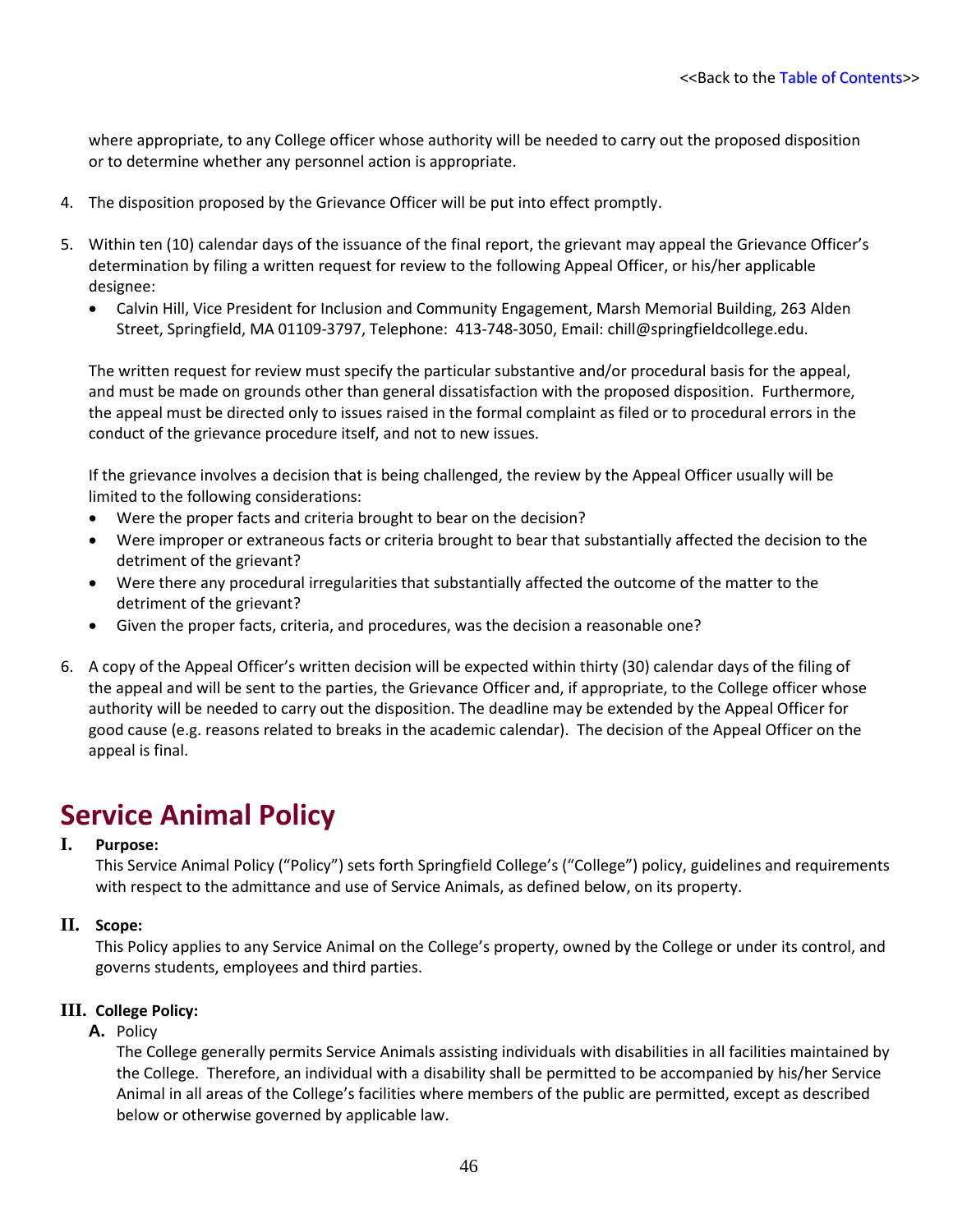#### **B.** "Service Animal" Defined

The Americans with Disabilities Act ("ADA") defines a "Service Animal" as any dog that is individually trained to do work or perform tasks for the benefit of an individual with a disability, including a physical, sensory, psychiatric, intellectual, or other mental disability. In addition, ADA regulations include as Service Animals miniature horses that have been individually trained to do work or perform tasks for people with disabilities. (Miniature horses generally range in height from 24 inches to 34 inches measured to the shoulders and generally weigh between 70 and 100 pounds.) Miniature horses may be permitted as an accommodation if reasonable under the following assessment factors: (1) whether the miniature horse is housebroken; (2) whether the miniature horse is under the owner's control; (3) whether the facility can accommodate the miniature horse's type, size, and weight; and (4) whether the miniature horse's presence will not compromise legitimate safety requirements necessary for safe operation of the facility.

Other species of animals, whether wild or domestic, trained or untrained, are not service animals for the purposes of this Service Animal definition. However, in certain instances, the use of other animals as a Service Animal may be permitted under other laws. Requests regarding such may be made to: i) Learning Support Services (for students at the Springfield campus), ii) the Campus Disability Support Services Administrator (for PCS students on PCS campuses); or, iii) the Office of Human Resources (employees and visitors).

#### **C.** Type of Work or Tasks a Service Animal May Provide

Work or tasks performed by a Service Animal must be directly related to its handler's disability. Examples of work or tasks performed by Service Animals include, but are not limited to:

- assisting individuals who are blind or have low vision with navigation and other tasks;
- alerting individuals who are deaf or hard of hearing to the presence of people or sounds;
- providing non-violent protection or rescue work;
- pulling a wheelchair;
- assisting an individual during a seizure;
- alerting individuals to the presence of allergens;
- retrieving items such as medicine or the telephone;
- providing physical support and assistance with balance and stability to individuals with mobility disabilities; and
- helping persons with psychiatric and neurological disabilities by preventing or interrupting impulsive or destructive behaviors.

Services that do not qualify as work or tasks performed by a Service Animal include:

- crime deterrent effects; or
- the provision of emotional support, comfort, or companionship, often referred to as "therapy" or "companion" animals.

#### **D.** Service Animal Documentation

A Service Animal's handler is responsible for ensuring that the Service Animal is in compliance with applicable state and local laws, which, depending upon the jurisdiction, may include but not be limited to the following: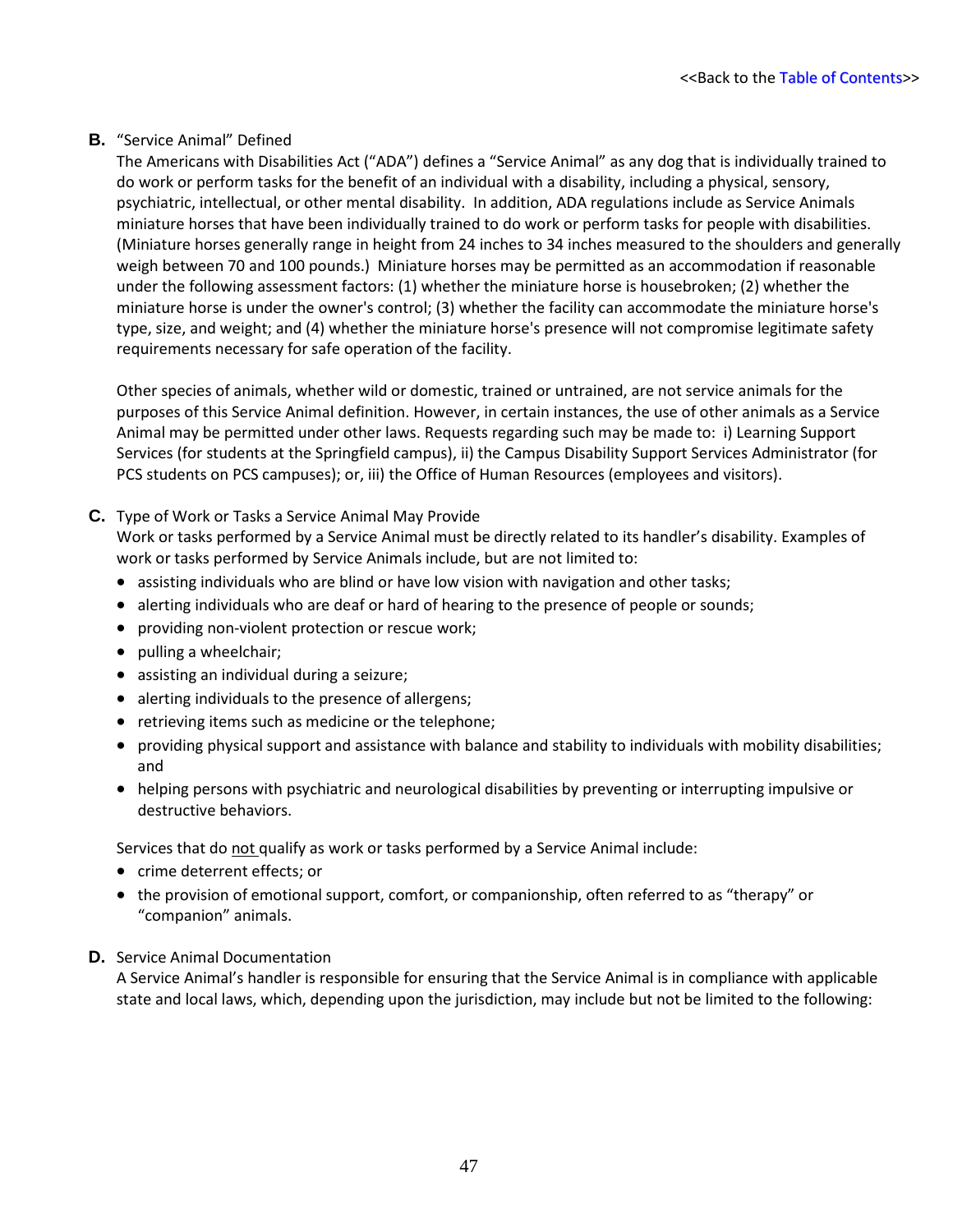- possession of an animal license;
- proper immunization and/or vaccination; and
- wearing a current license and/or rabies vaccination tag.

It is recommended that a Service Animal wear some type of recognizable symbol identifying it as a Service Animal. However, there is no requirement for documentation to prove that the animal has had particular training or is a "certified" Service Animal.

**E.** Service Animals in Training/Service Puppies

Service Animals in training / service puppies are allowed on College property in accordance with applicable state law. The handler must provide the College with evidence that a puppy is a bona fide Service Animal candidate supplied by an authorized Service Animal organization, and is one that the Service Animal organization expects will return for specialized training when the puppy is old enough (i.e. proof that puppy is not a program dropout and will, in fact, be given up after the raising period is over).

**F.** Registration of a Service Animal on Campus

Although not required, a student or employee seeking to use a Service Animal is requested to notify Learning Support Services (students at the Springfield campus), the Campus Disability Support Services Administrator (for PCS students on PCS campuses) or the Office of Human Resources (employees) prior to bringing the Service Animal onto College property to assist with safety and health questions, for example, ensuring that emergency staff know to look for the Service Animal during an emergency evacuation process.

**G.** Permissible Inquiries About a Service Animal

It is permissible for the College to make the following inquiries in order to determine whether an animal qualifies as a Service Animal:

- Is the animal required because of a disability? and
- What work or task is the animal trained to perform?

The College shall not inquire about the nature or extent of a person's disability. Further, the College shall not make these inquiries about a Service Animal when it is readily apparent that an animal is trained to do work or perform tasks for an individual with a disability (e.g., the dog is observed guiding an individual who is blind, pulling a person's wheelchair, or providing assistance with stability or balance to an individual with an observable mobility disability).

**H.** Control of a Service Animal

The College is not responsible for the care or supervision of a Service Animal. A Service Animal must be under the control of its handler at all times. A Service Animal shall have a leash or other tether, unless the handler is unable because of a disability to use a leash or other tether, or the use of such would interfere with the Service Animal's safe, effective performance of its work or tasks. Under those circumstances where a Service Animal is not tethered, the Service Animal must be otherwise under the handler's control (e.g., voice control, signals, or other effective means).

#### **I.** Health, Hygiene and Cleanliness

Service Animals must be clean. Daily grooming and occasional baths should be utilized to keep the Service Animal's odor to a minimum. Adequate flea prevention and control must be maintained. If a Service Animal's odor is offensive to other individuals, the handler will be requested to bathe the Service Animal prior to returning to the College. A Service Animal's handler must clean up after the Service Animal. If due to a disability the handler is unable to do so, the handler shall make alternative arrangements to do so.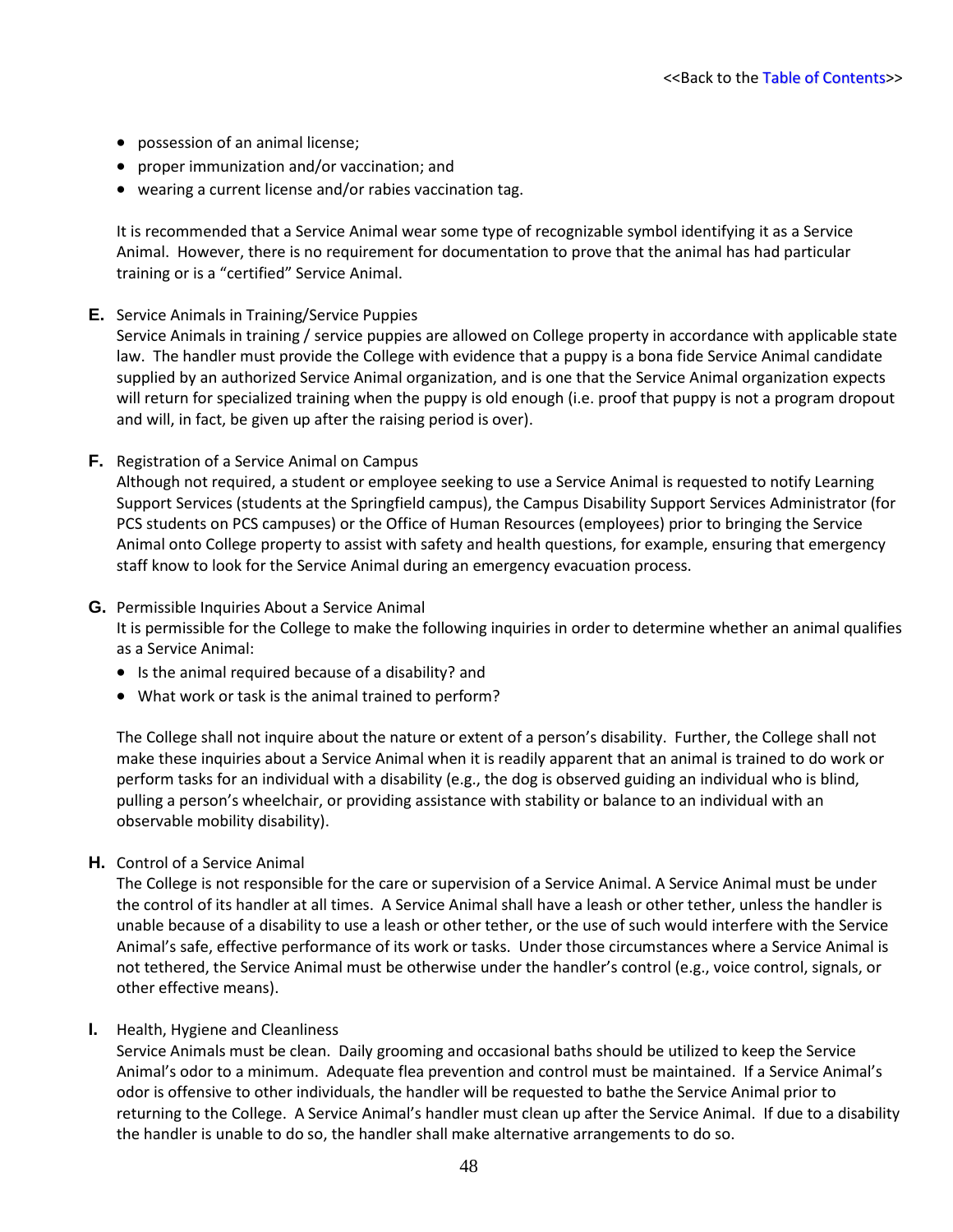#### **J.** Financial Responsibility

A person who has a Service Animal on College property is financially responsible for property damage caused by his or her Service Animal including but not limited to cost of repairs, replacement or cleaning of facilities or furnishings, and any bodily injury or personal injury caused to other persons by the Service Animal.

#### **K.** Restricted Areas

The College may restrict the use of Service Animals in certain locations. Service Animals may be restricted when their presence would fundamentally alter the nature of the service, program or activity; or where the animal poses a direct threat to the health or safety of others. The safety of locations will be considered on an individual basis by the Section 504 Coordinator (for students) or Director of Human Resources (for employees), the laboratory director or professor, and the College's health and safety staff. If a location is determined to be unsafe, reasonable accommodations will be provided to ensure the individual equal access to the activity.

#### **L.** Exclusion of a Service Animal from College Property

The College may direct an individual with a disability to remove a Service Animal from the premises if the Service Animal:

- is out of control and its handler does not take effective action to control it (including the Service Animal poses a direct threat to others on campus and/or exhibits behavior that interferes with the educational process);
- is not housebroken, is ill, or presents a reoccurring offensive odor; and/or
- is not properly licensed and/or vaccinated as required by applicable state or local law.

If the College excludes a Service Animal from its premises, it shall still afford the individual with a disability the opportunity to participate in its programs or activity without having the Service Animal on the premises.

#### **M.** Public Etiquette Rules

Service Animals are working animals and are not pets. Accordingly, the College asks that members of the College community and visitors adhere to the following best practices when interacting with Service Animals.

Individuals should not:

- Assume that the Service Animal is a pet.
- Pet/touch a Service Animal. Petting distracts them from their responsibilities.
- Restrict the individual's and the Service Animal's full participation in programs and activities of the College.
- Assume the handler may have visible disability or make assumptions about the necessity of the Service Animal.
- Ask the handler about their specific medical condition.
- Prioritize the needs of another individual over the needs of an individual with a Service Animal.
- Feed a Service Animal.
- Deliberately startle, tease or taunt a Service Animal.
- Separate or attempt to separate a Service Animal from his/her handler. Service Animals are trained to be protective of the handler.
- Hesitate to ask the handler if he/she would like assistance if the handler and animal seem confused about a direction in which to turn, an accessible entrance, the location of an elevator, etc.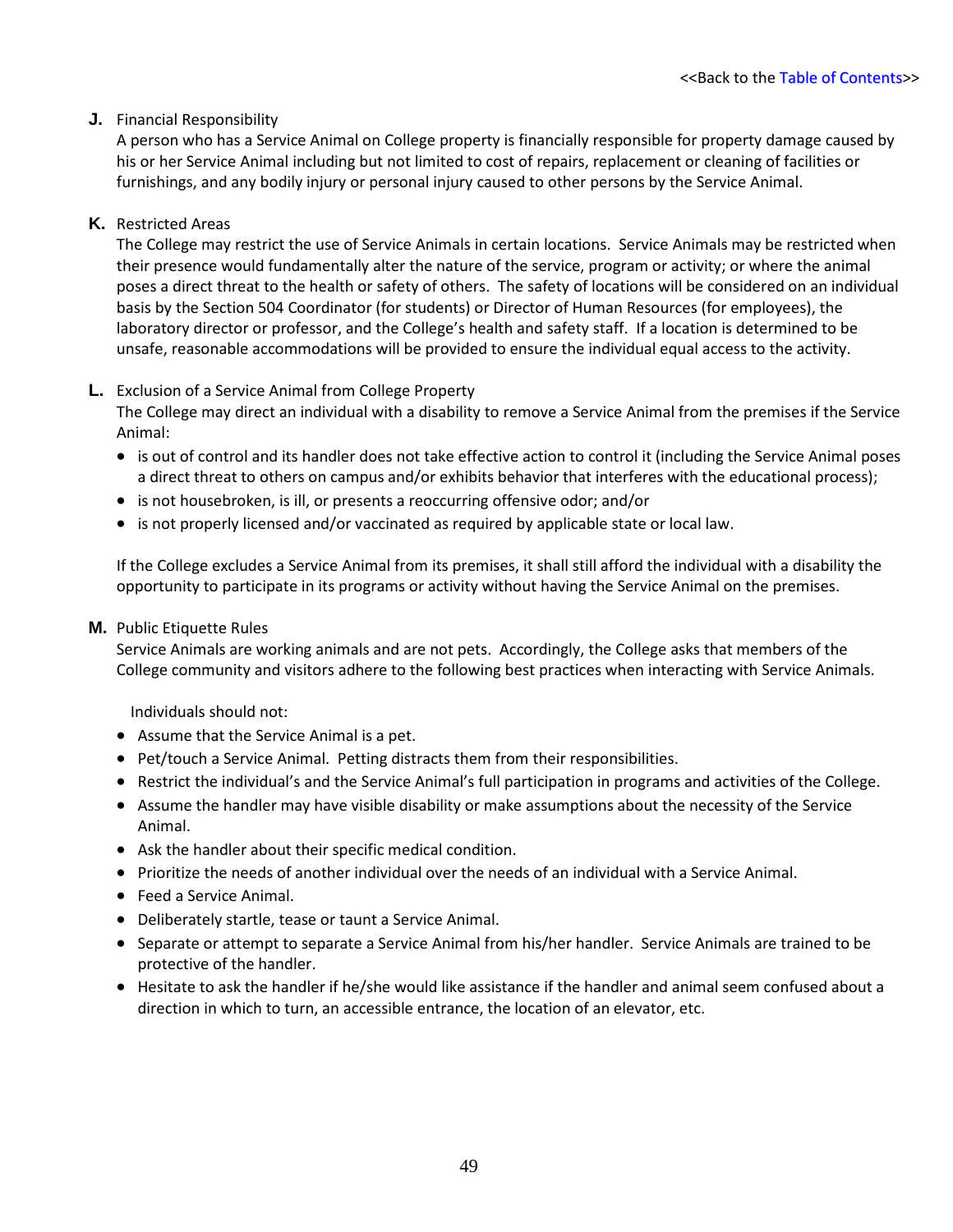#### **N.** Complaints/Grievances

Any claims of discrimination on the basis of a disability or failure to provide reasonable accommodations regarding the use of a Service Animal on campus may be brought by any person (student, employee, visitor) pursuant to the College's Section 504 Grievance Procedure.

### **Veterans Administration Benefits**

Students planning to utilize VA benefits to pay for tuition must contact the U.S. Department of Veterans Affairs to determine what benefits are available to them as they decide to matriculate. It may be helpful to use the internet at www.gibill.va.gov or contact 1-888-442-4551 to obtain the necessary information from the government agency and certification form. Students, then, must contact the VA certifying official at the local campus prior to the beginning of each term to have their enrollment certified. Recertification is not done automatically. If a student decides to withdraw from a particular semester's classes or from the program, he/she must submit Change of Schedule Form and indicate that he/she is receiving VA benefits. Springfield College requires the completion of "Veterans Request for Certification" forms each term before attendance can be certified.

All VA recipients of educational assistance should complete a FAFSA each year. Students applying for the School of Professional and Continuing Studies Yellow Ribbon grants must also complete the School's Yellow Ribbon Application form and submit this document with the certification form to the VA Certifying Official for processing.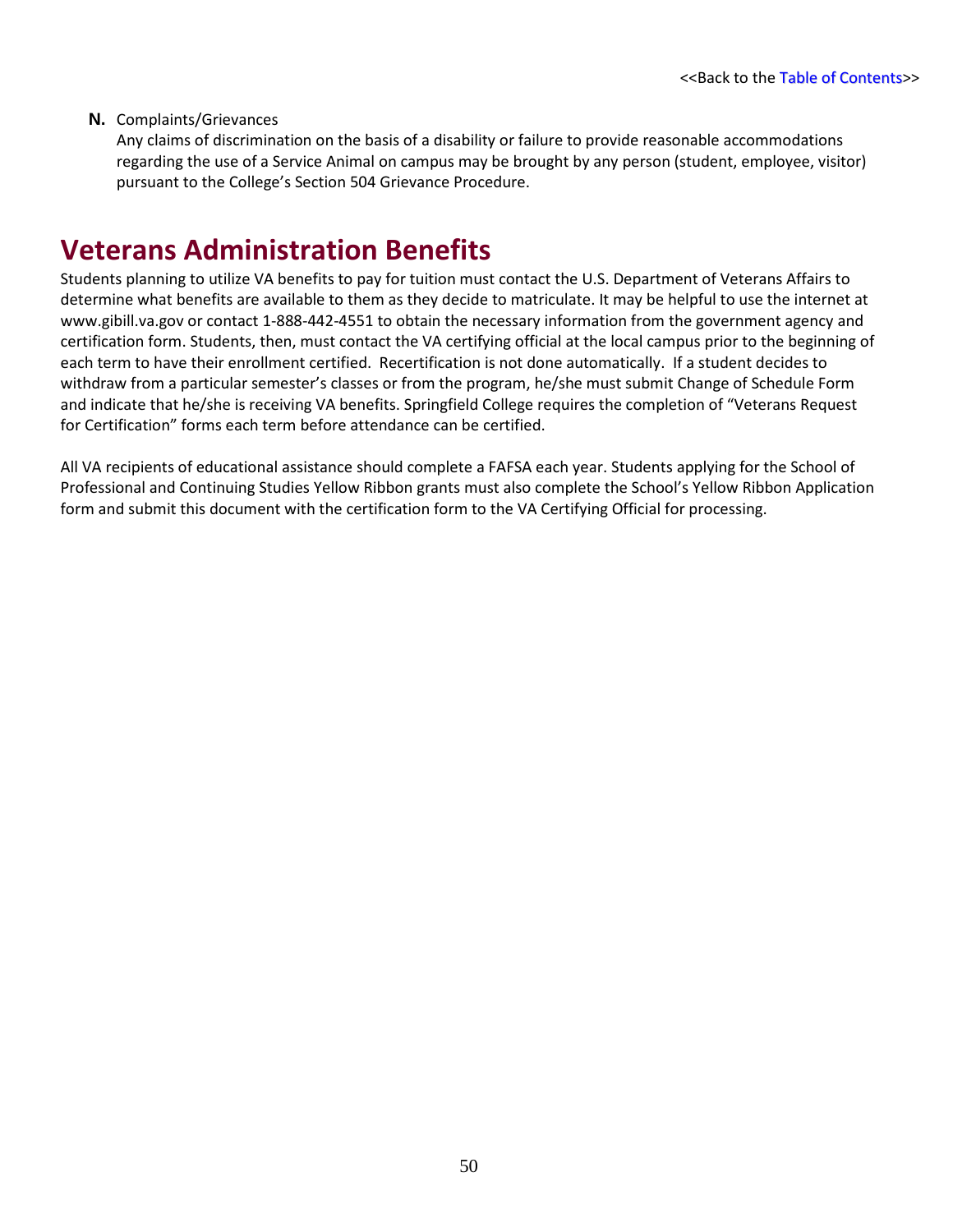# **Springfield College Policies**

### **Abuse of College Resources Policy**

Instances where a student's behavior disrupts normal College operations, consumes an inordinate amount of College staff time and/or resources, or may interfere with the educational process and/or the orderly operation of the College are not permitted. Examples include: accumulating an excessive number of parking tickets or excessively locking themselves out of their assigned residence hall. Students who abuse college resources will be subject to the disciplinary process.

### **Alcohol and Drug Policy**

The illegal or abusive use of alcohol or drugs by members of the Springfield College community adversely affects this educational environment. Therefore, all members of the Springfield College community are expected to exemplify high standards of professional and personal conduct. The primary purpose of Springfield College is to educate students in the development of spirit, mind, and body for leadership in service to humanity.

Springfield College seeks to assure the health and well-being of the entire College community. Therefore, consistent with state and federal laws, including the Drug-Free Schools and Communities Act and the Drug-Free Workplace Act, the College has adopted the following alcohol and drug policies designed to prevent the illicit use of drugs and the abuse of alcohol, and to provide opportunities for education and assistance to members of the College community.

### **Alcohol Policy**

The College acknowledges that we live within a social environment which establishes in law, a minimum age for the use of alcohol of twenty-one (21). As such, the College does, permit the use of alcohol on campus in a manner consistent with the law. The College does not allow the use of alcohol to lead to disruptive behavior or conduct which infringes upon the rights of those who wish to pursue their academic interests as responsible members of the community.

Springfield College is subject to the laws of the Commonwealth of Massachusetts regarding the consumption, purchase, possession, and transportation of any alcoholic beverage. Some of the more pertinent statues and regulations that have an impact on the way the College relates to these issues are as follows:

- 1. No person, group or organization may sell alcoholic beverages except pursuant to a license granted by the Commonwealth through the local government licensing authority. Licensing authority does not give permission for groups to have an open bar on campus, except in a family residence.
- 2. No person shall operate a motor vehicle under the influence of alcoholic beverages. Violators may be subject to arrest, fine, mandatory court education programs, immediate loss of license and/or imprisonment.
- 3. No person or group shall purchase or otherwise procure alcoholic beveragesfor consumption by a person under 21 years of age. Violators may be subject to criminal charges and a fine.
- 4. No person under 21 years of age shall keep, purchase, sell, possess, or receive alcoholic beverages. Violators may be subject to arrest, criminal charges and fine.
- 5. No person shall use a Springfield College ID, state identification card, driver's license, or passport of another, or supply such identification to another, furnish false information in obtaining such identification, or alter or deface such identification. Violators may be subject to arrest, criminal charges and fines.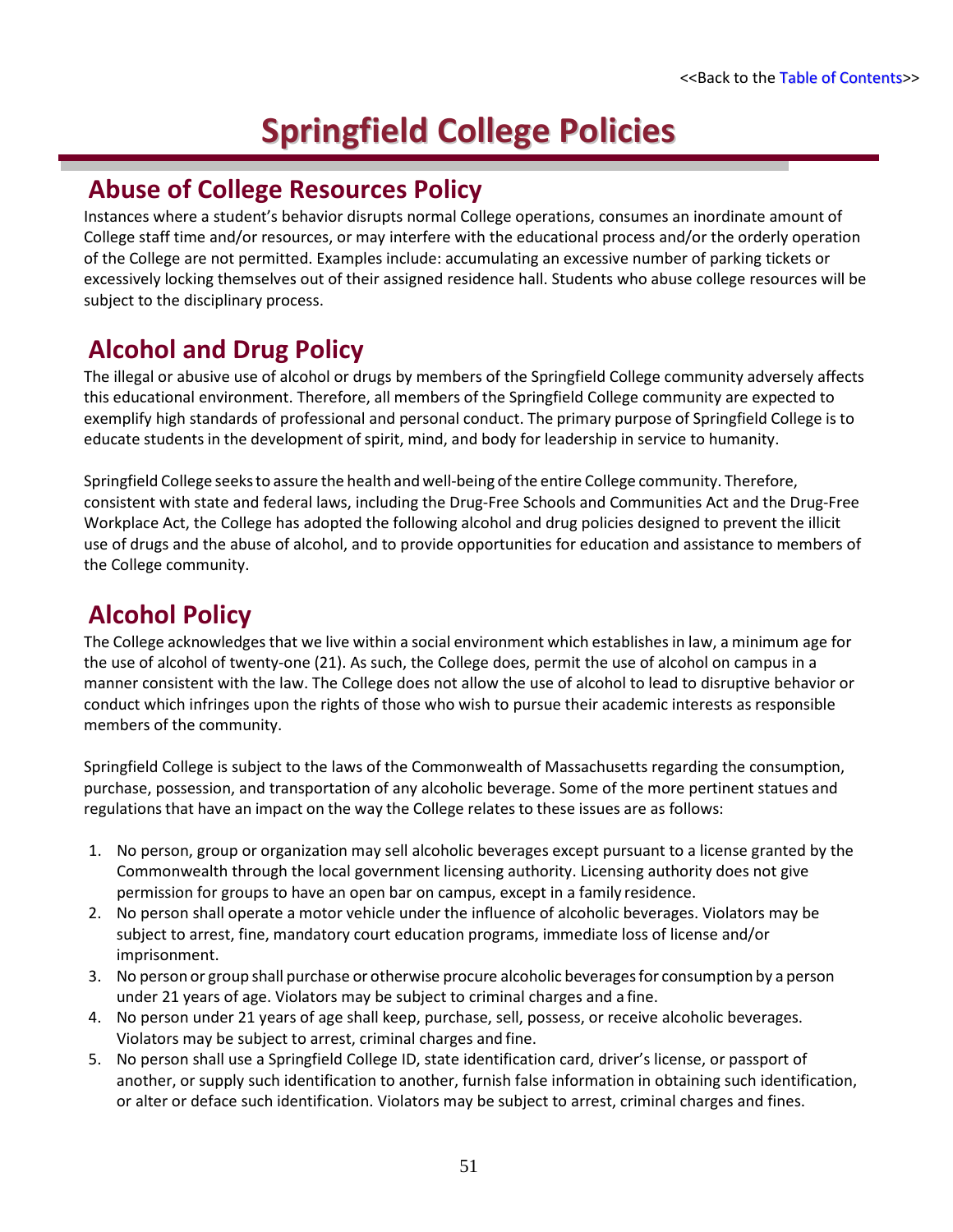6. In addition to the criminal penalties for wrongful handling and use of alcoholic beverages, individuals who furnish orsell alcoholic beverages to minors or to persons who are intoxicated may be liable to such persons and to anyone else who suffers personal injury as a result of such furnishing or sale. This may result in a civil lawsuit.

### **Alcohol Policy and Procedures for Individual Use**

- 1. Possession or use of alcohol in any form is strictly prohibited in first year residence halls, regardless of one's age. This restriction applies to all students of Springfield College, their guests, and members of their families.
- 2. Possession and consumption of alcoholic beverages on or off the Springfield College campus must be in compliance with Massachusetts state laws. Legal use of alcohol is limited to the privacy of students'rooms.
- 3. The possession, consumption or use of alcoholic beverages by those persons under the age of 21 is a violation of College Policy.
- 4. Alcohol consumption and/or carrying open containers of alcoholic beverages is not permitted in public areas of the residence halls (lounges, entrance ways, stairwells, lavatories, corridors, etc.) or in other College buildings, at athletic events, student activities, and outdoors on the campus unless specific written authorization is granted prior to the event by the Vice President for Student Affairs or his/her designee. The College defines an open container as (1) any container that is used to hold alcoholic beverages and from which the container's original seal is broken, (2) cups, including but not limited to, those with open tops into which a straw may be inserted.
- 5. Large quantities of alcohol are not permitted in residence halls or on the grounds of the campus. Large quantities of alcohol brought into the room by a resident and/or a resident's visitor or guest, , are considered a violation. Kegs, whether empty or full, tapped or untapped, and/or other large alcohol storage devices (i.e., trash cans, beer balls) are strictly prohibited and will be confiscated (taps and "keg-o-rators" included) by the College. Recognizing the serious health risks posed by excessive drinking, the College also prohibits drinking paraphernalia, including drinking funnels, all manners of drinking games, and preparation of spiked punch or "jungle juice."
- 6. Impairment, which could be attributed to the consumption of alcohol, that substantially interferes with student judgment and decision-making, causes disturbance, and/or requires the intervention of College personnel is prohibited.
- 7. Falsifying any identification cards and/or borrowing another student's ID to obtain alcohol or to gain entrance to functions where alcoholic beverages are being served will result in disciplinary action. Production and/or alteration of identification cards for sale and/or mass-production of such cards will result in College sanctions and may result in criminal prosecution.
- 8. Disciplinary proceedings will be commenced against those students who are hosting a gathering where alcohol is served to minors and/or the consumption of alcohol by guests is not monitored. Underage students present where alcohol is found may face disciplinary action.
- 9. Students who operate a motor vehicle while under the influence of alcohol either on or off campus will face disciplinary action and could face criminal prosecution.

### **Drug Policy**

The College prohibits the possession, use, or distribution of any illegal and/or controlled substance as defined by the statues of the Commonwealth of Massachusetts and the Federal Government. Considered to be evidence of drug-related violations and sufficient grounds for full disciplinary action include, but are not limited to the following:

1. Being in the presence of a controlled substance/illegal drug;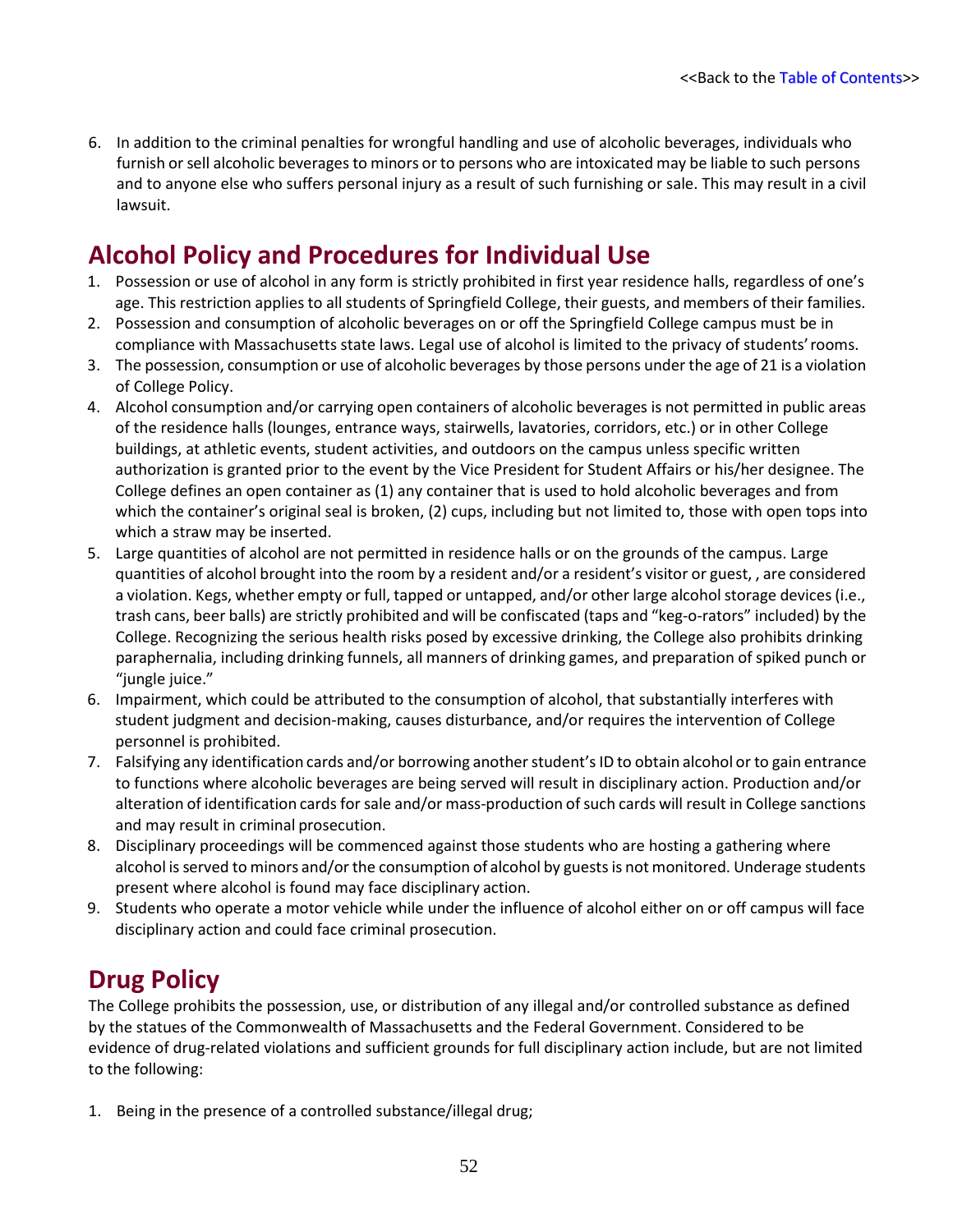- 2. Possession, use or distribution of all types of drug paraphernalia, including, but not limited to pipes, bongs, rolling papers, clips, and unauthorized use of syringes.
- 3. Attending/Participating in class or class related activity under the influence of alcohol or drugs

Possession of such paraphernalia will be considered sufficient evidence that a violation of the College drug policy has occurred. If found, any item will be confiscated and potentially destroyed. In addition, all students present at the time of the violation will be held responsible for the infraction. All residents of a room, apartment or townhouse in which such violations occur may be subject to the full range of disciplinary actions, even if they were not present at the time of the incident. As a result, residential students are advised to give careful consideration to anyone who has access to their rooms, apartments or townhouses. Any student who feels jeopardized by the actions of his/her roommate(s) should seek assistance from Housing and Residence Life staff so that the problems may be avoided.

Contraband is property that is against College policy, rules and regulations. Contraband is usually seized and disposed of. In some instances, contraband may be impounded at the discretion of PublicSafety.

### **Federal Law**

Student's financial aid eligibility might be suspended if a drug offense occurs while they are receiving federal student aid (grants, loans, or work-study). When they complete the FAFSA form, they will be asked whether they had a drug conviction for an offense that occurred while they were receiving federal student aid. If the answer is yes, they will be provided a worksheet to help determine whether their conviction affects their eligibility for federal student aid.

If their eligibility for federal student aid has been suspended due to a drug conviction, they can regain eligibility early by successfully completing an approved drug rehabilitation program or by passing two unannounced drug tests administered by an approved drug rehabilitation program. If they regain eligibility during the award year, notify their financial aid office immediately so they can get aid they're eligible for.

If they are convicted of a drug-related offense after they submit the FAFSA form, they might lose eligibility for federal student aid, and they might be liable for returning any financial aid they received during a period of ineligibility.

### **Notice Regarding Financial Aid Penalties**

Institutions must provide to each student, upon enrollment, a separate, clear and conspicuous written notice that advises the student of financial aid penalties for drug convictions. Springfield College does this at the beginning of each term by sending an email, from the Office of Financial Aid, to Springfield College email address of all enrolled students. While the federal regulation applies to federal Title IV financial aid, Springfield College also applies this penalty to institutional need-based financial aid.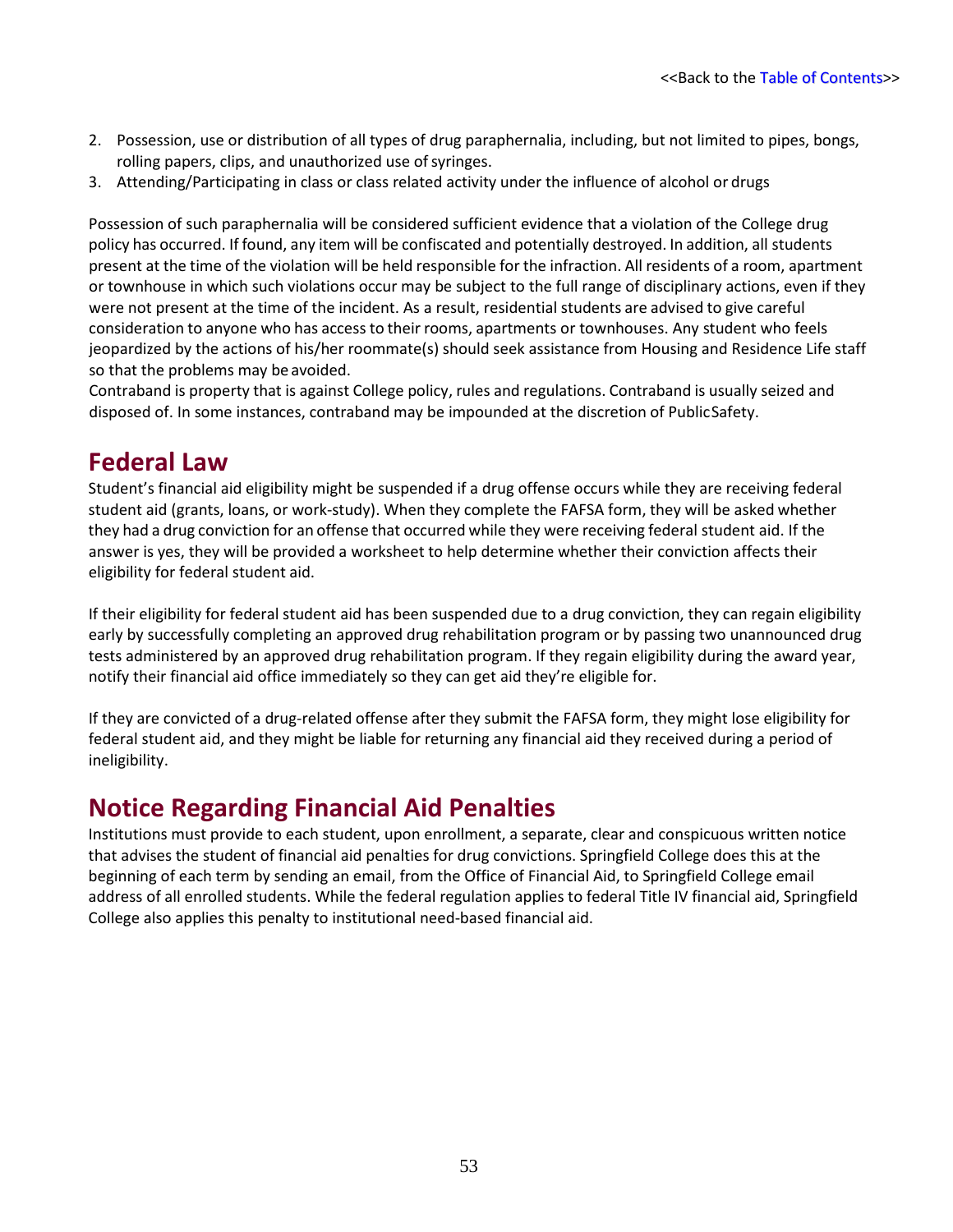### **Alcohol and Drug Treatment Programs**

In addition to services and referrals offered through the Springfield College Counseling Center and Health Center, the following services and sources of information are available in the surroundingcommunity:

| Alcoholic Anonymous (AA) (self-help programs) | 413.532.2111 |
|-----------------------------------------------|--------------|
| Narcotics Anonymous (NA) (self-help programs) | 413.782.3406 |
| Gambler's Anonymous (self-help program)       | 800.426.1234 |
| Overeater's Anonymous (self-help program)     | 413.783.4198 |

**Bias Incident Policy:** Springfield College fosters respect for each individual by honoring the differences inherent among people. As a community of learners and scholars, we recognize and appreciate our common humanity. As such, bias-related violations of the Student Code of Conduct directed toward a person or group because of factors such as race, religion, ethnicity, ability, national origin, age, gender identity, gender expression, sex, sexual orientation or veteran status may be assessed enhanced sanctions. This policy will help to create an atmosphere in which allegations of discrimination or harassment are dealt with in a timely, private, fair and effective manner.

Examples of a bias incident include but are not limited to: use of racial, ethnic, religious, sexual or anti- gay slurs and/orsymbols of hate. This also includes: physical attacks, intimidation, threatening action or language, and damage to personal property; because of a student's race, color, religion, national origin, ethnic background, gender, gender identity or expression, sexual orientation, or disability.

Depending on the type of incident, the State of Massachusetts may determine a hate crime has occurred and Public Safety will investigate.

#### What do I do if I witness or am a target of a bias-related incident?

Immediately notify Public Safety at (413) 748-5555 to report the incident. Please note that reports will be filed with Public Safety, regardless of the presence of an alleged perpetrator (e.g., graffiti, etc). Public Safety will respond to the scene, collect evidence, interview witnesses, and file a report that states the situation may be a bias incident. Please do not touch any evidence of a bias related act; Public Safety has specific protocols for documenting, gathering, and removing of bias-- related graffiti or property damage

**Communication Policy:** Students are ultimately responsible for using official College communication methods. Failure to use official College methods does not excuse students from the content that may be received through each method. The official College communication methods are:

- Use of Springfield College Email system
- Mail delivered to a student's Springfield College mailbox
- Mail delivered to the last permanent address provided by a student for official communication purposes

**Discrimination/Harassment Policy:** Springfield College does not discriminate against any person on the basis of race, color, religion, national or ethnic origin, age, sex, sexual orientation, disability, veteran status, or any other legally protected basis in the admission and access to, and employment andtreatment in, its programs and activities.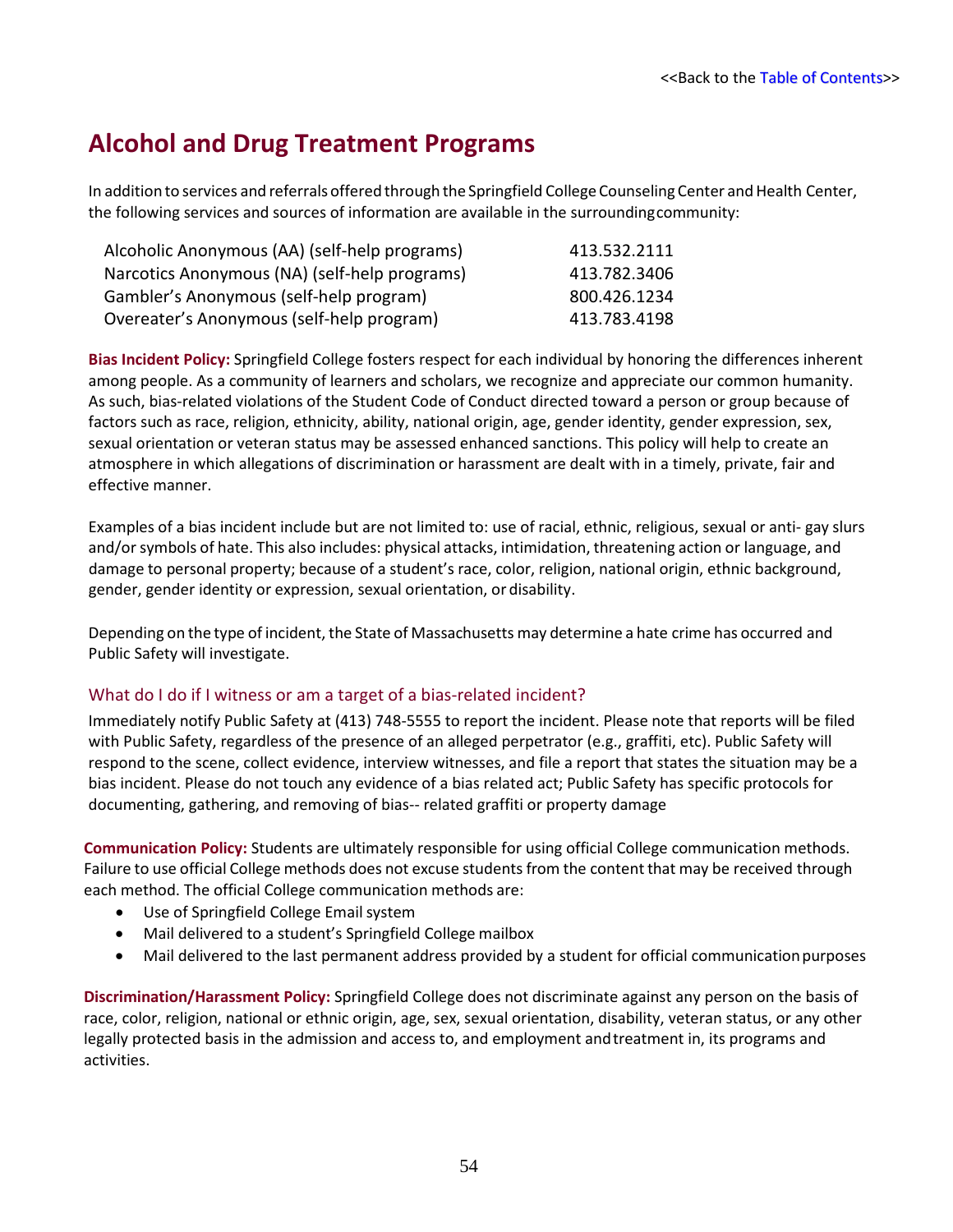Discrimination/harassment can be defined as any behavior that creates an intimidating, hostile, or offensive environment for any individual or group and can be in the forms of sexual, physical, or verbal conduct. Itis important to note that discrimination/harassment on any demographic basis including race, color, religion, national or ethnic origin, age, sex, sexual orientation, gender identity or expression, disability, veteran status, or any other legally protected basis in admission and access to, and employment and treatment in, its programs and activities.

This policy applies to all members of the Springfield College community while they are on College property or participating in a college-related activity off campus, aswell as visitors, parents, independent contractors, vendors and their representatives and others transacting business with the College. All aspects of these procedures described below apply to situations in which both complainants and respondents are employed at Springfield College.

All members of the College community should assume the responsibility to see that the College is free from all forms of harassment and that any harassment is properly reported.

### **Prohibited Conduct**

#### **A. Harassment**

Acts or communications causing emotional stress addressed to individuals or groups because of religion, gender, sexual orientation, age, disability, marital status or veteran's status is similarly prohibited by this policy.

Examples of impermissible harassment, including racial harassment, include the following:

- The use of physical force or violence to restrict the freedom or movement of another person or to endanger the health and safety of another person based on that person's race, color, etc.;
- Physical or verbal behavior that involves an expressed or implied threat to interfere or has as its purpose or has the reasonably foreseeable effect of interfering with an individual's personal safety, academic efforts, employment, participation in college sponsored extracurricular activities because of that individual's race, color, etc., and which causes that individual to have a reasonable apprehension that harm is about to occur;
- Any type of conduct that has the effect of unreasonably interfering with an individual's work or academic performance or creates an intimidating, hostile or offensive working or learningenvironment;
- Epithets, slurs or derogatory comments based on a person's race, color, etc.

#### **B. Sexual Harassment**

The courts have recognized two different types of actionable harassment:

*Hostile environment* harassment is unwelcome conduct of a sexual nature that is sufficiently severe, persistent, or pervasive as to limit a person's ability to work or participate in a program or activity.

*Quid pro quo* harassment occurs when a person with authority uses submission to or rejection of unwelcome sexual conduct as the basis for making academic or employment decisions affecting a subordinate or a student. This kind of harassment usually involves explicit or implicit threats of retaliation for refusing to submit to sexual advances.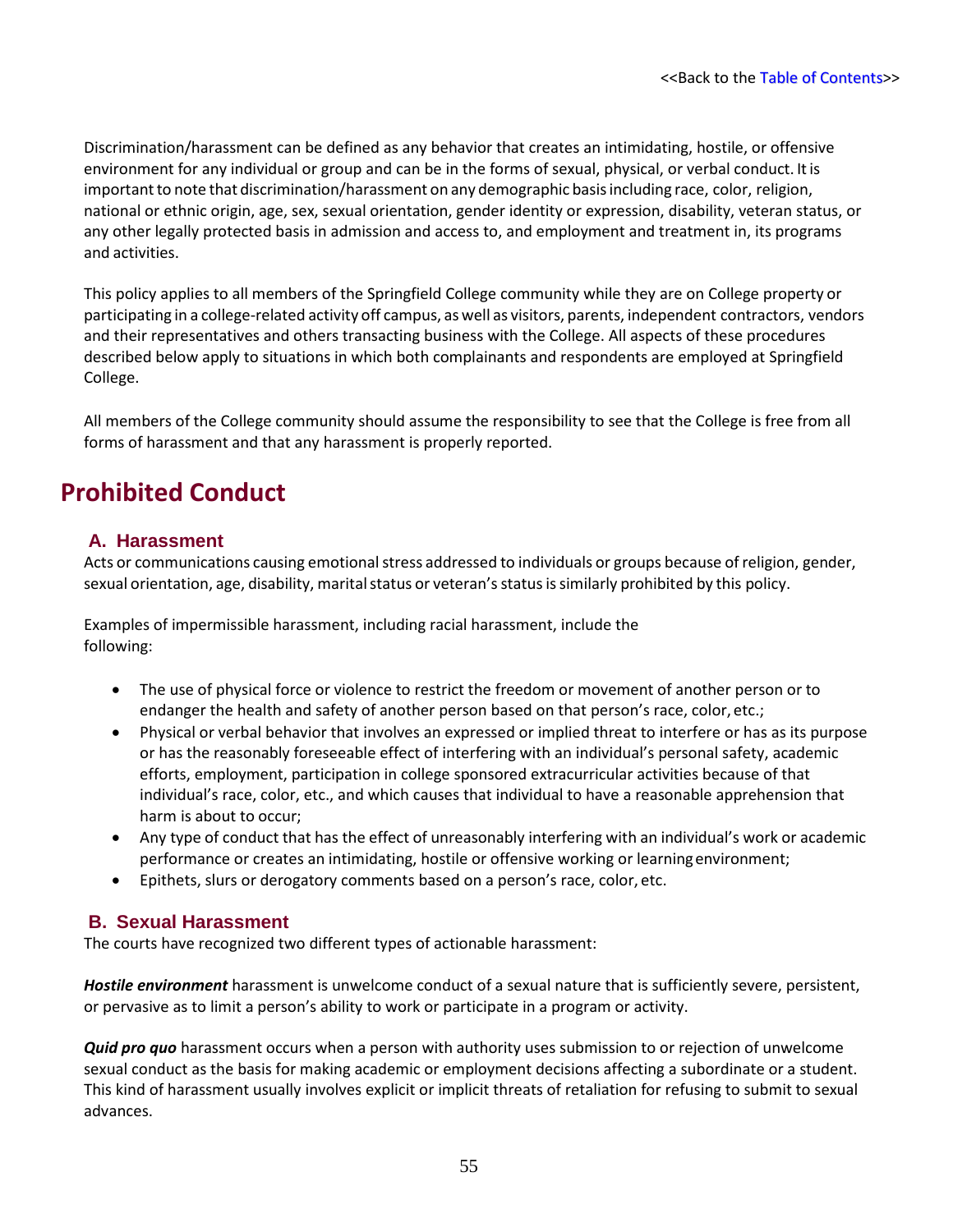Examples of harassment include the following:

- The use of physical force or violence to restrict the freedom or movement of another person or to endanger the health or safety of another person based on the person's race, color, etc.;
- Any type of conduct that has the effect of unreasonably interfering with an individual's work or academic performance or creates an intimidating, hostile or offensive working or learningenvironment;
- epithets (byname), slurs or derogatory comments based on a person's race, color,etc.;
- unwelcome sexual propositions, invitations, solicitations, and flirtations; leering;
- unwelcome and inappropriate touching, patting, fondling, pinching, or obscene gestures;
- sexually suggestive objects, pictures, videotapes, audio recording or literature, or computerized transmissions placed in a viewable area that may embarrass or offend individuals;
- in the case of coworkers or individuals in positions of authority, conduct of nature set forth above when the effect unreasonably interferes with the ability of persons to perform his or her employment or academic responsibility, or when the effect is to create an offensive, intimidating and; or hostile working or learning environment for that person.

Such unwelcome behavior has the potential to severely alter the condition of the victim's employment or academic surroundings and results in a work or educational environment that a reasonable person would find abusive or offensive.

It should be emphasized, however, that isolated instances(e.g., a single comment or joke) ordinarily will not constitute harassment unless it is repeated or egregious. Harassment may not be present if the conduct is welcomed or encouraged. The College will take appropriate remedial action to address any inappropriate conduct, even if it does not meet the legal definition of harassment.

#### **C. Discrimination**

Springfield College is committed to protecting the rights and dignity of individuals and supports the educational and professional enhancement of all the employees and students. Each member of the Springfield College community is expected to work diligently to eliminate all forms of discriminatory conduct, including institutional and personal patterns that directly or indirectly feed the destructive forces of discrimination.

Examples of discrimination include but are not limited to the following situations:

- Potential discrimination when requesting disability leave, maternity leave, or retirement options;
- Discriminating based on a physical or mental impairment that substantially limits one or more of your major life activities;
- Termination of employment on the basis of age.

### **Procedures**

Any member of the College community who believes he or she has been a victim of discrimination/harassment as defined in this policy is urged to bring the matter to the attention of the Office of Human Resources, or other appropriate individualslisted within this policy. Any member of the community has a right to file a complaint with the College.

If you have experienced any form of harassment, please do the following:

**Respond immediately**: Sometimes, telling the discriminator and/or harasser that his/her behavior is unwelcome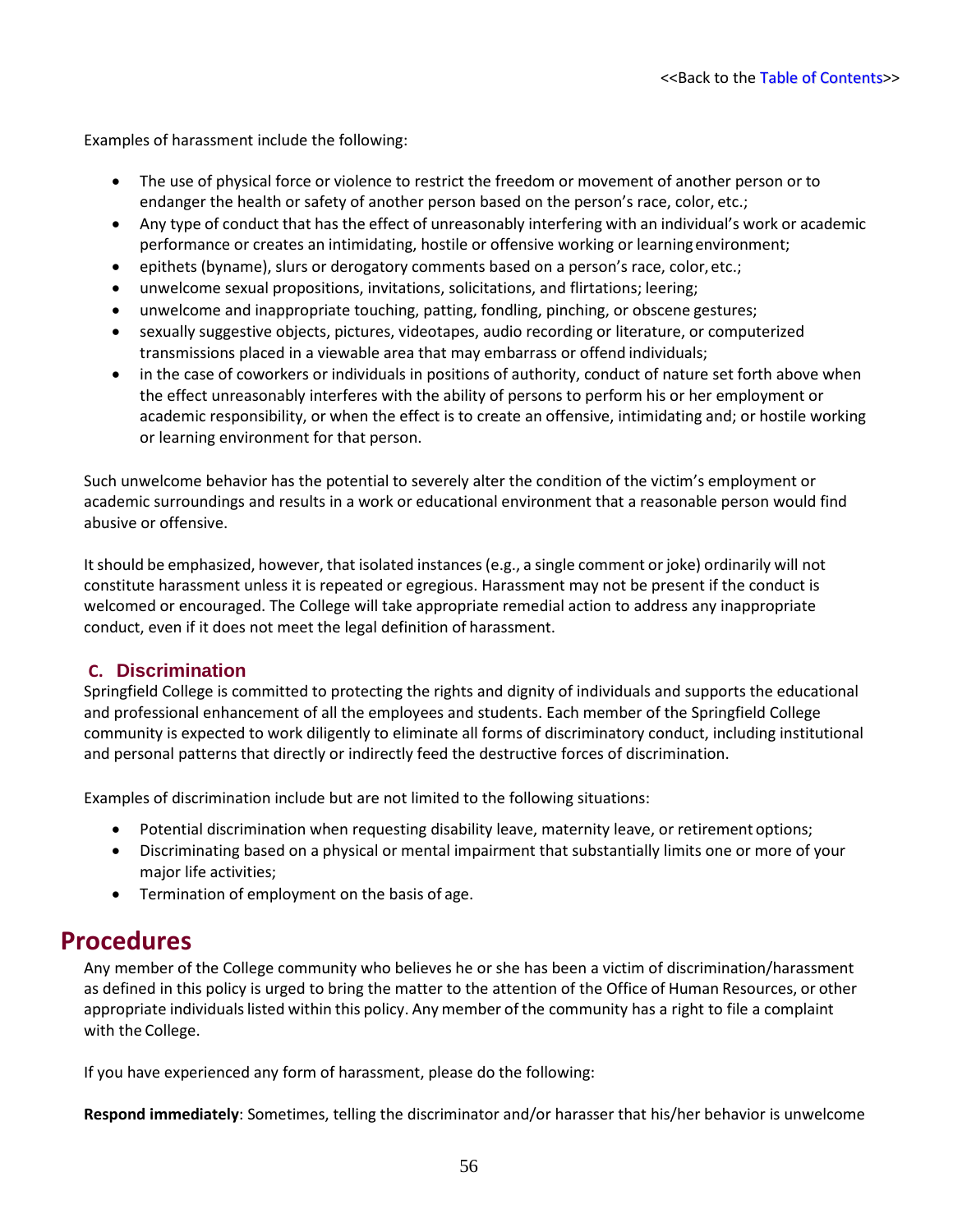will stop the conduct. State an emphatic "NO" in the case of harassment at the time. Be direct and firm. Clearly express disapproval of any behavior that causes discomfort. Communicate that it is unwelcome and that you want the behavior to stop. Ignoring or avoiding a discriminator and/or a harasser usually does not work. If you are unable to confront the discriminator and/or harasser in person, try writing a letter. In the letter, include a detailed account of the conduct you find offensive, including dates. State the impact the conduct has had on you and that you will take further action if the behavior does not stop. Keep a copy of the letter.

**Keep records**: Document all incidents and conversations that might constitute discrimination and/or harassment, including dates, times, places, witnesses, and an accurate description of specific incidents. Write down quotes so that you can recall at a later date the exact language used.

**Talk to someone**: If the discrimination/harassment does not stop, or you are reluctant or unable to confront the person verbally or in writing, talk to someone. Talk to a supervisor orsomeone of authority at the College whom you trust. You may also consult one of the individuals listed within this policy. The College also encourages individuals who have witnessed, or who have knowledge of, discrimination/harassment directed at any member of the College community, to report such conduct immediately to the individuals listed within this policy.

### **Informal resolution:**

Many claims of discrimination/harassment may be resolved informally. The goal of an informal resolution isto end the offensive or unwelcome behavior. The dean of the respective school, the director of human resources, or the vice president of the respective division will work with the complainant and the respondent to reach an informal resolution.

Examples of informally reached outcomes might include:

- Mediation, informal conversation between the complainant and respondent;
- Attending educational programs;
- Adjusting residential or academic placement of either the complainant orrespondent.

Resorting to formal hearings will be avoided whenever possible. The purpose of informal adjudication is to arrange an appropriate solution acceptable to all parties concerned. At the conclusion of the informal process, the only document that will be maintained is a memorandum of understanding, signed by both parties, and maintained by the Office of Human Resources.

Informal proceedings must be exhausted before formal proceedings will commence.

### **Formal resolution:**

If informal efforts to resolve a problem are not successful, or if informal resolution is inappropriate or inadequate based on the severity of a case, or if the respondent is a known prior offender, then a formal resolution may be necessary. Formal written complaints must be filed with the Office of Human Resources.

A representative from the Office of Human Resources will monitor the implementation of these formal grievance procedures, and either party may request a formal hearing.

The human resources representative will schedule all committee meetings, oversee the process and procedures, and attend hearings, if necessary, as a nonparticipating, nonvoting member. The representative will NOT contribute to the writing of the Hearing Committee's findings. The decision of the committee is presented to the director of human resources. The director of human resources, in consultation with the president or designated representative, will render a written decision to the complainant. This decision is final.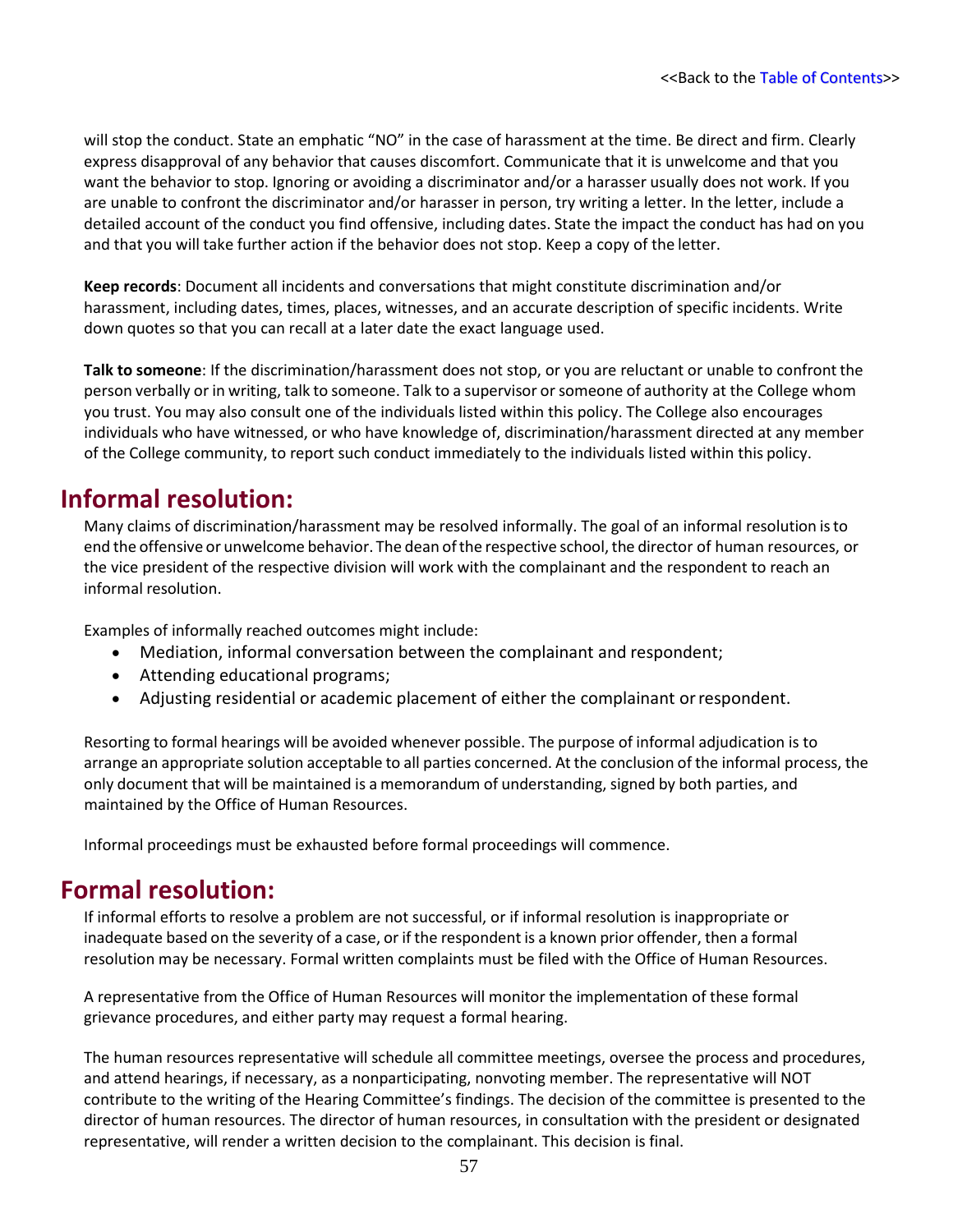### **Confidentiality:**

Springfield College acknowledges that all stages of any proceeding will be maintained with the utmost confidentiality as is appropriate under the circumstances, as determined by the College. A breach of confidentiality compromises the ability of Springfield College to investigate and resolve claims of harassment. Springfield College will attempt to protect the confidentiality of the proceedings and circumstances giving rise to the dispute. Until resolution has been achieved, participants are requested to discuss the matter only with those persons on a "need to know" basis such as:

- When the College is required by law to disclose information (such as responses to legal process);
- When confidentiality concerns are outweighed by the College's interest in protecting the safety and rights of others.

If you think you are experiencing harassment, witnessed harassment, or received a report of harassment, you are urged to contact one of the individuals listed below. If you have been accused of harassment, you should seek the advice of one of these individuals as well.

### **Who to contact for assistance with harassment claims**:

Internal resources for filing a complaint:

- Vice President for Student Affairs, ext. 3100
- Dean of Students, ext. 3922
- Public Safety, ext. 5555
- Counseling Center, ext. 3345
- Health Center, ext. 3175
- Office of Human Resources, ext. 3118
- Title IX Representative, ext. 3031
- Dean, School of Social Work, ext. 3057
- Dean, School of Professional and Continuing Studies, ext. 3982
- Vice President for Academic Affairs, ext. 3196

### External resources for filing a complaint:

#### **Massachusetts**

The Massachusetts Commission Against Discrimination (MCAD) MCAD Boston Office One Ashburton Place-Room 601 Boston, MA 02108 (617) 994-6000 TTY (617) 994-6196 mass.gov/mcad/

The United States Equal Employment Opportunity Commission (EEOC) John F. Kennedy Federal Building 475 Government center Boston, MA 02203 (800) 669-4000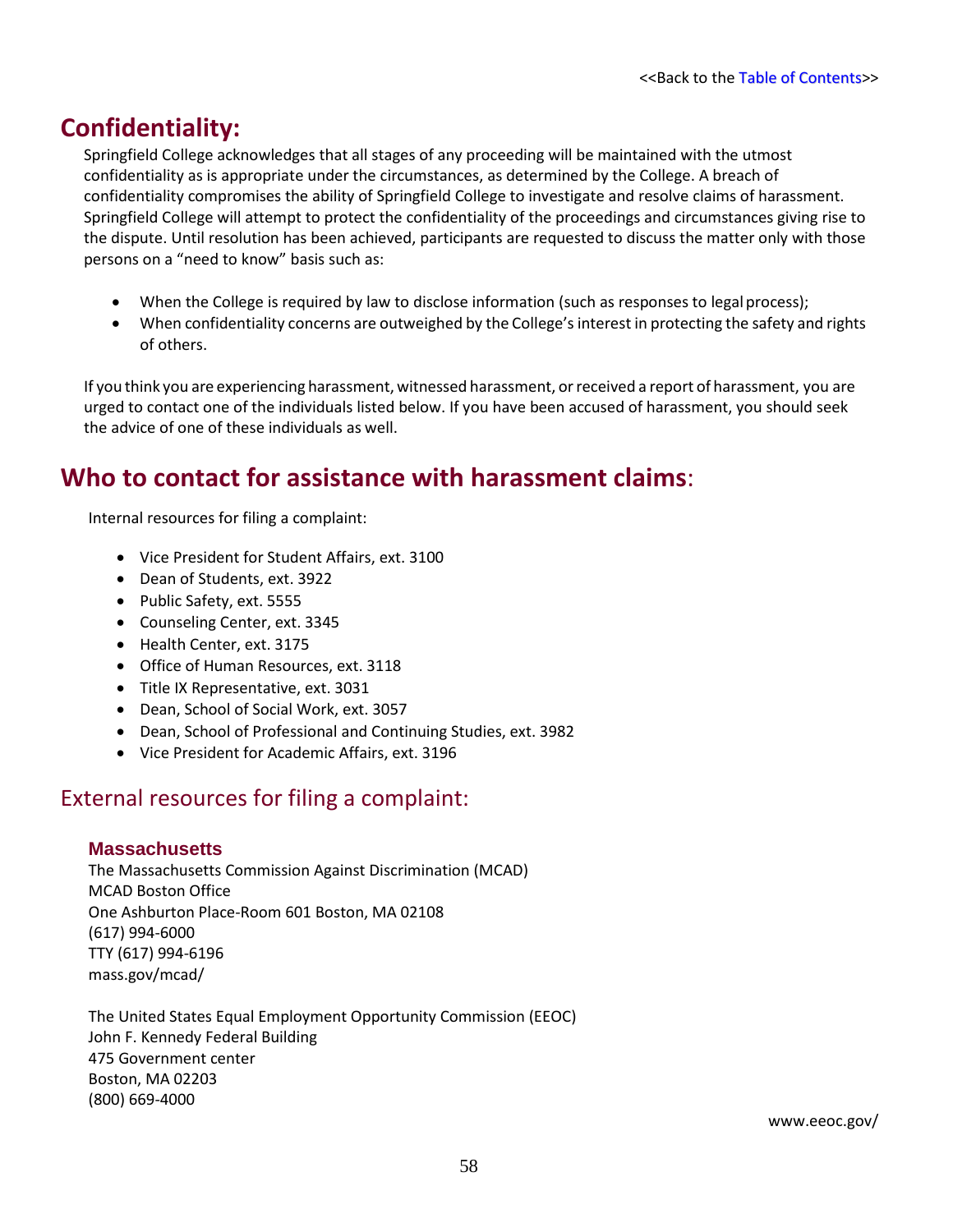Massachusetts Commission Against Discrimination (MCAD) Springfield Office 436 Dwight Street, Room 220 Springfield, MA 01103 (413) 739-2145

#### **California**

California Dept. of Fair Employment and Housing 1055 West 7th St., Suite 1400 Los Angeles, CA 90017 (213) 439-6799

The United States Equal Employment Opportunity Commission (EEOC) Roybal Federal Building, 4th Floor 255 E. Temple St. Los Angeles, CA 90012 (800) 669-4000

#### **Delaware**

Delaware Dept. of Labor Pencader Corporate Suites, Suite 104 Newark, DE 19702 (800) 464-4357

The United States Equal Employment Opportunity Commission (EEOC) 801 Market St, Suite 1300

Philadelphia, PA 19107-3127 Florida Florida Commission on Human Relations 2009 Appalachee Parkway, Suite 200 Tallahassee, FL 32301-4857 (850) 488-7082

The United States Equal Employment Opportunity Commission (EEOC) One Biscayne Tower 2 South Biscayne Blvd., Suite 2700 Miami, FL 33131 (800) 669-4000

#### **Texas**

Texas Workforce Commission 1137 North Esplanade St. Dallas, TX 77954-3433 (361) 277-8870

The United States Equal Employment Opportunity Commission (EEOC) Total Plaza 1201 Louisiana St, 6th Floor Houston, TX 77002 (800) 669-4000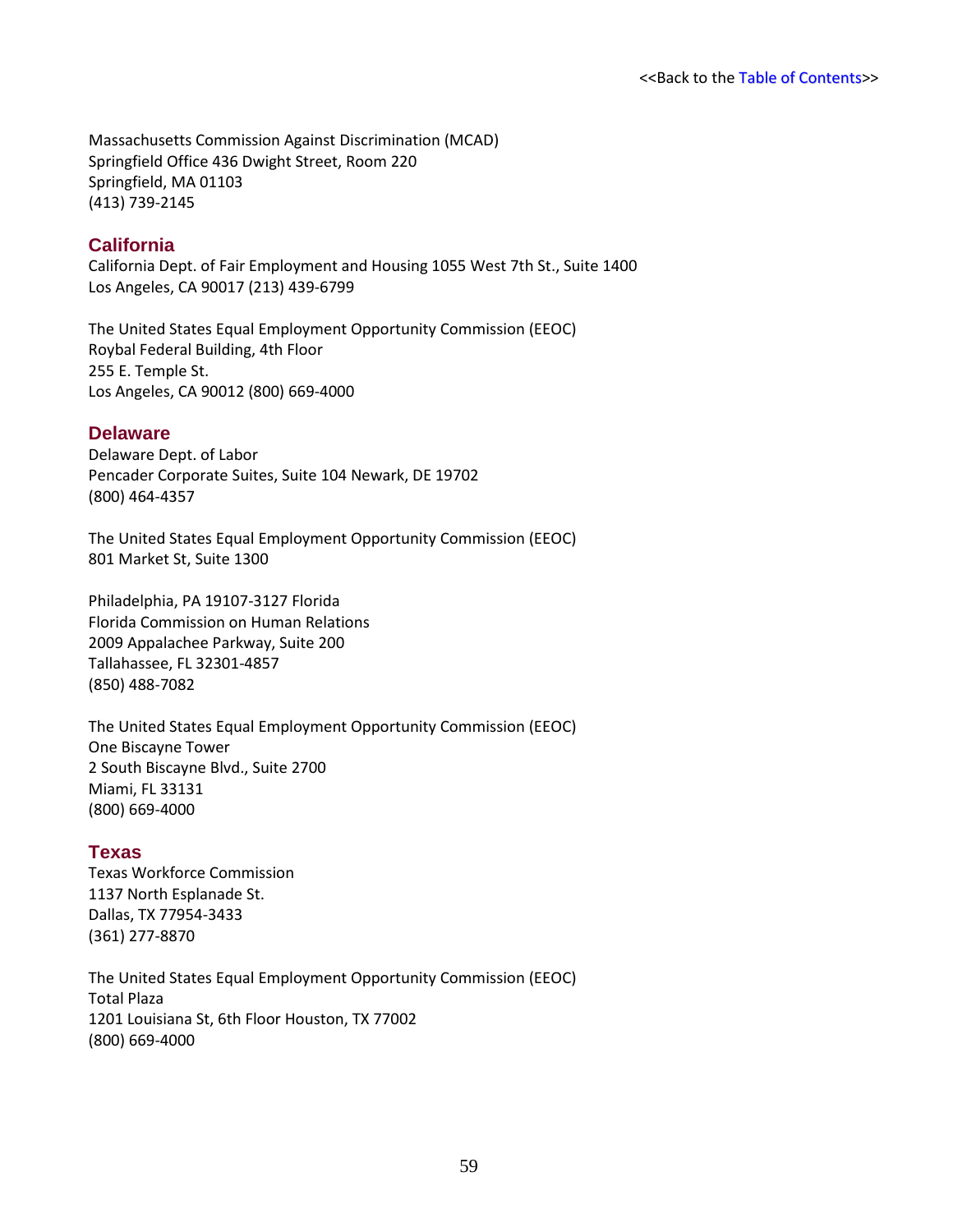#### **Vermont**

Attorney General of Vermont, Civil Rights Division 109 State St. Montpelier, VT 05602 (888) 745-9195

The United States Equal Employment Opportunity Commission (EEOC) John F. Kennedy Federal Building 475 Government center Boston, MA 02203 (800) 669-4000 eeoc.gov

#### **Wisconsin**

Wisconsin Dept. of Workforce Development 819 North 6th St., Rm. 723 Milwaukee, WI 53203 (414) 227-4384

The United States Equal Employment Opportunity Commission (EEOC) Reuss Federal Building, Suite 800 310 W. Wisconsin Ave. Milwaukee, WI 53203-2292, (800) 669-4000

### **Retaliation**:

No faculty member, administrator, staff, student, visitor, or applicant for employment may be subject to retaliation for action taken in good faith to seek advice concerning a harassment matter, to file a harassment complaint, or to serve as a witness or a panel member in the investigation or adjudication of harassment complaint.

It is in violation of this policy to retaliate against a complainant for making a claim of harassment. If warranted, the appropriate senior administrator may monitor performance review, promotion, reappointment, or other evaluation or, to the extent possible, may assign the supervisory relationship to ensure that retaliation does not occur.

Retaliation, if established, may result in disciplinary action against the offending party up to and including termination of employment from the College.

#### **504 Grievance Procedure**

The full 504 grievance procedure is available at https://springfield.edu/academic-success-center/504 grievance-procedure

**Endangering Behavior Policy:** Conduct or reckless actions that threaten or that endanger the general health or safety of any member of the community, including one's self, the community at large, and/or the operations of the College.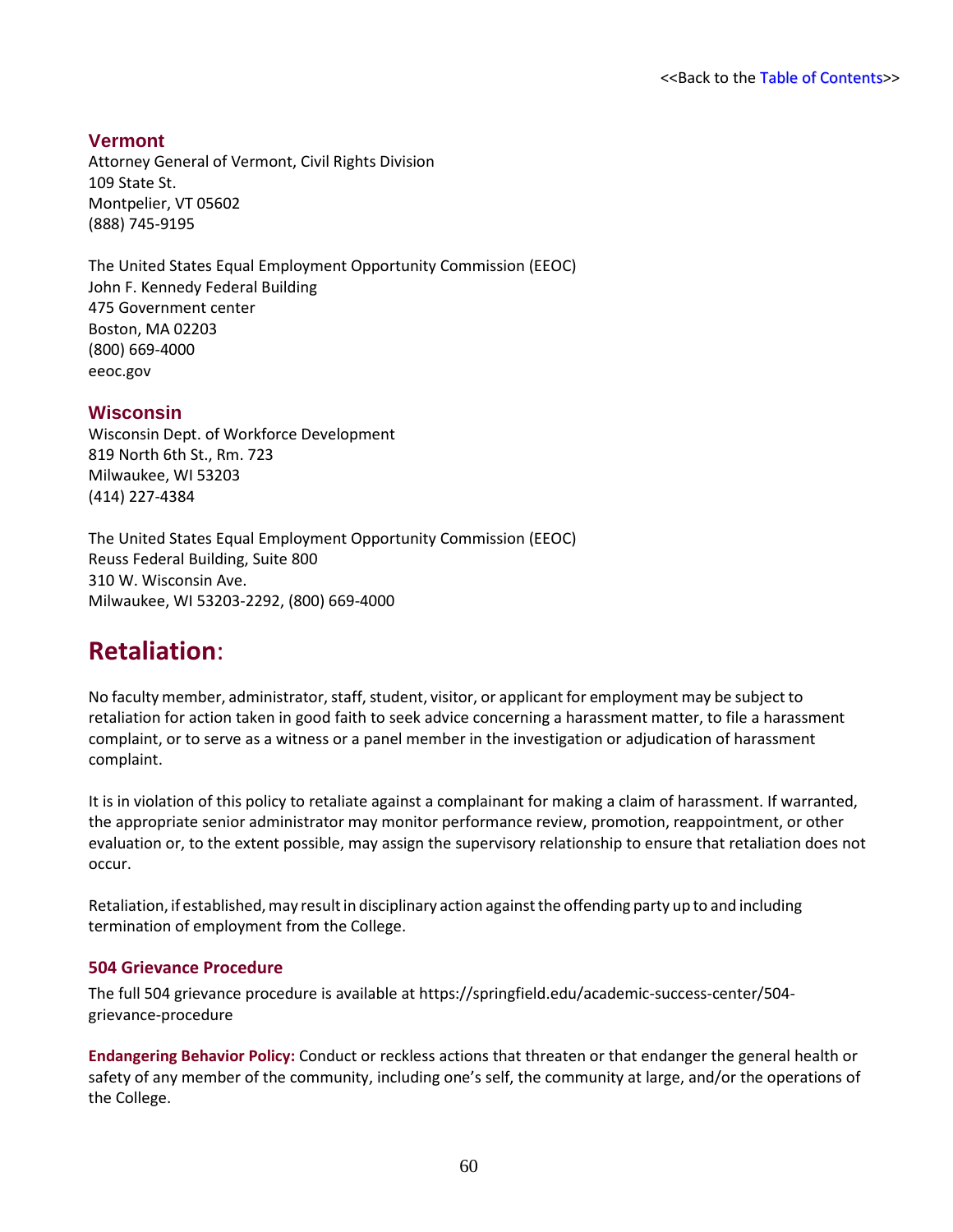**Financial Obligations Policy:** Tuition, fees, and other charges are payable when due. Deadlines for payment of tuition, fees and other charges are as follows:

- Fall Term Aug. 1
- Intersession Term Jan. 1
- Spring Term Jan. 1
- Summer Term May 1

Accepted methods of payment include cash, check or money order, made payable to Springfield College. Electronic payments, including ACH and credit card payments, are accepted online through PrideNET, with credit card payments being assessed a 2.75% convenience fee. The College does not accept credit card payments in the office or by phone. There is a penalty charge of \$35 per check for all returned check and ACH payments. Students may also enroll in one of the College's payment plan options for their convenience.

Students whose accounts are not paid in full by the tuition due date are not able to participate in residence hall room selection, receive transcripts, or a diploma and are not permitted to register for a new semester until the balance owed is paid in full. Payments notreceived by the due date will be subject to a late fee of \$75 for each month a balance is past due.

Accounts with a past due balance of 30 days or more may be placed in collections. If an account is referred to an outside collection agency, the student is responsible for all collection costs, including agency fees, attorney fees and court costs, in addition to the amount(s) owed to the College. Additional action, including credit bureau reporting and a requirement of upfront payment for any future registration may also apply.

Registered students are considered enrolled at the College unless they complete a Withdrawal Request form at the Office of the Registrar. Not attending classes does not constitute withdrawing or dropping a class. Students will be held responsible for all charges on their account. Please refer to the College's withdrawal and refund policy at [http://springfield.edu/business-office/refund-policy.](http://springfield.edu/business-office/refund-policy)

For additional financial obligation and payment information, please referto the College's Business Office website at [http://springfield.edu/business-office.](http://springfield.edu/business-office)

**Firearms and Weapons Policy:** It is a violation of Massachusetts state law and College policy to possess a firearm or other dangerous weapon on campus.

Examples of weapons considered dangerous are: explosives, knives, pellet guns, paint guns\*, slingshots, blades, wrist rockets, ammunition, fireworks, dangerous chemicals, and martial arts weapons. "Nunchucks, klackers, Kung-Fu sticks, or any other similar weapon consisting of two sticks of wood, plastic, or metal connected at one end by a length of rope, chain, wire, or leather" are illegal in the Commonwealth of Massachusetts (Massachusetts law, section 129C of Chapter 140). The law also includes "shreiken or any other similar pointed starlike objects intended to injure a person when thrown," as well as "billy clubs or other dangerous weapons."

Students may not bring any weapons on campus. Any firearms or weapons found on campus will be immediately confiscated and held by the Department of Public Safety. The student will face disciplinary action on campus and, consistent with the Commonwealth's law, may also face imprisonment for not less than six months nor more than two and one half years in a jail or house of correction.

All paint guns must be used only for off campus activities and must be kept at PublicSafety.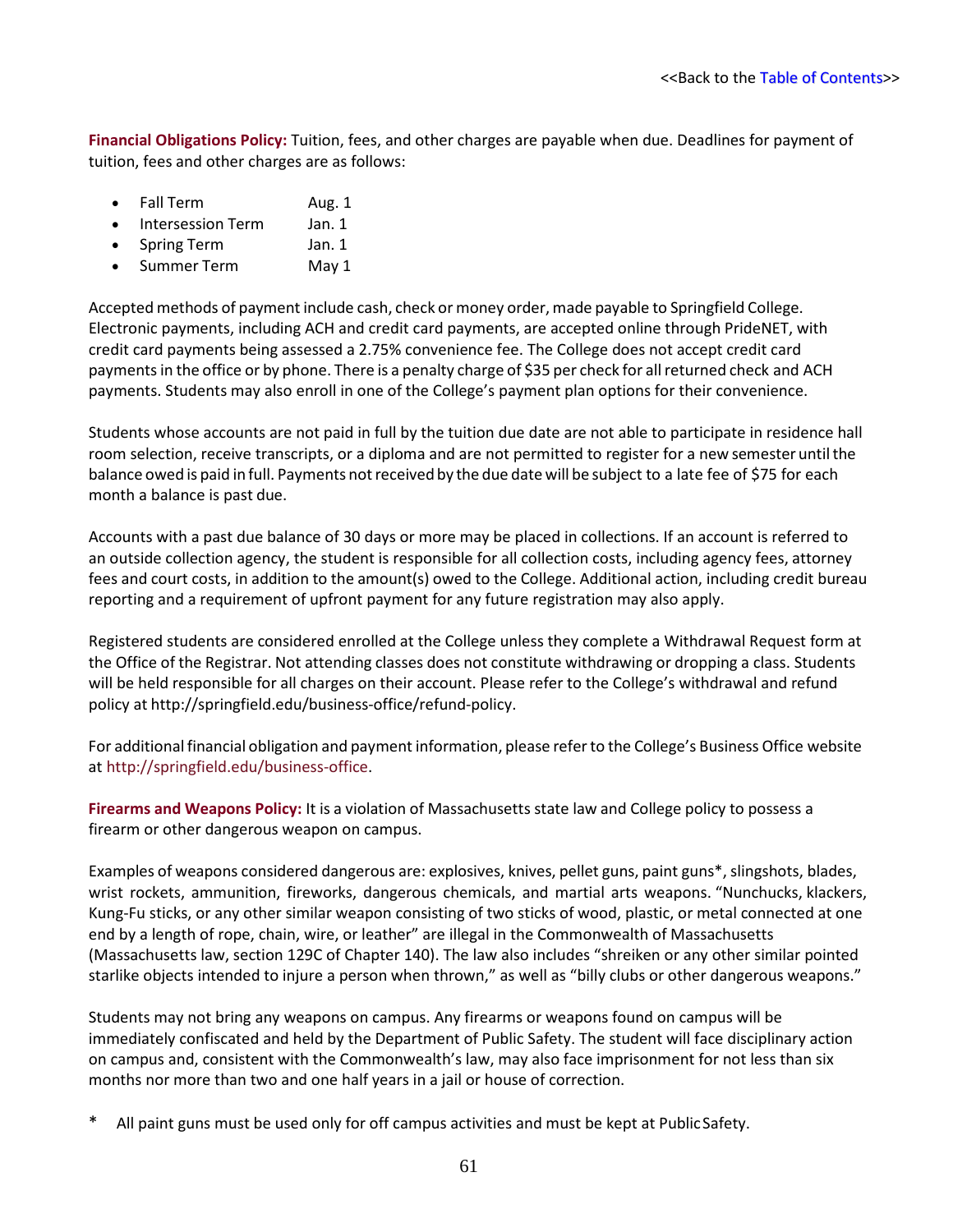**Gambling Policy:** Springfield College is committed to providing a safe environment for all students to learn and flourish. Springfield College cannot and will not condone any form of illegal gambling activity. Springfield College wants students to know that gambling is not a "risk free" activity. The Counseling Center provides services to assist students that may be experiencing a gambling problem or gambling related difficulties.

### **Hazing Policy and State Law:**

#### Policy Rationale

Springfield College is first and foremost an educational institution. Its hazing prevention policies, and response procedures for hazing incidents, must grow from, and embody the institution's mission. Education about hazing will be available through the Athletic Department and the Office of Student Activities & Campus Union.

Membership in clubs, organizations, and other College-affiliated groups can increase leadership and service potential; provide athletic, recreational, intellectual, and spiritual opportunities; and otherwise contribute positively to personal and social development of our students. Where membership is linked with involvement in hazing activities, the educational purpose of the endeavor is compromised and safety of students is endangered. Hazing is therefore prohibited by College policy.

#### Policy Statement and Definition

Springfield College complies with and enforces the hazing laws of the Commonwealth of Massachusetts and does not permit hazing of any sort whether by organizations or individual students. Hazing is a crime in Massachusetts and is defined as: "any conduct or method of initiation into any student organization, whether on public or private property, which willfully or recklessly endangers the physical or mental health of any student or other person. Such conduct shall include whipping, beating, branding, forced calisthenics, exposure to the weather, forced consumption of any food, liquor, beverage, drug or other substance, or any other brutal treatment or forced physical activity which is likely to adversely affect the physical health or safety of any such student or other person, or which subjects such student or other person to extreme mental stress, including extended deprivation ofsleep or rest or extended isolation." Hazing also includes soliciting, directing, aiding, or otherwise participating actively or passively in such acts. Hazing occurs regardless of the consent or willingness of persons to participate in the activity. Hazing is prohibited no matter if it occurs on or off campus. The failure to report hazing is also a crime under Massachusetts law.

"Hazing" does not include any activity or conduct that furthers legitimate, curricular or co-curricular, program goals, provided that (1) the goals are approved by the College; and (2) the activity or conduct furthers the goals in a manner that is appropriate, contemplated by the College. For examples of non- hazing activities; please contact the Athletic Department at (413) 748-3333 or the Office of Student Affairs at (413) 748-3922.

As required by law, all student groups, student teams and student organizations are required to annually sign an attestation acknowledging that they have received a copy of the Massachusetts Hazing Statute and that they understand and agree to comply with its provisions.

#### Massachusetts Hazing Statute

The entire Massachusetts Hazing Statute (Massachusetts General Laws, Chapter 269, Sections 17, 18 & 19 is as follows:

Section 17. Whoever is a principal organizer or participant in the crime of hazing, as defined herein, shall be punished by a fine of not more than three thousand dollars or by imprisonment in a house of correction for not more than one year, or both such fine and imprisonment.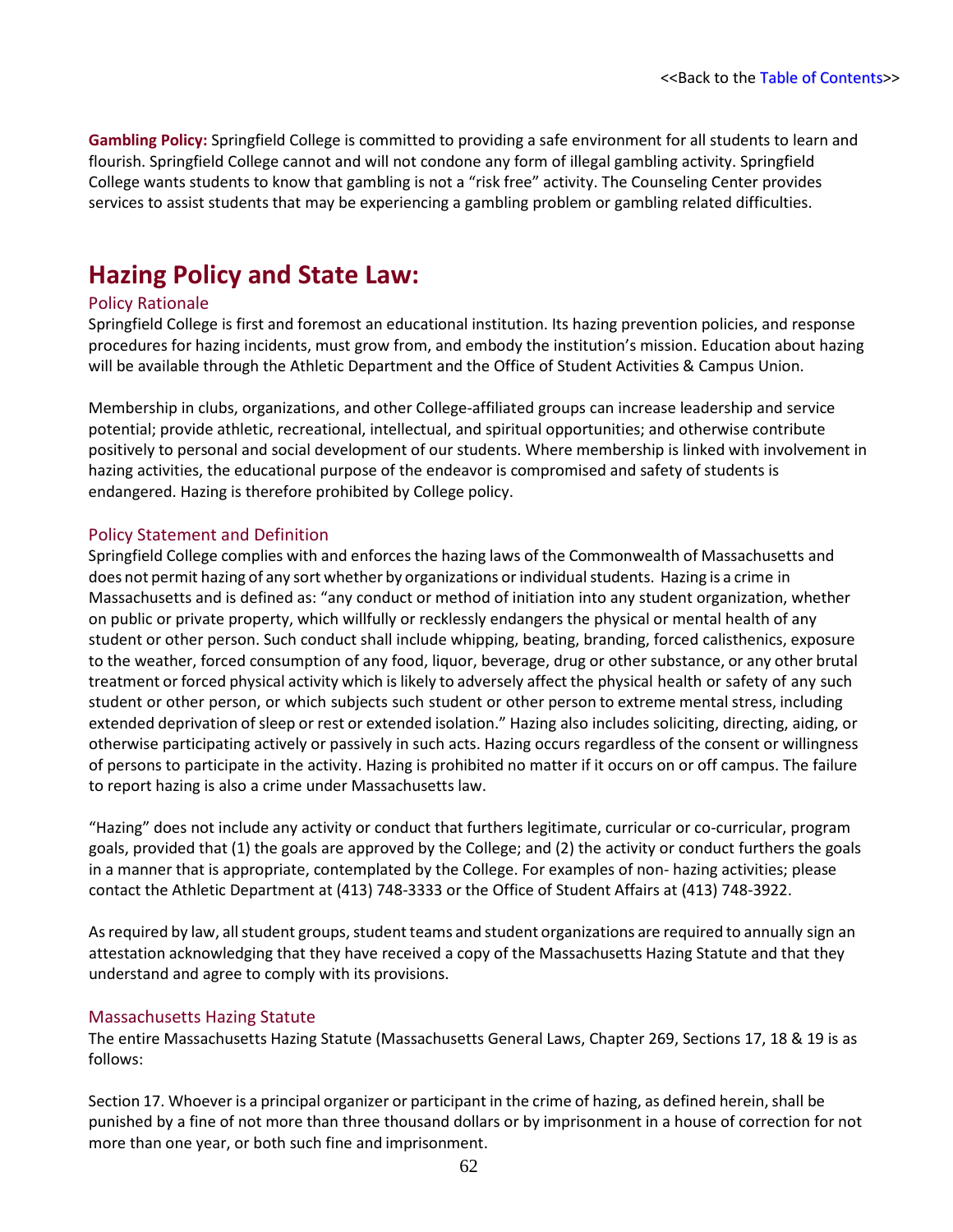The term "hazing" as used in this section and in sections eighteen and nineteen, shall mean any conduct or method of initiation into any student organization, whether on public or private property, which willfully or recklessly endangers the physical or mental health of any student or other person. Such conduct shall include whipping, beating, branding, forced calisthenics, exposure to the weather, forced consumption of any food, liquor, beverage, drug or other substance, or any other brutal treatment or forced physical activity which islikely to adversely affect the physical health or safety of any such student or other person, or which subjects such student or other person to extreme mental stress, including extended deprivation of sleep or rest or extended isolation.

Notwithstanding any other provisions of this section to the contrary, consent shall not be available as a defense to any prosecution under this action.

Section 18. Whoever knows that another person is the victim of hazing as defined in section seventeen and is at the scene of such crime shall, to the extent that such person can do so without danger or peril to himself or others, report such crime to an appropriate law enforcement official as soon as reasonably practicable. Whoever fails to report such crime shall be punished by a fine of not more than one thousand dollars.

Section 19. Each institution of secondary education and each public and private institution of post- secondary education shall issue to every student group, student team or student organization which is part of such institution or is recognized by the institution or permitted by the institution to use its name or facilities or is known by the institution to exist as an unaffiliated student group, student team or student organization, a copy of this section and sections seventeen and eighteen; provided, however, that an institution's compliance with this section's requirements that an institution issue copies of this section and sections seventeen and eighteen to unaffiliated student groups, teams or organizationsshall not constitute evidence of the institution's recognition or endorsement of said unaffiliated student groups, teams or organizations.

Each such group, team or organization shall distribute a copy of this section and sections seventeen and eighteen to each of its members, plebes, pledges or applicants for membership. It shall be the duty of each such group, team or organization, acting through its designated officer, to deliver annually, to the institution an attested acknowledgement stating that such group, team or organization has received a copy ofthissection and said sections seventeen and eighteen, that each of its members, plebes, pledges, or applicants has received a copy of sections seventeen and eighteen, and that such group, team or organization understands and agrees to comply with the provisions of this section and sections seventeen and eighteen.

Each institution of secondary education and each public or private institution of post-secondary education shall, at least annually, before or at the start of enrollment, deliverto each person who enrolls as a full time student in such institution a copy of this section and sections seventeen and eighteen.

Each institution of secondary education and each public or private institution of post-secondary education shall file, at least annually, a report with the board of higher education and in the case of secondary institutions, the board of education, certifying that such institution has complied with its responsibility to inform student groups, teams or organizations and to notify each full time student enrolled by it of the provisions of this section and sections seventeen and eighteen and also certifying that said institution has adopted a disciplinary policy with regard to the organizers and participants of hazing, and that such policy has been set forth with appropriate emphasis in the student handbook or similar means of communicating the institution's policies to its students.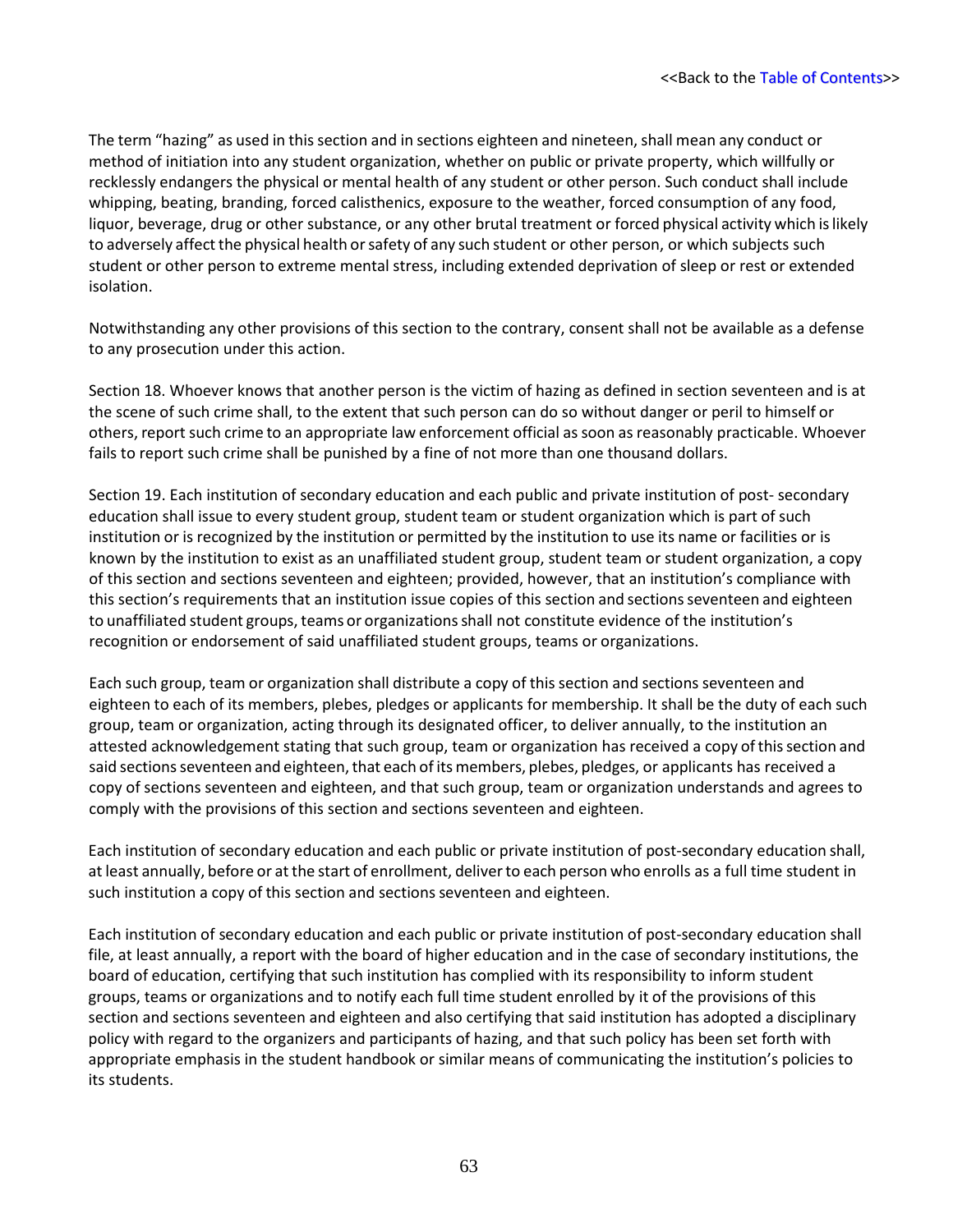The board of higher education and, in the case of secondary institutions, the board of education shall promulgate regulations governing the content and frequency of such reports, and shall forthwith report to the attorney general any such institution which fails to make such report.

#### Hazing Penalties

Those who organize, participate in, or fail to report a hazing incident are subject to punishment according to Massachusetts General Laws, and will face College disciplinary actions for violating College policy ranging from suspension to dismissal.

#### **To report a hazing incident, immediately contact Public Safety, the Athletic Department, or the Office of Student Affairs.**

**Identification Card Policy:** All students are required to have a Springfield College Identification (ID) Card containing an assigned student identification number, which should be in his/her possession at all times. This card is used for identification purposes in accessing college buildings and grounds, using athletic and audiovisual equipment, borrowing material from Babson Library, attending College sponsored events, and dining on campus. The first Springfield College ID Card is issued to a student at no charge. Replacements for lost or stolen cards will cost \$25. Except on weekends or holidays, an ID Card can be replaced within 24 hours. Students should be prepared to show their ID Card, when requested, by Housing and Residence Life staff, Public Safety officers and/or security personnel, faculty, staff and/or administrators. Failure to surrender the ID Card when requested will result in disciplinary action. The identification card must be surrendered if a student withdraws from the College in order for the withdrawal to be processed.

Falsifying your identity or that of another person is against the law and will result in disciplinary action at Springfield College.

**Interference with the Student Conduct Process Policy/Interfering with College Official's Job:** All persons responsible for addressing incidents (this includes but is not limited to: resident assistants, directors, staff or faculty members and/or Public Safety personnel) have the right to document, investigate, participate, or administer the student conduct process free of any interference, retaliation, or intimidation by any member of the Springfield College community.

**Mandatory Leave/Mandatory Withdrawal Process:** Springfield College reservesthe right to determine, at its discretion, that each student is participating successfully in Springfield College's educational and co-curricular programs, and that his or her behavior complies with Springfield College's rules, regulations, and policies and does not impede other students' performance, threaten anyone's safety, or disrupt the College's operations.

The following policy and procedures will apply when a student exhibits seriously impaired judgment, poses a serious detriment to the community, disrupts College operations, threatens the health or safety of himself, herself, or anyone else, and/or engages in significantly disruptive activity and has not pursued a voluntary withdrawal despite guidance from student affairs and/or academic affairs to do so**.**

The vice president of student affairs or his/her designee will conduct an individualized assessment to determine whether the behavior warrants interrupting or terminating the student's education, ability to reside in a residence hall, or otherwise participate in co-curricular activities. This decision is made in consultation with the Office of Academic Affairs.

The vice president of student affairs, or his/her designee, may, under appropriate circumstances, require that the student be evaluated by a staff member in the Springfield Counseling Center or other qualified professional whose conclusions and recommendations will be forwarded to the vice president of student affairs or his/her designee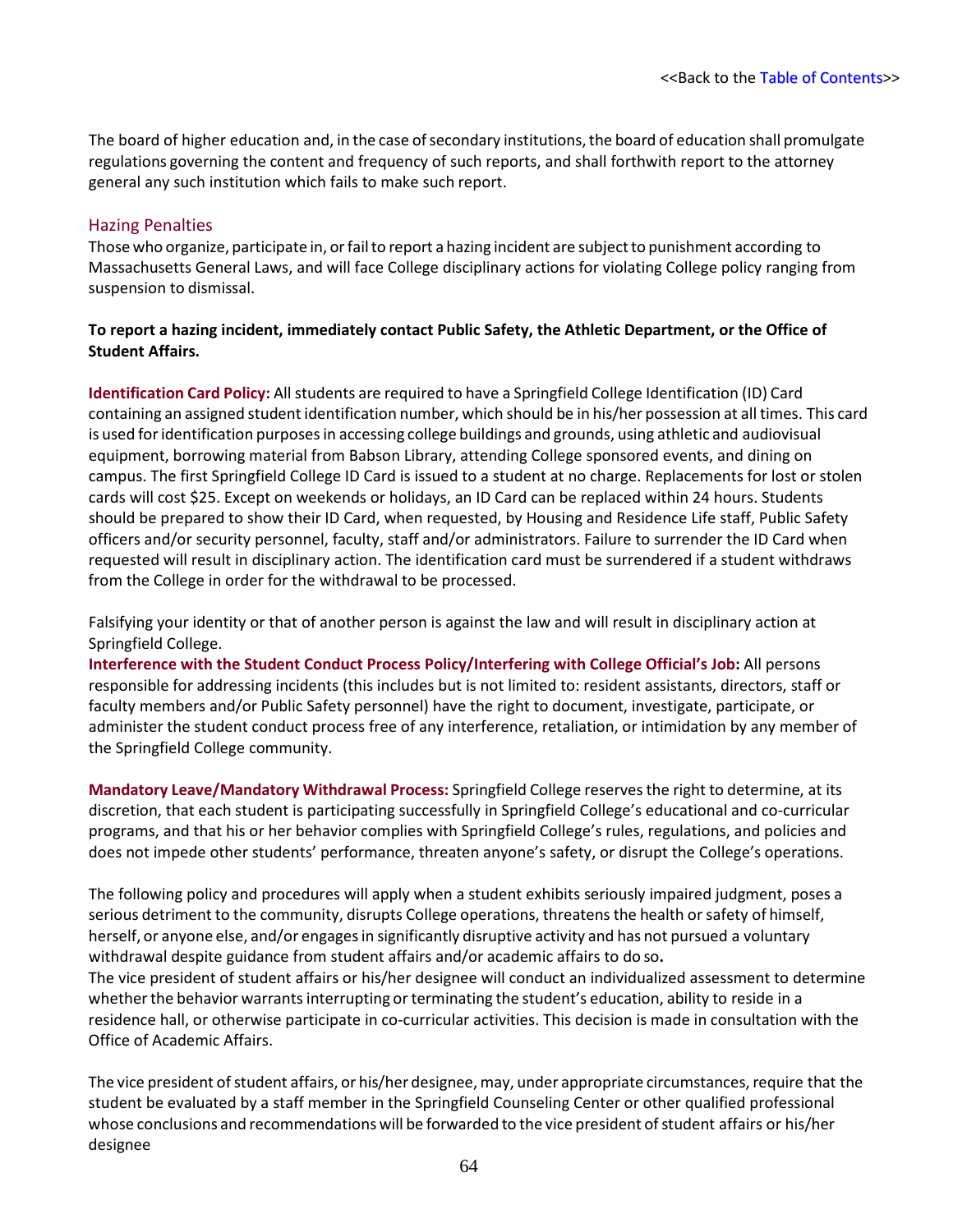The final decision on the appropriate course of action will be made by the vice president of student affairs, who will consider the findings and recommendations together with all other available information, including public safety and the student's record(s). This Policy shall be applied in a nondiscriminatory manner and decisions will be made based on consideration of the student's conduct, actions and statements and not on knowledge or belief that the student is an individual with a disability or a physical or mental health condition.

If the vice president of student affairs concludes that a leave of absence or mandatory withdrawal from Springfield is warranted, the following policies will apply:

- The student's parents or guardians will be contacted and requested to come to the College to escort him or her home. In the event that the parents are unable, or unwilling, to respond, the College will make a judgment as to how best to proceed. The cost of transportation is the student'sresponsibility.
- Before the student returns to Springfield College, the vice president of student affairs may require that he or she be evaluated by a licensed psychologist, psychiatrist, or other appropriate health care professional, who must submit a complete evaluation to the College. This evaluation, along with any other requested documentation, should be provided to the director of the Springfield College Counseling Center. After the director of the counseling center has received all requested information, he/she will make a recommendation to the vice president of student affairs regarding re-entry/readmission, and any conditions necessary to support a successful return to the College.
- The final decision on the status of the student will be made by the vice president of student affairs, who will notify the student and his/her parents or guardians of the decision. Each student and his/ her parents or guardians acknowledge and agree that the decision of the vice president of student affairs under the provisions of this section is not subject to appeal.

Note: The vice president of student affairs may appoint a designee who is thereby authorized to make decisions on the above issues.

**Medical Amnesty Policy:** The Springfield College community valuesthe health and safety of its members and supports an environment that encourages students to help others who are in need of assistance. This policy has been established to encourage studentsto take responsible action when anotherstudent or guest is at-risk due to the consumption of alcohol and/or drugs or other medical emergencies, but does not apply to other conduct violations such as, but not limited to, assault, harassment, hazing, vandalism, driving under the influence, property damage, or distribution of illicit substances.

Students for whom medical or staff assistance is necessary due to being dangerously intoxicated and/or under the influence of drugs will be granted amnesty from the College disciplinary processin accordance with the terms of this policy. The Springfield College student/guest who calls the Department of Public Safety on behalf of a student/guest in need will likewise be granted amnesty provided:

- The caller is a Springfield College student/guest, and
- The caller remains with the Springfield College student/guest in need until a Public Safety Officer and/or campus official arrives.

This policy applies only to those students who are actively seeking emergency medical assistance in connection with an alcohol or drug-related medical emergency and does not apply to individuals experiencing an alcohol or drug-related medical emergency who are found by employees of the College (ex:. , Public Safety, Resident Assistants, other Residence Education staff members, etc.), or where the reporting student(s) did not stay with them.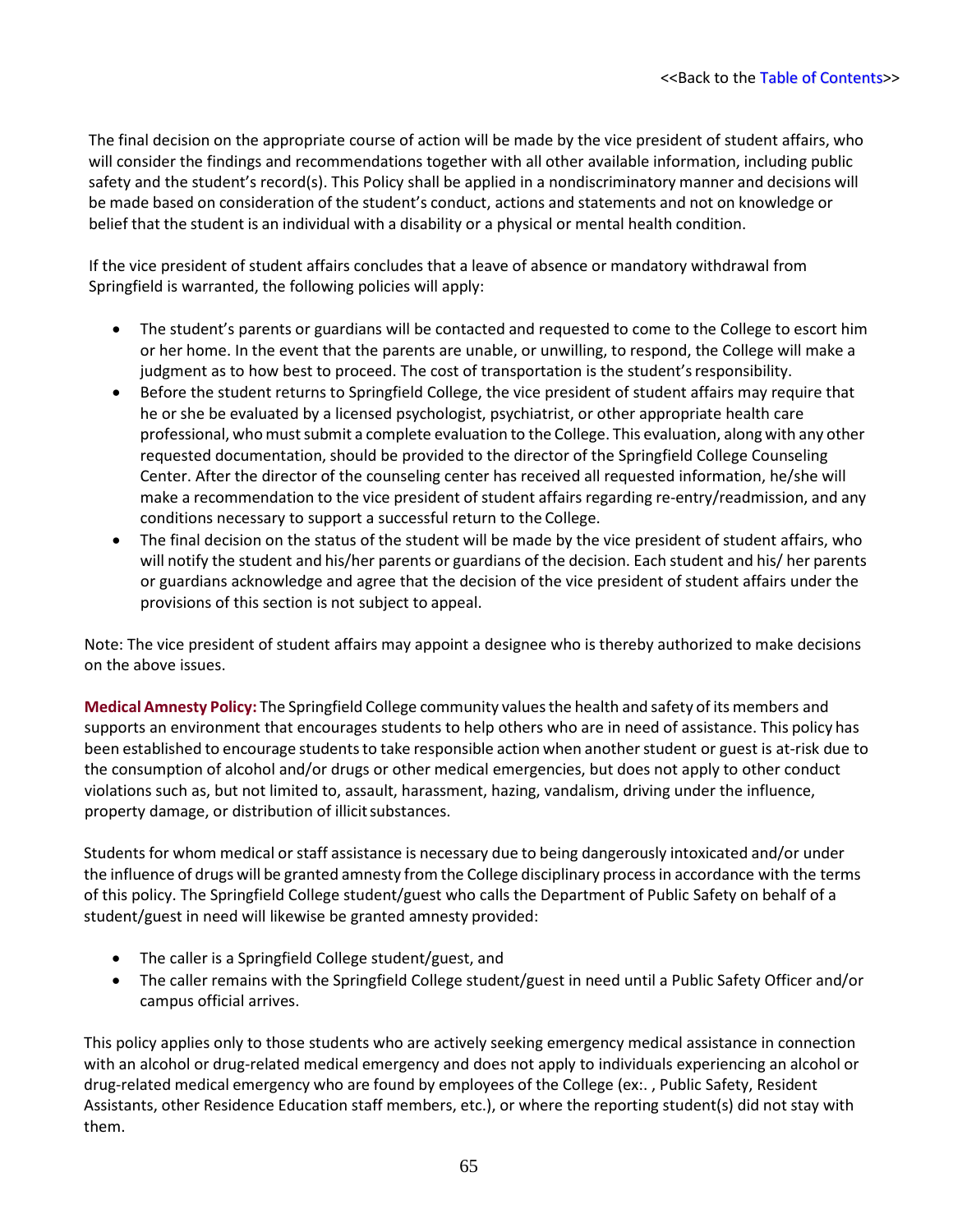Please note that a Springfield College student who requires medical or staff assistance due to being dangerously intoxicated and/or under the influence of drugs on more than one occasion may be subject to disciplinary action. Studentsinvolved in an alcohol and/or drug-related emergency for which amnesty is granted are subject to mandatory educational or developmental interventions. A Springfield College student/guest who summons assistance for a student in need will receive amnesty on an ongoing basis consistent with the terms of this policy. The College's response to these incidents is independent of any action taken by local law enforcement.

Medical amnesty applies only to alcohol or other drug-related medical emergencies but does not apply to other conduct violations such as, but not limited to, assault, harassment, hazing, vandalism, driving under the influence, property damage, or distribution of illicit substances.

#### **Disclosure of Amnesty Incidents:**

The College may disclose amnesty incidents with the student's consent. The College also may disclose an incident if a student is applying for a position within Housing and Residence Life, June Orientation, Pre-Camp, Cultural Connections and/or New Student Orientation (NSO), Center for Service and Leadership programs, and/or study abroad if an incident occurred within one year of application, or if the College has received subsequent alcohol or drug related incidents involving the student.

The following are not covered by the Medical Amnesty Policy:

- Students waiting until the police or other authority arrive before seeking assistance
- Action by police or other law enforcement personnel
- Violations of the Code of Conduct other than the alcohol/drugs policy
- Possession with the intent to distribute drugs.

#### **Application to Student Organizations:**

In circumstances where an organization is found to be hosting an event where medical assistance is sought for an intoxicated guest, the organization (depending upon the circumstances) may be held responsible for violations of the Alcohol Policy or Drug Policy. However, the organization's willingness to seek medical assistance for a member or guest will be viewed as a mitigating factor in determining a sanction for any violations of the Alcohol Policy or Drug Policy.

#### **Medical Clearance Policy:**

During the course of the academic year, students may be inflicted with illness. The Health Center is the campus clearinghouse for all medical information and referrals. Students who are treated at the Health Center are released with permission to return to the classrooms, laboratories, gymnasia and/or residence halls.

It is the policy of Springfield College that students who have been ill and treated at an off-campus medical facility, whether or not hospitalized or placed on medical leave, provide written information relative to the diagnosis, treatment, discharge directions and follow-up necessary to the Director of the Health Center, in the case of medical matters, or the Director of the Counseling Center, in the case of psychological emergencies, in order to return to the College community. Following a review of the documentation provided and any discussion with the health care professional deemed appropriate by the Director, a recommendation is made to the Dean of Students concerning the student's return to normal routine activities at the College. At that point, a decision will be made in the sole discretion of the Dean of Students regarding permission to re-enter the College community. The student will be asked to meet with the Dean of Students and will be informed of the outcome. The decision will be available in written form outlining any conditions which have been established. The student may appeal the decision of the Dean of Students to the Vice President for Student Affairs, in writing, within three (3) business days of their meeting with the Dean of Students.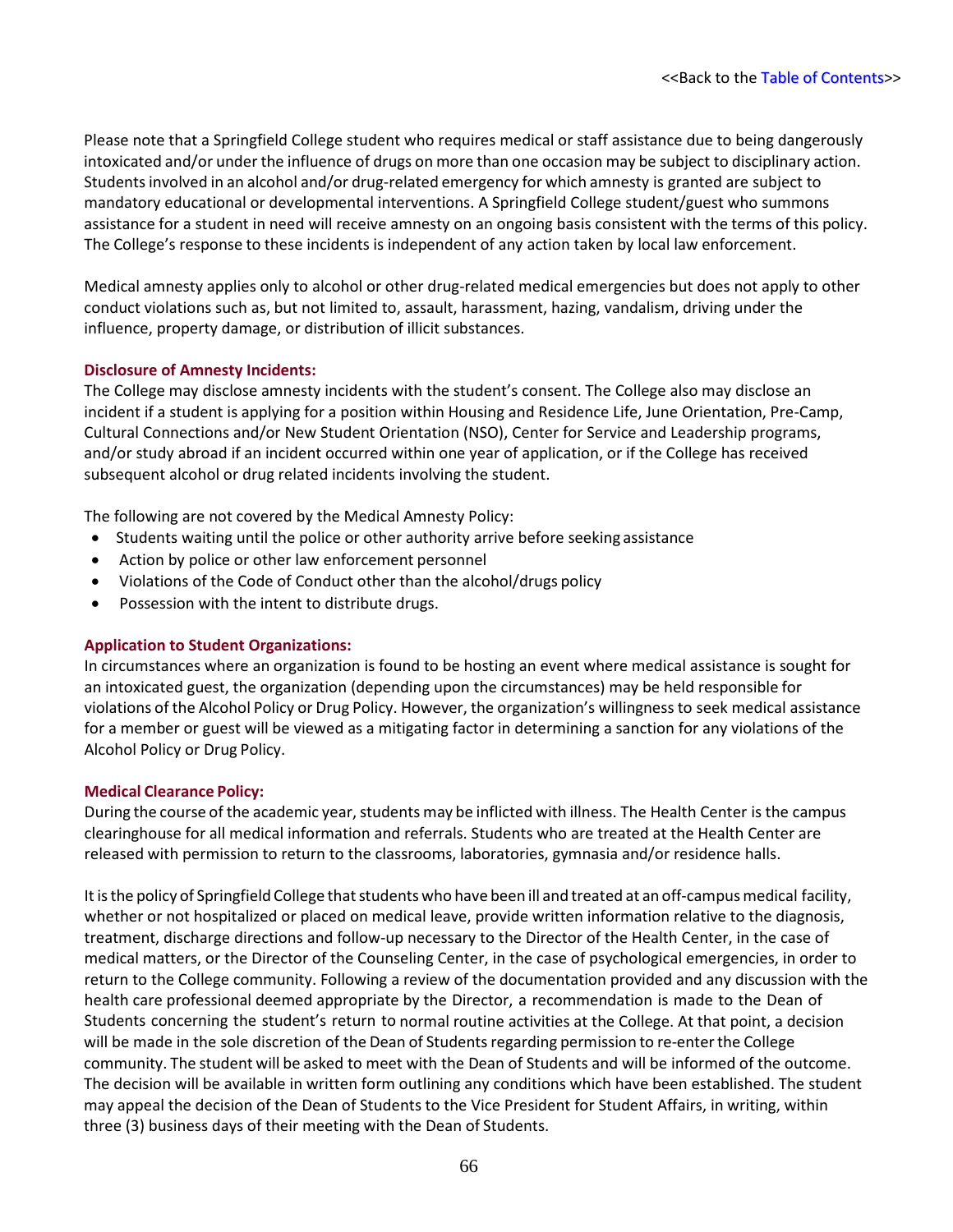While it is the concern at Springfield College that the recovering student have the appropriate medical or psychological support, it is also the obligation of the College to ensure that this student does not pose any threat of spreading illness or inflicting harm to anyone else. Given the closeness of the campus community, threats might be apparent in the classroom, laboratory, residence or dining hall or athletic complex.

#### **Non-Retaliation Policy:**

It is unlawful to take adverse actions against any member of the Springfield College community for filing a complaint of harassment or discrimination, or for cooperating in an investigation of such a complaint. Retaliation against a member of the Springfield College community who, in good faith, reports alleged harassment or who participates in an investigation is a violation of the policy and is subject to appropriate discipline. Retaliation may have an adverse impact in the following areas: hiring, firing, promotions, demotions, compensation, benefits, grading, pressure to withdraw from class, ignoring, refusing requests for assistance. This list is not exhaustive.

Springfield College does not tolerate retaliation against any person who in good faith makes a report of a violation of college policy. The College maintainsthe right to take action against a student or employee for other legitimate reasons in accordance with College policies and procedures, even if that student or employee has filed a complaint with the College or otherwise participated in a protected activity. Any person who retaliates directly or indirectly against a victim, witness, person reporting a violation, a respondent and/or charged party or any person involved in the investigation of a violation of policy will be subject to discipline, up to and including termination (if an employee) or expulsion (if astudent).

Examples of protected activity include but are not limited to:

- Participating in or otherwise assisting with a College investigatory procedure or law enforcement investigation;
- Filing a complaint alleging a College policy violation or a violation of law; or
- Filing a complaint about the College's policy for resolving alleged violations of policy.

Examples of adverse action include but are not limited to:

- Threats, intimidation, continued harassment or other misconduct;
- Discouraging an individual from participation in an investigation or adjudication process; and/or
- Adverse educational or employment consequences.

**Pertaining to Confidentiality of Students Records /Annual Notice to Students Regarding Education Records**

The Family Educational Rights and Privacy Act (FERPA) affords eligible students certain rights with respect to their education records. (An "eligible student" under FERPA is a student who is 18 years of age or older or who attends a postsecondary institution at any age.) These rights include:

- 1. The right to inspect and review the student's education records within 45 days after the day Springfield College ("School") receives a request for access. A student should submit to the registrar, dean, head of the academic department, or other appropriate official, a written request that identifies the record(s) the student wishes to inspect. The School official will make arrangements for access and notify the student of the time and place where the records may be inspected. If the records are not maintained by the School official to whom the request was submitted, that official shall advise the student of the correct official to whom the request should be addressed.
- 2. The right to request the amendment of the student's education records that the student believes is inaccurate, misleading, or otherwise in violation of the student's privacy rights under FERPA.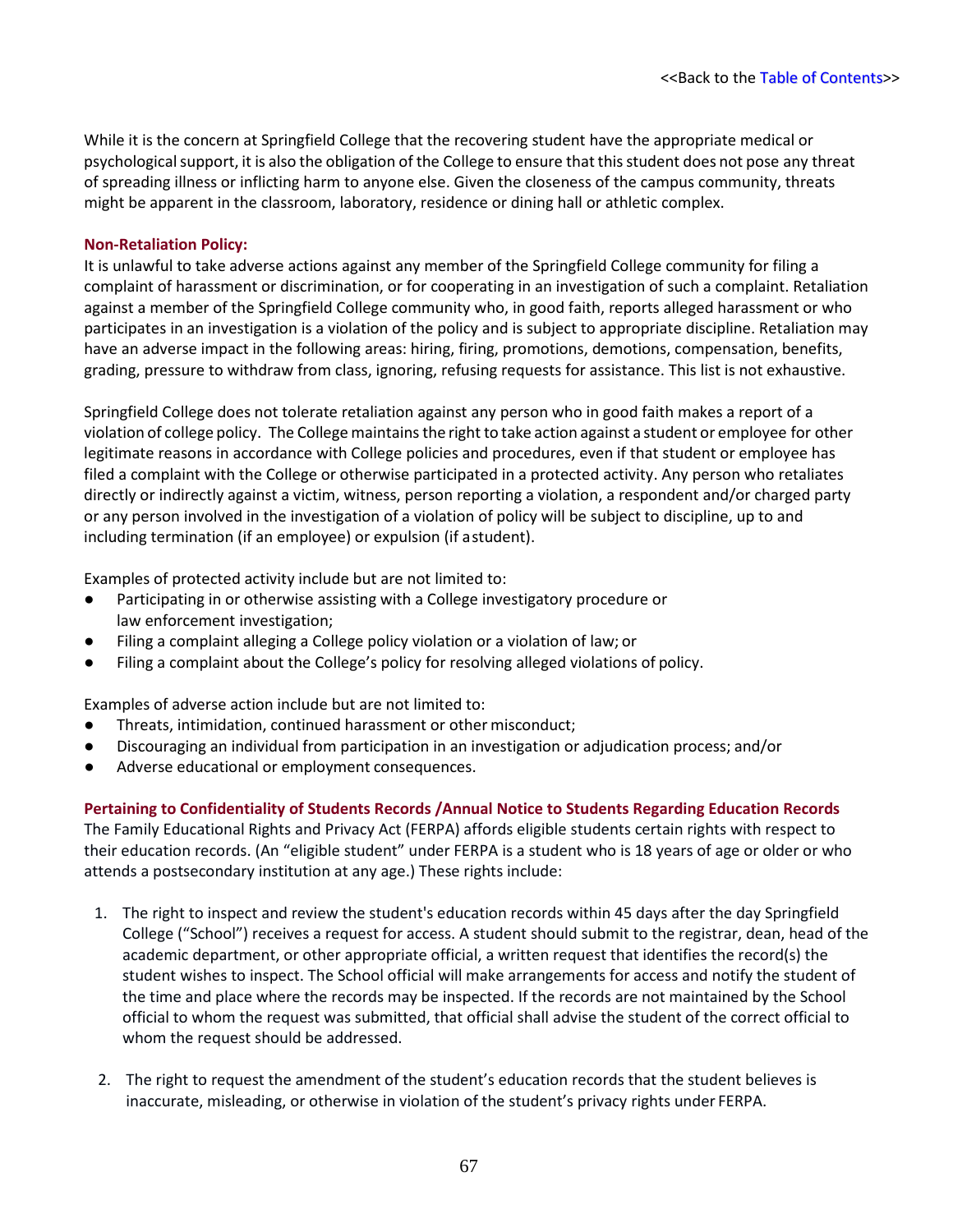A student who wishes to ask the School to amend a record should write the School official responsible for the record, clearly identify the part of the record the student wants changed, and specify why it should be changed. If the School decides not to amend the record as requested, the School will notify the student in writing of the decision and the student's right to a hearing regarding the request for amendment. Additional information regarding the hearing procedures will be provided to the student when notified of the right to a hearing.

3. The right to provide written consent before the School discloses personally identifiable information (PII) from the student's education records, except to the extent that FERPA authorizes disclosure without consent.

The School discloses education records without a student's prior written consent underthe FERPA exception for disclosure to school officials with legitimate educational interests. A School official is a person employed by the School in an administrative, supervisory, academic, research, or support staff position (including law enforcement unit personnel and health staff); a person serving on the board of trustees; or a student serving on an official committee, such as a disciplinary or grievance committee. A School official also may include a volunteer or contractor outside of the School who performs an institutional service or function for which the School would otherwise use its own employees and who is under the direct control of the School with respect to the use and maintenance of PII from education records, such as an attorney, auditor, or collection agent or a student volunteering to assist another School official in performing his or her tasks. A School official typically has a legitimate educational interest if the official needs to review an education record in order to fulfill his or her professional responsibilities for the School.

Upon request, the School also discloses education records without consent to officials of another school in which a student seeks or intends to enroll.

4. The right to file a complaint with the U.S. Department of Education concerning alleged failures by the School to comply with the requirements of FERPA. The name and address of the office that administers FERPAis:

Family Policy Compliance Office U.S. Department of Education 400 Maryland Avenue, SW Washington, DC 20202

FERPA permits the disclosure of PII from students' education records, without consent of the student, if the disclosure meets certain conditions found in §99.31 of the FERPA regulations. Except for disclosures to School officials, disclosures related to some judicial orders or lawfully issued subpoenas, disclosures of directory information, and disclosures to the student, §99.32 of FERPA regulations requires the School to record the disclosure. Eligible students have a right to inspect and review the record of disclosures. A postsecondary institution may disclose PII from the education records without obtaining prior written consent of the student:

- To other School officials, including teachers, within the School whom the School has determined to have legitimate educational interests. This includes contractors, consultants, volunteers, or other parties to whom the school has outsourced institutional services or functions, provided that the conditions listed in §99.31(a)(1)(i)(B)(*1*) - (a)(1)(i)(B)(*3*) are met.(§99.31(a)(1))
- To officials of another school where the student seeks or intends to enroll, or where the student is already enrolled if the disclosure is for purposes related to the student's enrollment or transfer, subject to the requirements of §99.34. (§99.31(a)(2))
- To authorized representatives of the U. S. Comptroller General, the U.S. Attorney General, the U.S.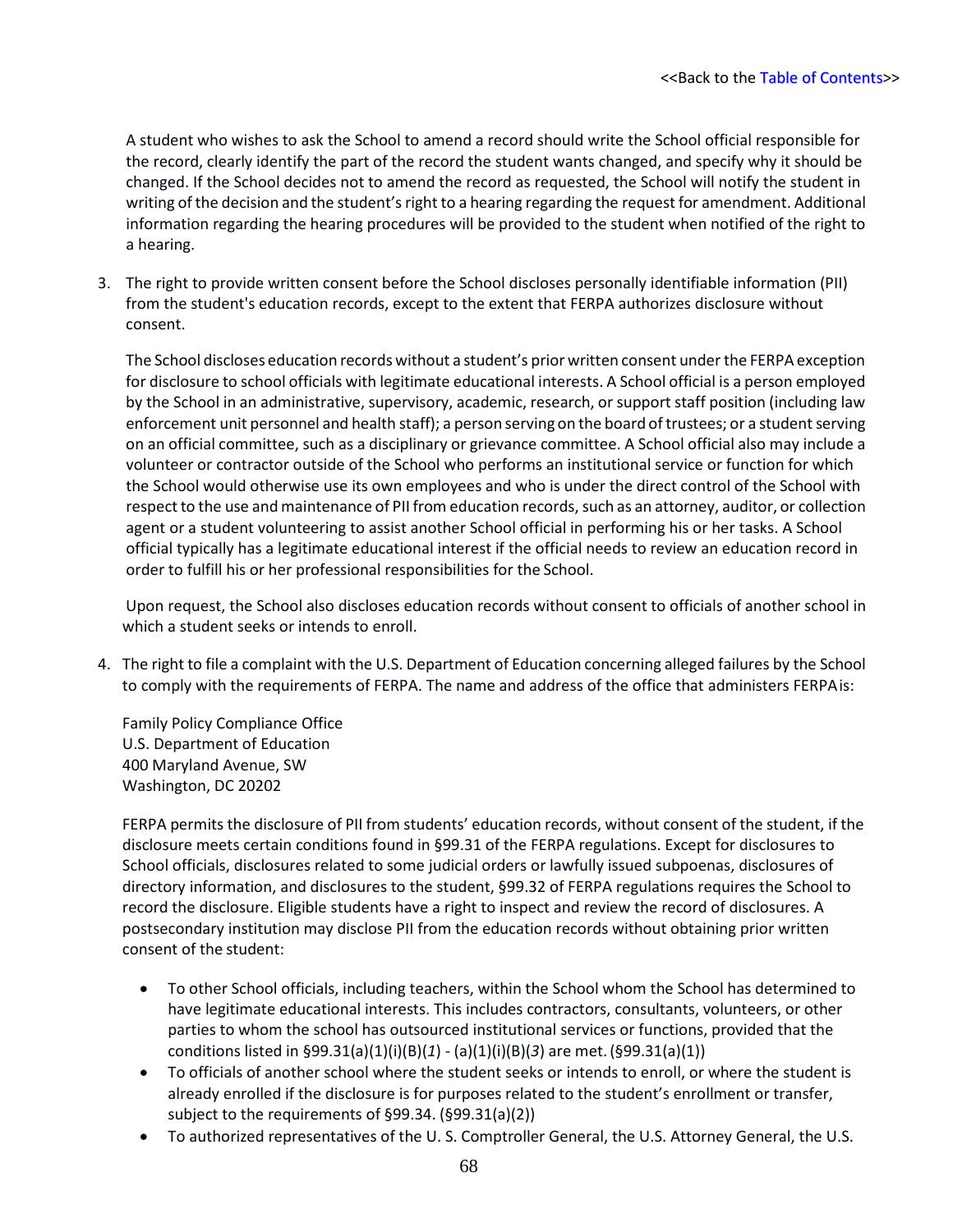Secretary of Education, or State and local educational authorities, such as a State postsecondary authority that is responsible for supervising the university's State-supported education programs. Disclosures under this provision may be made, subject to the requirements of §99.35, in connection with an audit or evaluation of Federal- or State-supported education programs, or for the enforcement of, or compliance with, Federal legal requirements that relate to those programs. These entities may make further disclosures of PII to outside entities that are designated by them as their authorized representatives to conduct any audit, evaluation, or enforcement or compliance activity on their behalf. (§§99.31(a)(3) and 99.35)

- In connection with financial aid for which the student has applied or which the student has received, if the information is necessary to determine eligibility for the aid, determine the amount of the aid, determine the conditions of the aid, or enforce the terms and conditions of the aid.(§99.31(a)(4))
- To organizations conducting studies for, or on behalf of, the school, in order to: (a) develop,validate, or administer predictive tests; (b) administer student aid programs; or (c) improve instruction. (§99.31(a)(6))
- To accrediting organizations to carry out their accrediting functions. (§99.31(a)(7))
- To parents of an eligible student if the student is a dependent for IRS tax purposes.(§99.31(a)(8))
- To comply with a judicial order or lawfully issued subpoena. (§99.31(a)(9))
- To appropriate officials in connection with a health or safety emergency, subject to §99.36. (§99.31(a)(10))
- Information the school has designated as "directory information" under §99.37. (§99.31(a)(11))
- To a victim of an alleged perpetrator of a crime of violence or a non-forcible sex offense, subject to the requirements of §99.39. The disclosure may only include the final results of the disciplinary proceeding with respect to that alleged crime or offense, regardless of the finding.(§99.31(a)(13))
- To the general public, the final results of a disciplinary proceeding, subject to the requirements of  $\S$ 99.39, if the school determines the student is an alleged perpetrator of a crime of violence or nonforcible sex offense and the student has committed a violation of the school's rules or policies with respect to the allegation made against him or her. (§99.31(a)(14))
- To parents of a student regarding the student's violation of any Federal, State, or local law, or of any rule or policy of the school, governing the use or possession of alcohol or a controlled substance if the school determines the student committed a disciplinary violation and the student is under the age of 21. (§99.31(a)(15))

Directory Information: At its discretion, the School may provide directory information in accordance with the provisions of FERPA to include, but is not limited to:

- Student's Name
- Address
- Telephone Listing
- Electronic Mail Address
- Photograph
- Date and Place of Birth
- Major Field of Study
- Grade Level
- Enrollment Status
- Dates of Attendance
- Participation in Officially recognized Activities and Sports
- Weight and Height of Members of Athletic Teams
- Degrees, Honors and Awards Received
- Most Recent Educational Agency or Institution Attended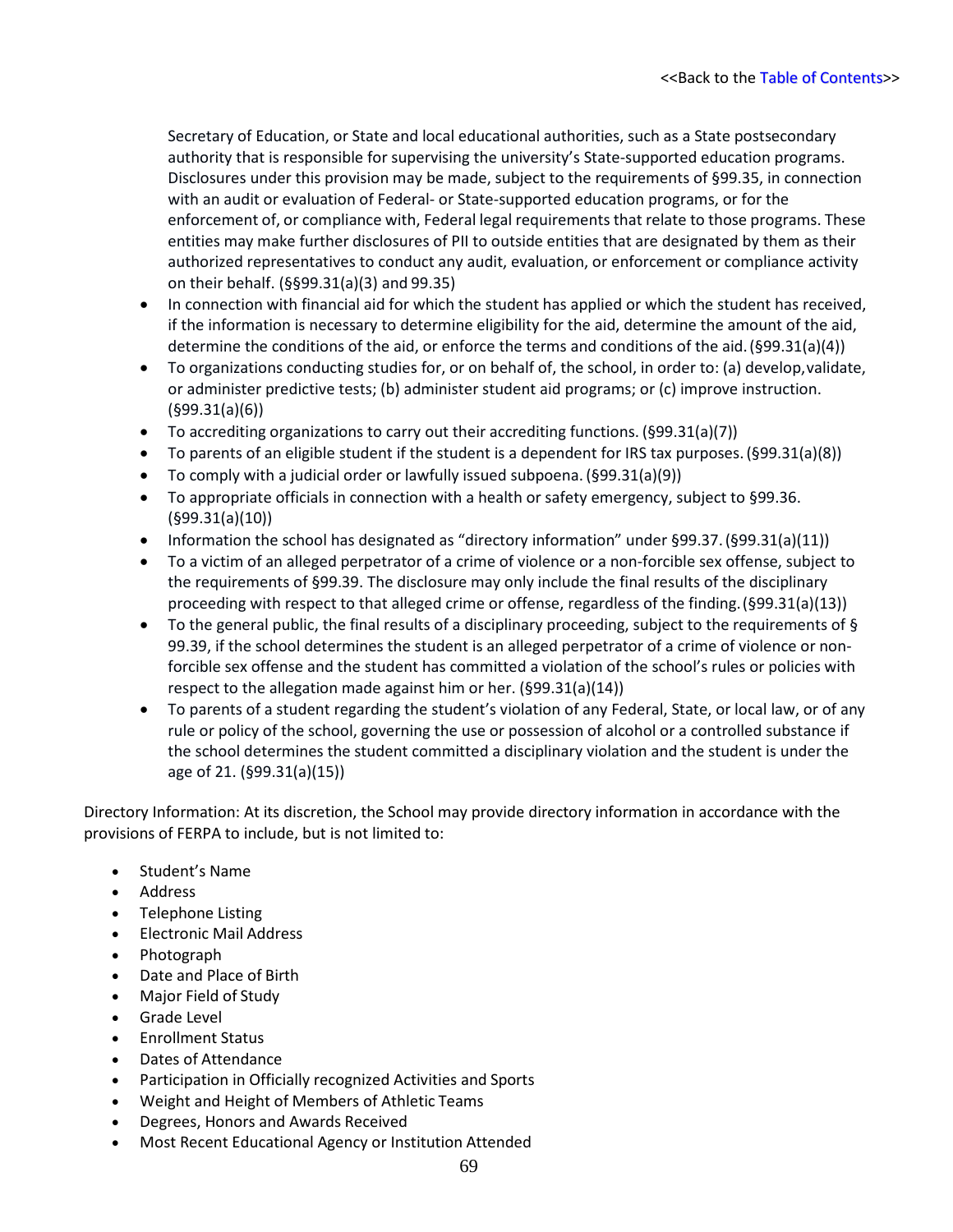Students wishing to withhold this information from public disclosure must complete a "Request To Withhold Directory Information Form" with the Registrar's Office within the first two weeks of the start of the fall semester.

Additional Resources: The FERPA regulations referenced above are available here[: https://www.ecfr.gov/cgi](https://www.ecfr.gov/cgi-bin/text-idx?rgn=div5&node=34%3A1.1.1.1.33)[bin/text-idx?rgn=div5&node=34:1.1.1.1.33](https://www.ecfr.gov/cgi-bin/text-idx?rgn=div5&node=34%3A1.1.1.1.33)

### **Pet Policy:**

<http://springfield.edu/about/college-policies>

**Reporting Off-Campus Address Policy:** Seniors who choose to live in non-college owned facilities after fulfilling the three-year residency requirement, graduate students who live in non-college owned facilities and undergraduate students who have been approved for commuter status by the Office of Housing and Residence Life are required to notify the College of their local address and phone number no laterthan September 15 of each year or within two weeks of assuming residence at that location. The information is critically important for the College to have on file in case of emergencies. A student can choose to restrict publication of the information which would then only permit access by the Office of Student Affairs and Public Safety. Failure to comply with this regulation may result in cancellation of registration.

### **Responsible Use of Information Technologies Policy:**

The Springfield College Responsible Use Policy is to serve as a guideline by which faculty, staff and students can review the requirements of ethical and legal behavior within the College community when using a computer, computer system, network or the Internet.

Accessto, and use of computing and networking resources at Springfield College are privileges extended to members of the Springfield College community. The use of College computing resources, like any other Collegerelated activity, is subject to the normal requirements of legal and ethical behavior within the College community. Members of the Springfield College community may use these resources for purposes related to their studies, their responsibilities for providing instruction, the discharge of their duties as employees, their official business with the College, and other College sanctioned or authorized activities.

Springfield College acknowledges that occasionally faculty, staff and students use College resources assigned to them or to which they are granted access for noncommercial uses are permitted by faculty, staff, and students, if they are not excessive, do not interfere with the performance of any faculty, staff, and students, do not interfere with the efficient operation of the College or its computing resources, and not otherwise prohibited by this policy or any other College policy or directive.

Because computing systems have such great power, activities that might at first seem to be merely mischievous, can harm an entire College community and beyond. Any unauthorized access or interference with system functionality is unacceptable.

College-wide guidelines such as the Student Handbook, Sexual Harassment Policy and Copyright Policy apply to the use of computing resources, as do community standards of consideration for others, and the mission of the College. Federal, state and local laws and regulations also apply.

Springfield College computing resources may only be used for legal purposes and may not be used for any of the following purposes or any other purposes that is illegal, immoral, unethical, dishonest, damaging to the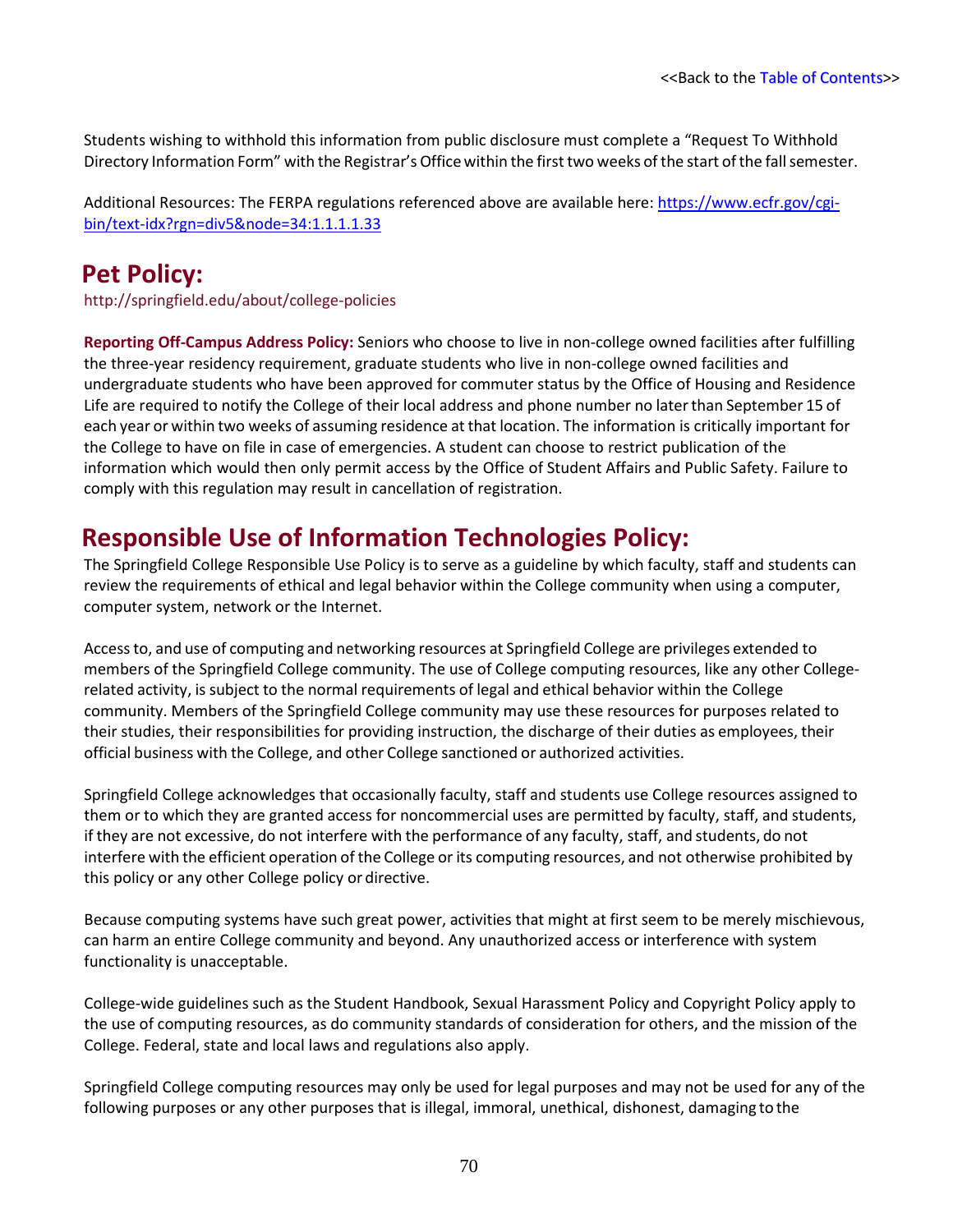reputation of the College, inconsistent with the mission of the College or likely to subject the College to liability. Impermissible uses (some of which may constitute illegal uses) include, but are not limited to, the following:

- Harassment
- Libel or slander
- Fraud or misrepresentation
- Destruction of, or damage to equipment, software, or data belonging to the College or others
- Disruption or unauthorized monitoring of electronic communications
- Unauthorized copying or transmission of copyright protected material
- Use of the College's trademarks, logo, insignia, or copyrights without prior approval
- Violation of computer system security
- Unauthorized use of computer accounts, access codes (including passwords), or network identification numbers (including email addresses) assigned to others
- Use of computer communications facilities in ways that unnecessarily impede the computing progress of others
- Development or use of unapproved mailing list
- Use of computer facilities for private business purposes unrelated to the mission of the College or to College life
- Academic dishonesty
- Violation of software license agreements
- Violation of network usage policies and regulations
- Violation of privacy
- Viewing, posting, or sending obscene pornographic, sexually explicit, or offensive material
- Posting or sending material that is contrary to the mission and values of the College
- Intentional or negligent distribution of computer viruses

#### **Responsibilities of Users**

The user is responsible for correct and sufficient use of the tools available for maintaining the security of information stored on each computer system. The following precautions are strongly recommended:

- Computer accounts, passwords, and other types of authorization are not to be shared with others
- Understand the level of protection the computer systems automatically apply tofiles
- Be aware of computer viruses and other destructive computer programs, and take steps to avoid them
- Understand that the user has ultimate responsibility for resolution of problems related to the invasion of the user's privacy or loss of data
- Be sure to make backup copies of all important data
- Respect the privacy of others
- Be sure to comply with all federal, state and other applicable laws as well as College policies and regulations

#### **Security**

Springfield College will assume that users are aware that electronic files are not necessarily secure. Users of electronic mailsystems should be aware that electronic mail is generally not secured and is extremely vulnerable to unauthorized access and modification. The Office of ITS will make available to interested persons information concerning reasonable methods for attempting to protect information on central computing systems from loss, tampering, unauthorized search, or other access.

Privacy and Confidentiality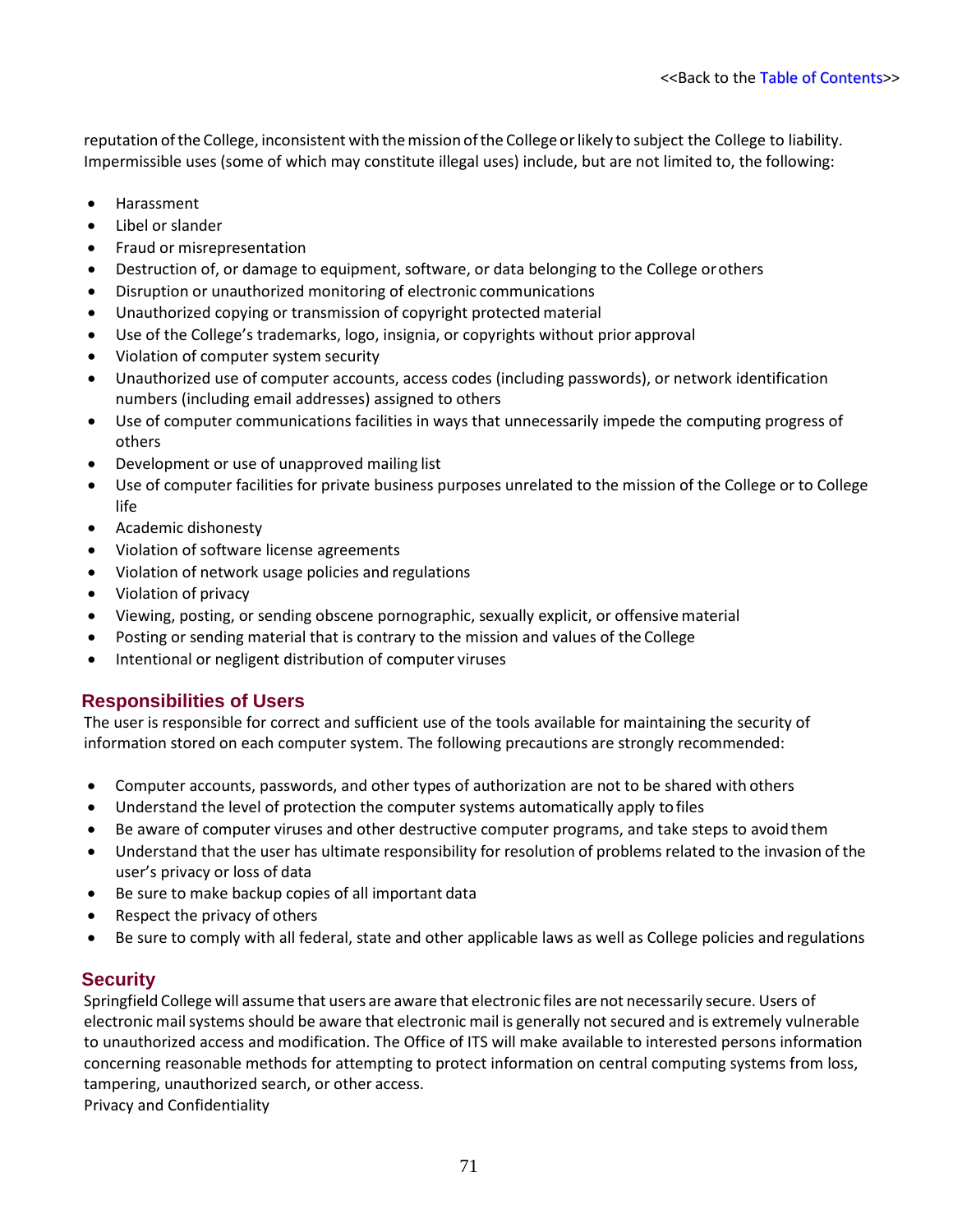Springfield College reserves the right to inspect and examine any Springfield College owned or operated communications system, computing resource, and/or files or information contained therein at any time, as well as personally owned computers linked to College servers and telecommunicationsequipment.

Authorized access to data or information entails both privilege and responsibility, not only for the user, but also forthe system administrator. There is no expectation of privacy or confidentiality for documents and messages stored on College-owned equipment. Additionally, email and data stored on Springfield College network of computers may be accessed by the College for the following purposes:

- Troubleshooting hardware or software problems
- Preventing unauthorized access and system misuse
- Retrieving business related information\*
- Investigating reports of violation of College policy or local, state or federal law
- Complying with legal requests for information
- Rerouting or disposing of undeliverable mail
- \* The system administrator will need specific approval from the Office of Human Resources or the appropriate designee to access these items. The extent of the access will be limited to what is essentially necessary to acquire the information.

#### **Reporting Violations**

All users should report any discovered unauthorized access attempts or other improper usage of Springfield College computers, networks, or other information processing equipment. If you observe, or have reported to you, a security or abuse problem, with any College computer or network facilities, including violations of this policy, you should notify the Chief Technology Officer, the Office of Human Resources or other appropriate administrator.

Violations of this policy may be treated as violation of College policy and/or violations of civil or criminal law. The Office of ITS in conjunction with the Office of Human Resources will investigate apparent or alleged violations of these guidelines. The College reserves the right to immediately suspend user privileges pending investigation. Such action will be taken to protect the security and integrity of the computer system and will take precedence over its impact on the individual work.

When appropriate, at the discretion of the Chief Technology Officer, cases of apparent abuse will be reported to the Vice President for Student Affairs (student cases), the Vice President for Academic Affairs (faculty cases), or the Director of Human Resources (staff cases). These offices are responsible for determining any further disciplinary action. Upon a finding of a violation, disciplinary measures may include warnings, suspension of user privileges (temporary or permanent), disciplinary action up to and including termination of employment. The College may also pursue civil and/or criminal charges if it deems appropriate.

Questions regarding this policy should be sent to the Director of Information Technology Services orthe Director of Human Resources.

#### **Computer Code of Ethics/Acceptable use of Campus Network and Computing Systems:**

Computer abuse affects everyone who uses computing facilities and results in significant expense to the College. The same moral and ethical behaviors that apply in the non-computing environment apply in the computing environment. Springfield College treats access and use violationsseriously. Access to the College computing facilities and information resources is a privilege granted to the College's students, faculty, administrators, and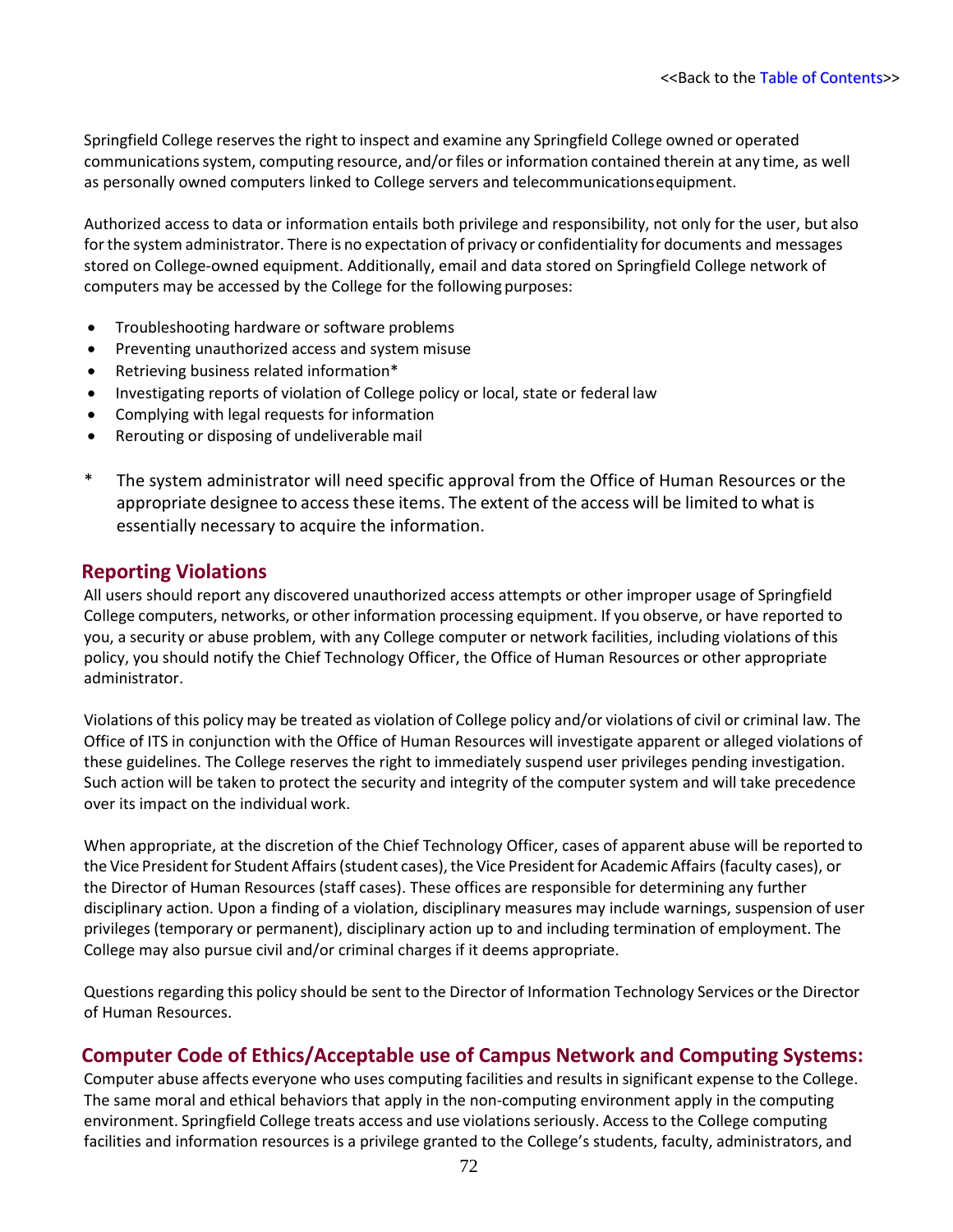staff. Access to the College's computing facilities and information resources may be restricted or terminated at the College'ssole discretion based on the following factors: failure to comply with relevant laws and contractual obligations (including the terms of any license agreements); the risk of damage or loss to the College; the impact of a violation upon the community or third parties; and costs incurred by the College in responding to abuses of the system.

It is the responsibility of each community member to use the services provided by the College's campus network and computing systems appropriately and in compliance with all College, town, county, state, and federal laws and regulations. Furthermore, users are expected to use computer, electronicmail, and network services in an effective, ethical, responsible, and efficient manner consistent with the instructional, research, public service, and administrative goals of the College. This policy covers all persons accessing a computer, telecommunications, or network resource at Springfield College, including the campus data network, electronic mail, file sharing, printing, Web services, telephone services and cable television.

College policy and relevant laws apply to use of the College's network and computing services. Actions that are unacceptable in the College community also are unacceptable on the network, computing systems, and other electronic services including:

- Harassment in any form.
- Failure to respect the rights and property of others.
- Forgery or other misrepresentation of one's identity. Distribution, redistribution, attempted downloading,or downloading of copyrighted materials without the permission of the copyright owner.

**Solicitation Policy:** The primary goal of Springfield College is fostering education and study. To achieve this, the College places restrictions on activities which might disrupt the operations of the College. For this reason, commercial groups not associated or affiliated with the College are not permitted on College-owned property for the purpose of solicitation without the advanced written permission of the Vice President for Student Affairs or Director of Student Activities and Campus Union. Such solicitation includes the distribution of flyers, announcements, and posters as well as door-to-door sales in the residence halls or other College buildings. The Student Activities and Campus Programs Office in the Flynn Campus Union arranges opportunities for outside vendors to sell their goods in the Campus Union during the academic year. Arrangements for such sales must be made through and approved by the Director of Student Activities and Campus Programs in advance and in writing.

Campus-recognized and affiliated groups are permitted to place announcements, flyers, and posters, for the purpose of advertising their group's events, ONLY after being approved by the Office of Student Activities and Campus Union. Flyers and posters can only be displayed on bulletin boards in which are found in numerous areas around the campus. Flyers, posters, and announcements placed on walls by College-recognized groups may be removed and discarded. No door-to-door solicitation is permitted in the residence halls or any Collegeowned buildings by anyone including recognized or affiliated Springfield College groups or individuals.

Banners may not be hung from any building on campus without written permission from the Director of Student Activities and Campus Union. There are designated areas on campus where banners may be hung for the purpose of advertising programs or events. Arrangements may be made to hang banners at these locations through the Office of Student Activities and Campus Union. Disciplinary action will be taken against the group or individuals who violate this policy.

**Spectator Conduct Policy:** The spectators attending Springfield College athletics events are expected to provide an environment of respect, dignity and civility for the College's guests. In essence, the College believes in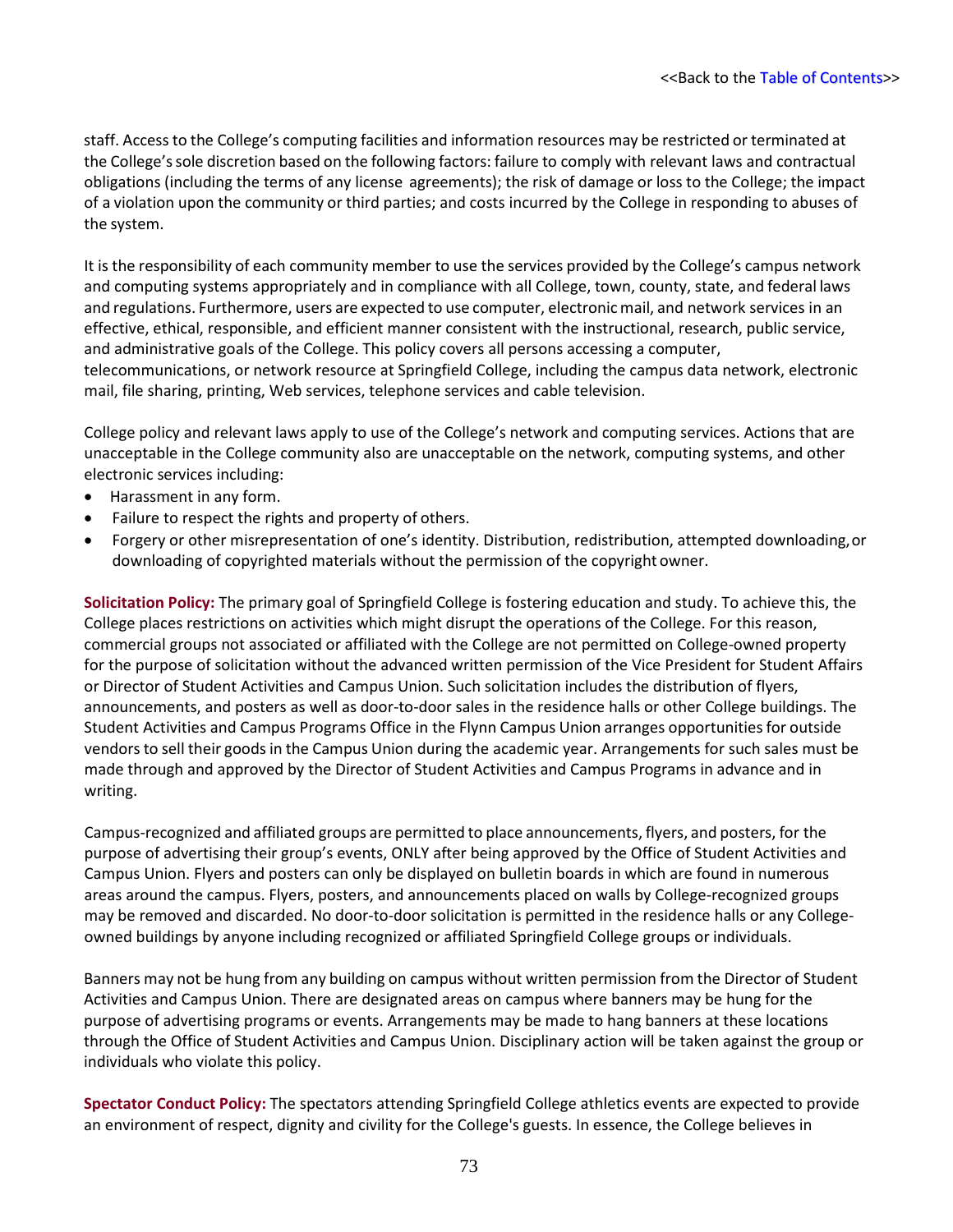providing a positive, meaningful, educational atmosphere for the conduct of its athletics events and behavior contrary to this intent will not be condoned. The College does not accept the use of profane and vulgar language or any form of disrespectful treatment of our guests (visiting teams, officials, etc.).

Artificial noisemakers, air horns and electronic amplifiers shall not be permitted, and such instruments shall be removed from the playing and spectator areas. Only signage properly located and pre-approved by the Athletics Office will be permitted at the site of an event. Bands or any component thereof shall not play while the game is in progress. The event manager shall be responsible for enforcing these provisions.

Alcoholic beverages shall not be sold or otherwise made available for public consumption at any athletics event sponsored by or administered by the College, nor shall any such beverages be brought to the site during such an event (i.e., during the period from the time access to the site is available to spectators until all patrons have left the facility or area used for competition).

The sale or distribution of newspapers, handbills, candy, food, raffles, flyers, memorabilia or promotional materials at the site of a Springfield College athletics event without the advance written approval of the Athletics Office is prohibited.

### **Smoke-free Tobacco-free Policy:**

<https://springfield.edu/smoke-free-tobacco-free-campus/policy>

Contraband is property that is against College policy, rules and regulations. Contraband is usually seized and disposed of. In some instances, contraband may be impounded at the discretion of Public Safety.

#### **Student Demonstration Policy**

Students who choose to express their opinions and differences through demonstrations must keep the following in mind:

The demonstration must be orderly at all times and should in no way jeopardize the public safety or interfere with the College program(s). Picketing or demonstrating must not interfere with the entrances to buildings or the normal flow of pedestrian or vehicular traffic. Students involved in a demonstration may notinterfere by mingling with organized meeting or other assemblies for the purpose of harassment since this invades the rights of others to assemble and the rights of speakers to free expression. The demonstrating group may not obstruct or physically interfere with the integrity of the classroom, the privacy of the residence halls, the operation of the administrative process, or the function of the physical plant. Acts of violence or intimidation on the part of any group of students or other conduct which the College deems in violation of its policies, whether it be those who are demonstrating, those who are dissenting or those who are interfering with the process of dissent, will result in immediate disciplinary action.

**Theft Policy:** Actual or attempted theft of personal property, College property, public/private property or identity is prohibited. Additionally, the possession of stolen property is prohibited. College-owned furniture and equipment is placed in lounges and other locations/common areas on campus for the benefit of all students. Theft, removal, damage or possession of, and relocation to student rooms is prohibited. Students found responsible will face disciplinary actions and/or criminal prosecution. Removal of College furniture or property from public areas or student rooms will result in a fine equal to the cost of the missing furniture, and possibly other sanctions outlined in the Code of Conduct.

**Vandalism/Damage Policy:** Damage, destruction or defacement of/to personal property, College property, or public/private property, whether intentional or through negligence. Any report of vandalism or damage is a violation of the Community Standards and violators will be sanctionedappropriately.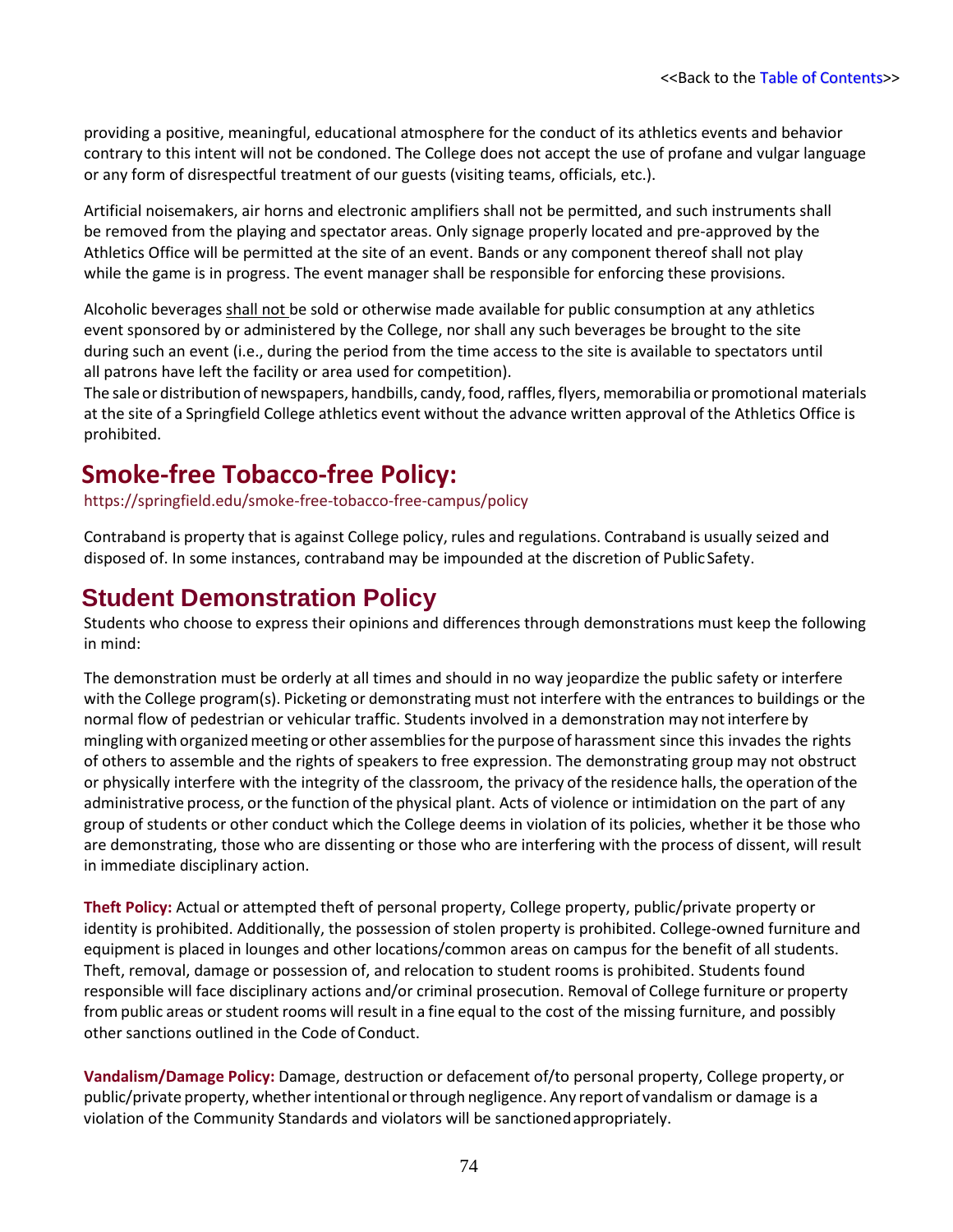# **Guide to Community Standards Process**

### **Preamble to the Code of Conduct**

The mission of Springfield College is to educate students in the spirit, mind, and body for leadership in service to humanity by building upon the foundation of the Humanics and academic excellence. The purpose ofthe Springfield College Student Code of Conductisto promote a campus environment beyond those detailed in the College Policies section that supports the mission of the College, by articulating appropriate standards of individual and group behavior. Students are required to familiarize themselves with all College policies and regulations. Lack of familiarity with policies and regulations regarding expected behavior will not excuse a student frombeing held responsible for violations of College policies and regulations.

# **Code of Conduct**

The following actions/behaviors shall constitute violations of the Springfield College Student Code of Conduct.Pleasenote thatwhenastudentischargedwithanallegedviolation,thechargeusuallyreferstoa portion ofthe Code. Thislistmay not be inclusive of every possible violation of the code of conduct.

- 1. Violating federal, state, or local laws on College premises or while in attendance at College sponsored or supervised events or committing off-campus violations of federal, state, or local law, or actions that adversely affect the College and/or the pursuit of its objectives.
- 2. Anyformofsexualmisconduct/gender-basedmisconduct,includingbutnotlimitedto,actsofsexualassault (non-consensual sexual intercourse, non-consensual sexual contact), sexual harassment, sexual exploitation, stalking,andrelationshipviolenceortheattemptoftheseactions.RefertoAppendix B.theGender-Based Misconduct policy section of the student handbook.
- 3. Physical abuse, verbal abuse, threats, intimidation, harassment, coercion, and/or other conduct which threatens or endangers the health or safety of self, another person, group or College Official. This includes, but is not limited to, fighting.
- 4. The use of any device to capture audio, video or digital record or photograph of any person where there is reasonable expectation of privacy (i.e.: restroom, locker room, residence hall, etc.); or, the use or display of anysuchrecord,withoutconsent,wheresuchuseisdesignedtointimidate,harassorotherwiseendangerthe health or safety of the person.
- 5. Acts which are not civil or respectful and/or breach the peace, including, but not limited to, engaging in disorderly conduct or uncivil behavior. This also includes disrupting the functions of the College.
- 6. Unauthorizedpossession,duplication,oruseofkeysoraccesscardstoanyCollegepremisesorunauthorized entry or use of College premises. Unauthorized presence in any place that is marked as private, as well as presence in any place that you have been officially trespassed from.
- 7. Unauthorized possession, use or misuse, diversion, removal, defacing, tampering, damage or destruction of Collegeownedorleasedproperty,equipment,services,programs,ormaterials,aswellasthatofanymember oftheCollegecommunity,guestoftheCollege,vendor,contractor,oranyotherperson;orhinderinganother's use of College resources.
- 8. Anyactionwhichcreatesafirehazard.Thisincludes,butisnotlimitedto,tamperingwithfiresafetyequipment, possessing or using any hazardous and/ or explosive material, failing to evacuate a building/area after notice has been given or knowingly making a false report of a dangerous condition.
- 9. Failure to comply with the instructions/requests of College staff and/or other officials acting in accordance with the performance of their assigned duties; failure to positively identify one's self or providing false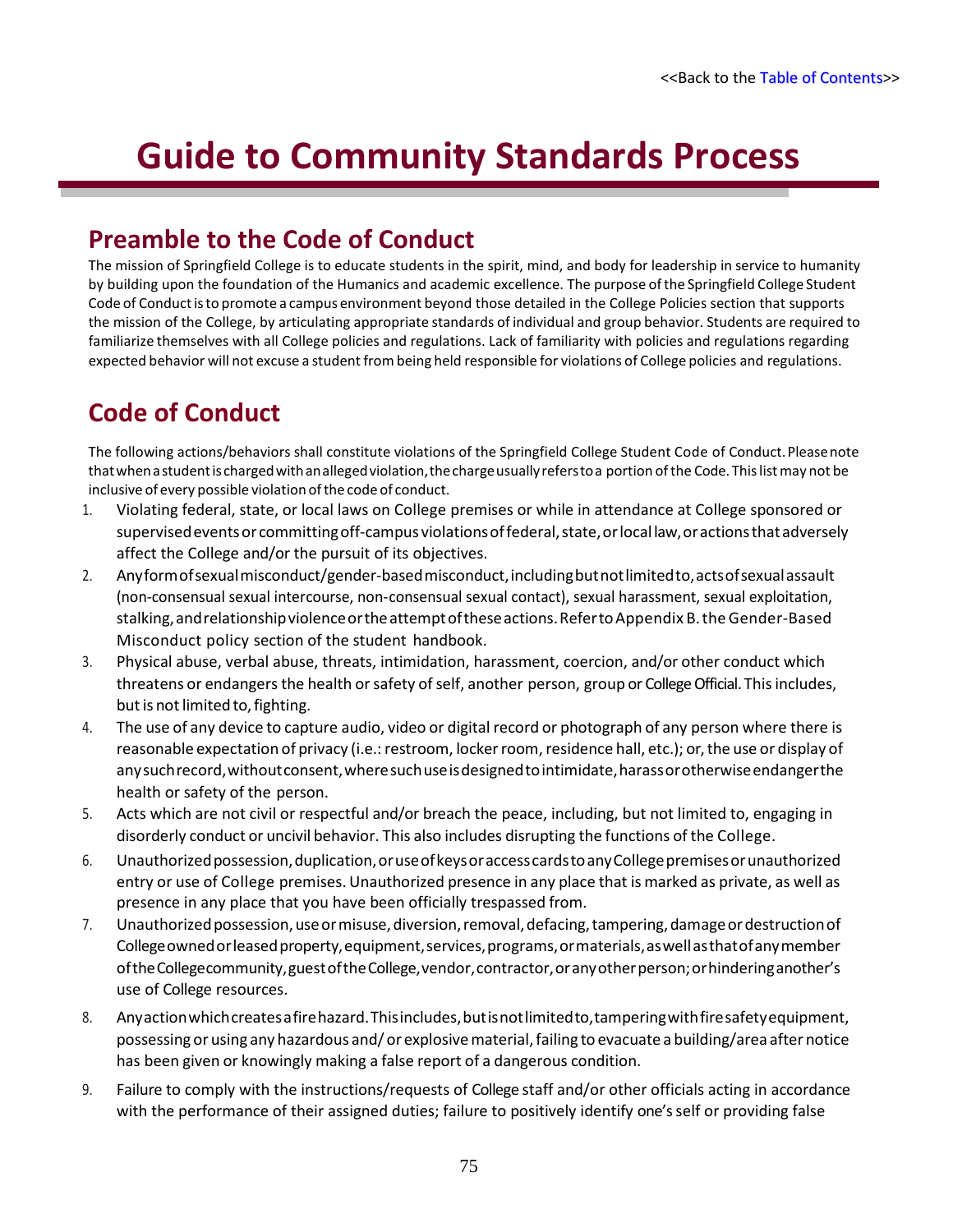informationwhen appropriately requested to do so, and refusal to respond to arequestofan administrative officer. This also includes withholdingmaterial information fromtheCollege andmaking false statements to any College official.

- 10. Theftormisuseofphone,computerinformationandelectronicsystems(Internet connection,network,etc.) are prohibited, including but not limited to:
	- Unauthorized entry into a file to use, read, or change contents.
	- Unauthorized transfer of files or programs.
	- Unauthorized use of another person's identification and password.
	- Use of computing or phone systems to send obscene, threatening or harassing messages.
	- Interfering with the normal operation of the College computing system, including the initiation of the spread of a computer virus.
- 11. Aiding, abetting, or attempting to commit an act or action that violates the Code. A student present when the Code is violatedmay be held responsible even if he orshe is not directly involved in the perpetration of the violation (i.e., students present during an alcohol violation, etc.). Students who anticipate or observe a violation of community standards are expected to remove themselves from participation and are encouraged to report the violation.
- 12. Guest Behavior, all students are fully responsible for their guest's behavior and a range of sanctions may be imposed on the student host if their guest fails to abide by the Code of Conduct, including, but, not limited to: fines, loss of a variety of privileges, and potential housing reassignment or loss of housing.
	- Guests who violate the code of conduct may be trespassed from the College. The following, violations are grounds for a guest to betrespassed:
	- Abuse/assault
	- Alcohol transport
	- Disrespectful or verbally abusive behavior towards a collegeofficial
	- Drug policy violation
	- Repeat offender
	- Uncivil behavior
- 13. Abuse of the community standards system, including but not limited to:
	- Failure to comply with the sanction(s) imposed by the College;
	- Falsification, distortion, or misrepresentation of information before a conduct body;
	- Institution of a conduct complaint knowingly without cause;
	- Attempting to discourage an individual's proper participation in, or use of, the conduct system;
	- Attempting to influence the impartiality of a member of a conduct body prior to, during, and/or after a conduct proceeding;
	- Harassment and/or intimidation of a member of a conduct body, witness or victim prior to, during, and/or after a conduct proceeding;
	- Failure to comply with a notice to appear for a meeting, administrative hearing, or an administrative conference;
	- Influencing or attempting to influence another person to commit an abuse of the conduct system.
- 14. Bias related violations of the Code toward or regarding a person or group because of factors such as actual or perceived disability, religion, race, national origin, ethnicity, sexual orientation, gender, or gender expression or identity may be assessed an enhanced sanction.
- 15. Indecent or lewd exposure including public urination.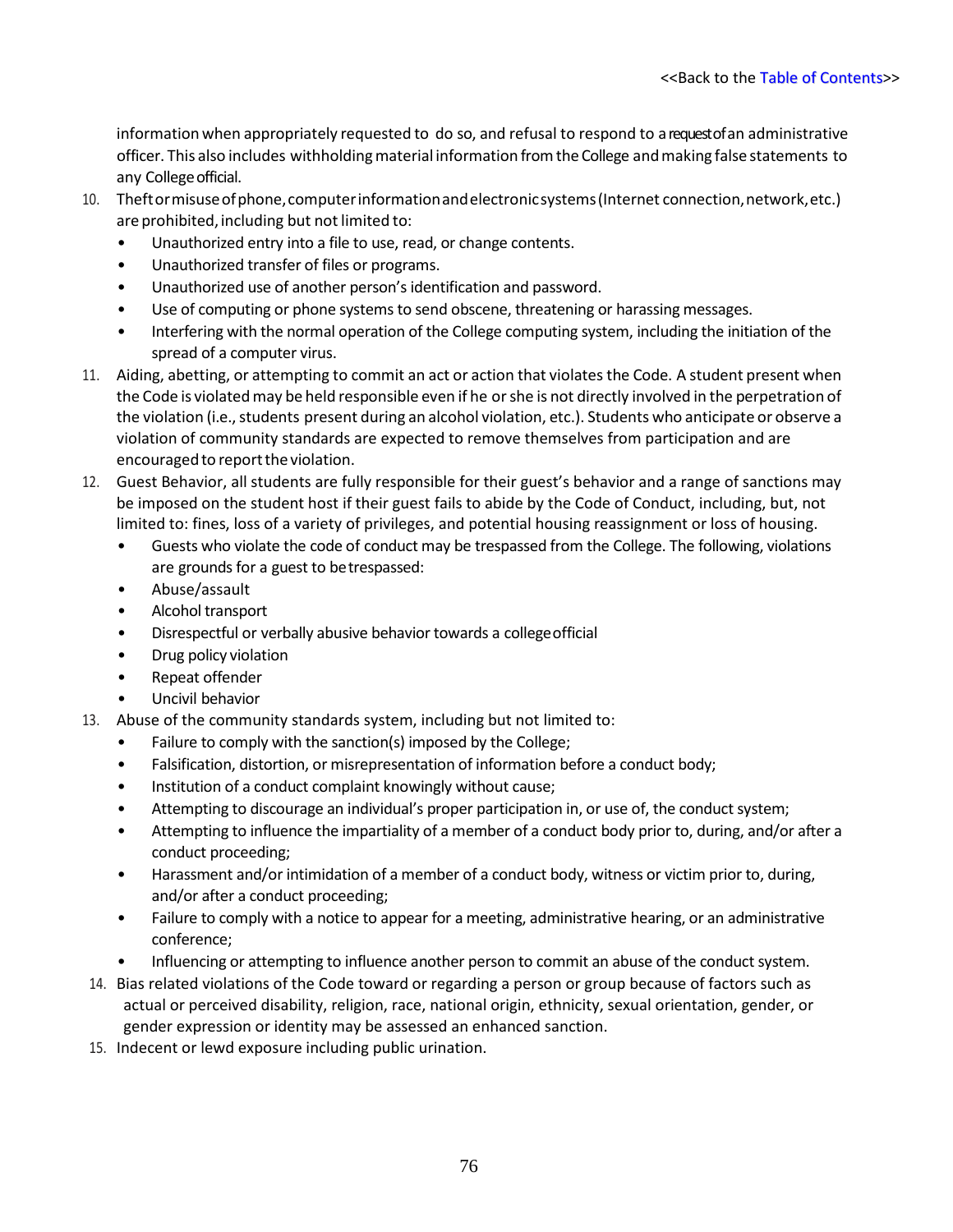# **Rights of a Responding Student**

With respect to an initial administrative hearing before a hearing officer, the following rights will be afforded to a responding student. Please see Appendix B, the Gender Based Misconduct section of this handbook for additional or violation specific procedures.

- Written notification of charges, with a briefspecification thereof, with the date (approximate if necessary) and place of the alleged violation, and the date, time, and place of the administrativehearing.
- A copy of the administrative hearing agenda. This agenda will be included with the notice of charges.
- Reasonable time to prepare the case after receiving notice of the hearing. Normally the hearing will be held no earlier than two days and no later than seven days from the date of notice.
- The right to be present and the opportunity to be heard at this hearing. Whether or not the student exercises this right, the hearing will be held and the student is bound by the decision rendered.
- The right to present information and witnesses on the student's behalf. All witness names and documents must be provided to the Office of Student Affairs at least two business days prior to the administrative hearing of the responding student. Upon request, the Office of Student Affairs will also provide access to witnesses' names and documentstwo business days priorto the administrative hearing. However, in some cases, because of the sensitively of the violation, the College may choose not to release the name of a witness prior to the administrative hearing. In such cases, the College will make every effort to provide access to statements to assist the responding student in preparation.

### **Student Responsibilities**

- A student has the responsibility to respect the rights and property of others, including other students, the faculty, the administration, and the staff.
- A student has the responsibility to be fully acquainted with the published College policies and to comply with them and the laws of the Commonwealth of Massachusetts.
- A student has the responsibility to recognize that student actions reflect upon the individuals involved and upon the entire College community.
- A student has the responsibility to recognize the College's obligation to provide an environment for learning.

# **Student Code of Conduct**

#### *Interpretation of Regulations*

Disciplinary regulations ofthe College are setforth in writing in orderto give students general prohibitive conduct. The regulations should be read broadly and are not designed to define misconduct in exhaustive terms. In addition, alleged violations of local, state, and federal laws may constitute a violation of the College's Student Code of Conduct. Violations of the Student Code of Conduct may be grounds for disciplinary action.

### **Article I. Definitions**

1. The term *"Administrative Conference"* means a meeting between a student and a hearing officer where the student is charged with a violation that puts them in jeopardy of loss of housing, suspension or expulsion from the college. An administrative conference is an opportunity for the student to meet with an administrative hearing officer to view all reports, videos and evidence prior to their administrative hearing.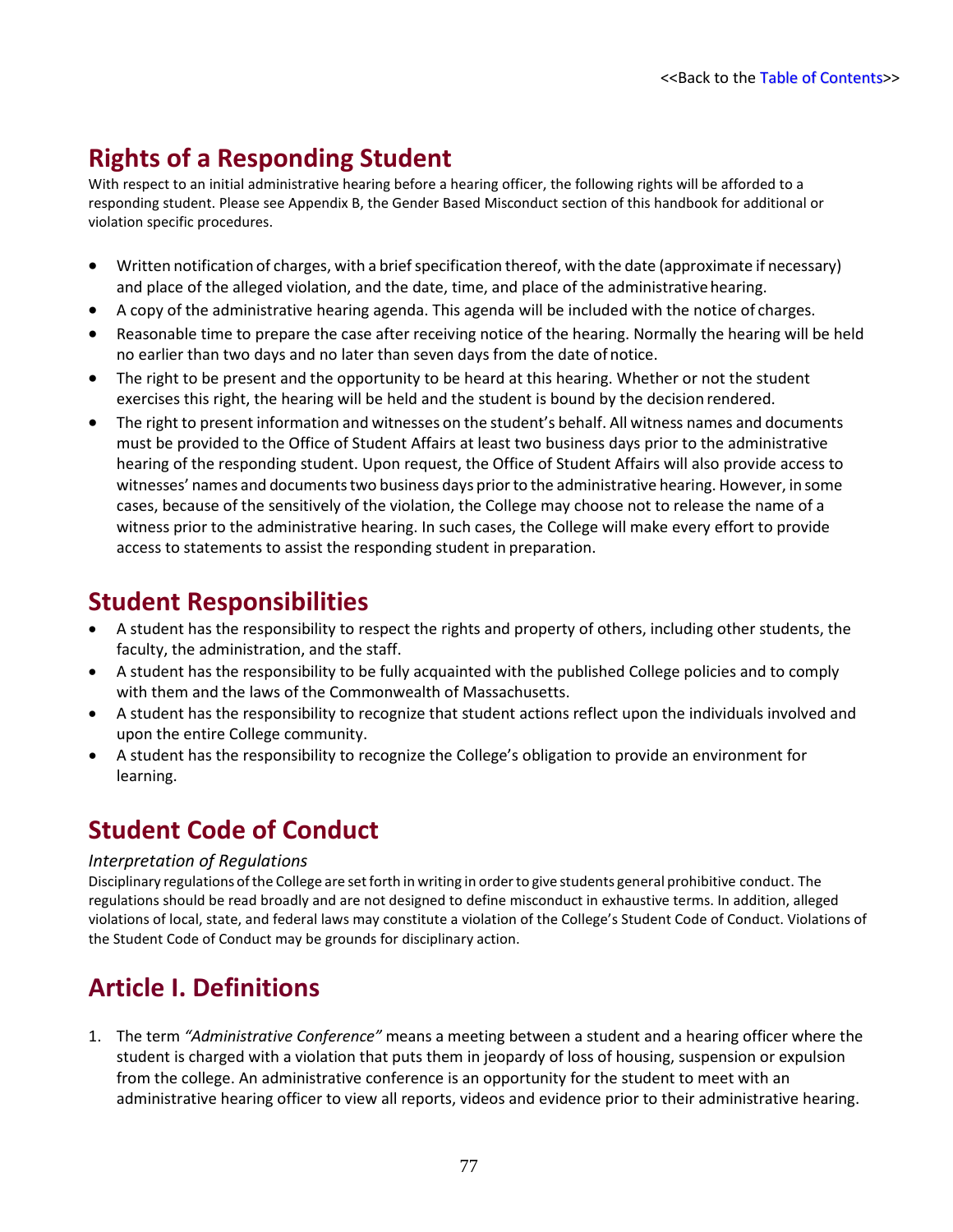- 2. The term "Administrative Hearing" means a meeting/hearing between a student and an Administrative Hearing Officer to hear a case regarding alleged violations of the College policies and/or regulations and to impose sanctions upon the student(s) found to have violated the Student Code of Conduct.
- 3. The term "Administrative Hearing Officer" means a College official authorized on a case-by-case basis by the Assistant Vice President for Student Affairs to hear cases regarding alleged violations of College policies and/or regulations and to impose sanctions upon any student(s) found to have violated the Student Code of Conduct.
- 4. The term "business day" means any day, Monday through Friday, during which the College is open for business.
- 5. The term "College" means Springfield College.
- 6. The term "College official" includes any person employed by the College, performing assigned administrative or professional responsibilities.
- 7. The term "College premises" includes all land, buildings, facilities, and other property in the possession of or owned, used, or controlled by the College (including adjacent streets and sidewalks).
- 8. The term "complainant" means any person who submits an allegation that a student violated the Student Code of Conduct. When a student believes that s/he has been a victim of another student's misconduct, the student who believes s/he has been a victim will have the same rights under this Student Code of Conduct as are provided to the complainant, even if another member of the College community submitted the charge itself.
- 9. The term "member of the College community" includes any person who is a student, faculty member, College official, or any other person employed by the College. A person's status in a particular situation shall be determined by the Office of Human Resources and/or the Office of the Registrar.
- 10. The term "organization" means any number of persons who have complied with the formal requirements of College recognition.
- 11. The term "policy" means the written regulations of the College as found in, but not limited to, college polices, the Student Code of Conduct, Residence Life policies, the College website and computer use policy, and Graduate/Undergraduate Catalogs.
- 12. The term "respondent" means any student who is responding to allegations of violation of College policy, the Student Code of Conduct and/or Housing and Residence Life policies.
- 13. The term "student" includes all persons taking courses at the College, either full-time or part-time, pursuing undergraduate, graduate, or professional studies. Persons who withdraw after allegedly violating the Student Code of Conduct, who are not officially enrolled for a particular term but who have a continuing relationship with the College or who have been notified of their acceptance for admission are considered "students" as are persons who are living in College residence halls, although not enrolled in this institution. This Student Code of Conduct does apply at all locations of the College.
- 14. The Vice President for Student Affairs is the person designated by the College President to be responsible for the administration of the Student Code of Conduct and the Vice President for Student Affairs has designated the Assistant Vice President for Student Affairs to administer the Code and Community Standards process.

# **Article II. Student Code of Conduct Authority**

- 1. The Assistant Vice President for Student Affairs, as the chief student conduct officer for the College, shall identify and train Administrative Hearing Officers and determine which Administrator shall be authorized to hear each matter.
- 2. The Assistant Vice President for Student Affairs shall develop policies for the administration of the student conduct system and procedural rules for the conduct of Administrative Hearings that are consistent with provisions of the Student Code of Conduct.
- 3. Decisions made by an Administrative Hearing Officer are to be final, pending the appeal process detailed in Article V below.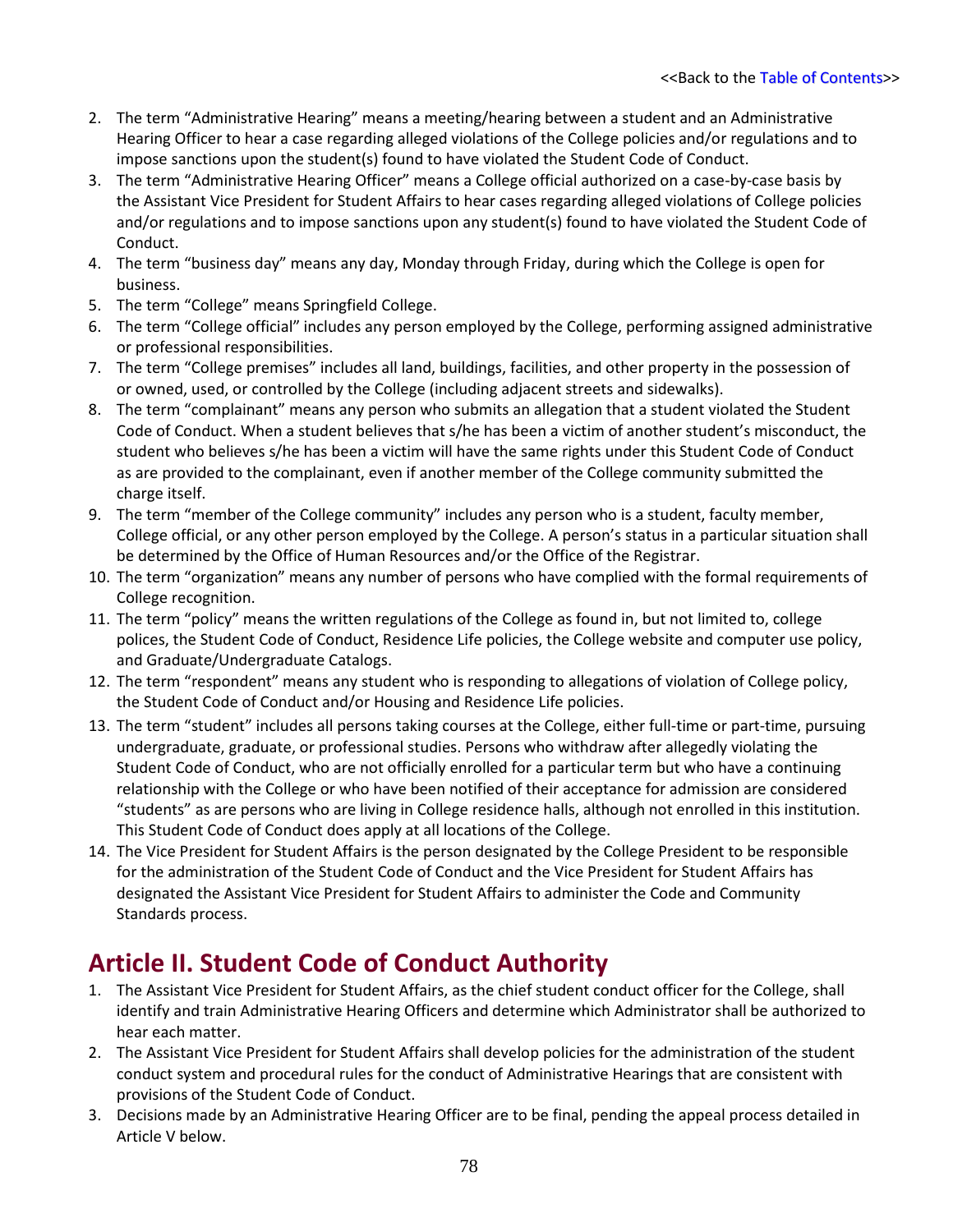### **Article III. Proscribed Conduct**

#### A. Jurisdiction of the College Student Code of Conduct

The Springfield College Student Code of Conduct shall apply to conduct that occurs on College premises, at Collegesponsored activities, and to off-campus conduct that adversely affects the College community and/or the pursuit of its objectives. Each student shall be responsible for his/her conduct from the time of application for admission through the actual awarding of a degree, even though conduct may occur before classes begin or after classes end, aswell as during the academic year and during periods between terms of actual enrollment (and even if their conduct is not discovered until after a degree is awarded). The withdrawal/leave of absence process cannot be completed if there is a pending community standards matter. The Assistant Vice President for Student Affairs, or his/her designee, shall decide whether the Student Code of Conduct shall be applied to conduct occurring off campus, on a case by case basis, in his/her sole discretion.

#### B. Conduct-Rules and Regulations

Any student alleged to have violated one or more of the College policies, Code of Conduct policies and/or Housing and Residence Hall policies is subject to the disciplinary sanctions outlined in Article VI, if found responsible for one or more of the charges.

#### C. Violation of Law and College Policy/Regulation

- 1. College disciplinary proceedings may be instituted against a student charged with conduct that potentially violates both the criminal law and this Student Code of Conduct (that is, if both possible violations result from the same factual situation) without regard to the tendency of civil or criminal litigation in court or criminal arrest and prosecution. Proceedings underthis Student Code of Conduct may be carried out prior to, simultaneously with, or following civil or criminal proceedings off campus at the discretion of the Assistant Vice President for Student Affairs. Determinations made or sanctions imposed under this Student Code of Conduct shall not be subject to change because criminal charges arising out of the same facts giving rise to violation of College rules were dismissed, reduced, or resolved in favor of or against the criminal law defendant.
- 2. When a student is charged by federal, state, or local authorities with a violation of law, the College will not request or agree to special consideration for that individual because of his or her status as a student. If the alleged offense is also being processed under the Student Code of Conduct, the College may advise off-campus authorities of the existence of the Student Code of Conduct and of how such matters are typically handled within the College community. The College will attempt to cooperate with law enforcement and other agencies in the enforcement of criminal law on campus and the conditions imposed by criminal courts for the rehabilitation of student violators (provided that the conditions do not conflict with campus rules or sanctions). Individual students and other members of the College community, acting in their personal capacities, remain free to interact with governmental representatives as they deem appropriate.

### **Article IV Code of Conduct Procedures**

If you alleged to have violated one or more of the College's Code of Conduct policies, you will be scheduled to meet with a college official who serves as an administrative hearing officer for our Community Standards process and you will be notified via College e-mail of your administrative hearing date, time, and location.

The administrative hearing will cover the following:

- To hear about the incident from your perspective;
- To share what information we have received;
- To answer your questions about the process;
- To explain the College's standard of proof;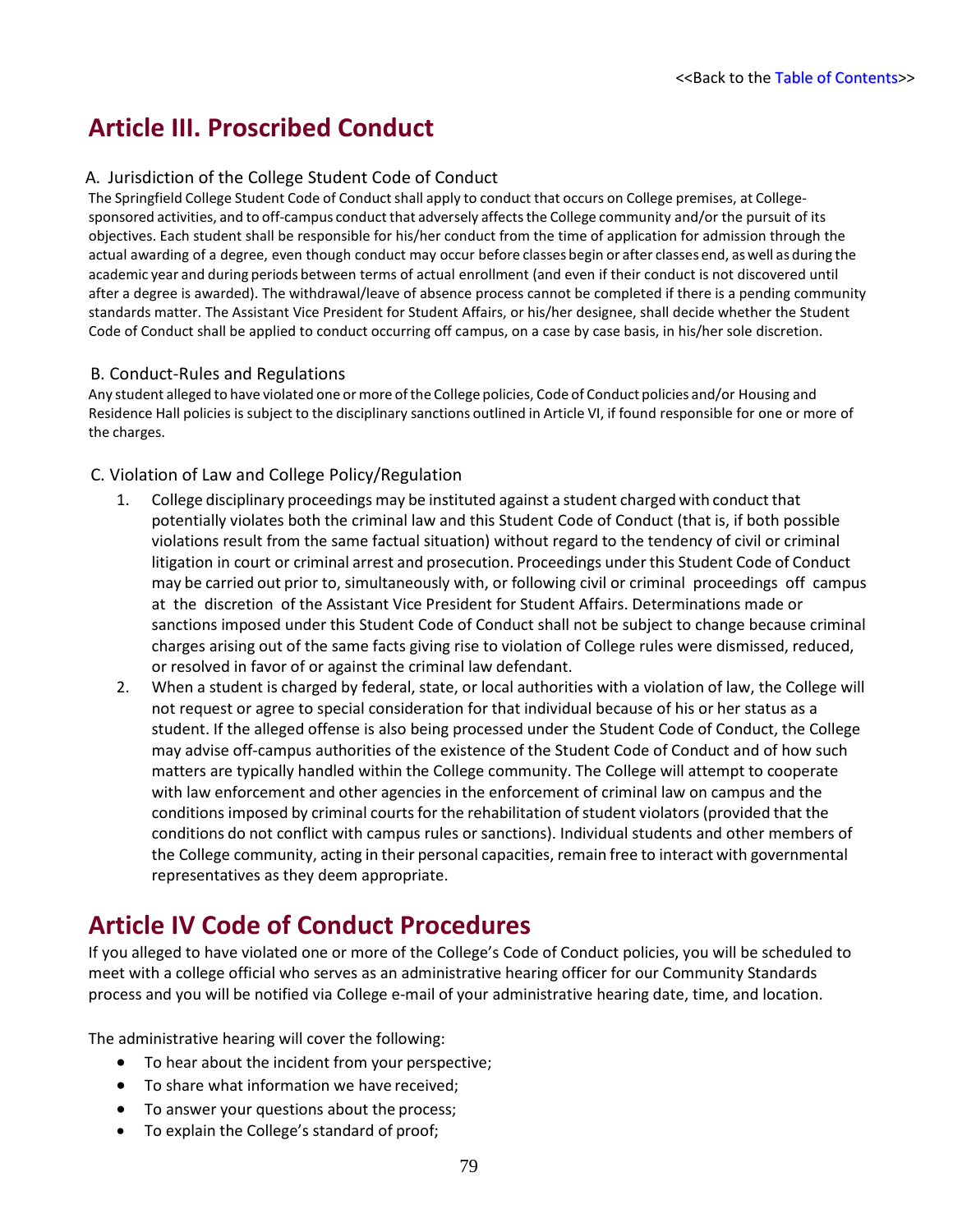- To review possible sanctions and how the hearing officer will notify you of their decision (the outcome of your hearing) decision letter; and
- To discuss future decision-making.

Every student charged with a violation that puts them in jeopardy of loss of housing, suspension or expulsion from the college, will be afforded an administrative conference prior to their administrating hearing. An administrative conference is an opportunity for the student to meet with an administrative hearing officer to view all reports, videos and evidence prior to their administrative hearing

Within 5 business days of your administrative hearing, you will receive an outcome letter, via email, that details all pertinent information regarding the hearing officer's decision including but not limited to, the findings for each charge (responsible or not responsible), sanctions, and a link to the appealprocess.

#### **Advisers**

A responding student and/or complainant may elect to be accompanied and counseled by an adviser at a College administrative hearing or administrative conference.

An adviser will not be allowed to examine witnesses, object to statements or procedure or to present arguments, and their role shall be limited to quietly and unobtrusively advising only the responding student in whispers or by written note. Any conduct of an adviser in violation of these conditions in the opinion of the hearing officer, may result in the immediate removal of that adviser, and the continuation of the administrative hearing or administrative conference without the presence of that adviser.

Parents, guardians, and/or family members of a student, regardless of their relationship with the College, are not permitted to be present at any administrative hearing and/or administrative conference; however, with the consent of the student, the hearing officer will meet the with parents, guardians, and/or family members to discuss the process and case. Additionally, students who are witnesses to an incident or are involved in the same student conduct matter, cannot serve as advisers.

If you plan on bringing in an adviser, you must notify the Office of Community Standards at X3922, 24 hours in advance of your scheduled hearing/conference.

### **Article V Appeal Process**

Every student has the right to ask for reconsideration of a decision determined by any Hearing Officer.

Appeals are confined to a review of the case file based on one or more of the pertinent grounds for appeal described below. Appeals are not intended to re-hear the allegations or to constitute a de novo review of the case.

Absent clear and material error, appeals determinations are intended to be deferential to the original hearing officer. Findings should be revised by the appeal officer only when returning the case for reconsideration by the original hearing officer or granting a new hearing would be insufficient, impractical or unnecessary. Sanctions will be revised by the appeal officer only if there is a compelling justification to do so.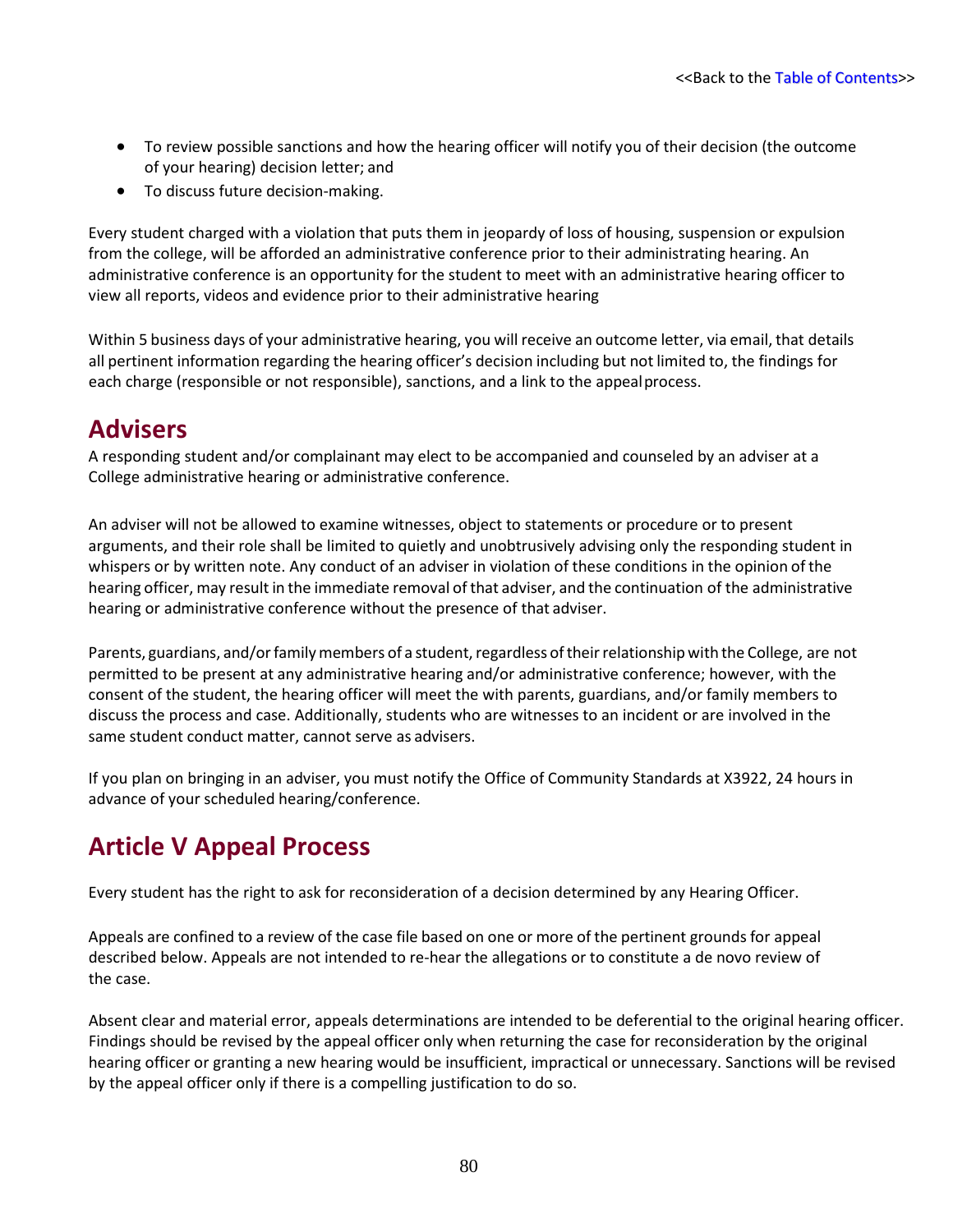An appeal must be submitted within three **(3)** business days after the decision letter is delivered to the student's Springfield College email account.

An appeal may be made solely on the grounds of:

- 1. Error in the charge and/or hearing process that has materially affected the outcome (e.g., substantiated bias, material deviation from established procedures, etc.);
- 2. New information that could not have been discovered prior to the hearing through the exercise of reasonable diligence and that would have materially affected the outcome. A summary of this new evidence and its potential impact must be included in the written appeal

The Vice President for Student Affairs or his/her designee shall act asthe appeal officer. The appeal must be submitted electronically via the appeal form link included in your outcome letter and must clearly and succinctly outline and explain how one or both of the specific grounds described above have been met. The party submitting the appeal has the burden of demonstrating how the above grounds have been met. After reviewing the written appeal(s), written statement(s), and associated case file, the appeal officer will take one of the following actions:

- 1. Reject the appeal as untimely or improper based on the grounds articulated above.
- 2. Uphold the original decision and/or sanction.
- 3. Grant the appeal and:
	- a. Return the case with specific instructionsto the original hearing officer or hearing body for further consideration;
	- b. Modify the sanction(s) by reducing or enhancing the sanction(s). A rationale will be provided by the appeal officer when a sanction is modified

All decisions made by the Appeal Officer are final and not subject to further appeal.

### **Article VI. Community Standards Sanctions**

The purpose of the College's Community Standards process is to be both educational and corrective, but can be punitive when deemed necessary. The Community Standards process is intended to make clear to the student the limits of acceptable behavior and to give students who violate the Code of Conduct an opportunity to more fully understand the expectations of being a member of the Springfield College community. The consequences for students and/or organizations found responsible and/or complicit in a violation may include a combination of interventions. Failure to complete assigned consequences may result in the student's record being placed on hold (Community Standards Hold) which can prevent registration, participation in the room selection process, release of grades/transcripts, participation in graduation, and/or the granting of a degree. The consequences/sanctions include, but are not limited to, the following:

- 1. **Deferred Loss of Housing**: Involvement in any future alcohol, drug, or serious code of conduct violations will be grounds for removal from College Housing. The College has a three-year residency requirement for all students. Students removed from housing due to disciplinary sanctions will forfeit any refund.
- 2. **Deferred Suspension:** Involvement in any future alcohol, drug, or serious code of conduct violations will be ground for suspension.
- 3. **Expulsion:** Complete and permanent termination of the student's relationship with the College. This termination pertains to all classes, activities, services, facilities, grounds, and precludes any future enrollment in the College's undergraduate, graduate, and professional schools.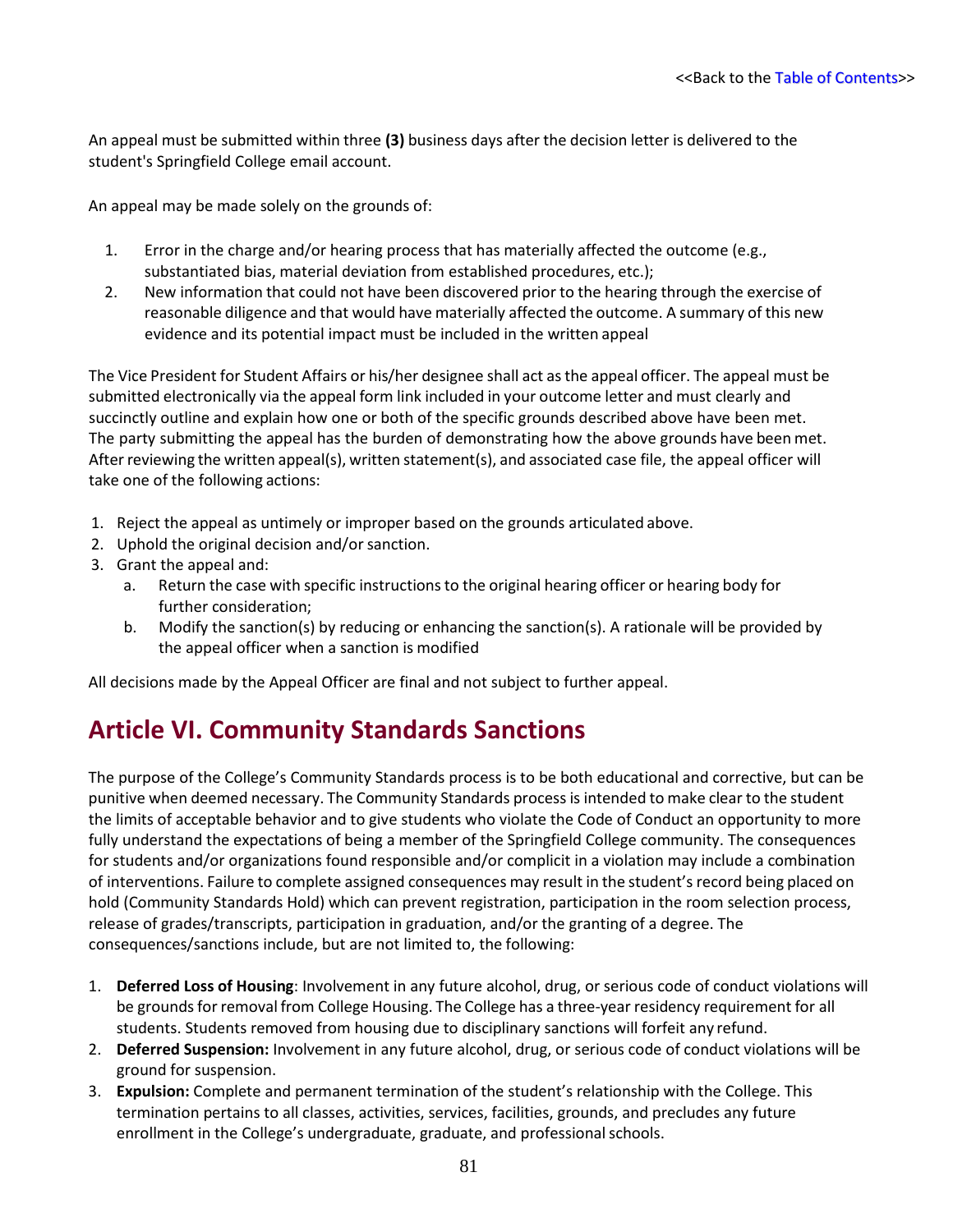- 4. **Fines:** A disciplinary fine that is placed on the student's account.
- 5. **Interim Action:** Interventions and/or restrictions issued by the assistant vice president for student affairs or his/her designee at his/her discretion prior to the adjudication of a conduct case that could include, but are not limited to, interim suspension, limitation of access to designated College facilities and/or residence halls by time and location, limitation of privilege to engage in specified College activities and/or reassignment to alternate housing pending the outcome of the Community Standards process.
- 6. **Interim Suspension**: A denial of accessto the residence hall(s),to the campus(including academic classes), and/or to all other College activities or events, which the student might otherwise be eligible to participate in or attend. Note: Interim Suspensions are issued prior to adjudication of a student conduct case by the assistant vice president for student affairs or his/her designee. Interim suspension may be imposed: a) to ensure the safety and well-being of members of the College community or preservation of College property; b) to ensure the student's own physical or emotional safety and well-being; or c) if the student poses an ongoing threat of disruption of, or interference with, the normal operations of the College. The interim suspension does not replace the regular process, which shall proceed on the normal schedule, up to and through an Administrative Hearing, if required. However, the student will be notified in writing of this action and the reasons for the suspension. The notice will include the time, date, and place of a subsequent hearing at which the student may show cause why his or her continued presence on the campus does not constitute a threat.
- 7. **Intervention:** Educational or informative workshops, events, reflective or research papers, meetings, counseling sessions, or activities related to the violation or incident.
- 8. **Loss of Housing**: Student will be required to move off campus and become a commuter. The College has a three-year residency requirement for all students. Students removed from housing due to disciplinary sanctions will forfeit any refund.
- 9. **Probation:** Official notice that any further/future violations are likely to result in loss of housing, suspension or expulsion from the College. A student on probation may not be permitted to serve in select leadership positions in student organizations and may experience additional restrictions and loss of privileges from varying programs and events as specified in the policies of such activities.
- 10. **Restitution:** Compensation for loss, damage or injury made payable to the affected party
- 11. **Restriction:** Temporary or permanent loss of privileges or the use of or participation in a College facility, program, or service.
- 12. **Suspension:** A complete separation from all College classes, activities, events, services, facilities, grounds and campus property (including College owned houses in the adjacent neighborhoods) for a specific period oftime and/or untilspecific conditions are met. Any violation ofthese terms willresult in additional action up to and including expulsion. Suspensions are immediate regardless of the timing of the academic year, unless otherwise specified.
- 13. **Written Warning of Violation of Code of Conduct**: An official written notice of the College's disapproval of a student's actions indicating that any future violation will be dealt with more severely.

### **Sanctioning Chart**

The information provided below isto highlight **possible** consequences for typical policy violations of the Code of Conduct and is not absolute; individual circumstances will be reviewed in detail before a decision is rendered. **Aggravating factors will also be considered.**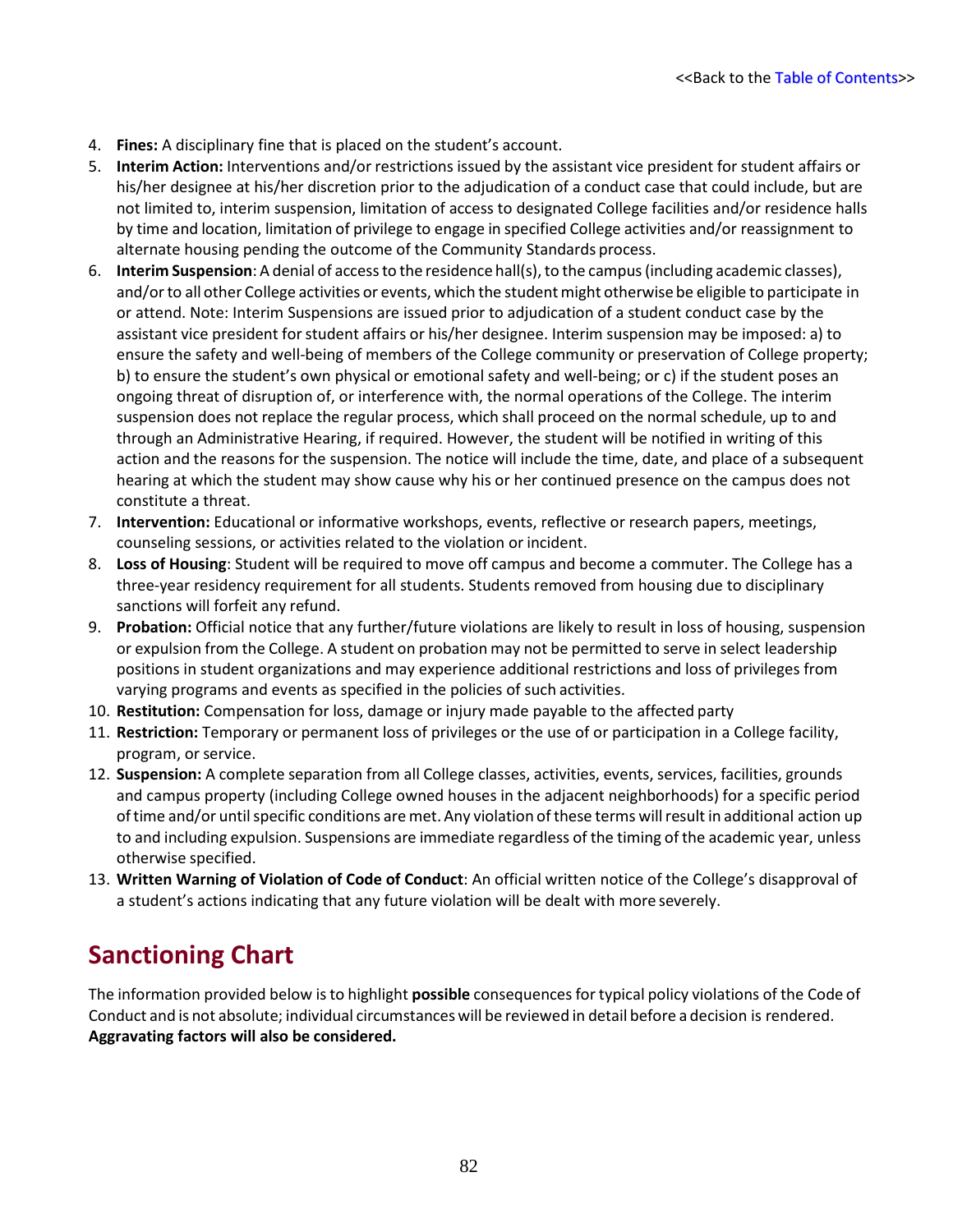# **Alcohol Violations**

| Underage possession or use of alcohol with no<br>aggravating factors                                                                                                   | \$50 fine, Written warning of violation of code of<br>conduct, Online educational module with course<br>reflection paper                                                                                                                         |
|------------------------------------------------------------------------------------------------------------------------------------------------------------------------|--------------------------------------------------------------------------------------------------------------------------------------------------------------------------------------------------------------------------------------------------|
| Underage possession or use of alcohol with<br>aggravating factors (such as conduct history, amount<br>of alcohol, other minor violations)                              | \$100 fine, Probation, Deferred loss of housing,<br>Alcohol education class (in person) with reflection<br>paper, Parent/guardian notification                                                                                                   |
| Underage possession or use of alcohol with significant<br>aggravating factors (3 or more alcohol violations;<br>alcohol violation with violence or assault associated) | \$100 fine, Removal from housing or college<br>suspension, Parent/guardian notification, and BASICS<br>(two session, in person, intervention with self-<br>monitoring between sessions)                                                          |
| <b>Hospital Transport for Alcohol Abuse</b>                                                                                                                            | Parent/guardian notification, Probation (any further<br>violation of the Code of Conduct will likely result in<br>college suspension), \$100 fine, and BASICS (two<br>session, in person, intervention with self-monitoring<br>between sessions) |
| DUI/DWI                                                                                                                                                                | \$100 fine, Suspension and/or AOD assessment and<br>treatment plan, Parent/guardian notification                                                                                                                                                 |
| Providing alcohol to minors/Furnishing a Place                                                                                                                         | \$100 fine, Online educational module with reflection<br>paper, Parent/guardian notification                                                                                                                                                     |
| False Identification                                                                                                                                                   | \$200 fine                                                                                                                                                                                                                                       |

#### **Drug Violations**

| Possession of drug paraphernalia and/or possession<br>and/or use of a marijuana with no aggravating factors                                                                                           | \$50 fine, Written warning of violation of code of<br>conduct, Online educational module with reflection<br>paper                                                                                   |
|-------------------------------------------------------------------------------------------------------------------------------------------------------------------------------------------------------|-----------------------------------------------------------------------------------------------------------------------------------------------------------------------------------------------------|
| Possession of drug paraphernalia and/or possession<br>and/or use of a marijuana with aggravating factors<br>(such as conduct history, amount of marijuana, other<br>minor violations)                 | \$100 fine, Probation, Deferred loss of housing,<br>Parent/guardian notification, Brief marijuana<br>assessment                                                                                     |
| Possession of drug paraphernalia and/or possession<br>and/or use of marijuana with significant aggravating<br>factors (such as conduct history, amount of marijuana,<br>other minor violations)       | \$100 fine, Removal from housing or college<br>suspension, Parent/guardian notification, BASICS for<br>marijuana (two session, in<br>person, intervention with self-monitoring between<br>sessions) |
| Possession and/or use of illegal drugs (such as heroin,<br>cocaine, large amounts of marijuana) or of legal<br>medication which is being<br>used outside the parameters of a medical<br>authorization | \$100 fine, college suspension of at least one year,<br>AOD assessment and treatment plan, Parent/guardian<br>notification                                                                          |
| Intent to sell and/or sale and/or distribution of<br>controlled<br>substances and/or drugs                                                                                                            | Expulsion/Suspension                                                                                                                                                                                |

#### **Non-Alcohol and Other Drug Violations**

| Abuse and Assault                                   | Parent/guardian notification Restitution,           |
|-----------------------------------------------------|-----------------------------------------------------|
|                                                     | Counseling/or restorative justice, Loss of housing, |
|                                                     | College suspension or expulsion                     |
| Bias Incident                                       | Depending on the severity of the case: Counseling,  |
|                                                     | Restitution, Probation, College suspension, or      |
|                                                     | Expulsion, Parent/guardian notification             |
| Climbing exterior of Townhouses, or other buildings | \$100 fine, Trespassed from the Townhouse backyards |
|                                                     | (or other space), re-assigned housing               |
| Disorderly Conduct/Uncivil behavior                 | Parent/guardian notification, Probation             |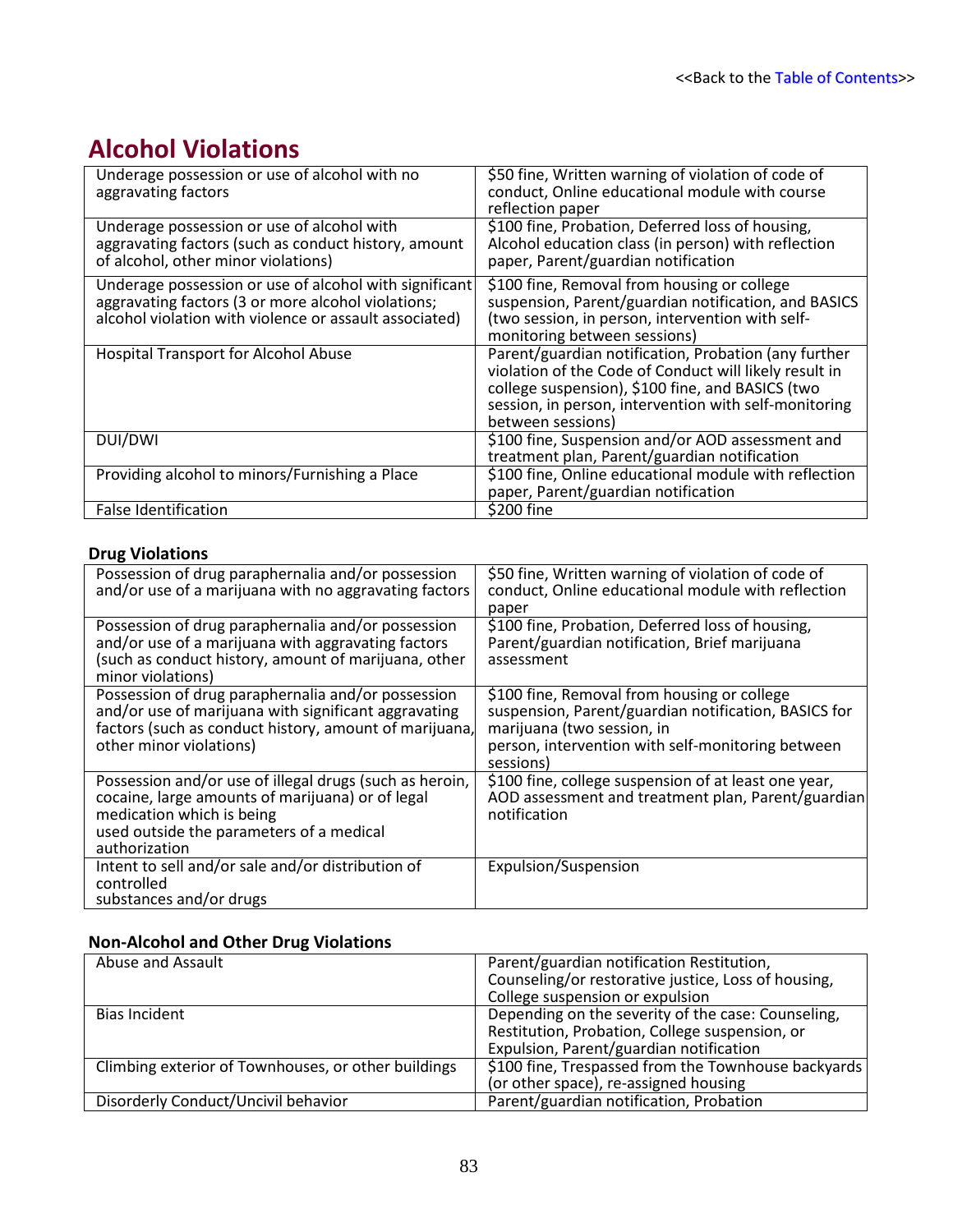| Disrespectful or Verbally Abusive Behavior towards a | Parent/guardian notification, Probation, Restitution,    |
|------------------------------------------------------|----------------------------------------------------------|
| <b>College Official</b>                              | or Mediation                                             |
| Failure to Comply                                    | Parent/guardian notification, Probation                  |
| <b>False Identification</b>                          | \$100 fine, Parent/guardian notification, Probation      |
| Fighting/Physical Assault                            | College suspension, Expulsion, Restitution, or           |
|                                                      | Mediation                                                |
| Fire Alarm - Activation of a false alarm             | \$500 fine, Restitution, College suspension, Loss of     |
|                                                      | housing                                                  |
| Fire Alarm - failure to evacuate                     | Watch fire safety movie with reflection paper            |
| Fire Alarm - false discharge of a fire extinguisher  | Restitution, Deferred loss of housing                    |
| <b>Guest policy violation</b>                        | Deferred loss or loss of guest privileges for a specific |
|                                                      | period of time, Fines, Loss of other privileges          |
|                                                      | dependent upon the violation, Guest Trespassed,          |
|                                                      | potential housing reassign mentor loss of housing        |
| Hazing                                               | Depending on the severity of the case: Counseling,       |
|                                                      | Restitution, Probation, College suspension, Expulsion,   |
|                                                      | Parent/guardian notification                             |
| Housing and Residence Life policy and regulations    | Fine, written warning, restitution, probation            |
| Interfering with conduct process                     | Probation, Reflection paper, parent/guardian             |
|                                                      | notification, \$50 fine                                  |
| Noise violation                                      | Restitution, Mediation                                   |
| Pet policy                                           | \$100 fine, removal of pet within 24 hours,              |
|                                                      | Parent/guardian notification                             |
| Public urination                                     | Parent/guardian notification, Reflection paper           |
| Smoking/tobacco use/vaping - 1st offense             | \$100 fine, Written warning                              |
| Smoking/tobacco use/vaping - 2nd offense             | \$100 fine, Reflection paper, Parent/guardian            |
|                                                      | notification, Probation                                  |
| Smoking/tobacco use/vaping - 3rd offense             | \$100 fine, Deferred loss of housing or loss of housing, |
|                                                      | Parental notification, Probation                         |
| Theft                                                | Restitution, Probation, Loss of privileges,              |
|                                                      | Parent/guardian notification                             |
| Threatening behavior                                 | Parent/guardian notification, Restitution, Probation     |
| Vandalism/Damage                                     | Restitution, Probation, Parent/guardian notification,    |
|                                                      | Deferred loss or loss of housing                         |

- (a) If a group or organization is charged with violation of one or more College policy or regulation, the following sanctions may be imposed upon groups or organizations:
	- 1. Those sanctions listed above in Article VI.
	- 2. Loss of selected rights and privileges for a specified period oftime.
	- 3. Deactivation or loss of all privileges, including College recognition, for a specified period oftime.
- (b) Other than College suspension, expulsion or revocation or withholding of a degree, disciplinary sanctions shall not be made part of the student's permanent academic record, but shall become part of the student's disciplinary record. Cases involving the imposition of sanctions other than College suspension, College expulsion or revocation or withholding of a degree shall be expunged from the student's confidential record seven years after final disposition of the case. In situations involving both an accused student(s) (or group or organization) and a student(s) claiming to be the victim of another student's conduct, the records of the process and of the sanctions imposed, if any, shall be considered to be the education records of both the respondent(s) and complainant(s) because the educational career and chances of success in the academic community of each may be impacted.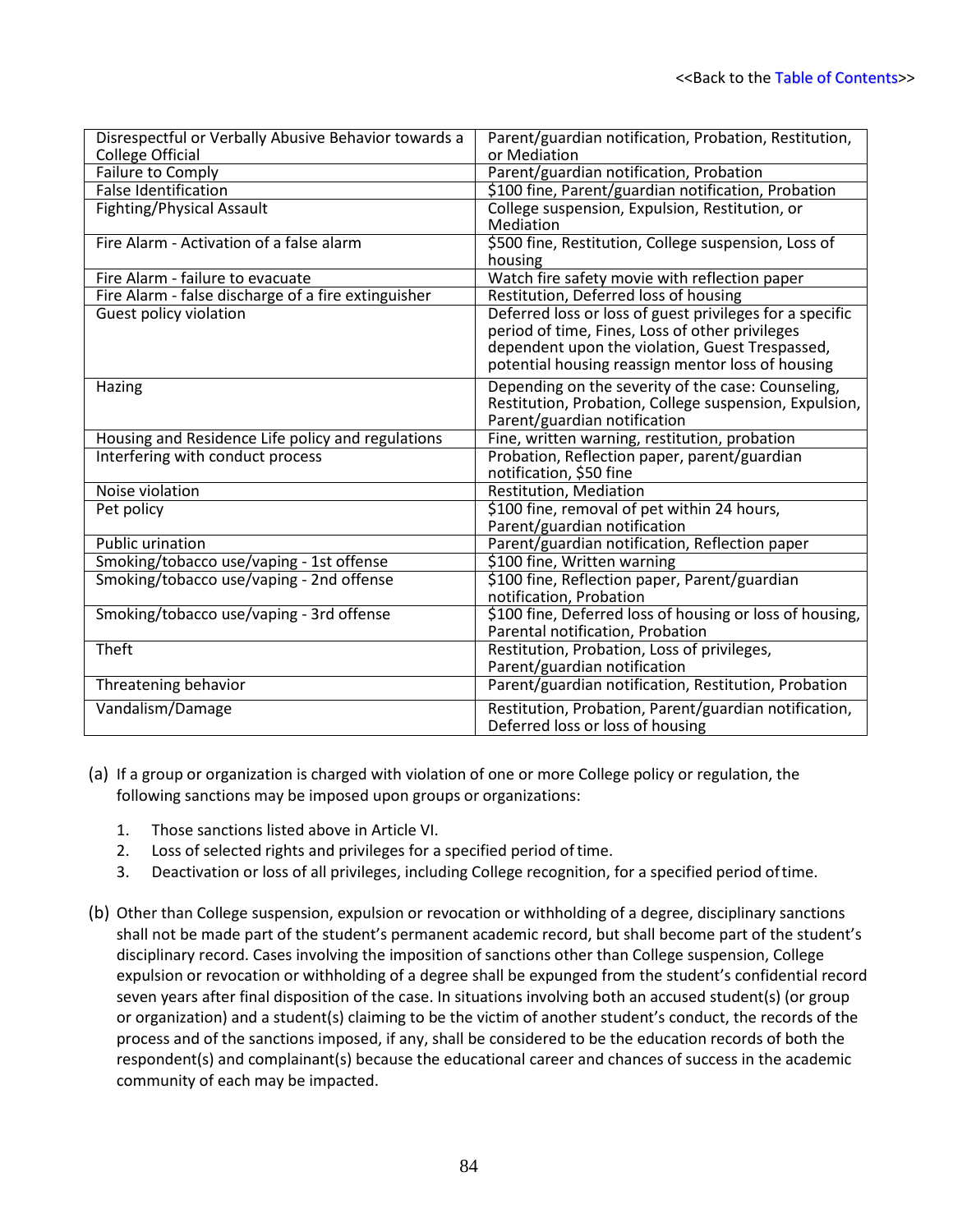# **Article VII. Interpretation and Revision**

- A. Any question of interpretation or application of the Code of Conduct shall be referred to the Assistant Vice President for Student Affairs or his or her designee for final determination.
- B. The Student Code of Conduct shall be reviewed every year under the direction of the Vice President of Student Affairs.